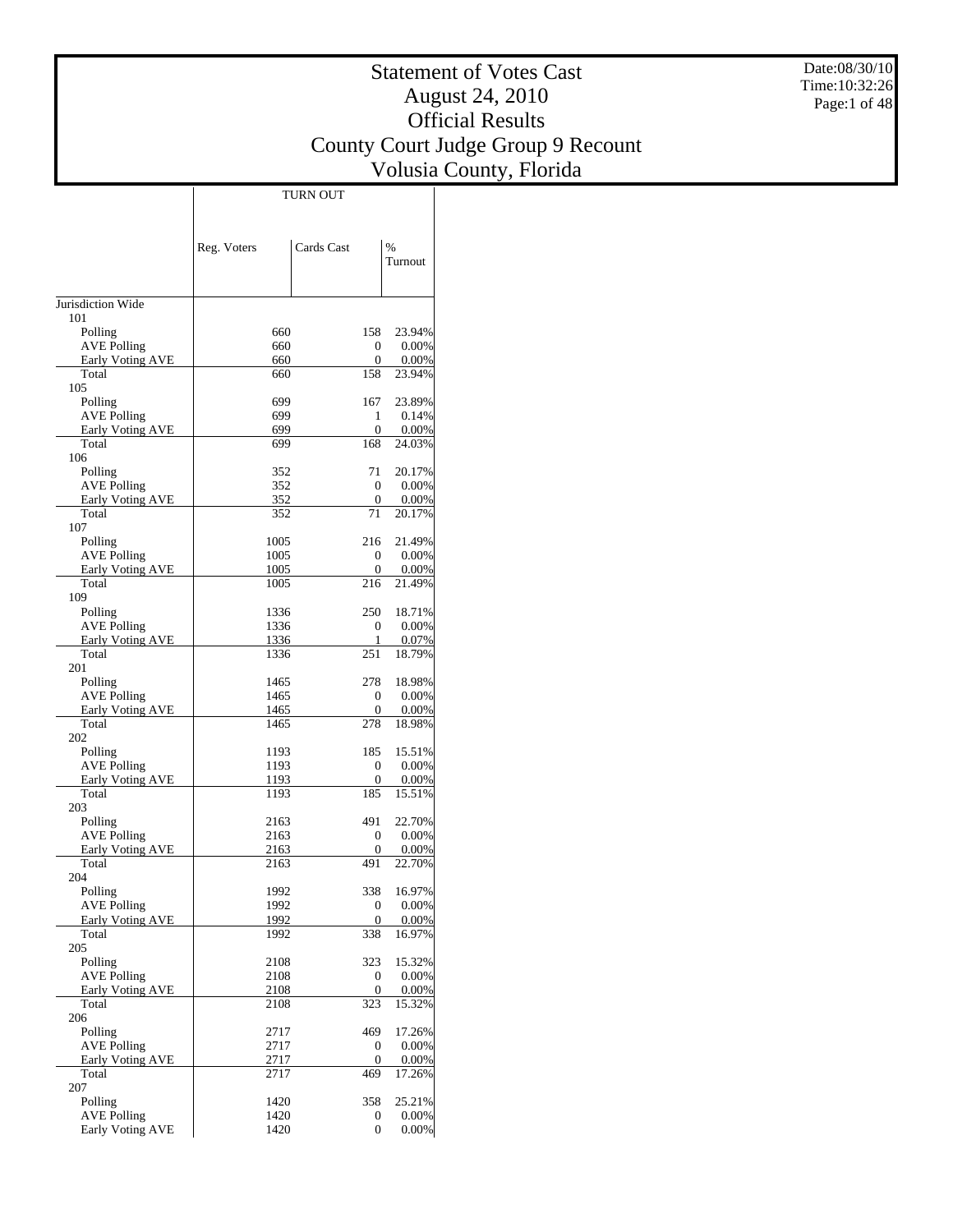Date:08/30/10 Time:10:32:26 Page:2 of 48

## Statement of Votes Cast August 24, 2010 Official Results County Court Judge Group 9 Recount Volusia County, Florida

 $\overline{\phantom{a}}$ 

|                                               | Reg. Voters  | Cards Cast            | $\%$                 |
|-----------------------------------------------|--------------|-----------------------|----------------------|
|                                               |              |                       | Turnout              |
|                                               |              |                       |                      |
| Total                                         | 1420         | 358                   | 25.21%               |
| 208                                           |              |                       |                      |
| Polling<br><b>AVE Polling</b>                 | 1615         | 316                   | 19.57%               |
| Early Voting AVE                              | 1615<br>1615 | 1<br>0                | 0.06%<br>0.00%       |
| Total                                         | 1615         | 317                   | 19.63%               |
| 209                                           |              |                       |                      |
| Polling                                       | 2737         | 436                   | 15.93%               |
| <b>AVE Polling</b><br><b>Early Voting AVE</b> | 2737<br>2737 | 0<br>0                | 0.00%<br>$0.00\%$    |
| Total                                         | 2737         | 436                   | 15.93%               |
| 212                                           |              |                       |                      |
| Polling                                       | 1899         | 260                   | 13.69%               |
| <b>AVE Polling</b>                            | 1899         | 0                     | $0.00\%$             |
| Early Voting AVE<br>Total                     | 1899<br>1899 | 0<br>260              | $0.00\%$<br>13.69%   |
| 213                                           |              |                       |                      |
| Polling                                       | 1528         | 261                   | 17.08%               |
| <b>AVE Polling</b>                            | 1528         | 0                     | 0.00%                |
| Early Voting AVE<br>Total                     | 1528         | 0<br>261              | 0.00%                |
| 214                                           | 1528         |                       | 17.08%               |
| Polling                                       | 2677         | 464                   | 17.33%               |
| <b>AVE Polling</b>                            | 2677         | 0                     | 0.00%                |
| Early Voting AVE                              | 2677         | 0                     | 0.00%                |
| Total                                         | 2677         | 464                   | 17.33%               |
| 215<br>Polling                                | 4089         | 553                   | 13.52%               |
| <b>AVE Polling</b>                            | 4089         | 1                     | 0.02%                |
| <b>Early Voting AVE</b>                       | 4089         | 1                     | $0.02\%$             |
| Total                                         | 4089         | 555                   | 13.57%               |
| 216                                           |              | 148                   |                      |
| Polling<br><b>AVE Polling</b>                 | 1185<br>1185 | 0                     | 12.49%<br>$0.00\%$   |
| Early Voting AVE                              | 1185         | 0                     | 0.00%                |
| Total                                         | 1185         | 148                   | 12.49%               |
| 217                                           |              |                       |                      |
| Polling<br><b>AVE Polling</b>                 | 1545         | 271<br>0              | 17.54%<br>0.00%      |
| Early Voting AVE                              | 1545<br>1545 | 0                     | 0.00%                |
| Total                                         | 1545         | 271                   | 17.54%               |
| 218                                           |              |                       |                      |
| Polling                                       | 1195         | 184                   | 15.40%               |
| <b>AVE Polling</b><br>Early Voting AVE        | 1195<br>1195 | $\boldsymbol{0}$<br>0 | $0.00\%$<br>$0.00\%$ |
| Total                                         | 1195         | 184                   | 15.40%               |
| 219                                           |              |                       |                      |
| Polling                                       | 1904         | 318                   | 16.70%               |
| <b>AVE Polling</b>                            | 1904         | 0                     | $0.00\%$             |
| Early Voting AVE<br>Total                     | 1904<br>1904 | 0<br>318              | $0.00\%$<br>16.70%   |
| 220                                           |              |                       |                      |
| Polling                                       | 1611         | 313                   | 19.43%               |
| <b>AVE Polling</b>                            | 1611         | 0                     | $0.00\%$             |
| Early Voting AVE                              | 1611         | $\mathbf{0}$          | $0.00\%$             |
| Total<br>221                                  | 1611         | 313                   | 19.43%               |
| Polling                                       | 681          | 97                    | 14.24%               |
| <b>AVE Polling</b>                            | 681          | 0                     | $0.00\%$             |
| Early Voting AVE                              | 681          | $\overline{0}$        | $0.00\%$             |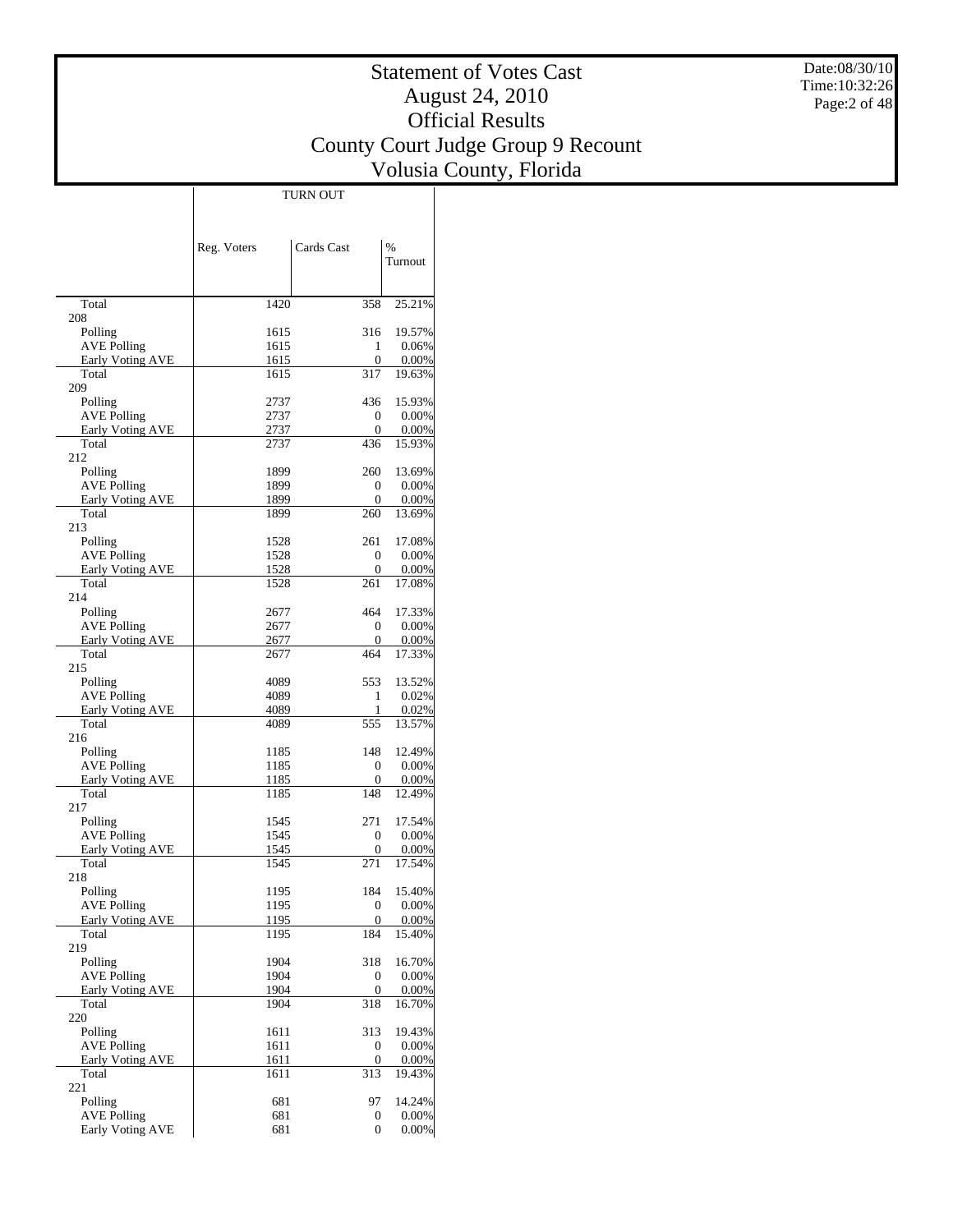Date:08/30/10 Time:10:32:26 Page:3 of 48

## Statement of Votes Cast August 24, 2010 Official Results County Court Judge Group 9 Recount Volusia County, Florida

 $\overline{\phantom{a}}$ 

|                               | Reg. Voters  | Cards Cast       | %                  |
|-------------------------------|--------------|------------------|--------------------|
|                               |              |                  | Turnout            |
|                               |              |                  |                    |
| Total                         | 681          | 97               | 14.24%             |
| 222                           | 1832         | 406              | 22.16%             |
| Polling<br><b>AVE Polling</b> | 1832         | 0                | 0.00%              |
| Early Voting AVE              | 1832         | 0                | 0.00%              |
| Total                         | 1832         | 406              | 22.16%             |
| 223                           |              |                  |                    |
| Polling<br><b>AVE Polling</b> | 849<br>849   | 138<br>0         | 16.25%<br>0.00%    |
| Early Voting AVE              | 849          | 0                | 0.00%              |
| Total                         | 849          | 138              | 16.25%             |
| 224                           |              |                  |                    |
| Polling                       | 1005         | 127              | 12.64%             |
| <b>AVE Polling</b>            | 1005         | 0                | 0.00%              |
| Early Voting AVE<br>Total     | 1005<br>1005 | 0<br>127         | 0.00%<br>12.64%    |
| 301                           |              |                  |                    |
| Polling                       | 893          | 123              | 13.77%             |
| <b>AVE Polling</b>            | 893          | $\mathbf{0}$     | 0.00%              |
| <b>Early Voting AVE</b>       | 893          | 0                | 0.00%              |
| Total<br>302                  | 893          | 123              | 13.77%             |
| Polling                       | 2897         | 367              | 12.67%             |
| <b>AVE Polling</b>            | 2897         | 0                | 0.00%              |
| Early Voting AVE              | 2897         | 0                | 0.00%              |
| Total                         | 2897         | 367              | 12.67%             |
| 303                           |              |                  |                    |
| Polling<br><b>AVE Polling</b> | 3004<br>3004 | 539<br>0         | 17.94%<br>0.00%    |
| <b>Early Voting AVE</b>       | 3004         | 0                | 0.00%              |
| Total                         | 3004         | 539              | 17.94%             |
| 304                           |              |                  |                    |
| Polling                       | 3317         | 703              | 21.19%             |
| <b>AVE Polling</b>            | 3317         | 0                | 0.00%              |
| Early Voting AVE<br>Total     | 3317<br>3317 | 0<br>703         | 0.00%<br>21.19%    |
| 305                           |              |                  |                    |
| Polling                       | 2280         | 488              | 21.40%             |
| <b>AVE Polling</b>            | 2280         | 0                | 0.00%              |
| <b>Early Voting AVE</b>       | 2280         | 0                | 0.00%              |
| Total                         | 2280         | 488              | 21.40%             |
| 306<br>Polling                | 1653         | 382              | 23.11%             |
| <b>AVE Polling</b>            | 1653         | $\boldsymbol{0}$ | 0.00%              |
| <b>Early Voting AVE</b>       | 1653         | 0                | $0.00\%$           |
| Total                         | 1653         | 382              | 23.11%             |
| 307                           |              |                  |                    |
| Polling<br><b>AVE Polling</b> | 1845<br>1845 | 359<br>0         | 19.46%<br>$0.00\%$ |
| Early Voting AVE              | 1845         | $\overline{0}$   | $0.00\%$           |
| Total                         | 1845         | 359              | 19.46%             |
| 308                           |              |                  |                    |
| Polling                       | 3084         | 354              | 11.48%             |
| <b>AVE Polling</b>            | 3084         | 0                | $0.00\%$           |
| Early Voting AVE<br>Total     | 3084<br>3084 | 0<br>354         | 0.00%<br>11.48%    |
| 309                           |              |                  |                    |
| Polling                       | 3023         | 279              | 9.23%              |
| <b>AVE Polling</b>            | 3023         | 0                | $0.00\%$           |
| Early Voting AVE              | 3023         | 0                | $0.00\%$           |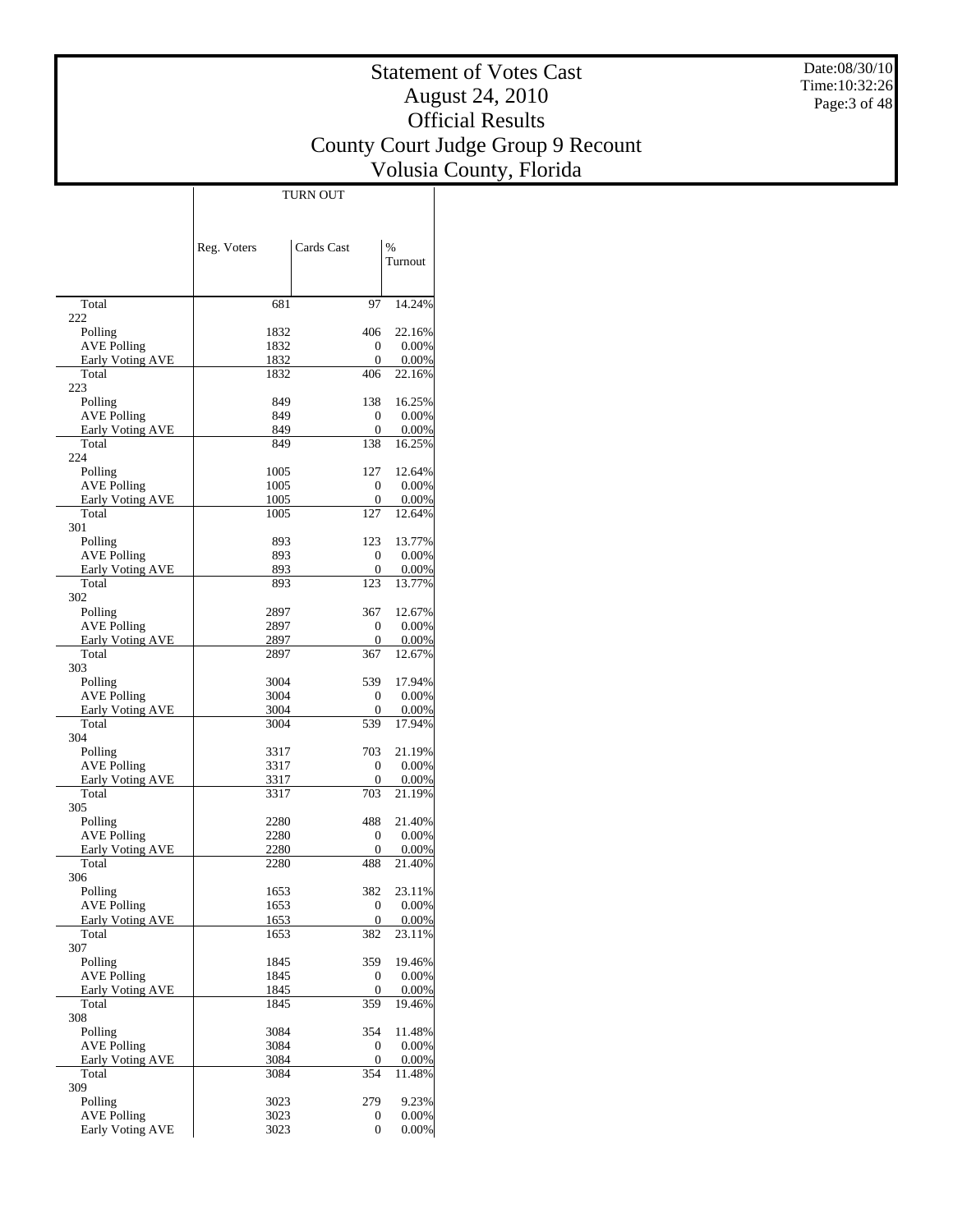Date:08/30/10 Time:10:32:26 Page:4 of 48

## Statement of Votes Cast August 24, 2010 Official Results County Court Judge Group 9 Recount Volusia County, Florida

|                                        | Reg. Voters      | Cards Cast   | $\%$               |
|----------------------------------------|------------------|--------------|--------------------|
|                                        |                  |              | Turnout            |
|                                        |                  |              |                    |
| Total                                  | 3023             | 279          | 9.23%              |
| 310                                    |                  |              |                    |
| Polling                                | 1625             | 291          | 17.91%             |
| <b>AVE Polling</b><br>Early Voting AVE | 1625<br>1625     | 0<br>0       | 0.00%<br>$0.00\%$  |
| Total                                  | 1625             | 291          | 17.91%             |
| 311                                    |                  |              |                    |
| Polling                                | 2692             | 693          | 25.74%             |
| <b>AVE Polling</b>                     | 2692             | 0            | 0.00%              |
| Early Voting AVE<br>Total              | 2692<br>2692     | 0<br>693     | $0.00\%$<br>25.74% |
| 401                                    |                  |              |                    |
| Polling                                | 2533             | 331          | 13.07%             |
| <b>AVE Polling</b>                     | 2533             | 0            | 0.00%              |
| Early Voting AVE                       | 2533             | 0            | 0.00%              |
| Total<br>402                           | 2533             | 331          | 13.07%             |
| Polling                                | 2285             | 345          | 15.10%             |
| <b>AVE Polling</b>                     | 2285             | 0            | 0.00%              |
| Early Voting AVE                       | 2285             | 0            | 0.00%              |
| Total                                  | 2285             | 345          | 15.10%             |
| 403<br>Polling                         | 2917             | 302          | 10.35%             |
| <b>AVE Polling</b>                     | 2917             | 0            | 0.00%              |
| Early Voting AVE                       | 2917             | 0            | 0.00%              |
| Total                                  | 2917             | 302          | 10.35%             |
| 404                                    |                  |              |                    |
| Polling<br><b>AVE Polling</b>          | 699<br>699       | 125<br>0     | 17.88%<br>0.00%    |
| Early Voting AVE                       | 699              | 0            | $0.00\%$           |
| Total                                  | 699              | 125          | 17.88%             |
| 405                                    |                  |              |                    |
| Polling                                | 2954             | 296          | 10.02%             |
| <b>AVE Polling</b><br>Early Voting AVE | 2954<br>2954     | 0<br>0       | 0.00%<br>0.00%     |
| Total                                  | 2954             | 296          | 10.02%             |
| 406                                    |                  |              |                    |
| Polling                                | 2531             | 318          | 12.56%             |
| <b>AVE Polling</b>                     | 2531             | 0            | 0.00%              |
| Early Voting AVE<br>Total              | 2531<br>2531     | 0<br>318     | 0.00%<br>12.56%    |
| 407                                    |                  |              |                    |
| Polling                                | 2212             | 232          | 10.49%             |
| AVE Polling                            | 2212             | 0            | 0.00%              |
| Early Voting AVE                       | 2212             | 0            | 0.00%              |
| Total                                  | 2212             | 232          | 10.49%             |
| 408<br>Polling                         | 1292             | 158          | 12.23%             |
| <b>AVE Polling</b>                     | 1292             | $\mathbf{0}$ | 0.00%              |
| Early Voting AVE                       | 1292             | 0            | 0.00%              |
| Total                                  | <sup>1</sup> 292 | 158          | 12.23%             |
| 409                                    |                  |              |                    |
| Polling<br><b>AVE Polling</b>          | 2413<br>2413     | 292<br>0     | 12.10%<br>0.00%    |
| Early Voting AVE                       | 2413             | 0            | 0.00%              |
| Total                                  | 2413             | 292          | 12.10%             |
| 410                                    |                  |              |                    |
| Polling                                | 2910             | 360          | 12.37%             |
| <b>AVE Polling</b><br>Early Voting AVE | 2910<br>2910     | 0<br>0       | 0.00%<br>0.00%     |
|                                        |                  |              |                    |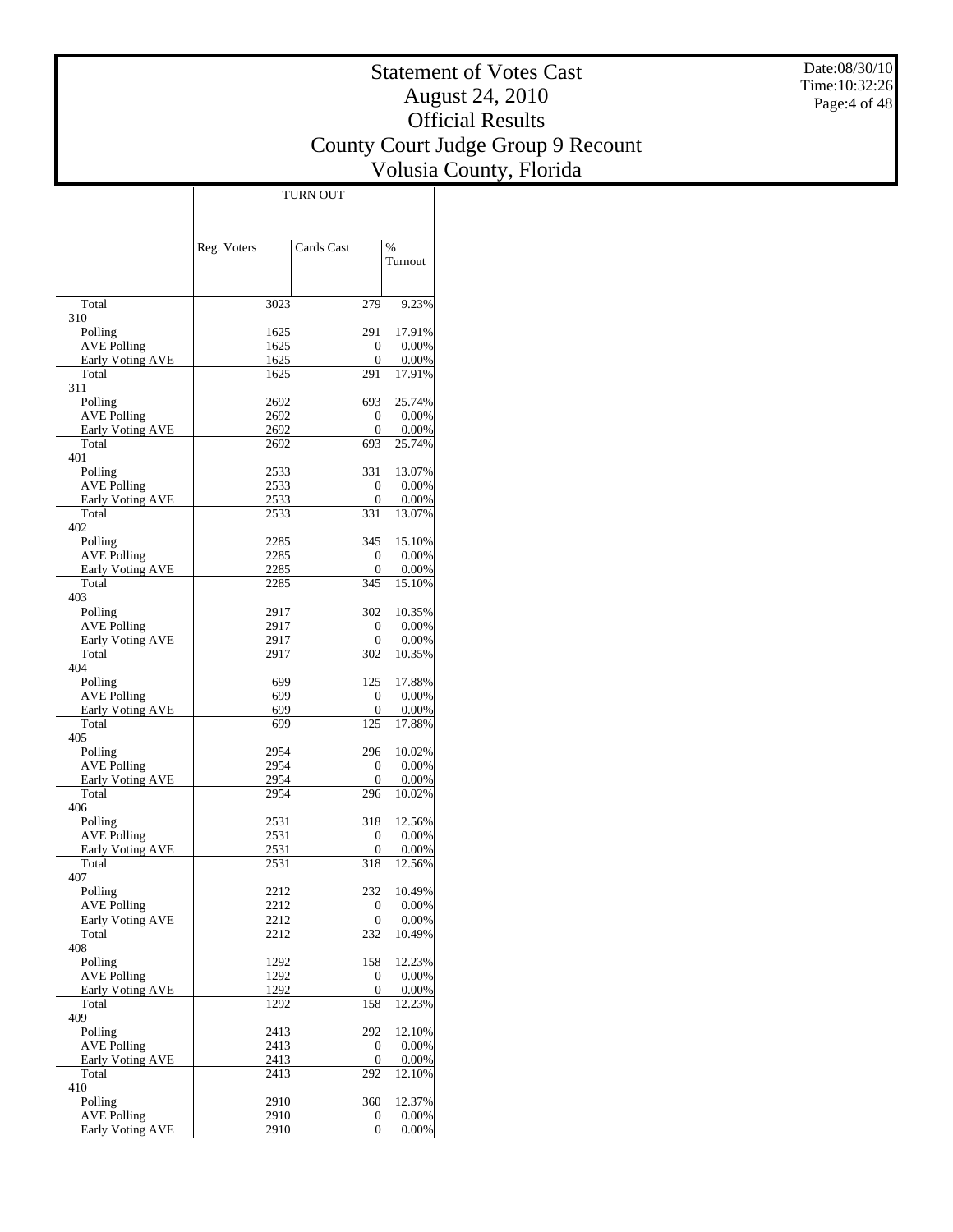Date:08/30/10 Time:10:32:26 Page:5 of 48

## Statement of Votes Cast August 24, 2010 Official Results County Court Judge Group 9 Recount Volusia County, Florida

 $\overline{\phantom{a}}$ 

|                                        | Reg. Voters  | Cards Cast       | $\%$               |
|----------------------------------------|--------------|------------------|--------------------|
|                                        |              |                  | Turnout            |
|                                        |              |                  |                    |
| Total                                  | 2910         | 360              | 12.37%             |
| 411                                    |              |                  |                    |
| Polling<br><b>AVE Polling</b>          | 2788<br>2788 | 294<br>0         | 10.55%<br>0.00%    |
| Early Voting AVE                       | 2788         | 0                | 0.00%              |
| Total                                  | 2788         | 294              | 10.55%             |
| 412                                    |              |                  |                    |
| Polling                                | 1449         | 307              | 21.19%             |
| <b>AVE Polling</b><br>Early Voting AVE | 1449<br>1449 | 0<br>0           | 0.00%<br>0.00%     |
| Total                                  | 1449         | 307              | 21.19%             |
| 413                                    |              |                  |                    |
| Polling                                | 2555         | 255              | 9.98%              |
| AVE Polling                            | 2555         | 0                | 0.00%              |
| Early Voting AVE<br>Total              | 2555<br>2555 | 0<br>255         | 0.00%<br>9.98%     |
| 414                                    |              |                  |                    |
| Polling                                | 2518         | 340              | 13.50%             |
| <b>AVE Polling</b>                     | 2518         | 0                | 0.00%              |
| Early Voting AVE                       | 2518         | 0                | 0.00%              |
| Total<br>415                           | 2518         | 340              | 13.50%             |
| Polling                                | 773          | 117              | 15.14%             |
| <b>AVE Polling</b>                     | 773          | 0                | 0.00%              |
| Early Voting AVE                       | 773          | 0                | 0.00%              |
| Total                                  | 773          | 117              | 15.14%             |
| 416                                    |              |                  |                    |
| Polling<br><b>AVE Polling</b>          | 2070<br>2070 | 260<br>0         | 12.56%<br>0.00%    |
| Early Voting AVE                       | 2070         | 0                | 0.00%              |
| Total                                  | 2070         | 260              | 12.56%             |
| 417                                    |              |                  |                    |
| Polling                                | 2324         | 289              | 12.44%             |
| AVE Polling<br>Early Voting AVE        | 2324<br>2324 | 0<br>0           | 0.00%<br>0.00%     |
| Total                                  | 2324         | 289              | 12.44%             |
| 418                                    |              |                  |                    |
| Polling                                | 1099         | 195              | 17.74%             |
| AVE Polling                            | 1099         | 0                | 0.00%              |
| Early Voting AVE<br>Total              | 1099<br>1099 | 0<br>195         | 0.00%<br>17.74%    |
| 419                                    |              |                  |                    |
| Polling                                | 1292         | 119              | 9.21%              |
| <b>AVE Polling</b>                     | 1292         | 0                | 0.00%              |
| Early Voting AVE                       | 1292         | 0                | 0.00%              |
| Total<br>420                           | 1292         | 119              | 9.21%              |
| Polling                                | 2663         | 356              | 13.37%             |
| <b>AVE Polling</b>                     | 2663         | 0                | 0.00%              |
| Early Voting AVE                       | 2663         | 0                | 0.00%              |
| Total                                  | 2663         | 356              | 13.37%             |
| 421<br>Polling                         | 1439         | 275              | 19.11%             |
| <b>AVE Polling</b>                     | 1439         | 0                | 0.00%              |
| Early Voting AVE                       | 1439         | $\boldsymbol{0}$ | 0.00%              |
| Total                                  | 1439         | $\overline{275}$ | 19.11%             |
| 422                                    |              |                  |                    |
| Polling<br><b>AVE Polling</b>          | 595<br>595   | 81<br>0          | 13.61%<br>$0.00\%$ |
| Early Voting AVE                       | 595          | $\overline{0}$   | $0.00\%$           |
|                                        |              |                  |                    |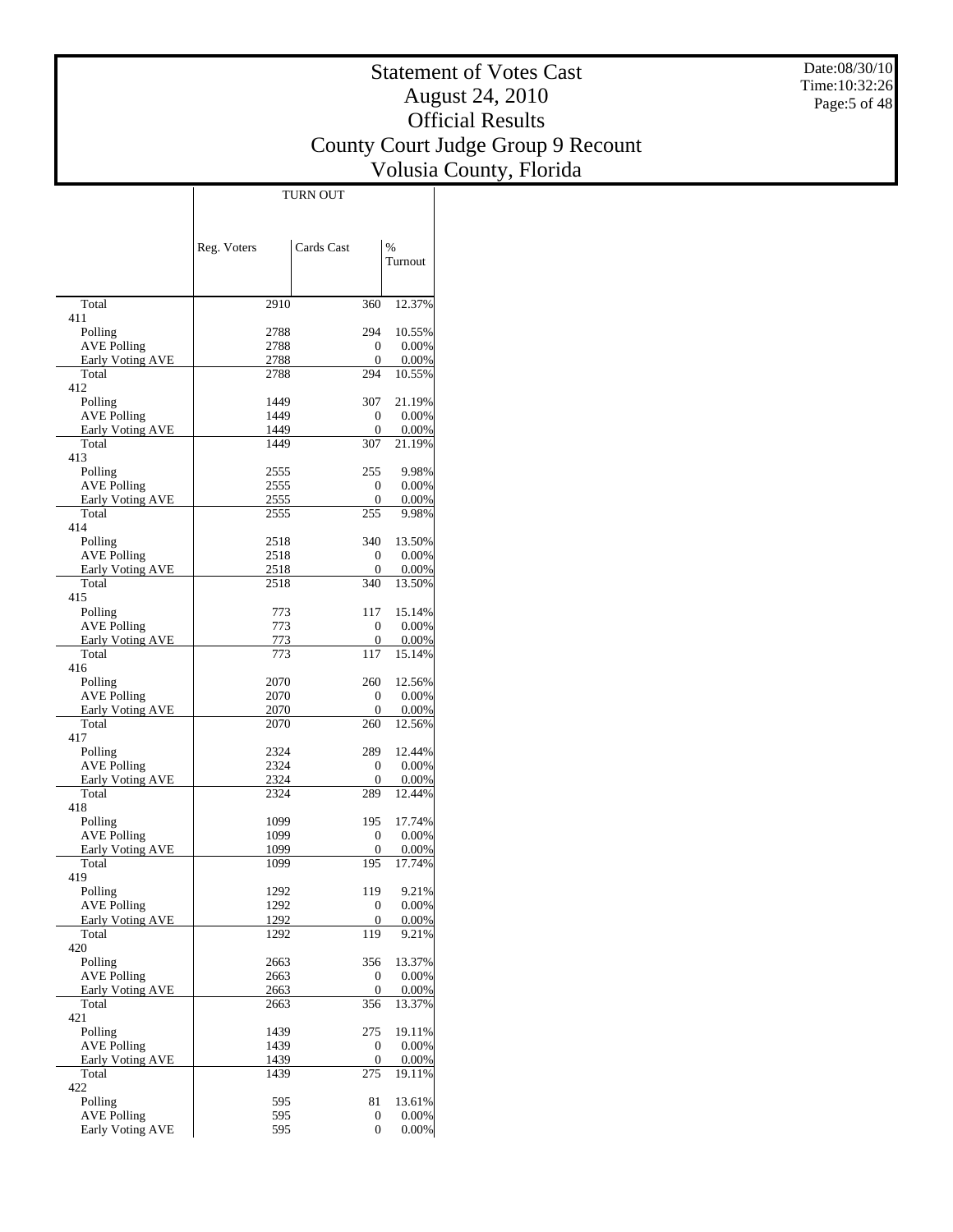Date:08/30/10 Time:10:32:26 Page:6 of 48

## Statement of Votes Cast August 24, 2010 Official Results County Court Judge Group 9 Recount Volusia County, Florida

 $\overline{\phantom{a}}$ 

|                                        | Reg. Voters  | Cards Cast            | $\%$               |
|----------------------------------------|--------------|-----------------------|--------------------|
|                                        |              |                       | Turnout            |
|                                        |              |                       |                    |
| Total                                  | 595          | 81                    | 13.61%             |
| 423                                    |              |                       |                    |
| Polling                                | 2584<br>2584 | 302<br>$\mathbf{0}$   | 11.69%<br>0.00%    |
| <b>AVE Polling</b><br>Early Voting AVE | 2584         | 0                     | $0.00\%$           |
| Total                                  | 2584         | 302                   | 11.69%             |
| 424                                    |              |                       |                    |
| Polling                                | 2114         | 214                   | 10.12%             |
| <b>AVE Polling</b><br>Early Voting AVE | 2114<br>2114 | 0<br>0                | 0.00%<br>0.00%     |
| Total                                  | 2114         | 214                   | 10.12%             |
| 425                                    |              |                       |                    |
| Polling                                | 381          | 96                    | 25.20%             |
| <b>AVE Polling</b>                     | 381          | $\overline{0}$        | 0.00%              |
| Early Voting AVE<br>Total              | 381<br>381   | 0<br>96               | $0.00\%$<br>25.20% |
| 426                                    |              |                       |                    |
| Polling                                | 2239         | 272                   | 12.15%             |
| <b>AVE Polling</b>                     | 2239         | $\mathbf{0}$          | 0.00%              |
| Early Voting AVE                       | 2239         | 0                     | 0.00%              |
| Total<br>427                           | 2239         | 272                   | 12.15%             |
| Polling                                | 1709         | 220                   | 12.87%             |
| <b>AVE Polling</b>                     | 1709         | $\overline{0}$        | 0.00%              |
| Early Voting AVE                       | 1709         | 0                     | $0.00\%$           |
| Total                                  | 1709         | 220                   | 12.87%             |
| 428<br>Polling                         | 2134         | 260                   | 12.18%             |
| <b>AVE Polling</b>                     | 2134         | 2                     | 0.09%              |
| <b>Early Voting AVE</b>                | 2134         | 0                     | 0.00%              |
| Total                                  | 2134         | 262                   | 12.28%             |
| 429                                    |              |                       |                    |
| Polling<br><b>AVE Polling</b>          | 1739<br>1739 | 202<br>$\overline{0}$ | 11.62%<br>$0.00\%$ |
| Early Voting AVE                       | 1739         | 0                     | $0.00\%$           |
| Total                                  | 1739         | 202                   | 11.62%             |
| 501                                    |              |                       |                    |
| Polling                                | 2847         | 562                   | 19.74%             |
| <b>AVE Polling</b><br>Early Voting AVE | 2847<br>2847 | $\mathbf{0}$<br>0     | 0.00%<br>0.00%     |
| Total                                  | 2847         | 562                   | 19.74%             |
| 502                                    |              |                       |                    |
| Polling                                | 2205         | 377                   | 17.10%             |
| <b>AVE Polling</b>                     | 2205         | $\mathbf{0}$          | 0.00%              |
| Early Voting AVE<br>Total              | 2205<br>2205 | 0<br>377              | 0.00%<br>17.10%    |
| 503                                    |              |                       |                    |
| Polling                                | 1578         | 316                   | 20.03%             |
| <b>AVE Polling</b>                     | 1578         | 0                     | 0.00%              |
| Early Voting AVE                       | 1578         | $\boldsymbol{0}$      | 0.00%              |
| Total<br>504                           | 1578         | 316                   | 20.03%             |
| Polling                                | 1398         | 152                   | 10.87%             |
| <b>AVE Polling</b>                     | 1398         | 0                     | 0.00%              |
| Early Voting AVE                       | 1398         | 0                     | $0.00\%$           |
| Total                                  | 1398         | 152                   | 10.87%             |
| 505<br>Polling                         | 1299         | 147                   | 11.32%             |
| <b>AVE Polling</b>                     | 1299         | 0                     | $0.00\%$           |
| Early Voting AVE                       | 1299         | 0                     | $0.00\%$           |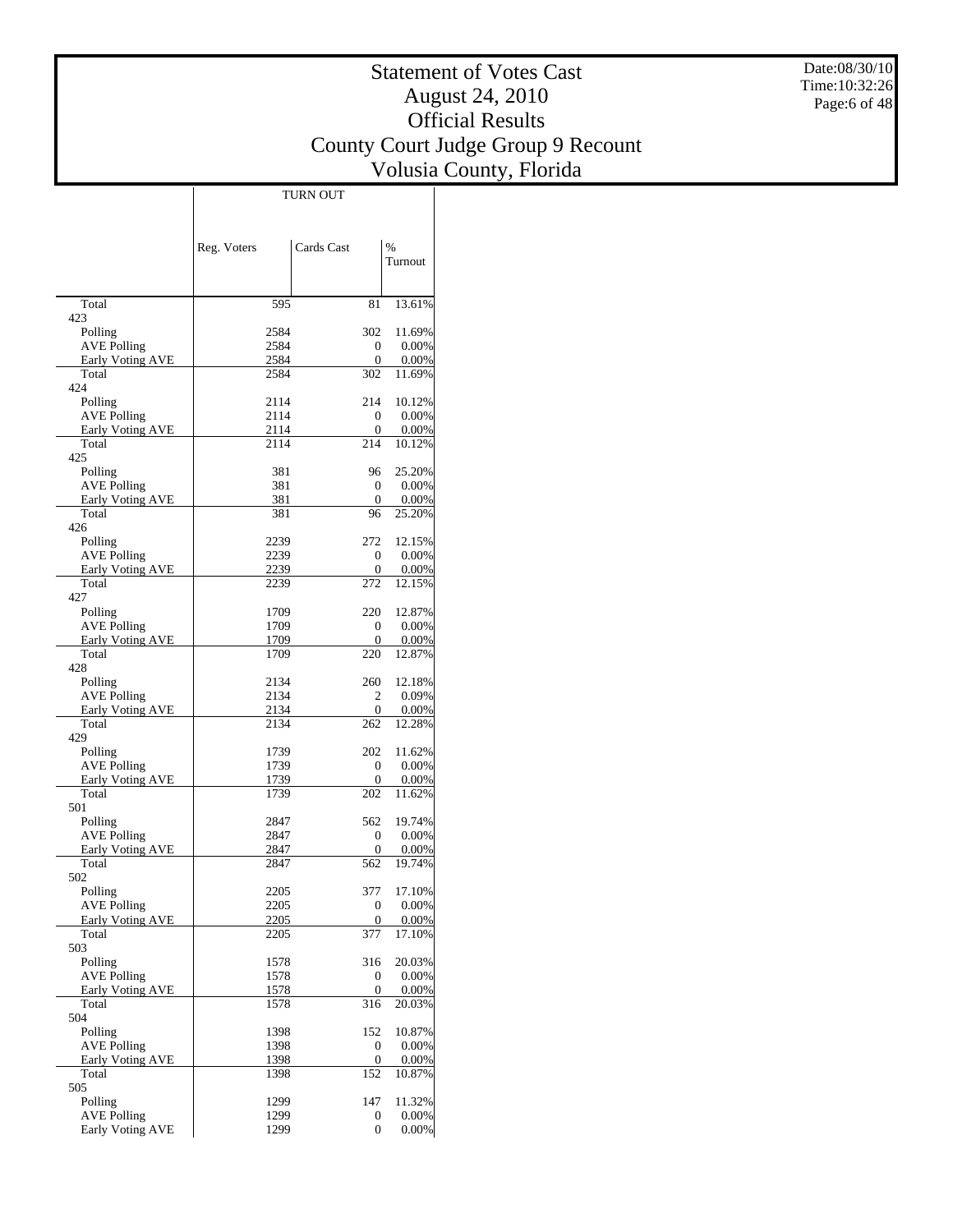Date:08/30/10 Time:10:32:26 Page:7 of 48

## Statement of Votes Cast August 24, 2010 Official Results County Court Judge Group 9 Recount Volusia County, Florida

 $\overline{1}$ 

|                                               | Reg. Voters  | Cards Cast        | $\frac{0}{0}$        |
|-----------------------------------------------|--------------|-------------------|----------------------|
|                                               |              |                   | Turnout              |
|                                               |              |                   |                      |
| Total                                         | 1299         | 147               | 11.32%               |
| 506                                           |              |                   |                      |
| Polling                                       | 1737         | 374               | 21.53%               |
| <b>AVE Polling</b><br><b>Early Voting AVE</b> | 1737<br>1737 | 0<br>0            | 0.00%<br>0.00%       |
| Total                                         | 1737         | 374               | 21.53%               |
| 508                                           |              |                   |                      |
| Polling                                       | 1344         | 205               | 15.25%               |
| <b>AVE Polling</b><br>Early Voting AVE        | 1344<br>1344 | 0<br>0            | 0.00%<br>0.00%       |
| Total                                         | 1344         | 205               | 15.25%               |
| 509                                           |              |                   |                      |
| Polling                                       | 2121         | 415               | 19.57%               |
| <b>AVE Polling</b>                            | 2121         | 0                 | 0.00%                |
| Early Voting AVE<br>Total                     | 2121<br>2121 | 0<br>415          | 0.00%<br>19.57%      |
| 510                                           |              |                   |                      |
| Polling                                       | 2752         | 670               | 24.35%               |
| AVE Polling                                   | 2752         | 0                 | 0.00%                |
| <b>Early Voting AVE</b><br>Total              | 2752         | 0                 | 0.00%                |
| 511                                           | 2752         | 670               | 24.35%               |
| Polling                                       | 833          | 110               | 13.21%               |
| <b>AVE Polling</b>                            | 833          | 0                 | 0.00%                |
| <b>Early Voting AVE</b>                       | 833          | 0                 | 0.00%                |
| Total                                         | 833          | 110               | 13.21%               |
| 512<br>Polling                                | 1284         | 205               | 15.97%               |
| <b>AVE Polling</b>                            | 1284         | 0                 | 0.00%                |
| Early Voting AVE                              | 1284         | 1                 | 0.08%                |
| Total                                         | 1284         | 206               | 16.04%               |
| 513                                           |              | 470               |                      |
| Polling<br>AVE Polling                        | 1913<br>1913 | 0                 | 24.57%<br>0.00%      |
| Early Voting AVE                              | 1913         | 0                 | 0.00%                |
| Total                                         | 1913         | 470               | 24.57%               |
| 514                                           |              |                   |                      |
| Polling                                       | 1580<br>1580 | 205<br>0          | 12.97%<br>0.00%      |
| AVE Polling<br>Early Voting AVE               | 1580         | 0                 | 0.00%                |
| Total                                         | 1580         | 205               | 12.97%               |
| 515                                           |              |                   |                      |
| Polling                                       | 2219         | 397               | 17.89%               |
| <b>AVE Polling</b><br>Early Voting AVE        | 2219<br>2219 | $\mathbf{0}$<br>0 | $0.00\%$<br>$0.00\%$ |
| Total                                         | 2219         | 397               | 17.89%               |
| 516                                           |              |                   |                      |
| Polling                                       | 2262         | 589               | 26.04%               |
| <b>AVE Polling</b>                            | 2262         | 0                 | $0.00\%$             |
| <b>Early Voting AVE</b><br>Total              | 2262<br>2262 | 0<br>589          | $0.00\%$<br>26.04%   |
| 517                                           |              |                   |                      |
| Polling                                       | 2122         | 411               | 19.37%               |
| <b>AVE Polling</b>                            | 2122         | 0                 | $0.00\%$             |
| Early Voting AVE                              | 2122         | 0                 | $0.00\%$             |
| Total<br>519                                  | 2122         | 411               | 19.37%               |
| Polling                                       | 1552         | 244               | 15.72%               |
| <b>AVE Polling</b>                            | 1552         | 0                 | $0.00\%$             |
| Early Voting AVE                              | 1552         | $\overline{0}$    | $0.00\%$             |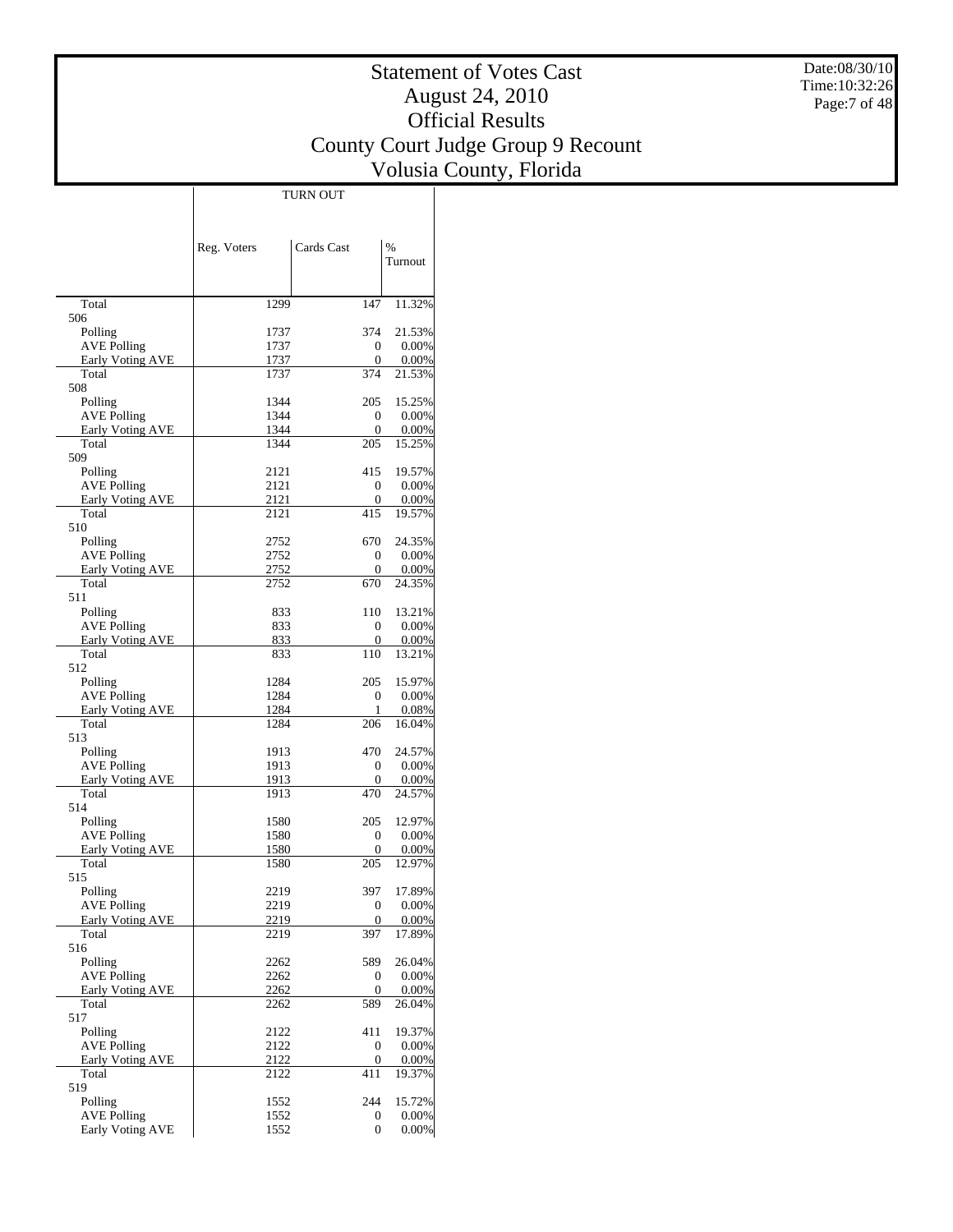Date:08/30/10 Time:10:32:26 Page:8 of 48

## Statement of Votes Cast August 24, 2010 Official Results County Court Judge Group 9 Recount Volusia County, Florida

 $\overline{1}$ 

|                                               | Reg. Voters  | Cards Cast             | $\%$              |
|-----------------------------------------------|--------------|------------------------|-------------------|
|                                               |              |                        | Turnout           |
|                                               |              |                        |                   |
| Total                                         | 1552         | 244                    | 15.72%            |
| 521                                           |              |                        |                   |
| Polling                                       | 1900         | 289                    | 15.21%            |
| <b>AVE Polling</b><br>Early Voting AVE        | 1900<br>1900 | 0<br>0                 | 0.00%<br>$0.00\%$ |
| Total                                         | 1900         | 289                    | 15.21%            |
| 522                                           |              |                        |                   |
| Polling                                       | 2241         | 340                    | 15.17%            |
| <b>AVE Polling</b><br><b>Early Voting AVE</b> | 2241<br>2241 | 1<br>$\overline{0}$    | 0.04%<br>0.00%    |
| Total                                         | 2241         | 341                    | 15.22%            |
| 523                                           |              |                        |                   |
| Polling                                       | 2261         | 219                    | 9.69%             |
| <b>AVE Polling</b>                            | 2261         | 0                      | $0.00\%$          |
| Early Voting AVE<br>Total                     | 2261<br>2261 | 0<br>219               | $0.00\%$<br>9.69% |
| 525                                           |              |                        |                   |
| Polling                                       | 1587         | 284                    | 17.90%            |
| <b>AVE Polling</b>                            | 1587         | 0                      | 0.00%             |
| <b>Early Voting AVE</b>                       | 1587         | $\overline{0}$         | 0.00%             |
| Total<br>526                                  | 1587         | 284                    | 17.90%            |
| Polling                                       | 1407         | 202                    | 14.36%            |
| <b>AVE Polling</b>                            | 1407         | $\overline{0}$         | 0.00%             |
| <b>Early Voting AVE</b>                       | 1407         | 0                      | $0.00\%$          |
| Total                                         | 1407         | 202                    | 14.36%            |
| 527<br>Polling                                | 1742         | 270                    | 15.50%            |
| <b>AVE Polling</b>                            | 1742         | $\overline{0}$         | 0.00%             |
| Early Voting AVE                              | 1742         | 0                      | 0.00%             |
| Total                                         | 1742         | 270                    | 15.50%            |
| 528<br>Polling                                | 1797         | 291                    | 16.19%            |
| <b>AVE Polling</b>                            | 1797         | $\overline{0}$         | 0.00%             |
| Early Voting AVE                              | 1797         | 0                      | $0.00\%$          |
| Total                                         | 1797         | 291                    | 16.19%            |
| 529                                           |              |                        |                   |
| Polling<br><b>AVE Polling</b>                 | 1407<br>1407 | 265<br>1               | 18.83%<br>0.07%   |
| Early Voting AVE                              | 1407         | $\overline{0}$         | 0.00%             |
| Total                                         | 1407         | 266                    | 18.91%            |
| 530                                           |              |                        |                   |
| Polling                                       | 1715         | 204                    | 11.90%            |
| <b>AVE Polling</b><br>Early Voting AVE        | 1715<br>1715 | $\overline{0}$<br>0    | 0.00%<br>$0.00\%$ |
| Total                                         | 1715         | 204                    | 11.90%            |
| 531                                           |              |                        |                   |
| Polling                                       | 513          | 82                     | 15.98%            |
| <b>AVE Polling</b>                            | 513          | $\boldsymbol{0}$       | 0.00%             |
| Early Voting AVE<br>Total                     | 513<br>513   | $\boldsymbol{0}$<br>82 | 0.00%<br>15.98%   |
| 532                                           |              |                        |                   |
| Polling                                       | 2566         | 545                    | 21.24%            |
| <b>AVE Polling</b>                            | 2566         | 0                      | 0.00%             |
| Early Voting AVE                              | 2566         | 0                      | $0.00\%$          |
| Total<br>533                                  | 2566         | 545                    | 21.24%            |
| Polling                                       | 975          | 150                    | 15.38%            |
| <b>AVE Polling</b>                            | 975          | 0                      | $0.00\%$          |
| Early Voting AVE                              | 975          | 0                      | $0.00\%$          |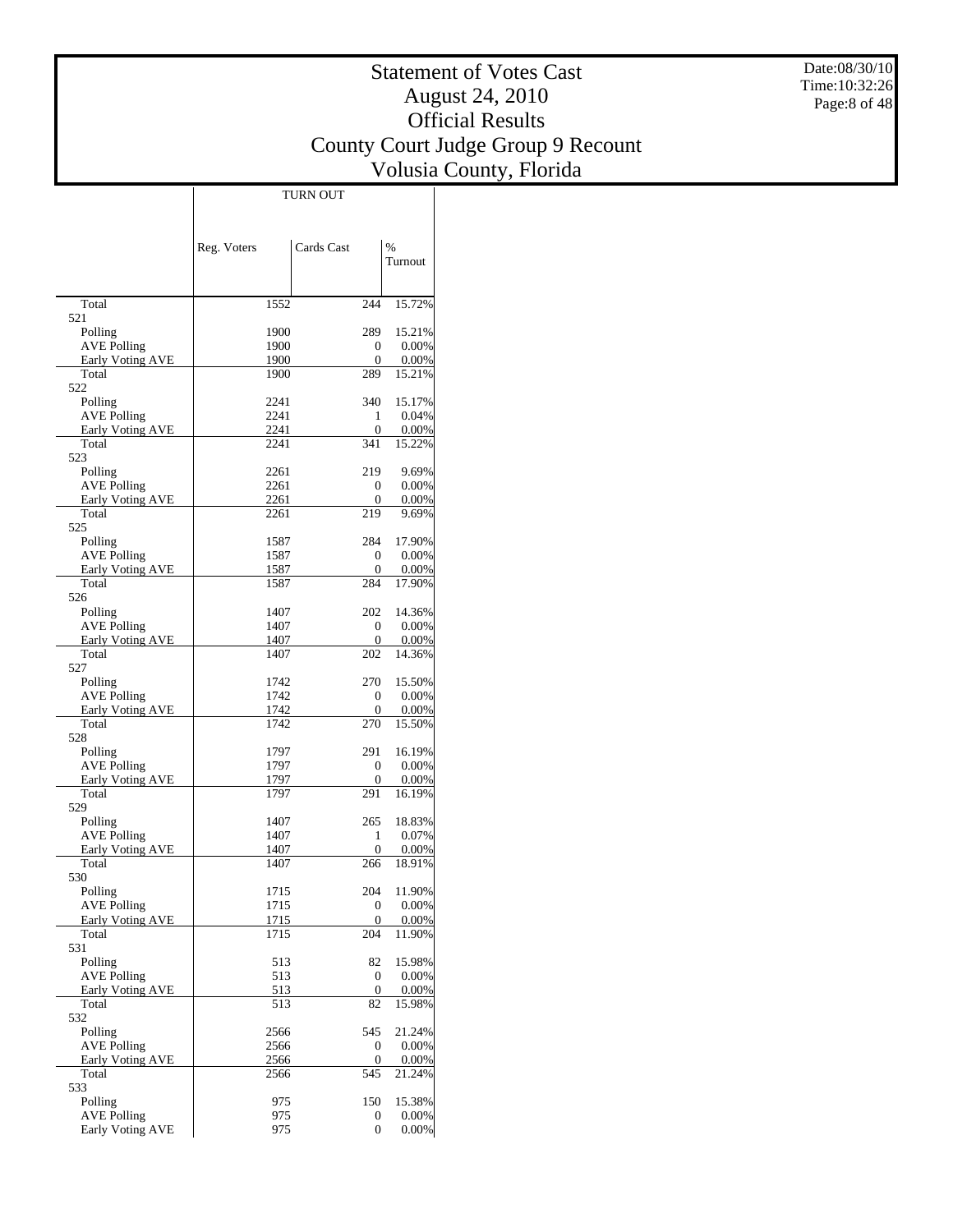Date:08/30/10 Time:10:32:26 Page:9 of 48

## Statement of Votes Cast August 24, 2010 Official Results County Court Judge Group 9 Recount Volusia County, Florida

 $\overline{\phantom{a}}$ 

|                                               | Reg. Voters  | Cards Cast     | %                  |
|-----------------------------------------------|--------------|----------------|--------------------|
|                                               |              |                | Turnout            |
|                                               |              |                |                    |
| Total                                         | 975          | 150            | 15.38%             |
| 534                                           |              |                |                    |
| Polling<br><b>AVE Polling</b>                 | 803<br>803   | 193<br>0       | 24.03%<br>$0.00\%$ |
| Early Voting AVE                              | 803          | 0              | $0.00\%$           |
| Total                                         | 803          | 193            | 24.03%             |
| 602                                           |              |                |                    |
| Polling<br><b>AVE Polling</b>                 | 1975         | 219            | 11.09%             |
| Early Voting AVE                              | 1975<br>1975 | 0<br>0         | $0.00\%$<br>0.00%  |
| Total                                         | 1975         | 219            | 11.09%             |
| 603                                           |              |                |                    |
| Polling                                       | 2184         | 293            | 13.42%             |
| <b>AVE Polling</b>                            | 2184         | 0              | $0.00\%$           |
| Early Voting AVE<br>Total                     | 2184<br>2184 | 0<br>293       | $0.00\%$<br>13.42% |
| 605                                           |              |                |                    |
| Polling                                       | 1188         | 254            | 21.38%             |
| <b>AVE Polling</b>                            | 1188         | 2              | 0.17%              |
| <b>Early Voting AVE</b><br>Total              | 1188         | 0<br>256       | 0.00%              |
| 607                                           | 1188         |                | 21.55%             |
| Polling                                       | 1655         | 275            | 16.62%             |
| <b>AVE Polling</b>                            | 1655         | 0              | 0.00%              |
| Early Voting AVE                              | 1655         | 0              | $0.00\%$           |
| Total                                         | 1655         | 275            | 16.62%             |
| 608<br>Polling                                | 1271         | 299            | 23.52%             |
| <b>AVE Polling</b>                            | 1271         | 0              | $0.00\%$           |
| Early Voting AVE                              | 1271         | 0              | 0.00%              |
| Total                                         | 1271         | 299            | 23.52%             |
| 609                                           |              |                |                    |
| Polling<br><b>AVE Polling</b>                 | 1019<br>1019 | 117<br>0       | 11.48%<br>$0.00\%$ |
| Early Voting AVE                              | 1019         | 0              | 0.00%              |
| Total                                         | 1019         | 117            | 11.48%             |
| 614                                           |              |                |                    |
| Polling                                       | 2068         | 297            | 14.36%             |
| <b>AVE Polling</b><br><b>Early Voting AVE</b> | 2068<br>2068 | 1<br>1         | $0.05\%$<br>0.05%  |
| Total                                         | 2068         | 299            | 14.46%             |
| 615                                           |              |                |                    |
| Polling                                       | 1375         | 153            | 11.13%             |
| <b>AVE Polling</b>                            | 1375         | $\mathbf{0}$   | 0.00%              |
| Early Voting AVE<br>Total                     | 1375<br>1375 | 0<br>153       | $0.00\%$<br>11.13% |
| 617                                           |              |                |                    |
| Polling                                       | 629          | 54             | 8.59%              |
| <b>AVE Polling</b>                            | 629          | 0              | $0.00\%$           |
| Early Voting AVE                              | 629          | 1              | 0.16%              |
| Total<br>618                                  | 629          | 55             | 8.74%              |
| Polling                                       | 1297         | 182            | 14.03%             |
| <b>AVE Polling</b>                            | 1297         | 0              | $0.00\%$           |
| Early Voting AVE                              | 1297         | 0              | $0.00\%$           |
| Total                                         | 1297         | 182            | 14.03%             |
| 619<br>Polling                                | 1522         | 211            | 13.86%             |
| <b>AVE Polling</b>                            | 1522         | 0              | $0.00\%$           |
| Early Voting AVE                              | 1522         | $\overline{0}$ | $0.00\%$           |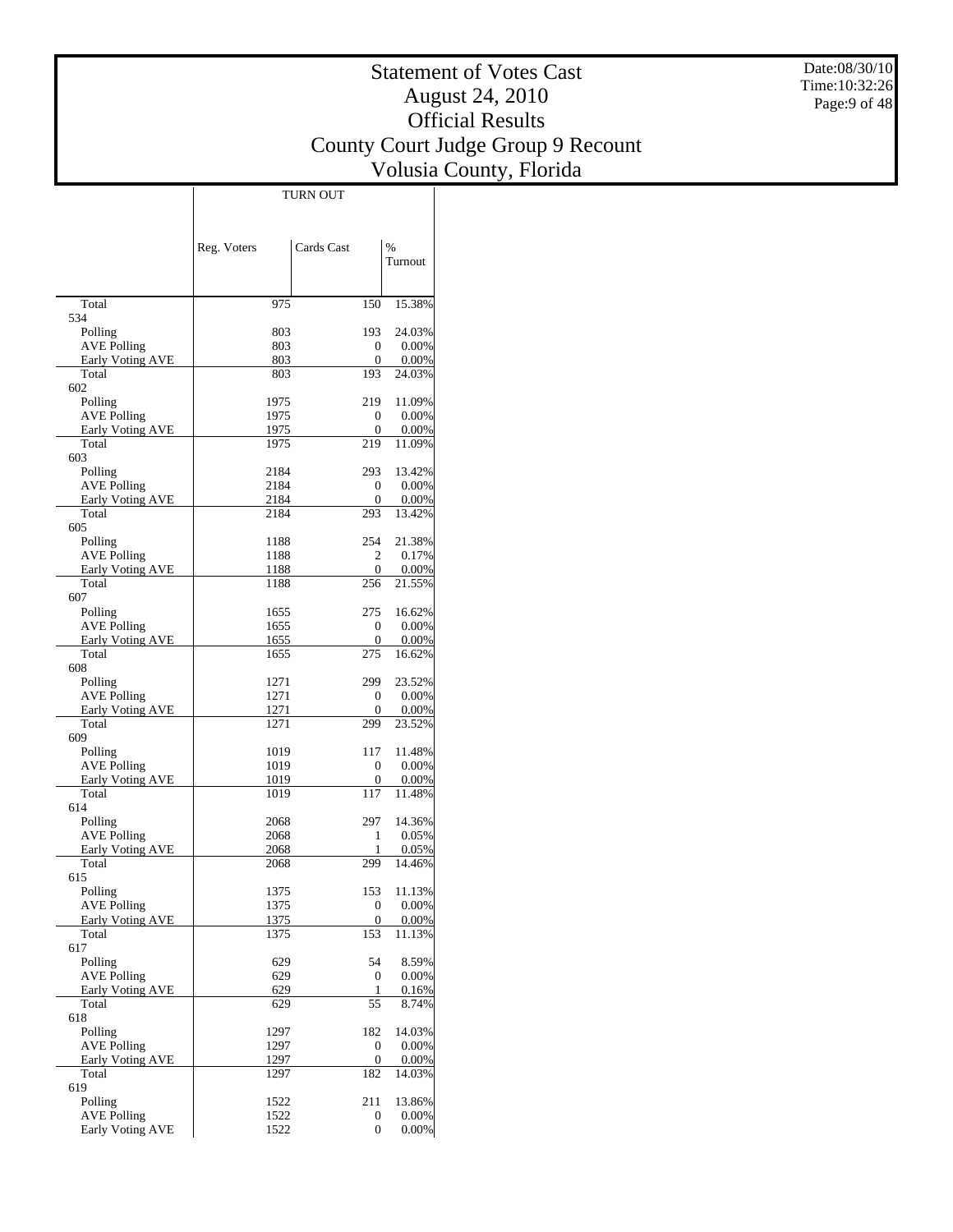Date:08/30/10 Time:10:32:27 Page:10 of 48

## Statement of Votes Cast August 24, 2010 Official Results County Court Judge Group 9 Recount Volusia County, Florida

 $\top$ 

|                                        | Reg. Voters  | Cards Cast           | $\%$                 |
|----------------------------------------|--------------|----------------------|----------------------|
|                                        |              |                      | Turnout              |
|                                        |              |                      |                      |
| Total                                  | 1522         | 211                  | 13.86%               |
| 620                                    |              |                      |                      |
| Polling<br><b>AVE Polling</b>          | 1918<br>1918 | 32<br>$\overline{0}$ | 1.67%<br>$0.00\%$    |
| Early Voting AVE                       | 1918         | $\overline{0}$       | 0.00%                |
| Total                                  | 1918         | 32                   | 1.67%                |
| 621                                    |              |                      |                      |
| Polling<br><b>AVE Polling</b>          | 824<br>824   | 33<br>$\overline{0}$ | 4.00%<br>$0.00\%$    |
| <b>Early Voting AVE</b>                | 824          | $\overline{0}$       | $0.00\%$             |
| Total                                  | 824          | 33                   | 4.00%                |
| 622                                    |              |                      |                      |
| Polling                                | 653          | 76<br>$\Omega$       | 11.64%               |
| <b>AVE Polling</b><br>Early Voting AVE | 653<br>653   | 0                    | $0.00\%$<br>0.00%    |
| Total                                  | 653          | 76                   | 11.64%               |
| 623                                    |              |                      |                      |
| Polling                                | 862          | 88                   | 10.21%               |
| <b>AVE Polling</b>                     | 862          | 1                    | 0.12%                |
| <b>Early Voting AVE</b><br>Total       | 862<br>862   | $\overline{0}$<br>89 | $0.00\%$<br>10.32%   |
| 624                                    |              |                      |                      |
| Polling                                | 1121         | 130                  | 11.60%               |
| <b>AVE Polling</b>                     | 1121         | 0                    | $0.00\%$             |
| Early Voting AVE                       | 1121         | 1                    | 0.09%                |
| Total<br>625                           | 1121         | 131                  | 11.69%               |
| Polling                                | 1593         | 285                  | 17.89%               |
| <b>AVE Polling</b>                     | 1593         | $\Omega$             | $0.00\%$             |
| <b>Early Voting AVE</b>                | 1593         | 1                    | $0.06\%$             |
| Total<br>626                           | 1593         | 286                  | 17.95%               |
| Polling                                | 1271         | 181                  | 14.24%               |
| <b>AVE Polling</b>                     | 1271         | $\Omega$             | $0.00\%$             |
| Early Voting AVE                       | 1271         | 0                    | 0.00%                |
| Total                                  | 1271         | 181                  | 14.24%               |
| 628                                    | 1804         | 187                  | 10.37%               |
| Polling<br><b>AVE Polling</b>          | 1804         | $\overline{0}$       | $0.00\%$             |
| <b>Early Voting AVE</b>                | 1804         | 0                    | $0.00\%$             |
| Total                                  | 1804         | 187                  | 10.37%               |
| 629                                    |              |                      |                      |
| Polling                                | 1607         | 216<br>$\sigma$      | 13.44%               |
| AVE Polling<br>Early Voting AVE        | 1607<br>1607 | 0                    | $0.00\%$<br>$0.00\%$ |
| Total                                  | 1607         | 216                  | 13.44%               |
| 632                                    |              |                      |                      |
| Polling                                | 547          | 52                   | 9.51%                |
| <b>AVE Polling</b><br>Early Voting AVE | 547<br>547   | 0<br>0               | $0.00\%$<br>0.00%    |
| Total                                  | 547          | 52                   | 9.51%                |
| 633                                    |              |                      |                      |
| Polling                                | 956          | 94                   | 9.83%                |
| <b>AVE Polling</b>                     | 956          | 0                    | $0.00\%$             |
| Early Voting AVE<br>Total              | 956<br>956   | $\overline{0}$<br>94 | $0.00\%$<br>9.83%    |
| 636                                    |              |                      |                      |
| Polling                                | 1000         | 63                   | 6.30%                |
| <b>AVE Polling</b>                     | 1000         | 0                    | $0.00\%$             |
| Early Voting AVE                       | 1000         | $\overline{0}$       | $0.00\%$             |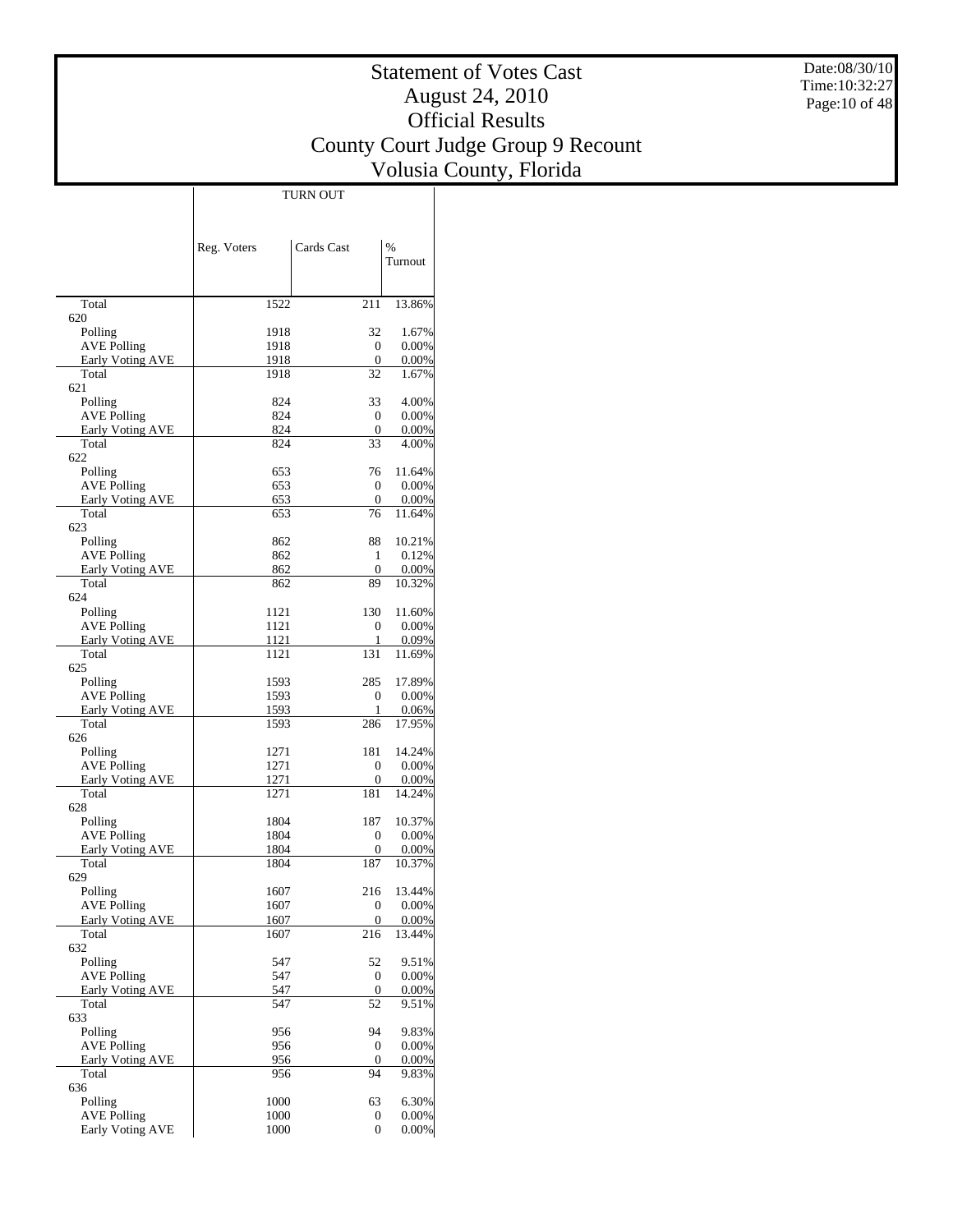Date:08/30/10 Time:10:32:27 Page:11 of 48

## Statement of Votes Cast August 24, 2010 Official Results County Court Judge Group 9 Recount Volusia County, Florida

|                                               | Reg. Voters  | Cards Cast            | %                  |
|-----------------------------------------------|--------------|-----------------------|--------------------|
|                                               |              |                       | Turnout            |
| Total                                         | 1000         | 63                    | 6.30%              |
| 637                                           |              |                       |                    |
| Polling                                       | 1214         | 324                   | 26.69%             |
| <b>AVE Polling</b><br><b>Early Voting AVE</b> | 1214<br>1214 | 3<br>0                | 0.25%<br>0.00%     |
| Total                                         | 1214         | 327                   | 26.94%             |
| 638                                           |              |                       |                    |
| Polling                                       | 1010         | 181                   | 17.92%             |
| <b>AVE Polling</b>                            | 1010         | 0                     | 0.00%              |
| Early Voting AVE                              | 1010         | 0                     | $0.00\%$           |
| Total<br>639                                  | 1010         | 181                   | 17.92%             |
| Polling                                       | 1116         | 164                   | 14.70%             |
| <b>AVE Polling</b>                            | 1116         | 0                     | 0.00%              |
| Early Voting AVE                              | 1116         | 0                     | $0.00\%$           |
| Total                                         | 1116         | 164                   | 14.70%             |
| 640                                           |              |                       |                    |
| Polling                                       | 1742         | 184                   | 10.56%             |
| <b>AVE Polling</b>                            | 1742<br>1742 | 0<br>1                | 0.00%<br>0.06%     |
| Early Voting AVE<br>Total                     | 1742         | 185                   | 10.62%             |
| 641                                           |              |                       |                    |
| Polling                                       | 2385         | 399                   | 16.73%             |
| <b>AVE Polling</b>                            | 2385         | 0                     | 0.00%              |
| <b>Early Voting AVE</b>                       | 2385         | 0                     | $0.00\%$           |
| Total                                         | 2385         | 399                   | 16.73%             |
| 701                                           | 1769         | 286                   | 16.17%             |
| Polling<br><b>AVE Polling</b>                 | 1769         | 0                     | 0.00%              |
| Early Voting AVE                              | 1769         | 0                     | $0.00\%$           |
| Total                                         | 1769         | 286                   | 16.17%             |
| 702                                           |              |                       |                    |
| Polling                                       | 2775         | 604                   | 21.77%             |
| <b>AVE Polling</b>                            | 2775         | 0                     | 0.00%              |
| Early Voting AVE<br>Total                     | 2775<br>2775 | 0<br>604              | $0.00\%$<br>21.77% |
| 703                                           |              |                       |                    |
| Polling                                       | 2160         | 375                   | 17.36%             |
| AVE Polling                                   | 2160         | 0                     | 0.00%              |
| Early Voting AVE                              | 2160         | 1                     | 0.05%              |
| Total                                         | 2160         | 376                   | 17.41%             |
| 704                                           |              |                       |                    |
| Polling<br><b>AVE Polling</b>                 | 789<br>789   | 134<br>0              | 16.98%<br>0.00%    |
| <b>Early Voting AVE</b>                       | 789          | 0                     | 0.00%              |
| Total                                         | 789          | 134                   | 16.98%             |
| 705                                           |              |                       |                    |
| Polling                                       | 1349         | 261                   | 19.35%             |
| <b>AVE Polling</b>                            | 1349         | 0                     | 0.00%              |
| <b>Early Voting AVE</b>                       | 1349         | $\boldsymbol{0}$      | 0.00%              |
| Total<br>706                                  | 1349         | 261                   | 19.35%             |
| Polling                                       | 1746         | 276                   | 15.81%             |
| <b>AVE Polling</b>                            | 1746         | 0                     | 0.00%              |
| Early Voting AVE                              | 1746         | 0                     | 0.00%              |
| Total                                         | 1746         | 276                   | 15.81%             |
| 709                                           |              |                       |                    |
| Polling                                       | 2139         | 315                   | 14.73%             |
| <b>AVE Polling</b><br>Early Voting AVE        | 2139<br>2139 | 1<br>$\boldsymbol{0}$ | 0.05%<br>0.00%     |
|                                               |              |                       |                    |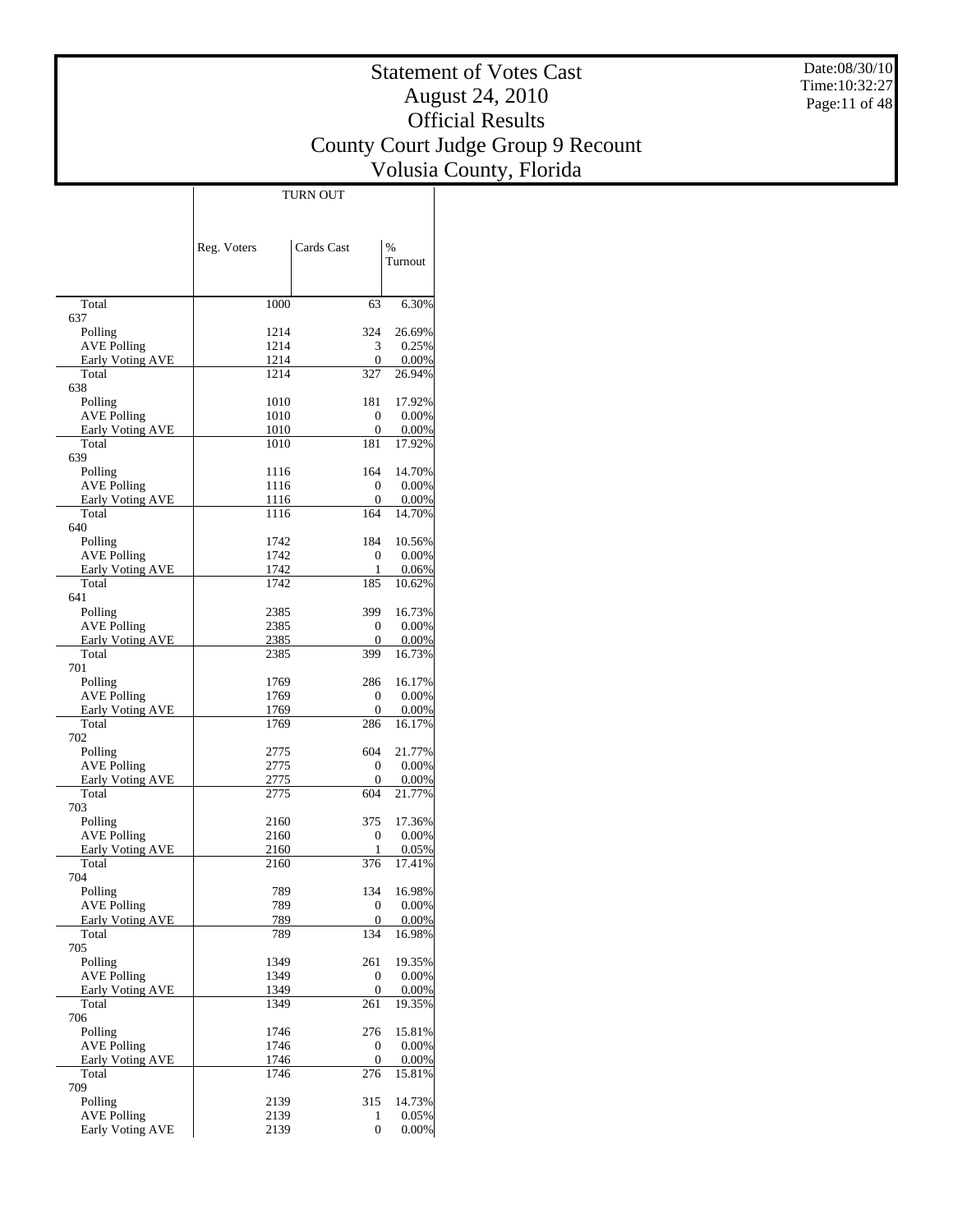Date:08/30/10 Time:10:32:27 Page:12 of 48

## Statement of Votes Cast August 24, 2010 Official Results County Court Judge Group 9 Recount Volusia County, Florida

 $\overline{\phantom{a}}$ 

|                                        | Reg. Voters  | Cards Cast          | %                  |
|----------------------------------------|--------------|---------------------|--------------------|
|                                        |              |                     | Turnout            |
|                                        |              |                     |                    |
| Total                                  | 2139         | 316                 | 14.77%             |
| 711                                    |              |                     |                    |
| Polling                                | 2468<br>2468 | 359                 | 14.55%             |
| <b>AVE Polling</b><br>Early Voting AVE | 2468         | 0<br>0              | 0.00%<br>0.00%     |
| Total                                  | 2468         | 359                 | 14.55%             |
| 712                                    |              |                     |                    |
| Polling                                | 2059         | 235                 | 11.41%             |
| <b>AVE Polling</b>                     | 2059         | 0<br>$\mathbf{0}$   | 0.00%              |
| Early Voting AVE<br>Total              | 2059<br>2059 | 235                 | 0.00%<br>11.41%    |
| 714                                    |              |                     |                    |
| Polling                                | 2603         | 430                 | 16.52%             |
| <b>AVE Polling</b>                     | 2603         | $\overline{0}$      | 0.00%              |
| Early Voting AVE                       | 2603         | $\mathbf{0}$        | 0.00%              |
| Total<br>716                           | 2603         | 430                 | 16.52%             |
| Polling                                | 2405         | 544                 | 22.62%             |
| <b>AVE Polling</b>                     | 2405         | 0                   | 0.00%              |
| Early Voting AVE                       | 2405         | $\overline{0}$      | 0.00%              |
| Total                                  | 2405         | 544                 | 22.62%             |
| 717                                    |              |                     |                    |
| Polling                                | 2525         | 391                 | 15.49%             |
| <b>AVE Polling</b>                     | 2525<br>2525 | $\overline{0}$<br>0 | 0.00%<br>0.00%     |
| Early Voting AVE<br>Total              | 2525         | 391                 | 15.49%             |
| 718                                    |              |                     |                    |
| Polling                                | 1832         | 369                 | 20.14%             |
| <b>AVE Polling</b>                     | 1832         | 0                   | 0.00%              |
| Early Voting AVE                       | 1832         | $\mathbf{0}$        | 0.00%              |
| Total<br>719                           | 1832         | 369                 | 20.14%             |
| Polling                                | 838          | 155                 | 18.50%             |
| <b>AVE Polling</b>                     | 838          | $\overline{0}$      | 0.00%              |
| Early Voting AVE                       | 838          | 0                   | 0.00%              |
| Total                                  | 838          | 155                 | 18.50%             |
| 720                                    |              |                     |                    |
| Polling<br><b>AVE Polling</b>          | 2043<br>2043 | 319<br>0            | 15.61%<br>$0.00\%$ |
| Early Voting AVE                       | 2043         | $\boldsymbol{0}$    | 0.00%              |
| Total                                  | 2043         | 319                 | 15.61%             |
| 722                                    |              |                     |                    |
| Polling                                | 1948         | 273                 | 14.01%             |
| <b>AVE Polling</b>                     | 1948         | $\overline{0}$      | $0.00\%$           |
| Early Voting AVE<br>Total              | 1948<br>1948 | 0<br>273            | $0.00\%$<br>14.01% |
| 723                                    |              |                     |                    |
| Polling                                | 1486         | 247                 | 16.62%             |
| <b>AVE Polling</b>                     | 1486         | 0                   | $0.00\%$           |
| Early Voting AVE                       | 1486         | $\boldsymbol{0}$    | 0.00%              |
| Total                                  | 1486         | 247                 | 16.62%             |
| 724<br>Polling                         | 2014         | 375                 | 18.62%             |
| <b>AVE Polling</b>                     | 2014         | 2                   | 0.10%              |
| Early Voting AVE                       | 2014         | 0                   | 0.00%              |
| Total                                  | 2014         | 377                 | 18.72%             |
| 725                                    |              |                     |                    |
| Polling                                | 1830         | 387                 | 21.15%             |
| <b>AVE Polling</b>                     | 1830         | 0                   | $0.00\%$           |
| Early Voting AVE                       | 1830         | 0                   | $0.00\%$           |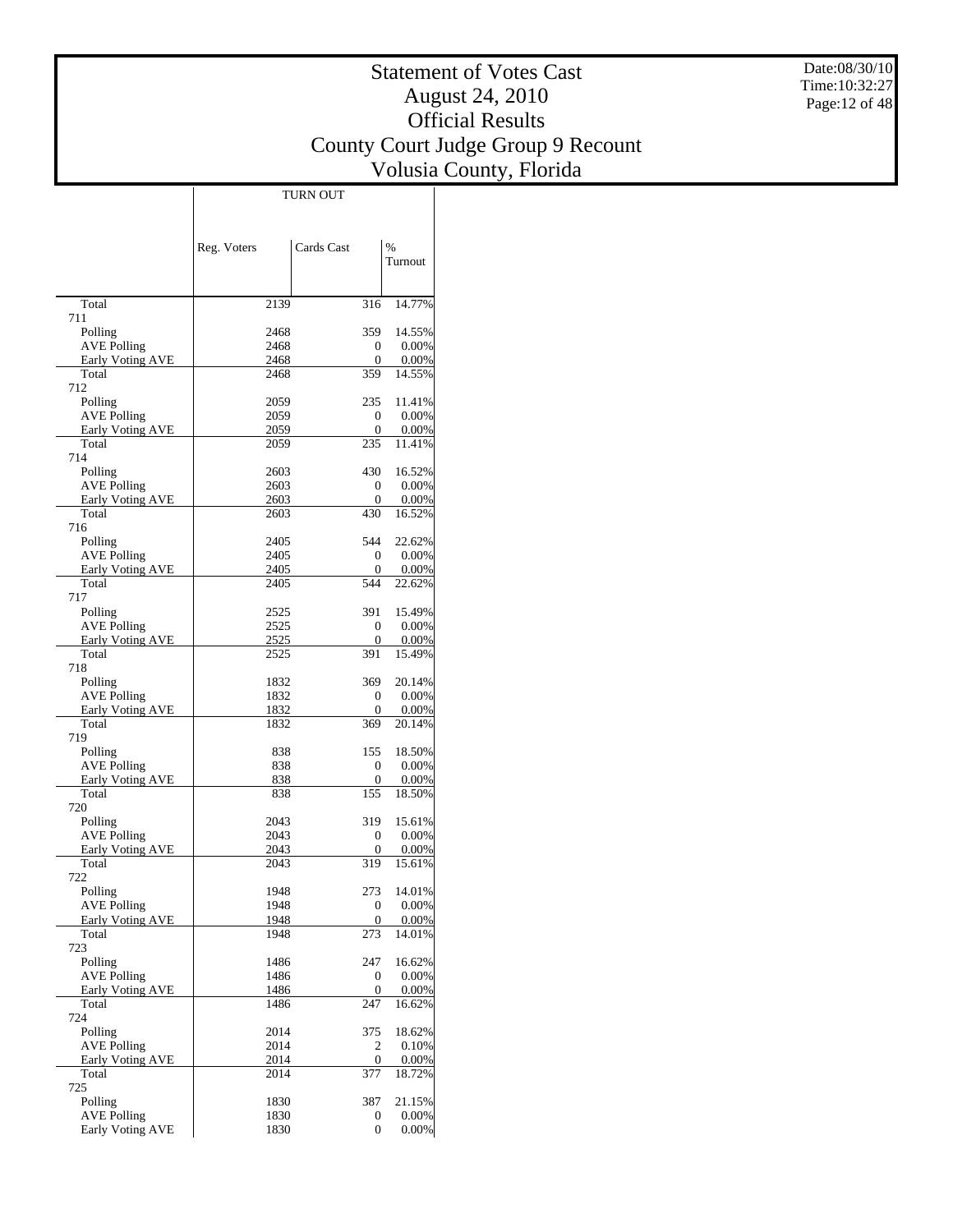Date:08/30/10 Time:10:32:27 Page:13 of 48

## Statement of Votes Cast August 24, 2010 Official Results County Court Judge Group 9 Recount Volusia County, Florida

 $\overline{\phantom{a}}$ 

|                                        | Reg. Voters  | Cards Cast        | %               |
|----------------------------------------|--------------|-------------------|-----------------|
|                                        |              |                   | Turnout         |
|                                        |              |                   |                 |
| Total                                  | 1830         | 387               | 21.15%          |
| 726                                    |              |                   |                 |
| Polling<br><b>AVE Polling</b>          | 2678<br>2678 | 620<br>2          | 23.15%<br>0.07% |
| Early Voting AVE                       | 2678         | $\mathbf{0}$      | 0.00%           |
| Total                                  | 2678         | 622               | 23.23%          |
| 727                                    |              |                   |                 |
| Polling                                | 1994         | 406               | 20.36%          |
| <b>AVE Polling</b>                     | 1994         | 0<br>$\mathbf{0}$ | 0.00%           |
| Early Voting AVE<br>Total              | 1994<br>1994 | 406               | 0.00%<br>20.36% |
| 728                                    |              |                   |                 |
| Polling                                | 1900         | 475               | 25.00%          |
| <b>AVE Polling</b>                     | 1900         | 1                 | 0.05%           |
| Early Voting AVE                       | 1900         | $\mathbf{0}$      | 0.00%           |
| Total<br>729                           | 1900         | 476               | 25.05%          |
| Polling                                | 3753         | 719               | 19.16%          |
| <b>AVE Polling</b>                     | 3753         | 0                 | 0.00%           |
| Early Voting AVE                       | 3753         | $\boldsymbol{0}$  | 0.00%           |
| Total                                  | 3753         | 719               | 19.16%          |
| 730                                    |              |                   |                 |
| Polling                                | 1615         | 350               | 21.67%          |
| <b>AVE Polling</b>                     | 1615         | $\overline{0}$    | 0.00%           |
| Early Voting AVE<br>Total              | 1615<br>1615 | 0<br>350          | 0.00%<br>21.67% |
| 731                                    |              |                   |                 |
| Polling                                | 1443         | 217               | 15.04%          |
| <b>AVE Polling</b>                     | 1443         | $\mathbf{0}$      | 0.00%           |
| Early Voting AVE                       | 1443         | 0                 | 0.00%           |
| Total                                  | 1443         | 217               | 15.04%          |
| 732<br>Polling                         | 3034         | 657               | 21.65%          |
| <b>AVE Polling</b>                     | 3034         | $\overline{0}$    | 0.00%           |
| Early Voting AVE                       | 3034         | 0                 | 0.00%           |
| Total                                  | 3034         | 657               | 21.65%          |
| 733                                    |              |                   |                 |
| Polling                                | 1419         | 306               | 21.56%          |
| <b>AVE Polling</b>                     | 1419<br>1419 | 0<br>$\mathbf{0}$ | 0.00%           |
| <b>Early Voting AVE</b><br>Total       | 1419         | 306               | 0.00%<br>21.56% |
| 801                                    |              |                   |                 |
| Polling                                | 771          | 188               | 24.38%          |
| <b>AVE Polling</b>                     | 771          | $\boldsymbol{0}$  | $0.00\%$        |
| Early Voting AVE                       | 771          | 0                 | 0.00%           |
| Total<br>803                           | 771          | 188               | 24.38%          |
| Polling                                | 1925         | 337               | 17.51%          |
| <b>AVE Polling</b>                     | 1925         | 0                 | 0.00%           |
| Early Voting AVE                       | 1925         | 0                 | 0.00%           |
| Total                                  | 1925         | 337               | 17.51%          |
| 804                                    |              |                   |                 |
| Polling                                | 1856         | 318               | 17.13%          |
| <b>AVE Polling</b><br>Early Voting AVE | 1856<br>1856 | 0<br>0            | 0.00%<br>0.00%  |
| Total                                  | 1856         | 318               | 17.13%          |
| 805                                    |              |                   |                 |
| Polling                                | 2087         | 381               | 18.26%          |
| <b>AVE Polling</b>                     | 2087         | 1                 | $0.05\%$        |
| Early Voting AVE                       | 2087         | 0                 | $0.00\%$        |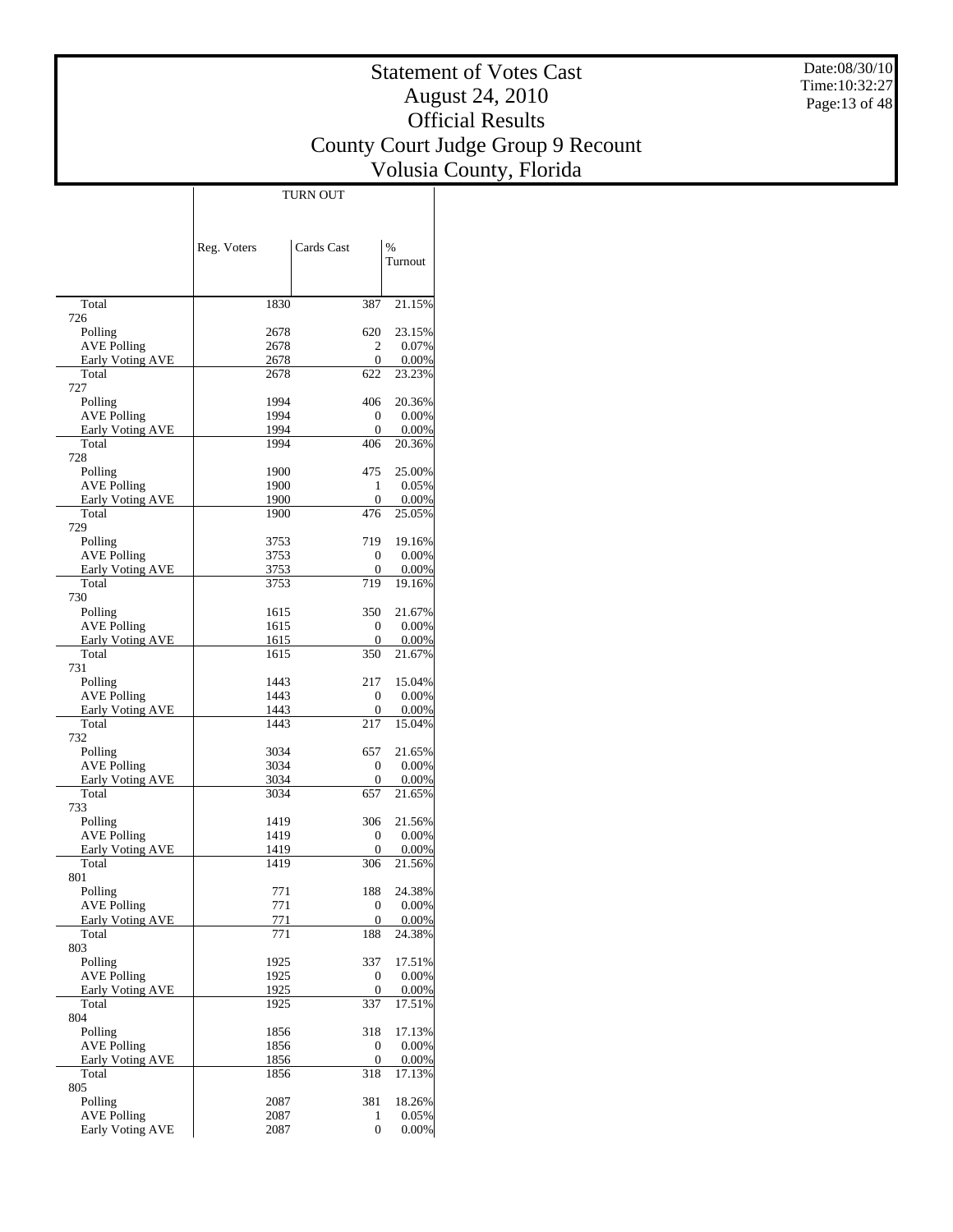Date:08/30/10 Time:10:32:27 Page:14 of 48

## Statement of Votes Cast August 24, 2010 Official Results County Court Judge Group 9 Recount Volusia County, Florida

|                                        | Reg. Voters  | Cards Cast            | %                  |
|----------------------------------------|--------------|-----------------------|--------------------|
|                                        |              |                       | Turnout            |
|                                        |              |                       |                    |
| Total                                  | 2087         | 382                   | 18.30%             |
| 806<br>Polling                         | 1860         | 315                   | 16.94%             |
| <b>AVE Polling</b>                     | 1860         | 0                     | $0.00\%$           |
| Early Voting AVE                       | 1860         | 0                     | $0.00\%$           |
| Total                                  | 1860         | 315                   | 16.94%             |
| 807<br>Polling                         | 1255         | 157                   | 12.51%             |
| <b>AVE Polling</b>                     | 1255         | 0                     | $0.00\%$           |
| Early Voting AVE                       | 1255         | 0                     | $0.00\%$           |
| Total                                  | 1255         | 157                   | 12.51%             |
| 808<br>Polling                         | 3178         | 343                   | 10.79%             |
| <b>AVE Polling</b>                     | 3178         | 0                     | $0.00\%$           |
| Early Voting AVE                       | 3178         | 0                     | $0.00\%$           |
| Total                                  | 3178         | 343                   | 10.79%             |
| 809                                    |              |                       |                    |
| Polling<br><b>AVE Polling</b>          | 1347<br>1347 | 180<br>0              | 13.36%<br>$0.00\%$ |
| Early Voting AVE                       | 1347         | 0                     | $0.00\%$           |
| Total                                  | 1347         | 180                   | 13.36%             |
| 810                                    |              |                       |                    |
| Polling                                | 876          | 159                   | 18.15%             |
| <b>AVE Polling</b><br>Early Voting AVE | 876<br>876   | 0<br>0                | $0.00\%$<br>0.00%  |
| Total                                  | 876          | 159                   | 18.15%             |
| 811                                    |              |                       |                    |
| Polling                                | 1761         | 308                   | 17.49%             |
| <b>AVE Polling</b>                     | 1761         | 0                     | $0.00\%$           |
| Early Voting AVE<br>Total              | 1761<br>1761 | $\overline{0}$<br>308 | $0.00\%$<br>17.49% |
| 812                                    |              |                       |                    |
| Polling                                | 1063         | 198                   | 18.63%             |
| <b>AVE Polling</b>                     | 1063         | 0                     | $0.00\%$           |
| Early Voting AVE<br>Total              | 1063<br>1063 | 0<br>198              | $0.00\%$<br>18.63% |
| 813                                    |              |                       |                    |
| Polling                                | 1619         | 277                   | 17.11%             |
| <b>AVE Polling</b>                     | 1619         | 0                     | $0.00\%$           |
| Early Voting AVE                       | 1619         | 0                     | $0.00\%$           |
| Total<br>814                           | 1619         | 277                   | 17.11%             |
| Polling                                | 2304         | 312                   | 13.54%             |
| <b>AVE Polling</b>                     | 2304         | 0                     | $0.00\%$           |
| <b>Early Voting AVE</b>                | 2304         | $\boldsymbol{0}$      | $0.00\%$           |
| Total                                  | 2304         | $\overline{312}$      | 13.54%             |
| 815<br>Polling                         | 1396         | 226                   | 16.19%             |
| <b>AVE Polling</b>                     | 1396         | 0                     | $0.00\%$           |
| Early Voting AVE                       | 1396         | 0                     | 0.00%              |
| Total                                  | 1396         | $\overline{226}$      | 16.19%             |
| 816<br>Polling                         | 1523         | 239                   | 15.69%             |
| <b>AVE Polling</b>                     | 1523         | 0                     | $0.00\%$           |
| Early Voting AVE                       | 1523         | 0                     | $0.00\%$           |
| Total                                  | 1523         | 239                   | 15.69%             |
| 901                                    |              |                       |                    |
| Polling<br><b>AVE Polling</b>          | 1754<br>1754 | 233<br>0              | 13.28%<br>$0.00\%$ |
| Early Voting AVE                       | 1754         | 0                     | $0.00\%$           |
|                                        |              |                       |                    |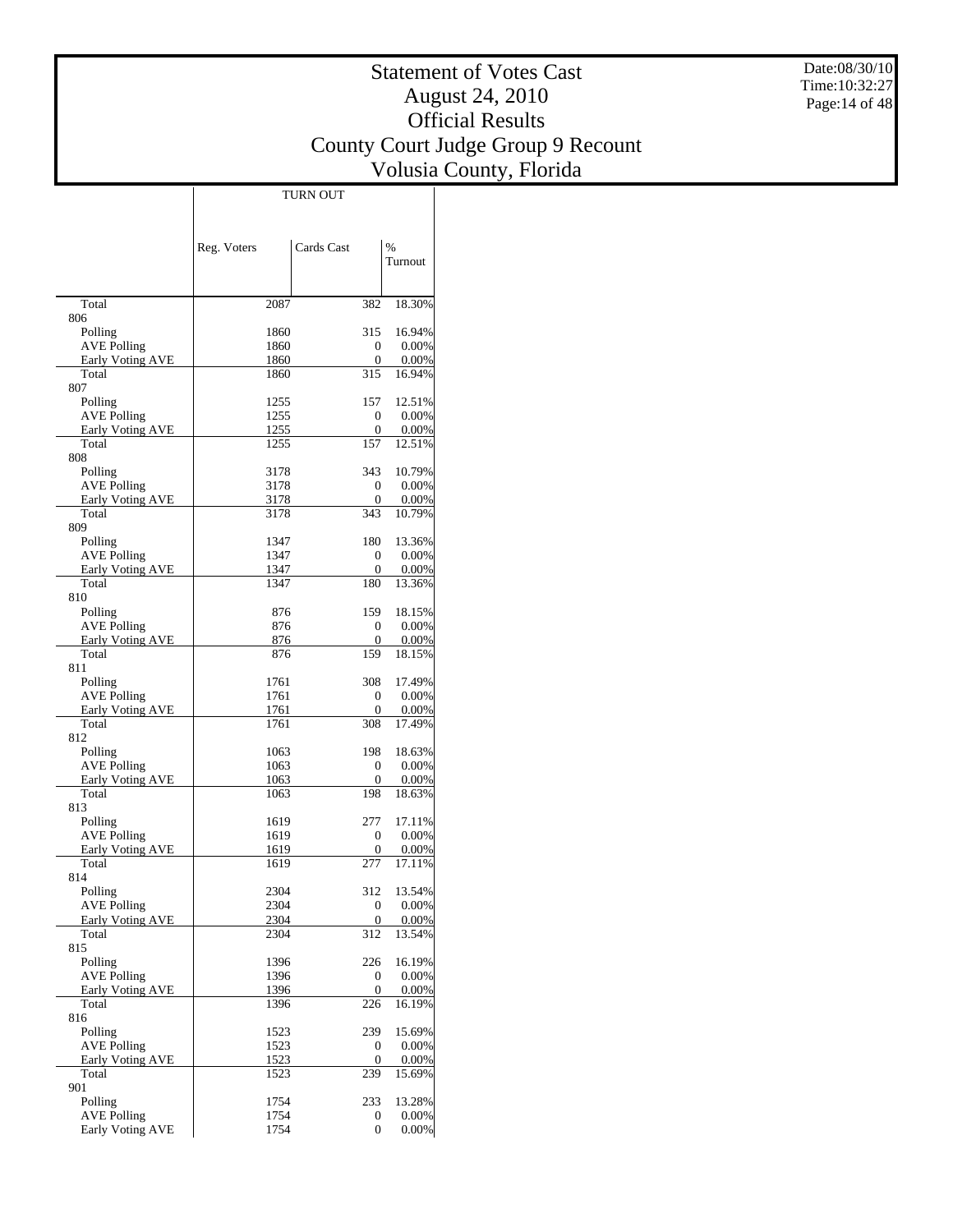Date:08/30/10 Time:10:32:27 Page:15 of 48

## Statement of Votes Cast August 24, 2010 Official Results County Court Judge Group 9 Recount Volusia County, Florida

|                                               | Reg. Voters  | Cards Cast            | $\%$<br>Turnout    |
|-----------------------------------------------|--------------|-----------------------|--------------------|
|                                               |              |                       |                    |
| Total                                         | 1754         | 233                   | 13.28%             |
| 902                                           |              |                       |                    |
| Polling                                       | 2586         | 289                   | 11.18%             |
| <b>AVE Polling</b><br>Early Voting AVE        | 2586<br>2586 | 0<br>0                | 0.00%<br>0.00%     |
| Total                                         | 2586         | 289                   | 11.18%             |
| 903                                           |              |                       |                    |
| Polling                                       | 2201         | 310                   | 14.08%             |
| <b>AVE Polling</b>                            | 2201         | 0                     | 0.00%              |
| <b>Early Voting AVE</b><br>Total              | 2201<br>2201 | 0<br>310              | $0.00\%$           |
| 904                                           |              |                       | 14.08%             |
| Polling                                       | 1597         | 183                   | 11.46%             |
| <b>AVE Polling</b>                            | 1597         | 0                     | 0.00%              |
| <b>Early Voting AVE</b>                       | 1597         | 0                     | 0.00%              |
| Total                                         | 1597         | 183                   | 11.46%             |
| 905                                           |              |                       |                    |
| Polling                                       | 1057         | 154                   | 14.57%             |
| <b>AVE Polling</b><br><b>Early Voting AVE</b> | 1057<br>1057 | 0<br>0                | 0.00%<br>$0.00\%$  |
| Total                                         | 1057         | 154                   | 14.57%             |
| 906                                           |              |                       |                    |
| Polling                                       | 671          | 110                   | 16.39%             |
| <b>AVE Polling</b>                            | 671          | 0                     | 0.00%              |
| Early Voting AVE                              | 671          | 0                     | 0.00%              |
| Total                                         | 671          | 110                   | 16.39%             |
| 907<br>Polling                                | 785          | 126                   | 16.05%             |
| <b>AVE Polling</b>                            | 785          | 0                     | 0.00%              |
| <b>Early Voting AVE</b>                       | 785          | 0                     | $0.00\%$           |
| Total                                         | 785          | 126                   | 16.05%             |
| 908                                           |              |                       |                    |
| Polling                                       | 2288         | 333                   | 14.55%             |
| <b>AVE Polling</b>                            | 2288         | 0                     | 0.00%              |
| <b>Early Voting AVE</b><br>Total              | 2288<br>2288 | 0<br>333              | 0.00%<br>14.55%    |
| 909                                           |              |                       |                    |
| Polling                                       | 1274         | 255                   | 20.02%             |
| AVE Polling                                   | 1274         | 0                     | 0.00%              |
| Early Voting AVE                              | 1274         | 0                     | $0.00\%$           |
| Total                                         | 1274         | 255                   | 20.02%             |
| 910                                           |              |                       |                    |
| Polling<br><b>AVE Polling</b>                 | 1090<br>1090 | 142<br>$\overline{0}$ | 13.03%<br>$0.00\%$ |
| <b>Early Voting AVE</b>                       | 1090         | 0                     | 0.00%              |
| Total                                         | 1090         | 142                   | 13.03%             |
| 912                                           |              |                       |                    |
| Polling                                       | 1374         | 228                   | 16.59%             |
| <b>AVE Polling</b>                            | 1374         | 0                     | 0.00%              |
| Early Voting AVE                              | 1374         | 0                     | $0.00\%$           |
| Total<br>913                                  | 1374         | 228                   | 16.59%             |
| Polling                                       | 2043         | 370                   | 18.11%             |
| <b>AVE Polling</b>                            | 2043         | 0                     | 0.00%              |
| Early Voting AVE                              | 2043         | 0                     | 0.00%              |
| Total                                         | 2043         | 370                   | 18.11%             |
| Early Voting OS                               |              |                       |                    |
| Early Voting OS                               | 0            | 10156                 |                    |
| Absentee                                      | 0            | 0                     |                    |
| Other Non-Polling                             | 0            | 0                     |                    |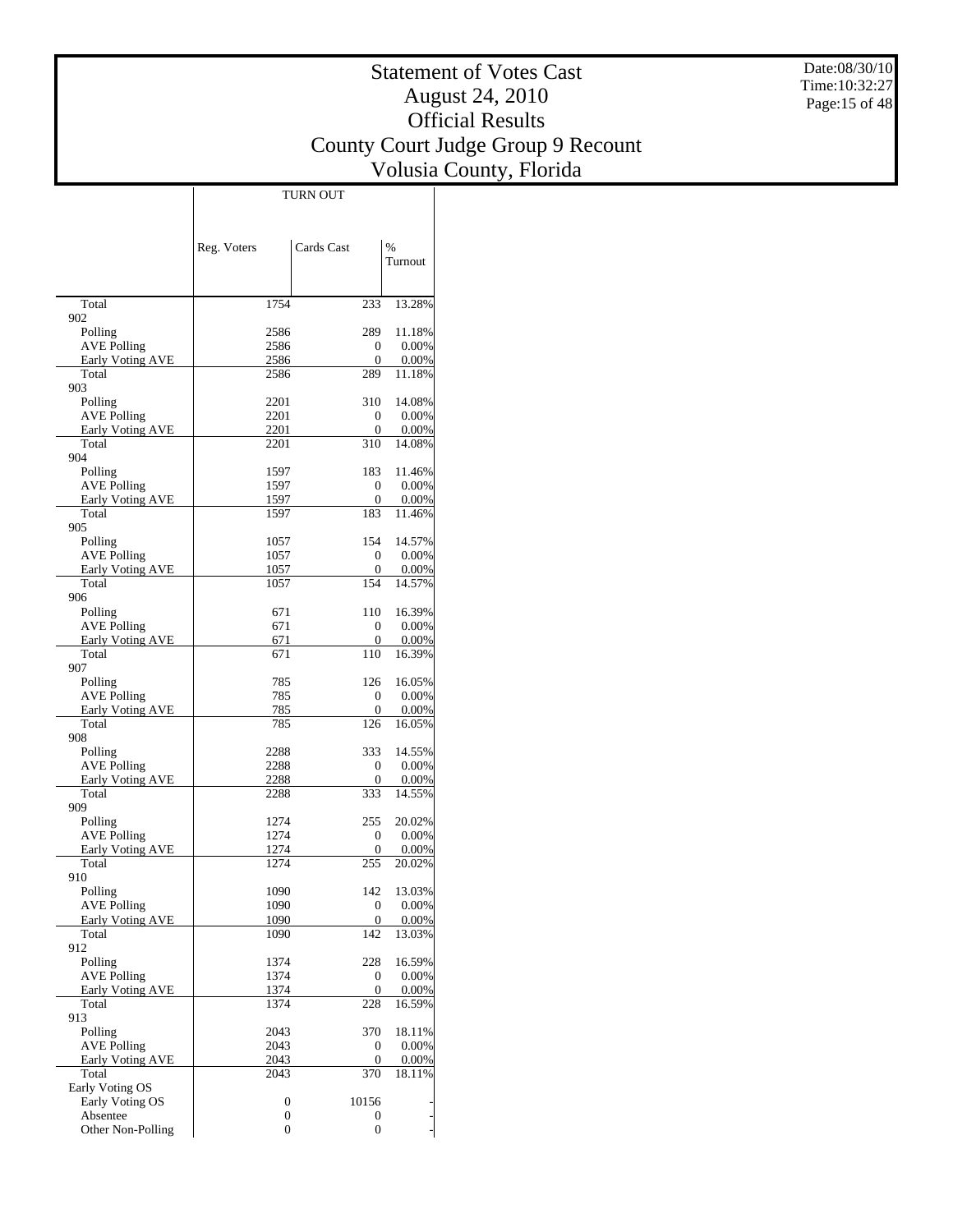Date:08/30/10 Time:10:32:27 Page:16 of 48

|                       | <b>TURN OUT</b> |                |               |  |  |  |  |  |  |
|-----------------------|-----------------|----------------|---------------|--|--|--|--|--|--|
|                       |                 |                |               |  |  |  |  |  |  |
|                       |                 |                |               |  |  |  |  |  |  |
|                       | Reg. Voters     | Cards Cast     | $\frac{0}{0}$ |  |  |  |  |  |  |
|                       |                 |                | Turnout       |  |  |  |  |  |  |
|                       |                 |                |               |  |  |  |  |  |  |
|                       |                 |                |               |  |  |  |  |  |  |
| Total                 | $\overline{0}$  | 10156          |               |  |  |  |  |  |  |
| Absentee              |                 |                |               |  |  |  |  |  |  |
| Early Voting OS       | 0               | 0              |               |  |  |  |  |  |  |
| Absentee              | $\overline{0}$  | 16768          |               |  |  |  |  |  |  |
| Other Non-Polling     | 0               | $\Omega$       |               |  |  |  |  |  |  |
| Total                 | $\Omega$        | 16768          |               |  |  |  |  |  |  |
| Provisional           |                 |                |               |  |  |  |  |  |  |
| Early Voting OS       | $\theta$        | $\Omega$       |               |  |  |  |  |  |  |
| Absentee              | $\theta$        | $\Omega$       |               |  |  |  |  |  |  |
| Other Non-Polling     | 0               | 78             |               |  |  |  |  |  |  |
| Total                 | $\Omega$        | 78             |               |  |  |  |  |  |  |
| Unscanned             |                 |                |               |  |  |  |  |  |  |
| Early Voting OS       | $\overline{0}$  | $\overline{0}$ |               |  |  |  |  |  |  |
| Absentee              | $\overline{0}$  | $\overline{0}$ |               |  |  |  |  |  |  |
| Other Non-Polling     | 0               | 63             |               |  |  |  |  |  |  |
| Total                 | $\Omega$        | 63             |               |  |  |  |  |  |  |
| Provisional After 7pm |                 |                |               |  |  |  |  |  |  |
| Early Voting OS       | 0               | $\overline{0}$ |               |  |  |  |  |  |  |
| Absentee              | $\theta$        | $\Omega$       |               |  |  |  |  |  |  |
| Other Non-Polling     | $\overline{0}$  | $\overline{0}$ |               |  |  |  |  |  |  |
| Total                 | $\Omega$        | $\Omega$       |               |  |  |  |  |  |  |
| Overs/Unders          |                 |                |               |  |  |  |  |  |  |
| Early Voting OS       | 0               | 0              |               |  |  |  |  |  |  |
| Absentee              | 0               | $\Omega$       |               |  |  |  |  |  |  |
| Other Non-Polling     | $\overline{0}$  | 38             |               |  |  |  |  |  |  |
| Total                 | $\Omega$        | 38             |               |  |  |  |  |  |  |
| Total                 |                 |                |               |  |  |  |  |  |  |
| Polling               | 314907          | 50369          | 15.99%        |  |  |  |  |  |  |
| <b>AVE Polling</b>    | 314907          | 21             | 0.01%         |  |  |  |  |  |  |
| Early Voting OS       | 314907          | 10156          | 3.23%         |  |  |  |  |  |  |
| Early Voting AVE      | 314907          | 9              | 0.00%         |  |  |  |  |  |  |
| Absentee              | 314907          | 16768          | 5.32%         |  |  |  |  |  |  |
| Other Non-Polling     | 314907          | 179            | 0.06%         |  |  |  |  |  |  |
| Total                 | 314907          | 77502          | 24.61%        |  |  |  |  |  |  |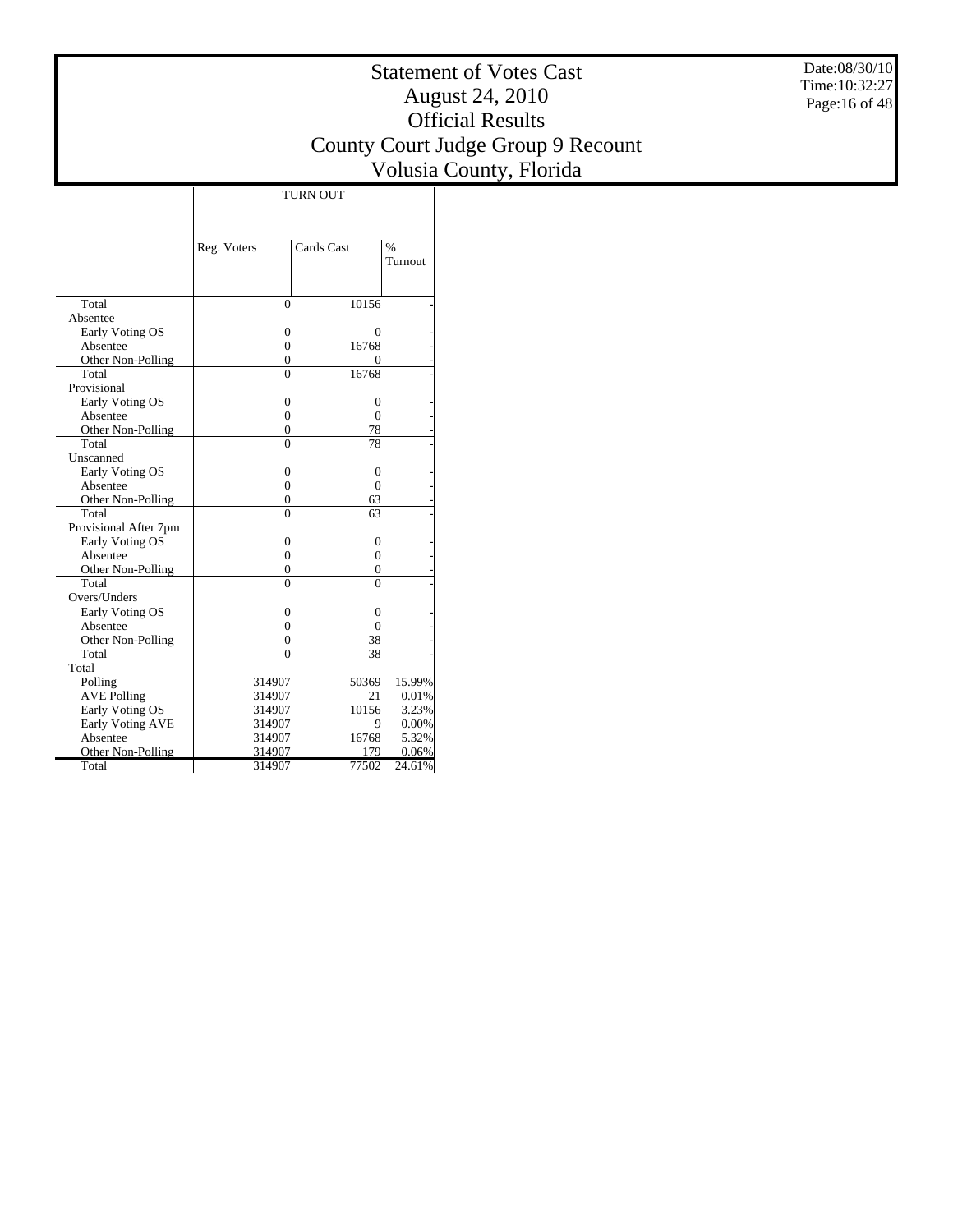Date:08/30/10 Time:10:32:27 Page:17 of 48

|                                        | Reg. Voters  | <b>Times Counted</b>               | <b>Total Votes</b>                   | <b>Times Blank</b><br>Voted        | Times<br>Over Voted                | Mary Jane Henderson                  |                   |
|----------------------------------------|--------------|------------------------------------|--------------------------------------|------------------------------------|------------------------------------|--------------------------------------|-------------------|
|                                        |              |                                    |                                      |                                    |                                    |                                      |                   |
| Jurisdiction Wide<br>101               |              |                                    |                                      |                                    |                                    |                                      |                   |
| Polling                                | 660          | 158                                | 132                                  | 25                                 | $\mathbf{1}$                       | 56                                   | 42.42%            |
| <b>AVE Polling</b>                     | 660          | $\mathbf{0}$                       | $\boldsymbol{0}$                     | $\mathbf{0}$                       | $\overline{0}$                     | $\boldsymbol{0}$                     |                   |
| Early Voting AVE                       | 660          | $\mathbf{0}$                       | $\boldsymbol{0}$                     | $\mathbf{0}$                       | $\mathbf{0}$                       | $\boldsymbol{0}$                     |                   |
| Total                                  | 660          | 158                                | 132                                  | 25                                 | $\mathbf{1}$                       | 56                                   | 42.42%            |
| 105                                    |              | 167                                | 144                                  |                                    |                                    |                                      |                   |
| Polling<br><b>AVE Polling</b>          | 699<br>699   | $\mathbf{1}$                       | $\mathbf{1}$                         | 23<br>$\mathbf{0}$                 | $\boldsymbol{0}$<br>$\overline{0}$ | 44<br>$\mathbf{1}$                   | 30.56%<br>100.00% |
| Early Voting AVE                       | 699          | $\boldsymbol{0}$                   | $\overline{0}$                       | $\mathbf{0}$                       | $\boldsymbol{0}$                   | $\mathbf{0}$                         |                   |
| Total                                  | 699          | 168                                | 145                                  | 23                                 | $\Omega$                           | 45                                   | 31.03%            |
| 106                                    |              |                                    |                                      |                                    |                                    |                                      |                   |
| Polling                                | 352          | 71                                 | 58                                   | 13                                 | $\boldsymbol{0}$                   | 14                                   | 24.14%            |
| <b>AVE Polling</b>                     | 352          | $\mathbf{0}$                       | $\mathbf{0}$                         | $\mathbf{0}$                       | $\overline{0}$                     | $\boldsymbol{0}$                     |                   |
| <b>Early Voting AVE</b>                | 352          | $\mathbf{0}$                       | $\boldsymbol{0}$                     | $\boldsymbol{0}$                   | $\mathbf{0}$                       | $\boldsymbol{0}$                     |                   |
| Total                                  | 352          | 71                                 | 58                                   | 13                                 | $\Omega$                           | 14                                   | 24.14%            |
| 107<br>Polling                         | 1005         | 216                                | 186                                  | 30                                 | $\boldsymbol{0}$                   | 79                                   | 42.47%            |
| <b>AVE Polling</b>                     | 1005         | $\mathbf{0}$                       | $\boldsymbol{0}$                     | $\mathbf{0}$                       | $\overline{0}$                     | $\mathbf{0}$                         |                   |
| Early Voting AVE                       | 1005         | $\mathbf{0}$                       | $\overline{0}$                       | $\mathbf{0}$                       | $\overline{0}$                     | $\mathbf{0}$                         |                   |
| Total                                  | 1005         | 216                                | 186                                  | 30                                 | $\overline{0}$                     | 79                                   | 42.47%            |
| 109                                    |              |                                    |                                      |                                    |                                    |                                      |                   |
| Polling                                | 1336         | 250                                | 231                                  | 19                                 | $\boldsymbol{0}$                   | 68                                   | 29.44%            |
| <b>AVE Polling</b>                     | 1336         | $\boldsymbol{0}$                   | $\boldsymbol{0}$                     | $\mathbf{0}$                       | $\mathbf{0}$                       | $\boldsymbol{0}$                     |                   |
| Early Voting AVE                       | 1336         | $\mathbf{1}$                       | $\mathbf{1}$                         | $\mathbf{0}$                       | $\boldsymbol{0}$                   | $\mathbf{0}$                         | 0.00%             |
| Total<br>201                           | 1336         | 251                                | 232                                  | 19                                 | $\Omega$                           | 68                                   | 29.31%            |
| Polling                                | 1465         | 278                                | 239                                  | 39                                 | $\boldsymbol{0}$                   | 94                                   | 39.33%            |
| <b>AVE Polling</b>                     | 1465         | $\mathbf{0}$                       | $\boldsymbol{0}$                     | $\mathbf{0}$                       | $\overline{0}$                     | $\mathbf{0}$                         |                   |
| Early Voting AVE                       | 1465         | $\mathbf{0}$                       | $\boldsymbol{0}$                     | $\mathbf{0}$                       | $\boldsymbol{0}$                   | $\mathbf{0}$                         |                   |
| Total                                  | 1465         | 278                                | 239                                  | 39                                 | $\theta$                           | 94                                   | 39.33%            |
| 202                                    |              |                                    |                                      |                                    |                                    |                                      |                   |
| Polling                                | 1193         | 185                                | 163                                  | 22                                 | $\boldsymbol{0}$                   | 78                                   | 47.85%            |
| <b>AVE Polling</b>                     | 1193         | $\mathbf{0}$                       | $\mathbf{0}$                         | $\mathbf{0}$                       | $\overline{0}$                     | $\mathbf{0}$                         |                   |
| <b>Early Voting AVE</b><br>Total       | 1193<br>1193 | $\boldsymbol{0}$<br>185            | $\boldsymbol{0}$<br>163              | $\mathbf{0}$<br>22                 | $\mathbf{0}$<br>$\Omega$           | $\boldsymbol{0}$<br>78               | 47.85%            |
| 203                                    |              |                                    |                                      |                                    |                                    |                                      |                   |
| Polling                                | 2163         | 491                                | 429                                  | 62                                 | $\boldsymbol{0}$                   | 171                                  | 39.86%            |
| <b>AVE Polling</b>                     | 2163         | $\mathbf{0}$                       | $\boldsymbol{0}$                     | $\mathbf{0}$                       | $\overline{0}$                     | $\mathbf{0}$                         |                   |
| Early Voting AVE                       | 2163         | $\mathbf{0}$                       | $\mathbf{0}$                         | $\mathbf{0}$                       | $\overline{0}$                     | $\mathbf{0}$                         |                   |
| Total                                  | 2163         | 491                                | 429                                  | 62                                 | $\overline{0}$                     | 171                                  | 39.86%            |
| 204                                    |              |                                    |                                      |                                    |                                    |                                      |                   |
| Polling                                | 1992         | 338                                | 293                                  | 45                                 | $\boldsymbol{0}$                   | 108                                  | 36.86%            |
| <b>AVE Polling</b><br>Early Voting AVE | 1992<br>1992 | $\boldsymbol{0}$<br>$\overline{0}$ | $\boldsymbol{0}$                     | $\boldsymbol{0}$<br>$\overline{0}$ | $\mathbf{0}$<br>$\boldsymbol{0}$   | $\boldsymbol{0}$<br>$\boldsymbol{0}$ |                   |
| Total                                  | 1992         | 338                                | $\boldsymbol{0}$<br>293              | $\overline{45}$                    | $\theta$                           | $\overline{108}$                     | 36.86%            |
| 205                                    |              |                                    |                                      |                                    |                                    |                                      |                   |
| Polling                                | 2108         | 323                                | 285                                  | $38\,$                             | $\boldsymbol{0}$                   | 112                                  | 39.30%            |
| <b>AVE Polling</b>                     | 2108         | $\boldsymbol{0}$                   | $\boldsymbol{0}$                     | $\mathbf{0}$                       | $\boldsymbol{0}$                   | $\boldsymbol{0}$                     |                   |
| Early Voting AVE                       | 2108         | $\mathbf{0}$                       | $\boldsymbol{0}$                     | $\boldsymbol{0}$                   | $\mathbf{0}$                       | $\mathbf{0}$                         |                   |
| Total                                  | 2108         | 323                                | 285                                  | 38                                 | $\overline{0}$                     | 112                                  | 39.30%            |
| 206                                    |              |                                    |                                      |                                    |                                    |                                      |                   |
| Polling                                | 2717         | 469                                | 394                                  | $75\,$                             | $\boldsymbol{0}$                   | 181                                  | 45.94%            |
| <b>AVE Polling</b><br>Early Voting AVE | 2717<br>2717 | $\boldsymbol{0}$<br>$\mathbf{0}$   | $\boldsymbol{0}$<br>$\boldsymbol{0}$ | $\mathbf{0}$<br>$\boldsymbol{0}$   | $\boldsymbol{0}$<br>$\mathbf{0}$   | $\boldsymbol{0}$<br>$\mathbf{0}$     |                   |
| Total                                  | 2717         | 469                                | 394                                  | 75                                 | $\Omega$                           | 181                                  | 45.94%            |
| $207\,$                                |              |                                    |                                      |                                    |                                    |                                      |                   |
| Polling                                | 1420         | 358                                | 320                                  | $38\,$                             | $\boldsymbol{0}$                   | 137                                  | 42.81%            |
| <b>AVE Polling</b>                     | 1420         | $\boldsymbol{0}$                   | $\boldsymbol{0}$                     | $\boldsymbol{0}$                   | $\boldsymbol{0}$                   | $\boldsymbol{0}$                     |                   |
| Early Voting AVE                       | 1420         | $\boldsymbol{0}$                   | $\boldsymbol{0}$                     | $\boldsymbol{0}$                   | $\mathbf{0}$                       | $\boldsymbol{0}$                     |                   |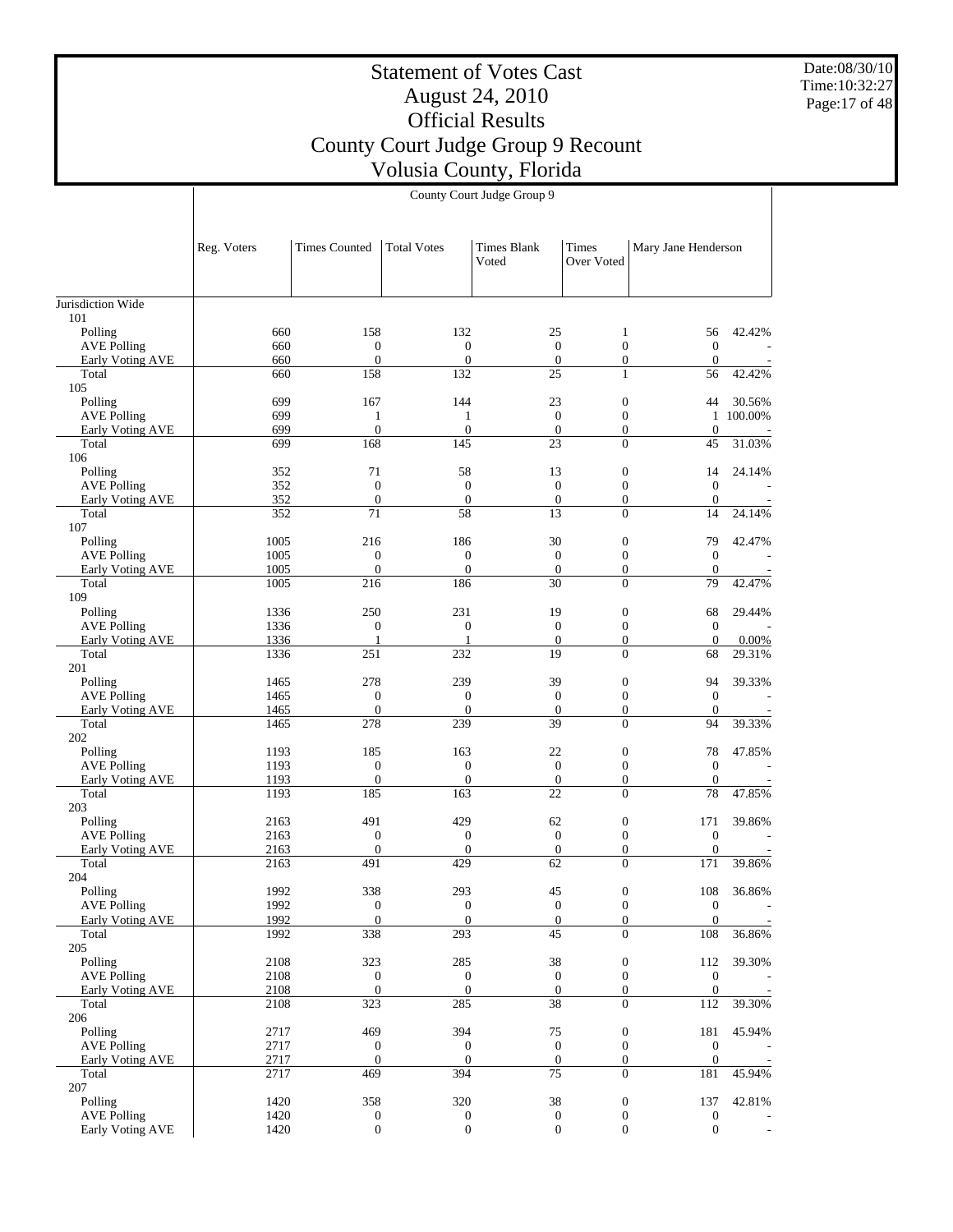Date:08/30/10 Time:10:32:27 Page:18 of 48

## Statement of Votes Cast August 24, 2010 Official Results County Court Judge Group 9 Recount Volusia County, Florida

|                               | County Court Judge Group 9 |                      |                    |                             |                                  |                     |           |  |  |
|-------------------------------|----------------------------|----------------------|--------------------|-----------------------------|----------------------------------|---------------------|-----------|--|--|
|                               | Reg. Voters                | <b>Times Counted</b> | <b>Total Votes</b> | <b>Times Blank</b><br>Voted | Times<br>Over Voted              | Mary Jane Henderson |           |  |  |
| Total                         | 1420                       | 358                  | 320                | 38                          | $\Omega$                         | 137                 | 42.81%    |  |  |
| $^{18}$                       |                            |                      |                    |                             |                                  |                     |           |  |  |
| Polling                       | 1615                       | 316                  | 274                | 42                          | $\mathbf{0}$                     | 113                 | 41.24%    |  |  |
| <b>AVE Polling</b>            | 1615                       | 1                    | 1                  | $\mathbf{0}$                | $\boldsymbol{0}$                 |                     | 1 100.00% |  |  |
| Early Voting AVE              | 1615                       | $\mathbf{0}$         | $\boldsymbol{0}$   | $\boldsymbol{0}$            | 0                                | $\mathbf{0}$        |           |  |  |
| Total<br>)9                   | 1615                       | 317                  | 275                | 42                          | $\overline{0}$                   | 114                 | 41.45%    |  |  |
| Polling                       | 2737                       | 436                  | 365                | 71                          | $\boldsymbol{0}$                 | 171                 | 46.85%    |  |  |
| <b>AVE Polling</b>            | 2737                       | $\overline{0}$       | $\mathbf{0}$       | $\overline{0}$              | $\mathbf{0}$                     | $\mathbf{0}$        |           |  |  |
| Early Voting AVE              | 2737                       | $\overline{0}$       | $\overline{0}$     | $\mathbf{0}$                | $\overline{0}$                   | $\mathbf{0}$        |           |  |  |
| Total<br>12                   | 2737                       | 436                  | 365                | 71                          | $\overline{0}$                   | 171                 | 46.85%    |  |  |
| Polling                       | 1899                       | 260                  | 216                | 44                          | $\boldsymbol{0}$                 | 111                 | 51.39%    |  |  |
| <b>AVE Polling</b>            | 1899                       | $\mathbf{0}$         | $\mathbf{0}$       | $\boldsymbol{0}$            | $\boldsymbol{0}$                 | $\mathbf{0}$        |           |  |  |
| Early Voting AVE              | 1899                       | $\mathbf{0}$         | $\boldsymbol{0}$   | $\boldsymbol{0}$            | $\boldsymbol{0}$                 | $\mathbf{0}$        |           |  |  |
| Total<br>13                   | 1899                       | 260                  | 216                | 44                          | $\mathbf{0}$                     | 111                 | 51.39%    |  |  |
| Polling                       | 1528                       | 261                  | 226                | 35                          | $\boldsymbol{0}$                 | 97                  | 42.92%    |  |  |
| <b>AVE Polling</b>            | 1528                       | $\boldsymbol{0}$     | $\boldsymbol{0}$   | $\boldsymbol{0}$            | $\mathbf{0}$                     | $\mathbf{0}$        |           |  |  |
| Early Voting AVE              | 1528                       | $\mathbf{0}$         | $\mathbf{0}$       | $\boldsymbol{0}$            | $\boldsymbol{0}$                 | $\mathbf{0}$        |           |  |  |
| Total                         | 1528                       | 261                  | 226                | 35                          | $\overline{0}$                   | 97                  | 42.92%    |  |  |
| $\sqrt{4}$                    | 2677                       | 464                  | 397                | 67                          |                                  | 160                 |           |  |  |
| Polling<br><b>AVE Polling</b> | 2677                       | $\mathbf{0}$         | $\boldsymbol{0}$   | $\mathbf{0}$                | $\boldsymbol{0}$<br>$\mathbf{0}$ | $\mathbf{0}$        | 40.30%    |  |  |
| Early Voting AVE              | 2677                       | $\overline{0}$       | $\overline{0}$     | $\mathbf{0}$                | $\overline{0}$                   | $\Omega$            |           |  |  |
| Total                         | 2677                       | 464                  | 397                | 67                          | $\mathbf{0}$                     | 160                 | 40.30%    |  |  |
| 15                            |                            |                      |                    |                             |                                  |                     |           |  |  |
| Polling                       | 4089                       | 553                  | 456                | 97                          | $\boldsymbol{0}$                 | 183                 | 40.13%    |  |  |
| <b>AVE Polling</b>            | 4089                       | $\mathbf{1}$         | $\boldsymbol{0}$   | $\mathbf{1}$                | $\boldsymbol{0}$                 | $\boldsymbol{0}$    |           |  |  |
| <b>Early Voting AVE</b>       | 4089                       | $\mathbf{1}$         | 1                  | $\boldsymbol{0}$            | $\boldsymbol{0}$                 | $\boldsymbol{0}$    | 0.00%     |  |  |
| Total                         | 4089                       | 555                  | 457                | 98                          | $\overline{0}$                   | 183                 | 40.04%    |  |  |
| l6                            |                            |                      |                    |                             |                                  |                     |           |  |  |
| Polling                       | 1185                       | 148                  | 133                | 15                          | $\boldsymbol{0}$                 | 61                  | 45.86%    |  |  |
| <b>AVE Polling</b>            | 1185                       | $\boldsymbol{0}$     | $\boldsymbol{0}$   | $\mathbf{0}$                | $\mathbf{0}$                     | $\mathbf{0}$        |           |  |  |
| Early Voting AVE              | 1185                       | $\overline{0}$       | $\mathbf{0}$       | $\boldsymbol{0}$            | $\overline{0}$                   | $\theta$            |           |  |  |
| Total<br>17                   | 1185                       | 148                  | 133                | 15                          | $\overline{0}$                   | 61                  | 45.86%    |  |  |
| Polling                       | 1545                       | 271                  | 238                | 33                          | $\boldsymbol{0}$                 | 72                  | 30.25%    |  |  |
| <b>AVE Polling</b>            | 1545                       | $\boldsymbol{0}$     | $\boldsymbol{0}$   | $\boldsymbol{0}$            | $\boldsymbol{0}$                 | $\boldsymbol{0}$    |           |  |  |
| Early Voting AVE              | 1545                       | $\boldsymbol{0}$     | $\boldsymbol{0}$   | $\mathbf{0}$                | $\overline{0}$                   | $\mathbf{0}$        |           |  |  |

1545 271 238 33 0 72 30.25% 1195 184 158 26 0 68 43.04% 1195 0 0 0 0 0 0 m 1195 0 0 0 0 0 0 0 1195 184 158 26 0 68 43.04% 1904 318 279 39 0 129 46.24% 1904 0 0 0 0 0 0 -1904 0 0 0 0 0 0 0 1904 318 279 39 0 129 46.24% 1611 313 274 39 0 111 40.51% 1611 0 0 0 0 0 0 -1611 0 0 0 0 0 0 -1611 313 274 39 0 111 40.51% 681 97 91 6 0 25 27.47% 681 0 0 0 0 0 0 -681 0 0 0 0 0 0 -

 Total 208 Polling

 Total 209 Polling

 Total 212 Polling

 Total 213 Polling

 Total 214 Polling

 Total 215 Polling

 Total 216 Polling

 Total 217 Polling

 Total 218 Polling AVE Polling Early Voting AVE

 Total 219 Polling AVE Polling Early Voting AVE

 Total 220 Polling AVE Polling Early Voting AVE

 Total 221 Polling AVE Polling Early Voting AVE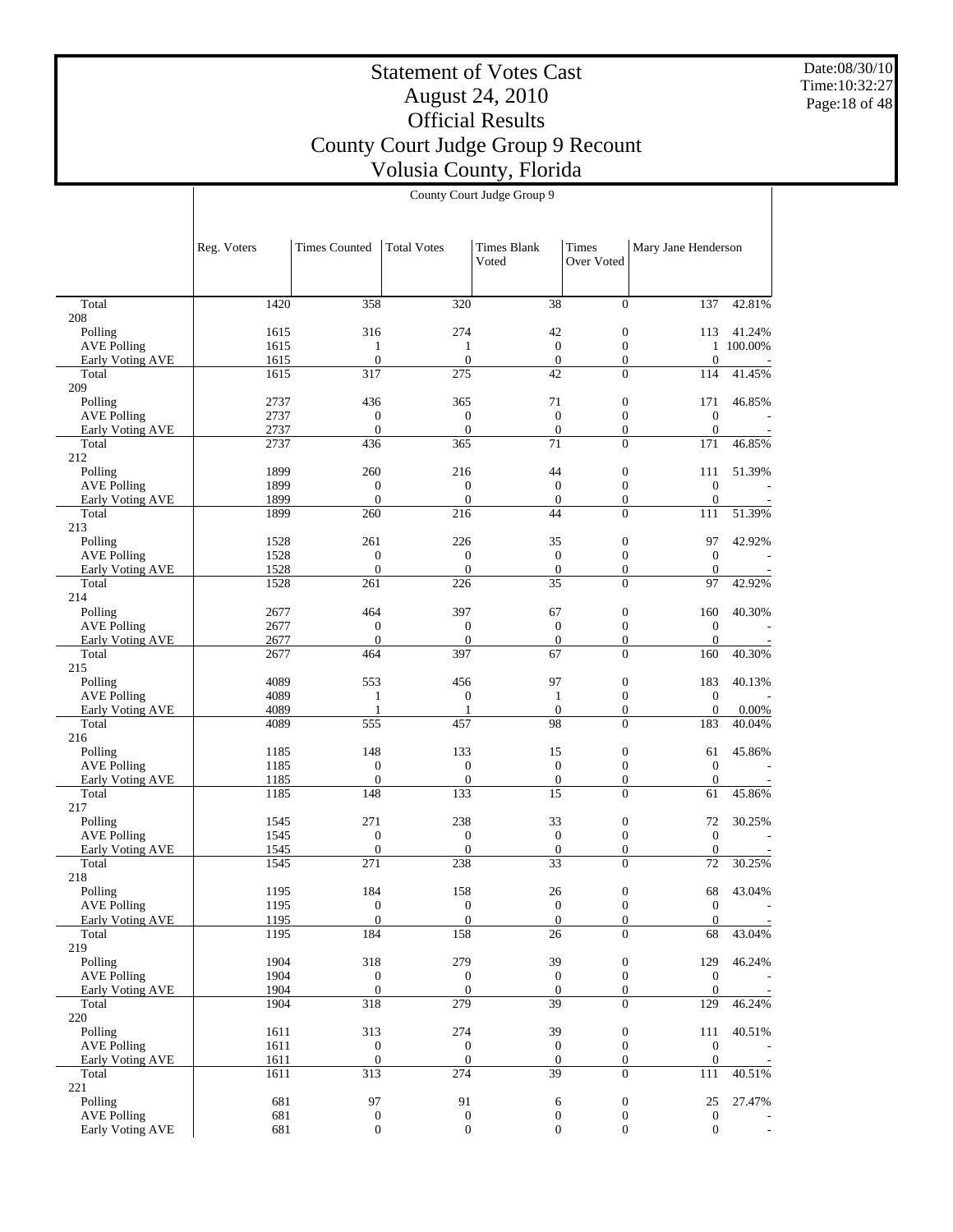Date:08/30/10 Time:10:32:27 Page:19 of 48

# Statement of Votes Cast August 24, 2010 Official Results County Court Judge Group 9 Recount Volusia County, Florida

|                                        | Reg. Voters  | <b>Times Counted</b>           | <b>Total Votes</b>           | Times Blank<br>Voted         | Times<br>Over Voted                | Mary Jane Henderson          |                          |
|----------------------------------------|--------------|--------------------------------|------------------------------|------------------------------|------------------------------------|------------------------------|--------------------------|
|                                        |              |                                |                              |                              |                                    |                              |                          |
| Total<br>222                           | 681          | 97                             | 91                           | 6                            | $\Omega$                           | 25                           | 27.47%                   |
| Polling                                | 1832         | 406                            | 352                          | 54                           | $\mathbf{0}$                       | 172                          | 48.86%                   |
| <b>AVE Polling</b>                     | 1832         | $\mathbf{0}$                   | $\mathbf{0}$                 | $\mathbf{0}$                 | $\mathbf{0}$                       | $\boldsymbol{0}$             |                          |
| Early Voting AVE                       | 1832         | $\overline{0}$                 | $\boldsymbol{0}$             | $\mathbf{0}$                 | $\mathbf{0}$                       | $\mathbf{0}$                 | $\overline{\phantom{a}}$ |
| Total<br>223                           | 1832         | 406                            | 352                          | 54                           | $\Omega$                           | 172                          | 48.86%                   |
| Polling                                | 849          | 138                            | 124                          | 14                           | $\mathbf{0}$                       | 63                           | 50.81%                   |
| <b>AVE Polling</b>                     | 849          | $\mathbf{0}$                   | $\boldsymbol{0}$             | $\mathbf{0}$                 | $\overline{0}$                     | $\mathbf{0}$                 |                          |
| Early Voting AVE                       | 849          | $\boldsymbol{0}$               | $\mathbf{0}$                 | $\mathbf{0}$                 | $\mathbf{0}$                       | $\mathbf{0}$                 |                          |
| Total                                  | 849          | 138                            | 124                          | 14                           | $\Omega$                           | 63                           | 50.81%                   |
| 224<br>Polling                         | 1005         | 127                            | 108                          | 19                           | $\mathbf{0}$                       | 38                           | 35.19%                   |
| <b>AVE Polling</b>                     | 1005         | $\mathbf{0}$                   | $\mathbf{0}$                 | $\mathbf{0}$                 | $\mathbf{0}$                       | $\mathbf{0}$                 |                          |
| Early Voting AVE                       | 1005         | $\mathbf{0}$                   | $\mathbf{0}$                 | $\mathbf{0}$                 | $\mathbf{0}$                       | $\mathbf{0}$                 |                          |
| Total                                  | 1005         | 127                            | 108                          | 19                           | $\overline{0}$                     | 38                           | 35.19%                   |
| 301                                    |              |                                |                              |                              |                                    |                              |                          |
| Polling                                | 893          | 123                            | 106                          | 17                           | $\mathbf{0}$                       | 49                           | 46.23%                   |
| <b>AVE Polling</b><br>Early Voting AVE | 893<br>893   | $\mathbf{0}$<br>$\overline{0}$ | $\mathbf{0}$<br>$\mathbf{0}$ | $\mathbf{0}$<br>$\mathbf{0}$ | $\overline{0}$<br>$\mathbf{0}$     | $\mathbf{0}$<br>$\mathbf{0}$ |                          |
| Total                                  | 893          | 123                            | 106                          | 17                           | $\Omega$                           | 49                           | 46.23%                   |
| 302                                    |              |                                |                              |                              |                                    |                              |                          |
| Polling                                | 2897         | 367                            | 314                          | 53                           | $\mathbf{0}$                       | 157                          | 50.00%                   |
| <b>AVE Polling</b>                     | 2897         | $\boldsymbol{0}$               | $\mathbf{0}$                 | $\mathbf{0}$                 | $\mathbf{0}$                       | $\mathbf{0}$                 |                          |
| Early Voting AVE                       | 2897         | $\mathbf{0}$                   | $\mathbf{0}$                 | $\mathbf{0}$                 | $\mathbf{0}$                       | $\boldsymbol{0}$             |                          |
| Total<br>303                           | 2897         | 367                            | 314                          | 53                           | $\Omega$                           | 157                          | 50.00%                   |
| Polling                                | 3004         | 539                            | 456                          | 83                           | $\mathbf{0}$                       | 218                          | 47.81%                   |
| <b>AVE Polling</b>                     | 3004         | $\mathbf{0}$                   | $\boldsymbol{0}$             | $\mathbf{0}$                 | $\overline{0}$                     | $\mathbf{0}$                 |                          |
| Early Voting AVE                       | 3004         | $\mathbf{0}$                   | $\mathbf{0}$                 | $\mathbf{0}$                 | $\mathbf{0}$                       | $\boldsymbol{0}$             |                          |
| Total                                  | 3004         | 539                            | 456                          | 83                           | $\Omega$                           | 218                          | 47.81%                   |
| 304<br>Polling                         | 3317         | 703                            | 571                          | 132                          | $\mathbf{0}$                       | 306                          | 53.59%                   |
| <b>AVE Polling</b>                     | 3317         | $\mathbf{0}$                   | $\mathbf{0}$                 | $\mathbf{0}$                 | $\overline{0}$                     | $\theta$                     |                          |
| Early Voting AVE                       | 3317         | $\boldsymbol{0}$               | $\boldsymbol{0}$             | $\mathbf{0}$                 | $\mathbf{0}$                       | $\boldsymbol{0}$             |                          |
| Total                                  | 3317         | 703                            | 571                          | 132                          | $\overline{0}$                     | 306                          | 53.59%                   |
| 305                                    |              |                                |                              |                              |                                    |                              |                          |
| Polling                                | 2280         | 488                            | 391                          | 97                           | $\mathbf{0}$                       | 192                          | 49.10%                   |
| <b>AVE Polling</b>                     | 2280<br>2280 | $\mathbf{0}$<br>$\overline{0}$ | $\mathbf{0}$<br>$\mathbf{0}$ | $\mathbf{0}$<br>$\mathbf{0}$ | $\overline{0}$<br>$\mathbf{0}$     | $\mathbf{0}$<br>$\mathbf{0}$ |                          |
| Early Voting AVE<br>Total              | 2280         | 488                            | 391                          | 97                           | $\overline{0}$                     | 192                          | 49.10%                   |
| 306                                    |              |                                |                              |                              |                                    |                              |                          |
| Polling                                | 1653         | 382                            | 310                          | 72                           | $\boldsymbol{0}$                   | 119                          | 38.39%                   |
| <b>AVE Polling</b>                     | 1653         | $\mathbf{0}$                   | $\mathbf{0}$                 | $\mathbf{0}$                 | $\overline{0}$                     | $\mathbf{0}$                 | ÷,                       |
| Early Voting AVE                       | 1653         | $\boldsymbol{0}$               | $\mathbf{0}$                 | $\boldsymbol{0}$             | $\boldsymbol{0}$                   | $\boldsymbol{0}$             |                          |
| Total<br>307                           | 1653         | 382                            | 310                          | $\overline{72}$              | $\overline{0}$                     | 119                          | 38.39%                   |
| Polling                                | 1845         | 359                            | 294                          | 65                           | $\boldsymbol{0}$                   | 148                          | 50.34%                   |
| <b>AVE Polling</b>                     | 1845         | $\boldsymbol{0}$               | $\boldsymbol{0}$             | $\boldsymbol{0}$             | $\mathbf{0}$                       | $\boldsymbol{0}$             |                          |
| Early Voting AVE                       | 1845         | $\mathbf{0}$                   | $\mathbf{0}$                 | $\mathbf{0}$                 | $\overline{0}$                     | $\boldsymbol{0}$             |                          |
| Total                                  | 1845         | 359                            | 294                          | 65                           | $\overline{0}$                     | 148                          | 50.34%                   |
| 308                                    |              |                                |                              |                              |                                    |                              |                          |
| Polling<br><b>AVE Polling</b>          | 3084<br>3084 | 354<br>$\mathbf{0}$            | 302<br>$\boldsymbol{0}$      | 52<br>$\mathbf{0}$           | $\boldsymbol{0}$<br>$\overline{0}$ | 142<br>$\boldsymbol{0}$      | 47.02%                   |
| Early Voting AVE                       | 3084         | $\mathbf{0}$                   | $\mathbf{0}$                 | $\boldsymbol{0}$             | $\boldsymbol{0}$                   | $\boldsymbol{0}$             |                          |
| Total                                  | 3084         | 354                            | 302                          | 52                           | $\overline{0}$                     | 142                          | 47.02%                   |
| 309                                    |              |                                |                              |                              |                                    |                              |                          |
| Polling                                | 3023         | 279                            | 231                          | 48                           | $\boldsymbol{0}$                   | 124                          | 53.68%                   |
| <b>AVE Polling</b>                     | 3023         | $\boldsymbol{0}$               | $\boldsymbol{0}$             | $\boldsymbol{0}$             | $\boldsymbol{0}$                   | $\boldsymbol{0}$             |                          |
| Early Voting AVE                       | 3023         | $\boldsymbol{0}$               | $\mathbf{0}$                 | $\mathbf{0}$                 | $\mathbf{0}$                       | $\mathbf{0}$                 |                          |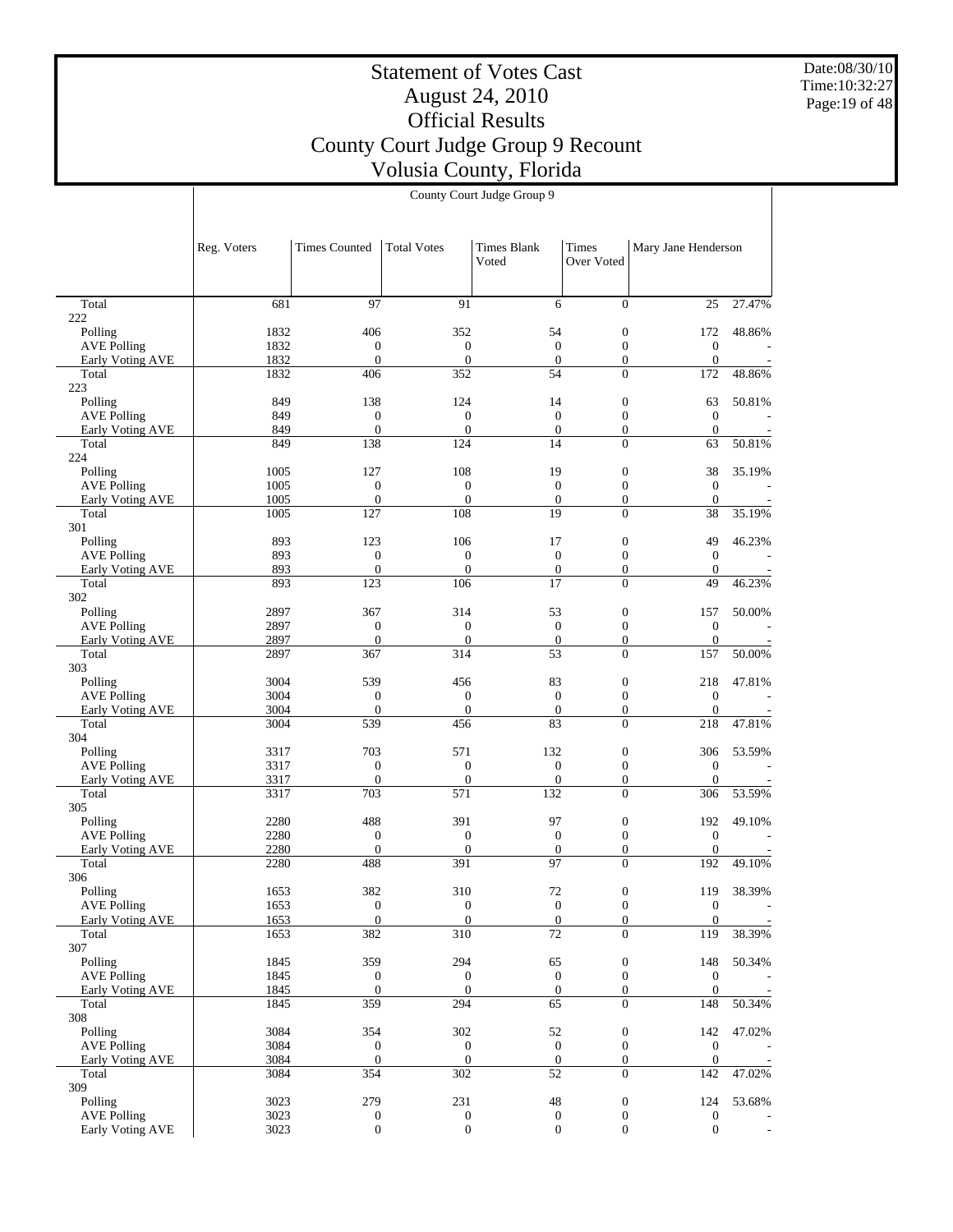Date:08/30/10 Time:10:32:27 Page:20 of 48

# Statement of Votes Cast August 24, 2010 Official Results County Court Judge Group 9 Recount Volusia County, Florida

|                                        | Reg. Voters  | <b>Times Counted</b>                 | Total Votes                          | <b>Times Blank</b><br>Voted          | Times<br>Over Voted                  | Mary Jane Henderson              |                          |
|----------------------------------------|--------------|--------------------------------------|--------------------------------------|--------------------------------------|--------------------------------------|----------------------------------|--------------------------|
|                                        |              |                                      |                                      |                                      |                                      |                                  |                          |
| Total                                  | 3023         | 279                                  | 231                                  | 48                                   | $\overline{0}$                       | 124                              | 53.68%                   |
| 310                                    |              |                                      |                                      |                                      |                                      |                                  |                          |
| Polling                                | 1625         | 291                                  | 248                                  | 43                                   | $\mathbf{0}$                         | 120                              | 48.39%                   |
| <b>AVE Polling</b>                     | 1625<br>1625 | $\boldsymbol{0}$<br>$\boldsymbol{0}$ | $\boldsymbol{0}$<br>$\boldsymbol{0}$ | $\mathbf{0}$<br>$\mathbf{0}$         | $\mathbf{0}$<br>$\mathbf{0}$         | $\mathbf{0}$<br>$\boldsymbol{0}$ |                          |
| Early Voting AVE<br>Total              | 1625         | 291                                  | 248                                  | 43                                   | $\overline{0}$                       | 120                              | 48.39%                   |
| 311                                    |              |                                      |                                      |                                      |                                      |                                  |                          |
| Polling                                | 2692         | 693                                  | 538                                  | 155                                  | $\mathbf{0}$                         | 247                              | 45.91%                   |
| <b>AVE Polling</b>                     | 2692         | $\mathbf{0}$                         | $\mathbf{0}$                         | $\mathbf{0}$                         | $\mathbf{0}$                         | $\mathbf{0}$                     |                          |
| Early Voting AVE<br>Total              | 2692<br>2692 | $\boldsymbol{0}$<br>693              | $\boldsymbol{0}$<br>538              | $\mathbf{0}$<br>155                  | $\mathbf{0}$<br>$\Omega$             | $\boldsymbol{0}$<br>247          | 45.91%                   |
| 401                                    |              |                                      |                                      |                                      |                                      |                                  |                          |
| Polling                                | 2533         | 331                                  | 266                                  | 65                                   | $\mathbf{0}$                         | 145                              | 54.51%                   |
| <b>AVE Polling</b>                     | 2533         | $\mathbf{0}$                         | $\mathbf{0}$                         | $\mathbf{0}$                         | $\mathbf{0}$                         | $\boldsymbol{0}$                 |                          |
| Early Voting AVE                       | 2533         | $\boldsymbol{0}$                     | $\boldsymbol{0}$                     | $\mathbf{0}$                         | $\mathbf{0}$                         | $\boldsymbol{0}$                 |                          |
| Total<br>402                           | 2533         | 331                                  | 266                                  | 65                                   | $\overline{0}$                       | 145                              | 54.51%                   |
| Polling                                | 2285         | 345                                  | 283                                  | 62                                   | $\mathbf{0}$                         | 153                              | 54.06%                   |
| <b>AVE Polling</b>                     | 2285         | $\mathbf{0}$                         | $\mathbf{0}$                         | $\mathbf{0}$                         | $\mathbf{0}$                         | $\mathbf{0}$                     |                          |
| Early Voting AVE                       | 2285         | $\boldsymbol{0}$                     | $\overline{0}$                       | $\overline{0}$                       | $\boldsymbol{0}$                     | $\boldsymbol{0}$                 |                          |
| Total                                  | 2285         | 345                                  | 283                                  | 62                                   | $\Omega$                             | 153                              | 54.06%                   |
| 403<br>Polling                         | 2917         | 302                                  | 253                                  | 49                                   | $\mathbf{0}$                         | 126                              | 49.80%                   |
| <b>AVE Polling</b>                     | 2917         | $\boldsymbol{0}$                     | $\boldsymbol{0}$                     | $\mathbf{0}$                         | $\mathbf{0}$                         | $\mathbf{0}$                     |                          |
| Early Voting AVE                       | 2917         | $\boldsymbol{0}$                     | $\boldsymbol{0}$                     | $\mathbf{0}$                         | $\mathbf{0}$                         | $\boldsymbol{0}$                 |                          |
| Total                                  | 2917         | 302                                  | 253                                  | 49                                   | $\Omega$                             | 126                              | 49.80%                   |
| 404                                    |              |                                      |                                      |                                      |                                      |                                  |                          |
| Polling                                | 699<br>699   | 125<br>$\mathbf{0}$                  | 108<br>$\mathbf{0}$                  | 17<br>$\mathbf{0}$                   | $\mathbf{0}$<br>$\mathbf{0}$         | 59<br>$\mathbf{0}$               | 54.63%                   |
| <b>AVE Polling</b><br>Early Voting AVE | 699          | $\boldsymbol{0}$                     | $\boldsymbol{0}$                     | $\boldsymbol{0}$                     | $\boldsymbol{0}$                     | $\mathbf{0}$                     |                          |
| Total                                  | 699          | 125                                  | 108                                  | 17                                   | $\Omega$                             | 59                               | 54.63%                   |
| 405                                    |              |                                      |                                      |                                      |                                      |                                  |                          |
| Polling                                | 2954         | 296                                  | 243                                  | 53                                   | $\mathbf{0}$                         | 132                              | 54.32%                   |
| <b>AVE Polling</b>                     | 2954<br>2954 | $\boldsymbol{0}$<br>$\boldsymbol{0}$ | $\boldsymbol{0}$<br>$\boldsymbol{0}$ | $\mathbf{0}$<br>$\mathbf{0}$         | $\mathbf{0}$<br>$\mathbf{0}$         | $\mathbf{0}$<br>$\boldsymbol{0}$ |                          |
| Early Voting AVE<br>Total              | 2954         | 296                                  | 243                                  | 53                                   | $\overline{0}$                       | 132                              | 54.32%                   |
| 406                                    |              |                                      |                                      |                                      |                                      |                                  |                          |
| Polling                                | 2531         | 318                                  | 256                                  | 62                                   | $\mathbf{0}$                         | 145                              | 56.64%                   |
| <b>AVE Polling</b>                     | 2531         | $\mathbf{0}$                         | $\mathbf{0}$                         | $\mathbf{0}$                         | $\mathbf{0}$                         | $\mathbf{0}$                     |                          |
| <b>Early Voting AVE</b><br>Total       | 2531<br>2531 | $\boldsymbol{0}$<br>318              | $\boldsymbol{0}$<br>256              | $\boldsymbol{0}$<br>62               | $\boldsymbol{0}$<br>$\overline{0}$   | $\boldsymbol{0}$<br>145          | 56.64%                   |
| 407                                    |              |                                      |                                      |                                      |                                      |                                  |                          |
| Polling                                | 2212         | 232                                  | 188                                  | 44                                   | $\boldsymbol{0}$                     | 105                              | 55.85%                   |
| <b>AVE Polling</b>                     | 2212         | $\mathbf{0}$                         | $\mathbf{0}$                         | $\mathbf{0}$                         | $\overline{0}$                       | $\mathbf{0}$                     | $\overline{\phantom{a}}$ |
| Early Voting AVE                       | 2212         | $\overline{0}$                       | $\boldsymbol{0}$                     | $\boldsymbol{0}$                     | $\boldsymbol{0}$                     | $\boldsymbol{0}$                 |                          |
| Total<br>408                           | 2212         | $\overline{232}$                     | 188                                  | 44                                   | $\overline{0}$                       | 105                              | 55.85%                   |
| Polling                                | 1292         | 158                                  | 125                                  | 33                                   | $\boldsymbol{0}$                     | 75                               | 60.00%                   |
| <b>AVE Polling</b>                     | 1292         | $\boldsymbol{0}$                     | $\mathbf{0}$                         | $\boldsymbol{0}$                     | $\mathbf{0}$                         | $\mathbf{0}$                     |                          |
| <b>Early Voting AVE</b>                | 1292         | $\boldsymbol{0}$                     | $\boldsymbol{0}$                     | $\mathbf{0}$                         | $\mathbf{0}$                         | $\boldsymbol{0}$                 |                          |
| Total                                  | 1292         | 158                                  | 125                                  | $\overline{33}$                      | $\overline{0}$                       | 75                               | 60.00%                   |
| 409                                    |              |                                      |                                      |                                      |                                      |                                  | 52.92%                   |
| Polling<br><b>AVE Polling</b>          | 2413<br>2413 | 292<br>$\boldsymbol{0}$              | 240<br>$\boldsymbol{0}$              | 52<br>$\boldsymbol{0}$               | $\boldsymbol{0}$<br>$\boldsymbol{0}$ | 127<br>$\boldsymbol{0}$          |                          |
| Early Voting AVE                       | 2413         | $\boldsymbol{0}$                     | $\mathbf{0}$                         | $\mathbf{0}$                         | $\boldsymbol{0}$                     | $\boldsymbol{0}$                 |                          |
| Total                                  | 2413         | 292                                  | 240                                  | 52                                   | $\overline{0}$                       | 127                              | 52.92%                   |
| 410                                    |              |                                      |                                      |                                      |                                      |                                  |                          |
| Polling                                | 2910         | 360                                  | 310                                  | 50                                   | $\boldsymbol{0}$                     | 173                              | 55.81%                   |
| <b>AVE Polling</b><br>Early Voting AVE | 2910<br>2910 | $\boldsymbol{0}$<br>$\boldsymbol{0}$ | $\mathbf{0}$<br>$\boldsymbol{0}$     | $\boldsymbol{0}$<br>$\boldsymbol{0}$ | $\boldsymbol{0}$<br>$\mathbf{0}$     | $\mathbf{0}$<br>$\boldsymbol{0}$ | $\overline{\phantom{a}}$ |
|                                        |              |                                      |                                      |                                      |                                      |                                  |                          |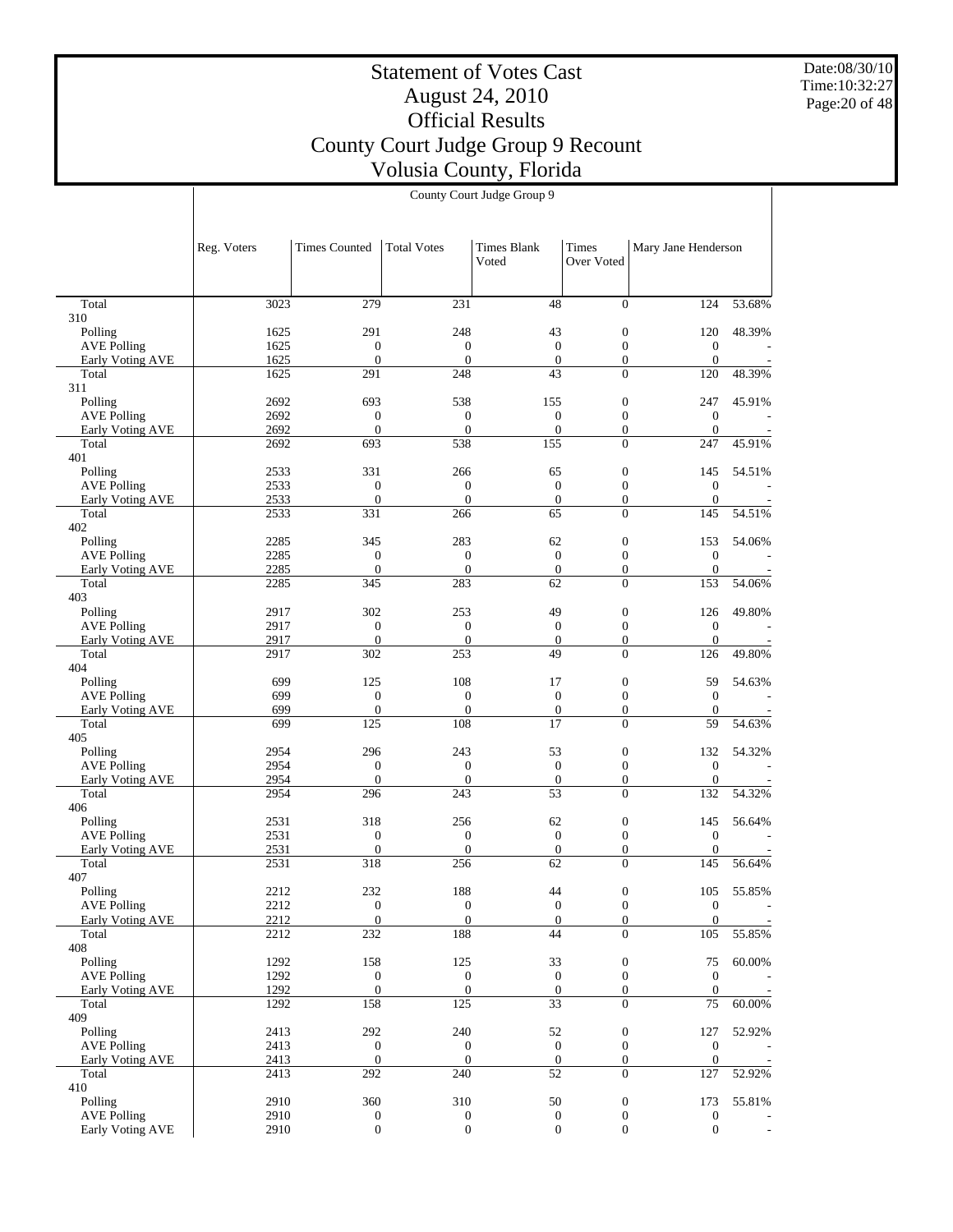Date:08/30/10 Time:10:32:27 Page:21 of 48

# Statement of Votes Cast August 24, 2010 Official Results County Court Judge Group 9 Recount Volusia County, Florida

|                                        | Reg. Voters  | <b>Times Counted</b>         | <b>Total Votes</b>               | <b>Times Blank</b>                  | Times                                | Mary Jane Henderson              |        |
|----------------------------------------|--------------|------------------------------|----------------------------------|-------------------------------------|--------------------------------------|----------------------------------|--------|
|                                        |              |                              |                                  | Voted                               | Over Voted                           |                                  |        |
| Total                                  | 2910         | 360                          | 310                              | 50                                  | $\overline{0}$                       | 173                              | 55.81% |
| 411                                    |              |                              |                                  |                                     |                                      |                                  |        |
| Polling                                | 2788<br>2788 | 294<br>$\mathbf{0}$          | 249<br>$\mathbf{0}$              | 45<br>$\mathbf{0}$                  | $\mathbf{0}$<br>$\mathbf{0}$         | 139<br>$\mathbf{0}$              | 55.82% |
| <b>AVE Polling</b><br>Early Voting AVE | 2788         | $\mathbf{0}$                 | $\mathbf{0}$                     | $\boldsymbol{0}$                    | $\mathbf{0}$                         | $\mathbf{0}$                     |        |
| Total                                  | 2788         | 294                          | 249                              | 45                                  | $\overline{0}$                       | 139                              | 55.82% |
| 412                                    |              |                              |                                  |                                     |                                      |                                  |        |
| Polling<br>AVE Polling                 | 1449<br>1449 | 307<br>$\mathbf{0}$          | 256<br>$\boldsymbol{0}$          | 51<br>$\boldsymbol{0}$              | $\mathbf{0}$<br>$\boldsymbol{0}$     | 112<br>$\boldsymbol{0}$          | 43.75% |
| Early Voting AVE                       | 1449         | $\mathbf{0}$                 | $\boldsymbol{0}$                 | $\boldsymbol{0}$                    | $\mathbf{0}$                         | $\boldsymbol{0}$                 |        |
| Total                                  | 1449         | 307                          | 256                              | 51                                  | $\overline{0}$                       | 112                              | 43.75% |
| 413<br>Polling                         | 2555         | 255                          | 214                              | 41                                  | $\mathbf{0}$                         | 118                              | 55.14% |
| <b>AVE Polling</b>                     | 2555         | $\mathbf{0}$                 | $\boldsymbol{0}$                 | $\mathbf{0}$                        | $\mathbf{0}$                         | $\boldsymbol{0}$                 |        |
| Early Voting AVE                       | 2555         | $\boldsymbol{0}$             | $\overline{0}$                   | $\boldsymbol{0}$                    | $\mathbf{0}$                         | $\boldsymbol{0}$                 |        |
| Total                                  | 2555         | 255                          | 214                              | 41                                  | $\overline{0}$                       | 118                              | 55.14% |
| 414<br>Polling                         | 2518         | 340                          | 297                              | 43                                  | $\boldsymbol{0}$                     | 167                              | 56.23% |
| <b>AVE Polling</b>                     | 2518         | $\mathbf{0}$                 | $\boldsymbol{0}$                 | $\boldsymbol{0}$                    | $\mathbf{0}$                         | $\mathbf{0}$                     |        |
| Early Voting AVE                       | 2518         | $\theta$                     | $\mathbf{0}$                     | $\mathbf{0}$                        | $\mathbf{0}$                         | $\mathbf{0}$                     |        |
| Total<br>415                           | 2518         | 340                          | 297                              | 43                                  | $\overline{0}$                       | 167                              | 56.23% |
| Polling                                | 773          | 117                          | 94                               | 23                                  | $\boldsymbol{0}$                     | 49                               | 52.13% |
| <b>AVE Polling</b>                     | 773          | $\theta$                     | $\mathbf{0}$                     | $\mathbf{0}$                        | $\mathbf{0}$                         | $\mathbf{0}$                     |        |
| Early Voting AVE                       | 773          | $\boldsymbol{0}$             | $\mathbf{0}$                     | $\boldsymbol{0}$                    | $\mathbf{0}$                         | $\boldsymbol{0}$                 |        |
| Total<br>416                           | 773          | 117                          | 94                               | 23                                  | $\overline{0}$                       | 49                               | 52.13% |
| Polling                                | 2070         | 260                          | 207                              | 53                                  | $\mathbf{0}$                         | 118                              | 57.00% |
| <b>AVE Polling</b>                     | 2070         | $\overline{0}$               | $\boldsymbol{0}$                 | $\boldsymbol{0}$                    | $\boldsymbol{0}$                     | $\boldsymbol{0}$                 |        |
| Early Voting AVE<br>Total              | 2070<br>2070 | $\mathbf{0}$<br>260          | $\boldsymbol{0}$<br>207          | $\boldsymbol{0}$<br>$\overline{53}$ | $\mathbf{0}$<br>$\overline{0}$       | $\boldsymbol{0}$<br>118          | 57.00% |
| 417                                    |              |                              |                                  |                                     |                                      |                                  |        |
| Polling                                | 2324         | 289                          | 237                              | 52                                  | $\mathbf{0}$                         | 137                              | 57.81% |
| <b>AVE Polling</b>                     | 2324         | $\mathbf{0}$<br>$\mathbf{0}$ | $\boldsymbol{0}$                 | $\mathbf{0}$                        | $\mathbf{0}$                         | $\mathbf{0}$                     |        |
| Early Voting AVE<br>Total              | 2324<br>2324 | 289                          | $\boldsymbol{0}$<br>237          | $\boldsymbol{0}$<br>52              | $\mathbf{0}$<br>$\overline{0}$       | $\boldsymbol{0}$<br>137          | 57.81% |
| 418                                    |              |                              |                                  |                                     |                                      |                                  |        |
| Polling                                | 1099         | 195                          | 170                              | 25                                  | $\mathbf{0}$                         | 83                               | 48.82% |
| <b>AVE Polling</b><br>Early Voting AVE | 1099<br>1099 | $\mathbf{0}$<br>$\mathbf{0}$ | $\boldsymbol{0}$<br>$\mathbf{0}$ | $\boldsymbol{0}$<br>$\mathbf{0}$    | $\mathbf{0}$<br>$\mathbf{0}$         | $\mathbf{0}$<br>$\mathbf{0}$     |        |
| Total                                  | 1099         | 195                          | 170                              | 25                                  | $\overline{0}$                       | 83                               | 48.82% |
| 419                                    |              |                              |                                  |                                     |                                      |                                  |        |
| Polling                                | 1292         | 119                          | 98<br>$\mathbf{0}$               | 21<br>$\boldsymbol{0}$              | $\boldsymbol{0}$                     | 42                               | 42.86% |
| <b>AVE Polling</b><br>Early Voting AVE | 1292<br>1292 | $\theta$<br>$\boldsymbol{0}$ | $\mathbf{0}$                     | $\boldsymbol{0}$                    | $\boldsymbol{0}$<br>$\boldsymbol{0}$ | $\mathbf{0}$<br>$\boldsymbol{0}$ | ÷,     |
| Total                                  | 1292         | 119                          | 98                               | $\overline{21}$                     | $\overline{0}$                       | 42                               | 42.86% |
| 420                                    |              |                              |                                  |                                     |                                      |                                  |        |
| Polling<br><b>AVE Polling</b>          | 2663<br>2663 | 356<br>$\mathbf{0}$          | 302<br>$\boldsymbol{0}$          | 54<br>$\boldsymbol{0}$              | $\boldsymbol{0}$<br>$\mathbf{0}$     | 149<br>$\boldsymbol{0}$          | 49.34% |
| Early Voting AVE                       | 2663         | $\mathbf{0}$                 | $\boldsymbol{0}$                 | $\boldsymbol{0}$                    | $\mathbf{0}$                         | $\mathbf{0}$                     |        |
| Total                                  | 2663         | 356                          | 302                              | $\overline{54}$                     | $\overline{0}$                       | 149                              | 49.34% |
| 421                                    |              |                              |                                  |                                     |                                      |                                  |        |
| Polling<br><b>AVE Polling</b>          | 1439<br>1439 | 275<br>$\mathbf{0}$          | 208<br>$\boldsymbol{0}$          | 67<br>$\mathbf{0}$                  | $\boldsymbol{0}$<br>$\overline{0}$   | 86<br>$\boldsymbol{0}$           | 41.35% |
| Early Voting AVE                       | 1439         | $\boldsymbol{0}$             | $\mathbf{0}$                     | $\boldsymbol{0}$                    | $\mathbf{0}$                         | $\boldsymbol{0}$                 |        |
| Total                                  | 1439         | 275                          | 208                              | 67                                  | $\overline{0}$                       | 86                               | 41.35% |
| 422<br>Polling                         | 595          | $81\,$                       | 62                               | 19                                  | $\boldsymbol{0}$                     | 27                               | 43.55% |
| <b>AVE Polling</b>                     | 595          | $\mathbf{0}$                 | $\boldsymbol{0}$                 | $\boldsymbol{0}$                    | $\boldsymbol{0}$                     | $\boldsymbol{0}$                 |        |
| Early Voting AVE                       | 595          | $\mathbf{0}$                 | $\overline{0}$                   | $\boldsymbol{0}$                    | $\mathbf{0}$                         | $\mathbf{0}$                     | ÷,     |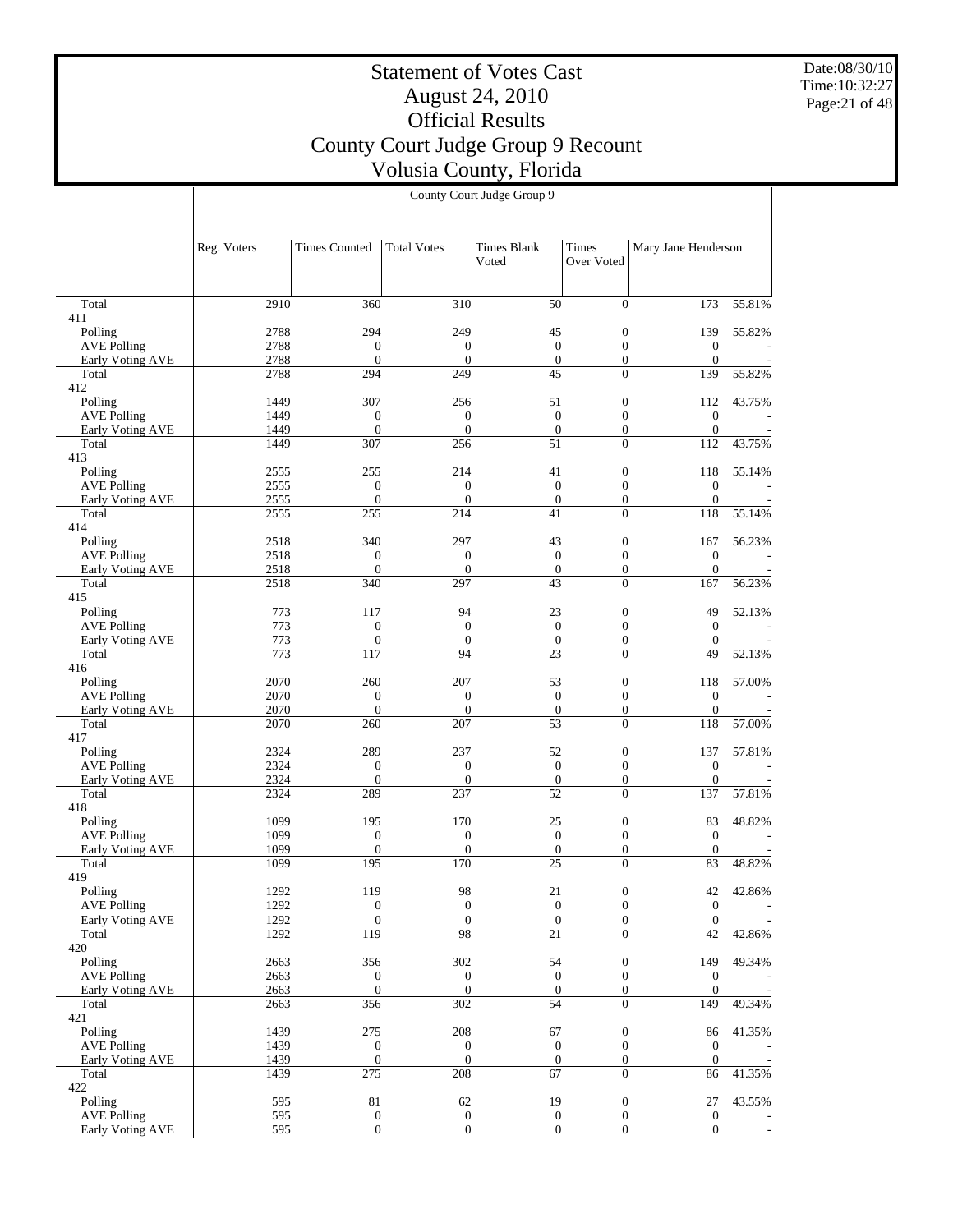Date:08/30/10 Time:10:32:27 Page:22 of 48

# Statement of Votes Cast August 24, 2010 Official Results County Court Judge Group 9 Recount Volusia County, Florida

|                                        | Reg. Voters  | <b>Times Counted</b>                 | <b>Total Votes</b>                   | <b>Times Blank</b><br>Voted      | Times<br>Over Voted              | Mary Jane Henderson                  |        |
|----------------------------------------|--------------|--------------------------------------|--------------------------------------|----------------------------------|----------------------------------|--------------------------------------|--------|
| Total                                  | 595          | 81                                   | 62                                   | 19                               | $\overline{0}$                   | 27                                   | 43.55% |
| 423                                    |              |                                      |                                      |                                  |                                  |                                      |        |
| Polling                                | 2584         | 302                                  | 253                                  | 49                               | $\boldsymbol{0}$                 | 131                                  | 51.78% |
| <b>AVE Polling</b><br>Early Voting AVE | 2584<br>2584 | $\boldsymbol{0}$<br>$\boldsymbol{0}$ | $\mathbf{0}$<br>$\boldsymbol{0}$     | $\boldsymbol{0}$<br>$\mathbf{0}$ | $\mathbf{0}$<br>$\mathbf{0}$     | $\boldsymbol{0}$<br>$\boldsymbol{0}$ |        |
| Total                                  | 2584         | 302                                  | 253                                  | 49                               | $\Omega$                         | 131                                  | 51.78% |
| 424                                    |              |                                      |                                      |                                  |                                  |                                      |        |
| Polling                                | 2114         | 214                                  | 175                                  | 39                               | $\boldsymbol{0}$                 | 93                                   | 53.14% |
| <b>AVE Polling</b>                     | 2114<br>2114 | $\boldsymbol{0}$<br>$\boldsymbol{0}$ | $\boldsymbol{0}$<br>$\boldsymbol{0}$ | $\mathbf{0}$<br>$\boldsymbol{0}$ | $\boldsymbol{0}$<br>$\mathbf{0}$ | $\mathbf{0}$<br>$\mathbf{0}$         |        |
| Early Voting AVE<br>Total              | 2114         | 214                                  | 175                                  | 39                               | $\Omega$                         | 93                                   | 53.14% |
| 425                                    |              |                                      |                                      |                                  |                                  |                                      |        |
| Polling                                | 381          | 96                                   | 83                                   | 13                               | $\boldsymbol{0}$                 | 38                                   | 45.78% |
| <b>AVE Polling</b>                     | 381          | $\mathbf{0}$                         | $\mathbf{0}$                         | $\boldsymbol{0}$                 | $\mathbf{0}$                     | $\mathbf{0}$                         |        |
| Early Voting AVE                       | 381          | $\theta$                             | $\mathbf{0}$                         | $\boldsymbol{0}$                 | $\mathbf{0}$                     | $\mathbf{0}$                         |        |
| Total<br>426                           | 381          | 96                                   | 83                                   | 13                               | $\mathbf{0}$                     | 38                                   | 45.78% |
| Polling                                | 2239         | 272                                  | 226                                  | 46                               | $\boldsymbol{0}$                 | 110                                  | 48.67% |
| <b>AVE Polling</b>                     | 2239         | $\boldsymbol{0}$                     | $\mathbf{0}$                         | $\boldsymbol{0}$                 | $\boldsymbol{0}$                 | $\boldsymbol{0}$                     |        |
| Early Voting AVE                       | 2239         | $\overline{0}$                       | $\overline{0}$                       | $\boldsymbol{0}$                 | $\mathbf{0}$                     | $\boldsymbol{0}$                     |        |
| Total                                  | 2239         | 272                                  | 226                                  | 46                               | $\overline{0}$                   | 110                                  | 48.67% |
| 427<br>Polling                         | 1709         | 220                                  | 186                                  | 34                               | $\mathbf{0}$                     | 85                                   | 45.70% |
| <b>AVE Polling</b>                     | 1709         | $\boldsymbol{0}$                     | $\mathbf{0}$                         | $\mathbf{0}$                     | $\mathbf{0}$                     | $\boldsymbol{0}$                     |        |
| Early Voting AVE                       | 1709         | $\theta$                             | $\mathbf{0}$                         | $\mathbf{0}$                     | $\boldsymbol{0}$                 | $\mathbf{0}$                         |        |
| Total<br>428                           | 1709         | 220                                  | 186                                  | 34                               | $\Omega$                         | 85                                   | 45.70% |
| Polling                                | 2134         | 260                                  | 223                                  | 37                               | $\boldsymbol{0}$                 | 132                                  | 59.19% |
| <b>AVE Polling</b>                     | 2134         | $\overline{c}$                       | $\overline{c}$                       | $\mathbf{0}$                     | $\boldsymbol{0}$                 | $\mathbf{1}$                         | 50.00% |
| Early Voting AVE                       | 2134         | $\mathbf{0}$                         | $\mathbf{0}$                         | $\boldsymbol{0}$                 | $\boldsymbol{0}$                 | $\boldsymbol{0}$                     |        |
| Total<br>429                           | 2134         | 262                                  | 225                                  | 37                               | $\Omega$                         | 133                                  | 59.11% |
| Polling                                | 1739         | 202                                  | 175                                  | 27                               | $\mathbf{0}$                     | 92                                   | 52.57% |
| <b>AVE Polling</b>                     | 1739         | $\mathbf{0}$                         | $\mathbf{0}$                         | $\boldsymbol{0}$                 | $\mathbf{0}$                     | $\mathbf{0}$                         |        |
| Early Voting AVE                       | 1739         | $\boldsymbol{0}$                     | $\boldsymbol{0}$                     | $\mathbf{0}$                     | $\mathbf{0}$                     | $\mathbf{0}$                         |        |
| Total                                  | 1739         | 202                                  | 175                                  | 27                               | $\overline{0}$                   | 92                                   | 52.57% |
| 501<br>Polling                         | 2847         | 562                                  | 496                                  | 65                               | $\mathbf{1}$                     | 209                                  | 42.14% |
| <b>AVE Polling</b>                     | 2847         | $\mathbf{0}$                         | $\mathbf{0}$                         | $\mathbf{0}$                     | $\boldsymbol{0}$                 | $\boldsymbol{0}$                     |        |
| Early Voting AVE                       | 2847         | $\overline{0}$                       | $\boldsymbol{0}$                     | $\boldsymbol{0}$                 | $\boldsymbol{0}$                 | $\boldsymbol{0}$                     |        |
| Total                                  | 2847         | 562                                  | 496                                  | 65                               | $\mathbf{1}$                     | 209                                  | 42.14% |
| 502                                    |              |                                      |                                      |                                  |                                  |                                      |        |
| Polling                                | 2205<br>2205 | 377<br>$\boldsymbol{0}$              | 325<br>$\mathbf{0}$                  | 52<br>$\boldsymbol{0}$           | $\boldsymbol{0}$<br>$\mathbf{0}$ | 168<br>$\boldsymbol{0}$              | 51.69% |
| <b>AVE Polling</b><br>Early Voting AVE | 2205         | $\mathbf{0}$                         | $\boldsymbol{0}$                     | $\boldsymbol{0}$                 | $\boldsymbol{0}$                 | $\boldsymbol{0}$                     |        |
| Total                                  | 2205         | 377                                  | 325                                  | 52                               | $\mathbf{0}$                     | 168                                  | 51.69% |
| 503                                    |              |                                      |                                      |                                  |                                  |                                      |        |
| Polling                                | 1578         | 316                                  | 275                                  | 41                               | $\boldsymbol{0}$                 | 143                                  | 52.00% |
| <b>AVE Polling</b>                     | 1578         | $\mathbf{0}$                         | $\mathbf{0}$                         | $\boldsymbol{0}$                 | $\boldsymbol{0}$                 | $\boldsymbol{0}$                     |        |
| Early Voting AVE<br>Total              | 1578<br>1578 | $\mathbf{0}$<br>316                  | $\boldsymbol{0}$<br>275              | $\boldsymbol{0}$<br>41           | $\mathbf{0}$<br>$\mathbf{0}$     | $\mathbf{0}$<br>143                  | 52.00% |
| 504                                    |              |                                      |                                      |                                  |                                  |                                      |        |
| Polling                                | 1398         | 152                                  | 138                                  | 14                               | $\boldsymbol{0}$                 | 63                                   | 45.65% |
| <b>AVE Polling</b>                     | 1398         | $\mathbf{0}$                         | $\boldsymbol{0}$                     | $\boldsymbol{0}$                 | $\boldsymbol{0}$                 | $\mathbf{0}$                         |        |
| Early Voting AVE                       | 1398         | $\mathbf{0}$                         | $\mathbf{0}$                         | $\mathbf{0}$                     | $\mathbf{0}$                     | $\mathbf{0}$                         |        |
| Total<br>505                           | 1398         | 152                                  | 138                                  | 14                               | $\theta$                         | 63                                   | 45.65% |
| Polling                                | 1299         | 147                                  | 126                                  | 21                               | $\boldsymbol{0}$                 | 65                                   | 51.59% |
| <b>AVE Polling</b>                     | 1299         | $\boldsymbol{0}$                     | $\mathbf{0}$                         | $\boldsymbol{0}$                 | $\boldsymbol{0}$                 | $\mathbf{0}$                         |        |
| Early Voting AVE                       | 1299         | $\boldsymbol{0}$                     | $\boldsymbol{0}$                     | $\boldsymbol{0}$                 | $\mathbf{0}$                     | $\boldsymbol{0}$                     |        |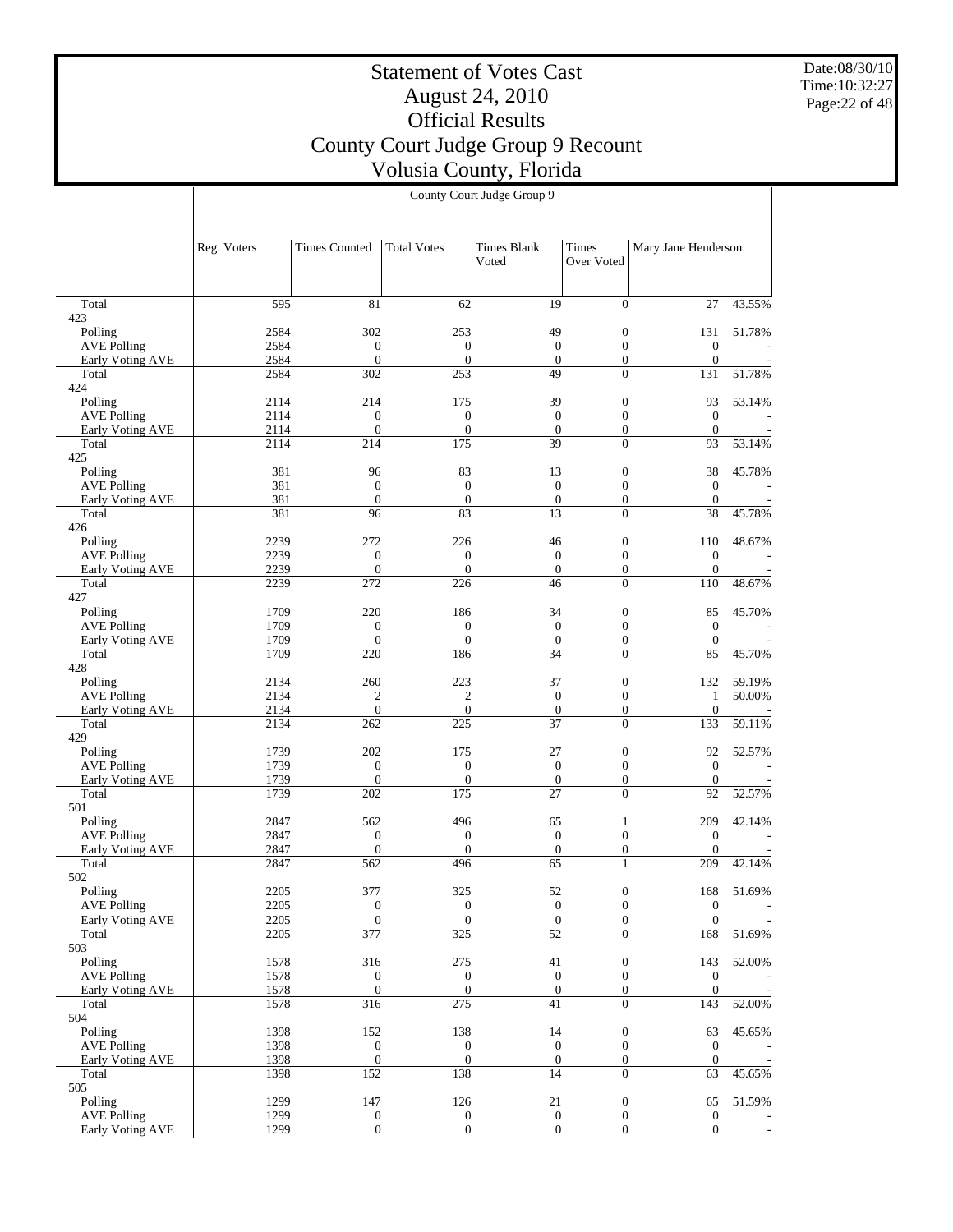Date:08/30/10 Time:10:32:28 Page:23 of 48

# Statement of Votes Cast August 24, 2010 Official Results County Court Judge Group 9 Recount Volusia County, Florida

|                                        | Reg. Voters  | <b>Times Counted</b>             | <b>Total Votes</b>                   | <b>Times Blank</b><br>Voted          | Times<br><b>Over Voted</b>           | Mary Jane Henderson                  |               |
|----------------------------------------|--------------|----------------------------------|--------------------------------------|--------------------------------------|--------------------------------------|--------------------------------------|---------------|
|                                        |              |                                  |                                      |                                      |                                      |                                      |               |
| Total<br>506                           | 1299         | 147                              | 126                                  | 21                                   | $\overline{0}$                       | 65                                   | 51.59%        |
| Polling                                | 1737         | 374                              | 310                                  | 64                                   | $\boldsymbol{0}$                     | 128                                  | 41.29%        |
| <b>AVE Polling</b>                     | 1737         | $\mathbf{0}$                     | $\boldsymbol{0}$                     | $\mathbf{0}$                         | $\boldsymbol{0}$                     | $\boldsymbol{0}$                     |               |
| Early Voting AVE                       | 1737         | $\mathbf{0}$                     | $\mathbf{0}$                         | $\mathbf{0}$                         | $\boldsymbol{0}$                     | $\boldsymbol{0}$                     |               |
| Total<br>508                           | 1737         | 374                              | 310                                  | 64                                   | $\Omega$                             | 128                                  | 41.29%        |
| Polling                                | 1344         | 205                              | 172                                  | 33                                   | $\boldsymbol{0}$                     | 80                                   | 46.51%        |
| <b>AVE Polling</b>                     | 1344         | $\mathbf{0}$                     | $\boldsymbol{0}$                     | $\mathbf{0}$                         | $\boldsymbol{0}$                     | $\mathbf{0}$                         |               |
| <b>Early Voting AVE</b>                | 1344         | $\boldsymbol{0}$                 | $\boldsymbol{0}$                     | $\boldsymbol{0}$                     | $\boldsymbol{0}$                     | $\boldsymbol{0}$                     |               |
| Total                                  | 1344         | 205                              | 172                                  | 33                                   | $\theta$                             | 80                                   | 46.51%        |
| 509<br>Polling                         | 2121         | 415                              | 362                                  | 52                                   | $\mathbf{1}$                         | 135                                  | 37.29%        |
| <b>AVE Polling</b>                     | 2121         | $\mathbf{0}$                     | $\boldsymbol{0}$                     | $\mathbf{0}$                         | $\boldsymbol{0}$                     | $\boldsymbol{0}$                     |               |
| Early Voting AVE                       | 2121         | $\mathbf{0}$                     | $\boldsymbol{0}$                     | $\mathbf{0}$                         | $\boldsymbol{0}$                     | $\boldsymbol{0}$                     |               |
| Total                                  | 2121         | 415                              | 362                                  | $\overline{52}$                      | $\mathbf{1}$                         | 135                                  | 37.29%        |
| 510<br>Polling                         | 2752         | 670                              | 563                                  | 107                                  | $\boldsymbol{0}$                     | 254                                  | 45.12%        |
| <b>AVE Polling</b>                     | 2752         | $\mathbf{0}$                     | $\mathbf{0}$                         | $\mathbf{0}$                         | $\boldsymbol{0}$                     | $\mathbf{0}$                         |               |
| <b>Early Voting AVE</b>                | 2752         | $\boldsymbol{0}$                 | $\mathbf{0}$                         | $\mathbf{0}$                         | $\boldsymbol{0}$                     | $\boldsymbol{0}$                     |               |
| Total                                  | 2752         | 670                              | 563                                  | 107                                  | $\theta$                             | 254                                  | 45.12%        |
| 511                                    |              |                                  |                                      |                                      |                                      |                                      |               |
| Polling<br><b>AVE Polling</b>          | 833<br>833   | 110<br>$\boldsymbol{0}$          | 99<br>$\mathbf{0}$                   | 11<br>$\mathbf{0}$                   | $\boldsymbol{0}$<br>$\boldsymbol{0}$ | 45<br>$\mathbf{0}$                   | 45.45%        |
| Early Voting AVE                       | 833          | $\boldsymbol{0}$                 | $\mathbf{0}$                         | $\boldsymbol{0}$                     | $\boldsymbol{0}$                     | $\boldsymbol{0}$                     |               |
| Total                                  | 833          | 110                              | 99                                   | 11                                   | $\theta$                             | 45                                   | 45.45%        |
| 512                                    |              |                                  |                                      |                                      |                                      |                                      |               |
| Polling                                | 1284         | 205                              | 171                                  | 34                                   | $\boldsymbol{0}$                     | 67                                   | 39.18%        |
| <b>AVE Polling</b><br>Early Voting AVE | 1284<br>1284 | $\mathbf{0}$<br>$\mathbf{1}$     | $\boldsymbol{0}$<br>1                | $\mathbf{0}$<br>$\boldsymbol{0}$     | $\boldsymbol{0}$<br>$\boldsymbol{0}$ | $\mathbf{0}$<br>$\mathbf{1}$         | 100.00%       |
| Total                                  | 1284         | 206                              | 172                                  | 34                                   | $\theta$                             | 68                                   | 39.53%        |
| 513                                    |              |                                  |                                      |                                      |                                      |                                      |               |
| Polling                                | 1913         | 470                              | 404                                  | 66                                   | $\boldsymbol{0}$                     | 155                                  | 38.37%        |
| <b>AVE Polling</b>                     | 1913         | $\mathbf{0}$                     | $\boldsymbol{0}$                     | $\mathbf{0}$                         | $\mathbf{0}$                         | $\boldsymbol{0}$                     |               |
| Early Voting AVE<br>Total              | 1913<br>1913 | $\boldsymbol{0}$<br>470          | $\boldsymbol{0}$<br>404              | $\boldsymbol{0}$<br>66               | $\boldsymbol{0}$<br>$\overline{0}$   | $\boldsymbol{0}$<br>155              | 38.37%        |
| 514                                    |              |                                  |                                      |                                      |                                      |                                      |               |
| Polling                                | 1580         | 205                              | 171                                  | 34                                   | $\boldsymbol{0}$                     | 99                                   | 57.89%        |
| <b>AVE Polling</b>                     | 1580         | $\mathbf{0}$                     | $\boldsymbol{0}$                     | $\mathbf{0}$                         | $\boldsymbol{0}$                     | $\mathbf{0}$                         |               |
| <b>Early Voting AVE</b>                | 1580         | $\boldsymbol{0}$<br>205          | $\boldsymbol{0}$<br>171              | $\boldsymbol{0}$<br>34               | $\boldsymbol{0}$<br>$\theta$         | $\boldsymbol{0}$<br>99               | 57.89%        |
| Total<br>515                           | 1580         |                                  |                                      |                                      |                                      |                                      |               |
| Polling                                | 2219         | 397                              | 333                                  | 64                                   | $\boldsymbol{0}$                     | 161                                  | 48.35%        |
| <b>AVE Polling</b>                     | 2219         | $\mathbf{0}$                     | $\boldsymbol{0}$                     | $\overline{0}$                       | $\overline{0}$                       | $\boldsymbol{0}$                     |               |
| Early Voting AVE                       | 2219         | $\overline{0}$                   | $\boldsymbol{0}$                     | $\boldsymbol{0}$                     | $\overline{0}$                       | $\overline{0}$                       |               |
| Total<br>516                           | 2219         | 397                              | 333                                  | 64                                   | $\overline{0}$                       | 161                                  | 48.35%        |
| Polling                                | 2262         | 589                              | 503                                  | 86                                   | $\boldsymbol{0}$                     | 209                                  | 41.55%        |
| <b>AVE Polling</b>                     | 2262         | $\boldsymbol{0}$                 | $\boldsymbol{0}$                     | $\mathbf{0}$                         | $\mathbf{0}$                         | $\boldsymbol{0}$                     |               |
| Early Voting AVE                       | 2262         | $\boldsymbol{0}$                 | $\boldsymbol{0}$                     | $\mathbf{0}$                         | $\mathbf{0}$                         | $\mathbf{0}$                         |               |
| Total                                  | 2262         | 589                              | 503                                  | 86                                   | $\overline{0}$                       | 209                                  | 41.55%        |
| 517                                    |              |                                  |                                      |                                      |                                      |                                      | 54.28%        |
| Polling<br><b>AVE Polling</b>          | 2122<br>2122 | 411<br>$\boldsymbol{0}$          | 339<br>$\boldsymbol{0}$              | $72\,$<br>$\boldsymbol{0}$           | $\boldsymbol{0}$<br>$\boldsymbol{0}$ | 184<br>$\boldsymbol{0}$              |               |
| Early Voting AVE                       | 2122         | $\boldsymbol{0}$                 | $\boldsymbol{0}$                     | $\boldsymbol{0}$                     | $\boldsymbol{0}$                     | $\boldsymbol{0}$                     |               |
| Total                                  | 2122         | 411                              | 339                                  | 72                                   | $\overline{0}$                       | 184                                  | 54.28%        |
| 519                                    |              |                                  |                                      |                                      |                                      |                                      |               |
| Polling                                | 1552         | 244                              | 214                                  | 30                                   | $\boldsymbol{0}$                     | 98                                   | 45.79%        |
| <b>AVE Polling</b><br>Early Voting AVE | 1552<br>1552 | $\boldsymbol{0}$<br>$\mathbf{0}$ | $\boldsymbol{0}$<br>$\boldsymbol{0}$ | $\boldsymbol{0}$<br>$\boldsymbol{0}$ | $\boldsymbol{0}$<br>$\mathbf{0}$     | $\boldsymbol{0}$<br>$\boldsymbol{0}$ | $\frac{1}{2}$ |
|                                        |              |                                  |                                      |                                      |                                      |                                      |               |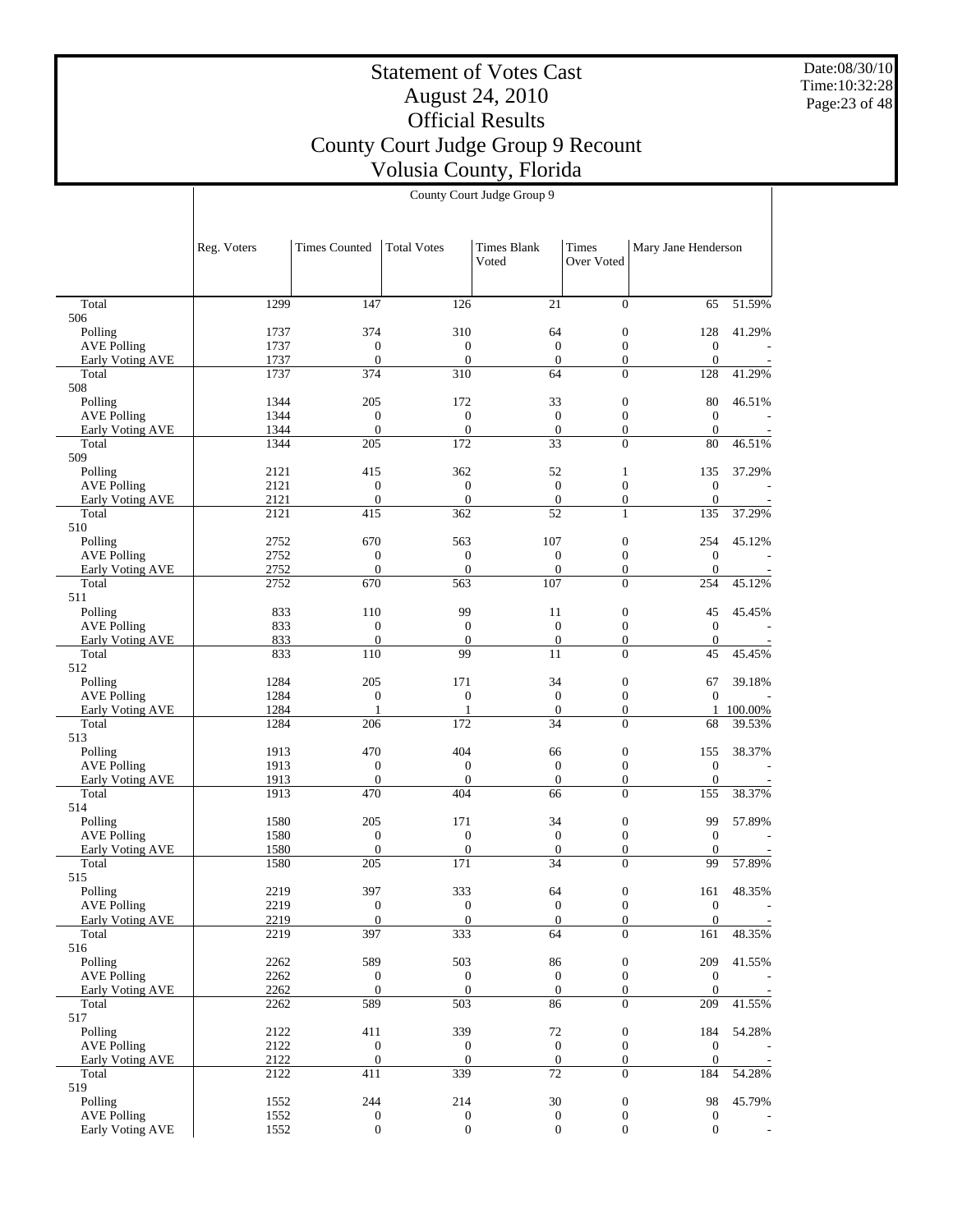Date:08/30/10 Time:10:32:28 Page:24 of 48

# Statement of Votes Cast August 24, 2010 Official Results County Court Judge Group 9 Recount Volusia County, Florida

|                                        | Reg. Voters  | <b>Times Counted</b>                 | <b>Total Votes</b>                   | <b>Times Blank</b><br>Voted          | Times<br>Over Voted              | Mary Jane Henderson              |           |
|----------------------------------------|--------------|--------------------------------------|--------------------------------------|--------------------------------------|----------------------------------|----------------------------------|-----------|
|                                        |              |                                      |                                      |                                      |                                  |                                  |           |
| Total<br>521                           | 1552         | 244                                  | 214                                  | 30                                   | $\overline{0}$                   | 98                               | 45.79%    |
| Polling                                | 1900         | 289                                  | 264                                  | 25                                   | $\mathbf{0}$                     | 138                              | 52.27%    |
| <b>AVE Polling</b>                     | 1900         | $\boldsymbol{0}$                     | $\boldsymbol{0}$                     | $\mathbf{0}$                         | $\mathbf{0}$                     | $\boldsymbol{0}$                 |           |
| Early Voting AVE                       | 1900         | $\mathbf{0}$                         | $\mathbf{0}$                         | $\mathbf{0}$                         | $\mathbf{0}$                     | $\mathbf{0}$                     |           |
| Total<br>522                           | 1900         | 289                                  | 264                                  | 25                                   | $\Omega$                         | 138                              | 52.27%    |
| Polling                                | 2241         | 340                                  | 287                                  | 53                                   | $\mathbf{0}$                     | 134                              | 46.69%    |
| <b>AVE Polling</b>                     | 2241         | 1                                    | $\mathbf{1}$                         | $\mathbf{0}$                         | $\overline{0}$                   |                                  | 1 100.00% |
| Early Voting AVE                       | 2241         | $\overline{0}$                       | $\overline{0}$                       | $\boldsymbol{0}$                     | $\mathbf{0}$                     | $\boldsymbol{0}$                 |           |
| Total                                  | 2241         | 341                                  | 288                                  | 53                                   | $\Omega$                         | 135                              | 46.88%    |
| 523<br>Polling                         | 2261         | 219                                  | 205                                  | 14                                   | $\mathbf{0}$                     | 101                              | 49.27%    |
| <b>AVE Polling</b>                     | 2261         | $\boldsymbol{0}$                     | $\boldsymbol{0}$                     | $\mathbf{0}$                         | $\mathbf{0}$                     | $\mathbf{0}$                     |           |
| Early Voting AVE                       | 2261         | $\boldsymbol{0}$                     | $\mathbf{0}$                         | $\mathbf{0}$                         | $\mathbf{0}$                     | $\mathbf{0}$                     |           |
| Total                                  | 2261         | 219                                  | 205                                  | 14                                   | $\overline{0}$                   | 101                              | 49.27%    |
| 525                                    |              |                                      |                                      |                                      |                                  |                                  |           |
| Polling<br><b>AVE Polling</b>          | 1587<br>1587 | 284<br>$\boldsymbol{0}$              | 254<br>$\boldsymbol{0}$              | 30<br>$\mathbf{0}$                   | $\mathbf{0}$<br>$\mathbf{0}$     | 94<br>$\mathbf{0}$               | 37.01%    |
| Early Voting AVE                       | 1587         | $\overline{0}$                       | $\mathbf{0}$                         | $\overline{0}$                       | $\mathbf{0}$                     | $\mathbf{0}$                     |           |
| Total                                  | 1587         | 284                                  | 254                                  | 30                                   | $\Omega$                         | 94                               | 37.01%    |
| 526                                    |              |                                      |                                      |                                      |                                  |                                  |           |
| Polling                                | 1407         | 202                                  | 177                                  | 25                                   | $\mathbf{0}$                     | 105                              | 59.32%    |
| <b>AVE Polling</b>                     | 1407<br>1407 | $\boldsymbol{0}$<br>$\mathbf{0}$     | $\boldsymbol{0}$<br>$\mathbf{0}$     | $\mathbf{0}$<br>$\mathbf{0}$         | $\mathbf{0}$<br>$\mathbf{0}$     | $\boldsymbol{0}$<br>$\mathbf{0}$ |           |
| Early Voting AVE<br>Total              | 1407         | 202                                  | 177                                  | 25                                   | $\Omega$                         | 105                              | 59.32%    |
| 527                                    |              |                                      |                                      |                                      |                                  |                                  |           |
| Polling                                | 1742         | 270                                  | 244                                  | 26                                   | $\mathbf{0}$                     | 132                              | 54.10%    |
| <b>AVE Polling</b>                     | 1742         | $\boldsymbol{0}$                     | $\boldsymbol{0}$                     | $\mathbf{0}$                         | $\mathbf{0}$                     | $\mathbf{0}$                     |           |
| Early Voting AVE<br>Total              | 1742<br>1742 | $\boldsymbol{0}$<br>270              | $\mathbf{0}$<br>244                  | $\boldsymbol{0}$<br>26               | $\mathbf{0}$<br>$\Omega$         | $\boldsymbol{0}$<br>132          | 54.10%    |
| 528                                    |              |                                      |                                      |                                      |                                  |                                  |           |
| Polling                                | 1797         | 291                                  | 254                                  | 37                                   | $\mathbf{0}$                     | 141                              | 55.51%    |
| <b>AVE Polling</b>                     | 1797         | $\boldsymbol{0}$                     | $\boldsymbol{0}$                     | $\mathbf{0}$                         | $\mathbf{0}$                     | $\mathbf{0}$                     |           |
| Early Voting AVE                       | 1797<br>1797 | $\boldsymbol{0}$<br>291              | $\mathbf{0}$                         | $\mathbf{0}$<br>37                   | $\mathbf{0}$                     | $\mathbf{0}$                     | 55.51%    |
| Total<br>529                           |              |                                      | 254                                  |                                      | $\overline{0}$                   | 141                              |           |
| Polling                                | 1407         | 265                                  | 225                                  | 40                                   | $\mathbf{0}$                     | 121                              | 53.78%    |
| <b>AVE Polling</b>                     | 1407         | $\mathbf{1}$                         | $\mathbf{1}$                         | $\mathbf{0}$                         | $\overline{0}$                   |                                  | 1 100.00% |
| <b>Early Voting AVE</b>                | 1407         | $\boldsymbol{0}$                     | $\overline{0}$                       | $\boldsymbol{0}$                     | $\mathbf{0}$                     | $\boldsymbol{0}$                 |           |
| Total                                  | 1407         | 266                                  | 226                                  | 40                                   | $\Omega$                         | 122                              | 53.98%    |
| 530<br>Polling                         | 1715         | 204                                  | 185                                  | 19                                   | $\mathbf{0}$                     | 105                              | 56.76%    |
| <b>AVE Polling</b>                     | 1715         | $\mathbf{0}$                         | $\boldsymbol{0}$                     | $\mathbf{0}$                         | $\overline{0}$                   | $\boldsymbol{0}$                 |           |
| <b>Early Voting AVE</b>                | 1715         | $\boldsymbol{0}$                     | $\boldsymbol{0}$                     | $\overline{0}$                       | $\boldsymbol{0}$                 | $\boldsymbol{0}$                 |           |
| Total                                  | 1715         | 204                                  | 185                                  | $\overline{19}$                      | $\overline{0}$                   | 105                              | 56.76%    |
| 531<br>Polling                         | 513          |                                      | $75\,$                               |                                      | $\boldsymbol{0}$                 | 53                               | 70.67%    |
| <b>AVE Polling</b>                     | 513          | 82<br>$\mathbf{0}$                   | $\mathbf{0}$                         | $\boldsymbol{7}$<br>$\mathbf{0}$     | $\mathbf{0}$                     | $\mathbf{0}$                     |           |
| Early Voting AVE                       | 513          | $\boldsymbol{0}$                     | $\boldsymbol{0}$                     | $\mathbf{0}$                         | $\overline{0}$                   | $\mathbf{0}$                     |           |
| Total                                  | 513          | 82                                   | 75                                   | 7                                    | $\Omega$                         | 53                               | 70.67%    |
| 532                                    |              |                                      |                                      |                                      |                                  |                                  |           |
| Polling                                | 2566         | 545                                  | 467                                  | 78                                   | $\boldsymbol{0}$                 | 202                              | 43.25%    |
| <b>AVE Polling</b><br>Early Voting AVE | 2566<br>2566 | $\boldsymbol{0}$<br>$\boldsymbol{0}$ | $\boldsymbol{0}$<br>$\mathbf{0}$     | $\boldsymbol{0}$<br>$\mathbf{0}$     | $\mathbf{0}$<br>$\boldsymbol{0}$ | $\boldsymbol{0}$<br>$\mathbf{0}$ |           |
| Total                                  | 2566         | 545                                  | 467                                  | 78                                   | $\overline{0}$                   | 202                              | 43.25%    |
| 533                                    |              |                                      |                                      |                                      |                                  |                                  |           |
| Polling                                | 975          | 150                                  | 127                                  | 23                                   | $\boldsymbol{0}$                 | 51                               | 40.16%    |
| <b>AVE Polling</b><br>Early Voting AVE | 975<br>975   | $\boldsymbol{0}$<br>$\boldsymbol{0}$ | $\boldsymbol{0}$<br>$\boldsymbol{0}$ | $\boldsymbol{0}$<br>$\boldsymbol{0}$ | $\boldsymbol{0}$<br>$\mathbf{0}$ | $\boldsymbol{0}$<br>$\mathbf{0}$ |           |
|                                        |              |                                      |                                      |                                      |                                  |                                  |           |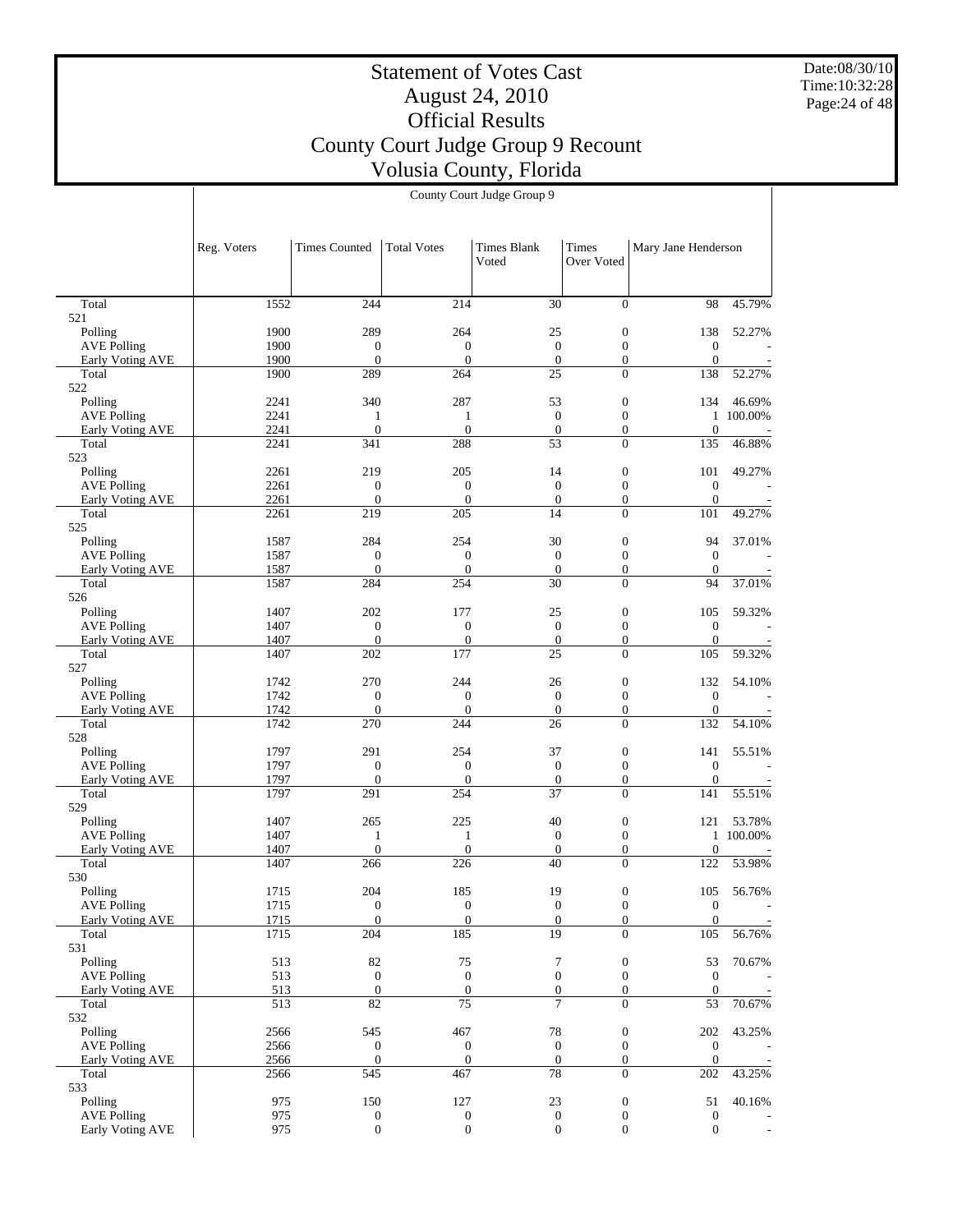Date:08/30/10 Time:10:32:28 Page:25 of 48

# Statement of Votes Cast August 24, 2010 Official Results County Court Judge Group 9 Recount Volusia County, Florida

|                                        | Reg. Voters  | <b>Times Counted</b>                 | <b>Total Votes</b>           | <b>Times Blank</b><br>Voted  | Times<br>Over Voted                  | Mary Jane Henderson                  |                 |
|----------------------------------------|--------------|--------------------------------------|------------------------------|------------------------------|--------------------------------------|--------------------------------------|-----------------|
| Total                                  | 975          | 150                                  | 127                          | 23                           | $\overline{0}$                       | 51                                   | 40.16%          |
| 534                                    |              |                                      |                              |                              |                                      |                                      |                 |
| Polling                                | 803          | 193                                  | 173                          | 20                           | $\boldsymbol{0}$                     | 92                                   | 53.18%          |
| <b>AVE Polling</b><br>Early Voting AVE | 803<br>803   | $\boldsymbol{0}$<br>$\boldsymbol{0}$ | $\boldsymbol{0}$<br>$\theta$ | $\mathbf{0}$<br>$\mathbf{0}$ | $\boldsymbol{0}$<br>$\boldsymbol{0}$ | $\boldsymbol{0}$<br>$\boldsymbol{0}$ |                 |
| Total                                  | 803          | 193                                  | 173                          | 20                           | $\overline{0}$                       | 92                                   | 53.18%          |
| 602                                    |              |                                      |                              |                              |                                      |                                      |                 |
| Polling                                | 1975         | 219                                  | 191                          | 28                           | $\boldsymbol{0}$                     | 97                                   | 50.79%          |
| <b>AVE Polling</b>                     | 1975         | $\boldsymbol{0}$                     | $\boldsymbol{0}$             | $\mathbf{0}$                 | $\boldsymbol{0}$                     | $\mathbf{0}$                         |                 |
| Early Voting AVE<br>Total              | 1975<br>1975 | $\boldsymbol{0}$<br>219              | $\overline{0}$<br>191        | $\boldsymbol{0}$<br>28       | $\boldsymbol{0}$<br>$\overline{0}$   | $\boldsymbol{0}$<br>97               | 50.79%          |
| 603                                    |              |                                      |                              |                              |                                      |                                      |                 |
| Polling                                | 2184         | 293                                  | 255                          | 38                           | $\boldsymbol{0}$                     | 193                                  | 75.69%          |
| <b>AVE Polling</b>                     | 2184         | $\boldsymbol{0}$                     | $\boldsymbol{0}$             | $\mathbf{0}$                 | $\boldsymbol{0}$                     | $\boldsymbol{0}$                     |                 |
| Early Voting AVE                       | 2184         | $\boldsymbol{0}$                     | $\theta$                     | $\boldsymbol{0}$             | $\boldsymbol{0}$                     | $\mathbf{0}$                         |                 |
| Total                                  | 2184         | 293                                  | 255                          | 38                           | $\overline{0}$                       | 193                                  | 75.69%          |
| 605<br>Polling                         | 1188         | 254                                  | 226                          | 28                           | $\boldsymbol{0}$                     | 155                                  | 68.58%          |
| <b>AVE Polling</b>                     | 1188         | $\sqrt{2}$                           | $\boldsymbol{0}$             | $\sqrt{2}$                   | $\boldsymbol{0}$                     | $\boldsymbol{0}$                     |                 |
| Early Voting AVE                       | 1188         | $\overline{0}$                       | $\mathbf{0}$                 | $\boldsymbol{0}$             | $\boldsymbol{0}$                     | $\mathbf{0}$                         |                 |
| Total                                  | 1188         | 256                                  | 226                          | 30                           | $\overline{0}$                       | 155                                  | 68.58%          |
| 607                                    |              |                                      |                              |                              |                                      |                                      |                 |
| Polling                                | 1655         | 275                                  | 238                          | 37                           | $\boldsymbol{0}$                     | 113                                  | 47.48%          |
| <b>AVE Polling</b><br>Early Voting AVE | 1655<br>1655 | $\boldsymbol{0}$<br>$\boldsymbol{0}$ | $\boldsymbol{0}$<br>$\theta$ | $\mathbf{0}$<br>$\mathbf{0}$ | $\boldsymbol{0}$<br>$\boldsymbol{0}$ | $\boldsymbol{0}$<br>$\mathbf{0}$     |                 |
| Total                                  | 1655         | 275                                  | 238                          | 37                           | $\Omega$                             | 113                                  | 47.48%          |
| 608                                    |              |                                      |                              |                              |                                      |                                      |                 |
| Polling                                | 1271         | 299                                  | 272                          | 27                           | $\boldsymbol{0}$                     | 131                                  | 48.16%          |
| <b>AVE Polling</b>                     | 1271         | $\boldsymbol{0}$                     | $\boldsymbol{0}$             | $\mathbf{0}$                 | $\boldsymbol{0}$                     | $\boldsymbol{0}$                     |                 |
| Early Voting AVE<br>Total              | 1271<br>1271 | $\mathbf{0}$<br>299                  | $\boldsymbol{0}$<br>272      | $\boldsymbol{0}$<br>27       | $\boldsymbol{0}$<br>$\overline{0}$   | $\mathbf{0}$                         |                 |
| 609                                    |              |                                      |                              |                              |                                      | 131                                  | 48.16%          |
| Polling                                | 1019         | 117                                  | 112                          | 5                            | $\boldsymbol{0}$                     | 58                                   | 51.79%          |
| <b>AVE Polling</b>                     | 1019         | $\boldsymbol{0}$                     | $\boldsymbol{0}$             | $\boldsymbol{0}$             | $\boldsymbol{0}$                     | $\mathbf{0}$                         |                 |
| Early Voting AVE                       | 1019         | $\boldsymbol{0}$                     | $\mathbf{0}$                 | $\boldsymbol{0}$             | $\boldsymbol{0}$                     | $\mathbf{0}$                         |                 |
| Total                                  | 1019         | 117                                  | 112                          | 5                            | $\overline{0}$                       | 58                                   | 51.79%          |
| 614<br>Polling                         | 2068         | 297                                  | 263                          | 34                           | $\boldsymbol{0}$                     | 174                                  | 66.16%          |
| <b>AVE Polling</b>                     | 2068         | $\mathbf{1}$                         | $\boldsymbol{0}$             | $\mathbf{1}$                 | $\boldsymbol{0}$                     | $\boldsymbol{0}$                     |                 |
| <b>Early Voting AVE</b>                | 2068         | 1                                    |                              | $\boldsymbol{0}$             | $\boldsymbol{0}$                     | $\mathbf{0}$                         | 0.00%           |
| Total                                  | 2068         | 299                                  | 264                          | 35                           | $\overline{0}$                       | 174                                  | 65.91%          |
| 615                                    |              |                                      |                              |                              |                                      |                                      |                 |
| Polling                                | 1375<br>1375 | 153<br>$\mathbf{0}$                  | 136<br>$\boldsymbol{0}$      | 17<br>$\boldsymbol{0}$       | $\boldsymbol{0}$<br>$\overline{0}$   | 57<br>$\mathbf{0}$                   | 41.91%          |
| <b>AVE Polling</b><br>Early Voting AVE | 1375         | $\mathbf{0}$                         | $\mathbf{0}$                 | $\boldsymbol{0}$             | $\boldsymbol{0}$                     | $\mathbf{0}$                         |                 |
| Total                                  | 1375         | 153                                  | 136                          | $\overline{17}$              | $\overline{0}$                       | 57                                   | 41.91%          |
| 617                                    |              |                                      |                              |                              |                                      |                                      |                 |
| Polling                                | 629          | 54                                   | 45                           | 9                            | $\boldsymbol{0}$                     | 33                                   | 73.33%          |
| <b>AVE Polling</b>                     | 629          | $\boldsymbol{0}$                     | $\boldsymbol{0}$             | $\boldsymbol{0}$             | $\mathbf{0}$                         | $\boldsymbol{0}$                     |                 |
| Early Voting AVE<br>Total              | 629<br>629   | 1<br>55                              | 46                           | $\boldsymbol{0}$<br>9        | $\boldsymbol{0}$<br>$\overline{0}$   | $\mathbf{0}$<br>33                   | 0.00%<br>71.74% |
| 618                                    |              |                                      |                              |                              |                                      |                                      |                 |
| Polling                                | 1297         | 182                                  | 155                          | $27\,$                       | $\boldsymbol{0}$                     | 101                                  | 65.16%          |
| <b>AVE Polling</b>                     | 1297         | $\boldsymbol{0}$                     | $\boldsymbol{0}$             | $\boldsymbol{0}$             | $\boldsymbol{0}$                     | $\boldsymbol{0}$                     |                 |
| Early Voting AVE                       | 1297         | $\mathbf{0}$                         | $\mathbf{0}$                 | $\mathbf{0}$                 | $\mathbf{0}$                         | $\boldsymbol{0}$                     |                 |
| Total                                  | 1297         | 182                                  | 155                          | 27                           | $\overline{0}$                       | 101                                  | 65.16%          |
| 619<br>Polling                         | 1522         | 211                                  | 187                          | 24                           | $\boldsymbol{0}$                     | 138                                  | 73.80%          |
| <b>AVE Polling</b>                     | 1522         | $\boldsymbol{0}$                     | $\boldsymbol{0}$             | $\boldsymbol{0}$             | $\boldsymbol{0}$                     | $\boldsymbol{0}$                     |                 |
| Early Voting AVE                       | 1522         | $\overline{0}$                       | $\boldsymbol{0}$             | $\boldsymbol{0}$             | $\overline{0}$                       | $\overline{0}$                       |                 |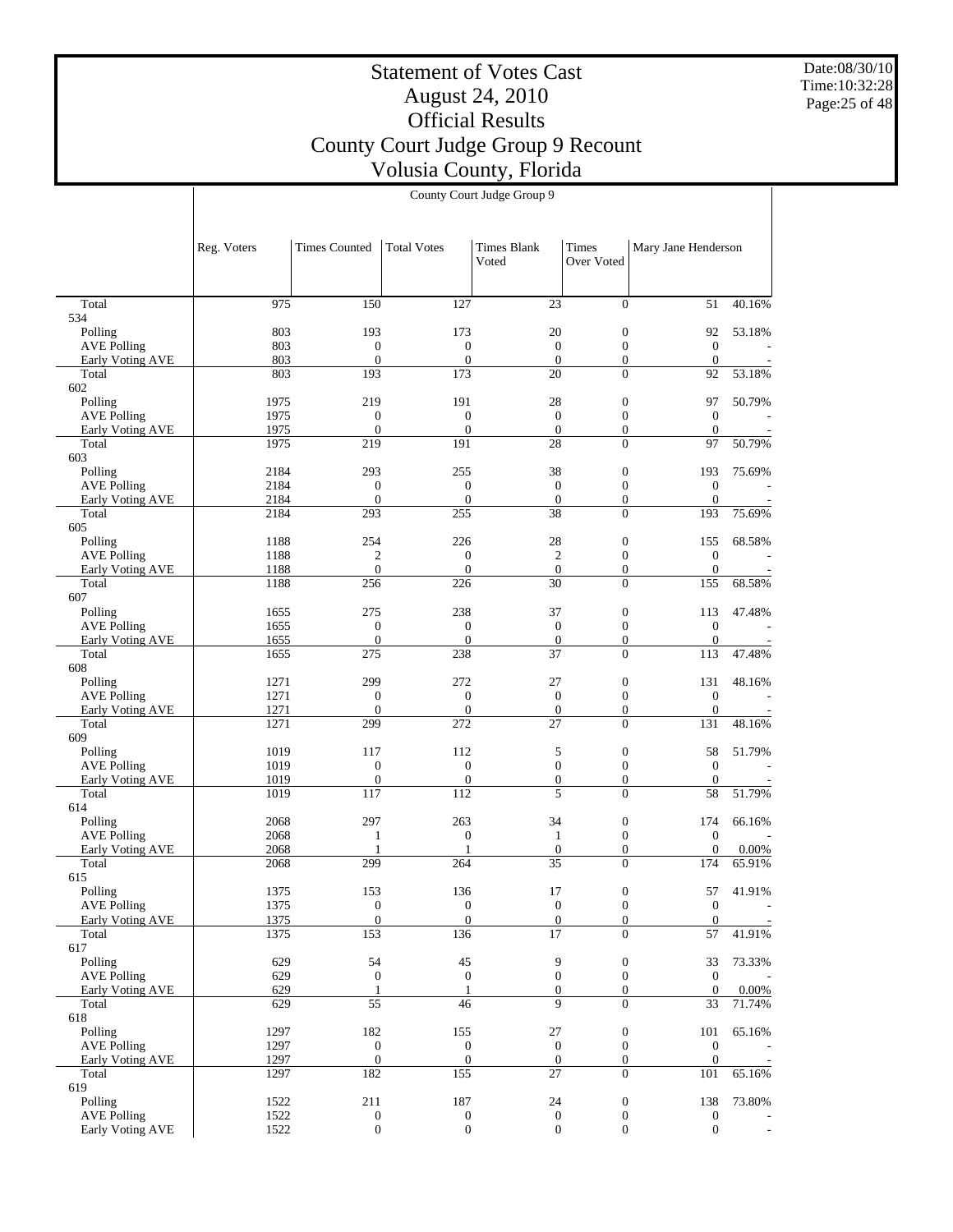Date:08/30/10 Time:10:32:28 Page:26 of 48

## Statement of Votes Cast August 24, 2010 Official Results County Court Judge Group 9 Recount Volusia County, Florida

Reg. Voters | Times Counted | Total Votes | Times Blank Voted Times Over Voted Mary Jane Henderson County Court Judge Group 9 1522 211 187 24 0 138 73.80%

| Total                         | 1522 | 211              | 187              | 24               | $\boldsymbol{0}$ | 138              | 73.80% |
|-------------------------------|------|------------------|------------------|------------------|------------------|------------------|--------|
| 620                           |      |                  |                  |                  |                  |                  |        |
| Polling                       | 1918 | 32               | 27               | 5                | $\boldsymbol{0}$ | 21               | 77.78% |
| <b>AVE Polling</b>            | 1918 | $\mathbf{0}$     | $\boldsymbol{0}$ | $\boldsymbol{0}$ | $\boldsymbol{0}$ | $\mathbf{0}$     |        |
| Early Voting AVE              | 1918 | $\boldsymbol{0}$ | $\boldsymbol{0}$ | $\boldsymbol{0}$ | $\boldsymbol{0}$ | $\mathbf{0}$     |        |
| Total                         | 1918 | $\overline{32}$  | 27               | 5                | $\overline{0}$   | 21               | 77.78% |
| 621                           |      |                  |                  |                  |                  |                  |        |
| Polling                       | 824  | 33               | 30               | 3                | $\boldsymbol{0}$ | 23               | 76.67% |
| <b>AVE Polling</b>            | 824  | $\mathbf{0}$     | $\mathbf{0}$     | $\boldsymbol{0}$ | $\boldsymbol{0}$ | $\mathbf{0}$     |        |
| <b>Early Voting AVE</b>       | 824  | $\boldsymbol{0}$ | $\overline{0}$   | $\boldsymbol{0}$ | $\overline{0}$   | $\mathbf{0}$     |        |
| Total                         | 824  | 33               | 30               | 3                | $\overline{0}$   | 23               | 76.67% |
| 622                           |      |                  |                  |                  |                  |                  |        |
|                               | 653  | 76               | 69               | 7                | $\boldsymbol{0}$ | 40               | 57.97% |
| Polling<br><b>AVE Polling</b> | 653  | $\mathbf{0}$     |                  | $\boldsymbol{0}$ |                  | $\mathbf{0}$     |        |
|                               |      |                  | $\boldsymbol{0}$ |                  | $\boldsymbol{0}$ |                  |        |
| <b>Early Voting AVE</b>       | 653  | $\boldsymbol{0}$ | $\boldsymbol{0}$ | $\boldsymbol{0}$ | $\boldsymbol{0}$ | $\mathbf{0}$     |        |
| Total                         | 653  | 76               | 69               | 7                | $\overline{0}$   | 40               | 57.97% |
| 623                           |      |                  |                  |                  |                  |                  |        |
| Polling                       | 862  | 88               | 80               | 8                | $\boldsymbol{0}$ | 42               | 52.50% |
| <b>AVE Polling</b>            | 862  | $\mathbf{1}$     | $\mathbf{1}$     | $\boldsymbol{0}$ | $\boldsymbol{0}$ | $\mathbf{0}$     | 0.00%  |
| <b>Early Voting AVE</b>       | 862  | $\overline{0}$   | $\mathbf{0}$     | $\boldsymbol{0}$ | $\boldsymbol{0}$ | $\mathbf{0}$     |        |
| Total                         | 862  | 89               | 81               | 8                | $\overline{0}$   | 42               | 51.85% |
| 624                           |      |                  |                  |                  |                  |                  |        |
| Polling                       | 1121 | 130              | 115              | 15               | $\boldsymbol{0}$ | 64               | 55.65% |
| <b>AVE Polling</b>            | 1121 | $\boldsymbol{0}$ | $\boldsymbol{0}$ | $\boldsymbol{0}$ | $\boldsymbol{0}$ | $\mathbf{0}$     |        |
| Early Voting AVE              | 1121 | $\mathbf{1}$     | $\mathbf{1}$     | $\mathbf{0}$     | $\boldsymbol{0}$ | $\mathbf{0}$     | 0.00%  |
| Total                         | 1121 | 131              | 116              | $\overline{15}$  | $\overline{0}$   | 64               | 55.17% |
| 625                           |      |                  |                  |                  |                  |                  |        |
| Polling                       | 1593 | 285              | 247              | 38               | $\boldsymbol{0}$ | 121              | 48.99% |
| <b>AVE Polling</b>            | 1593 | $\boldsymbol{0}$ | $\mathbf{0}$     | $\mathbf{0}$     | $\boldsymbol{0}$ | $\mathbf{0}$     |        |
| Early Voting AVE              | 1593 | $\mathbf{1}$     | 1                | $\boldsymbol{0}$ | $\overline{0}$   | $\boldsymbol{0}$ | 0.00%  |
| Total                         | 1593 | 286              | 248              | $\overline{38}$  | $\overline{0}$   | 121              | 48.79% |
|                               |      |                  |                  |                  |                  |                  |        |
| 626                           |      |                  |                  |                  |                  |                  |        |
| Polling                       | 1271 | 181              | 155              | 26               | $\boldsymbol{0}$ | 86               | 55.48% |
| <b>AVE Polling</b>            | 1271 | $\boldsymbol{0}$ | $\mathbf{0}$     | $\boldsymbol{0}$ | $\boldsymbol{0}$ | $\mathbf{0}$     |        |
| <b>Early Voting AVE</b>       | 1271 | $\boldsymbol{0}$ | $\boldsymbol{0}$ | $\mathbf{0}$     | $\boldsymbol{0}$ | $\mathbf{0}$     |        |
| Total                         | 1271 | 181              | 155              | 26               | $\overline{0}$   | 86               | 55.48% |
| 628                           |      |                  |                  |                  |                  |                  |        |
| Polling                       | 1804 | 187              | 159              | 28               | $\boldsymbol{0}$ | 114              | 71.70% |
| <b>AVE Polling</b>            | 1804 | $\boldsymbol{0}$ | $\mathbf{0}$     | $\mathbf{0}$     | $\boldsymbol{0}$ | $\mathbf{0}$     |        |
| <b>Early Voting AVE</b>       | 1804 | $\overline{0}$   | $\mathbf{0}$     | $\boldsymbol{0}$ | $\boldsymbol{0}$ | $\mathbf{0}$     |        |
| Total                         | 1804 | 187              | 159              | 28               | $\theta$         | 114              | 71.70% |
| 629                           |      |                  |                  |                  |                  |                  |        |
| Polling                       | 1607 | 216              | 195              | 21               | $\boldsymbol{0}$ | 120              | 61.54% |
| <b>AVE Polling</b>            | 1607 | $\boldsymbol{0}$ | $\mathbf{0}$     | $\boldsymbol{0}$ | $\boldsymbol{0}$ | $\mathbf{0}$     |        |
| Early Voting AVE              | 1607 | $\boldsymbol{0}$ | $\boldsymbol{0}$ | $\boldsymbol{0}$ | $\boldsymbol{0}$ | $\boldsymbol{0}$ |        |
| Total                         | 1607 | 216              | 195              | 21               | $\overline{0}$   | 120              | 61.54% |
| 632                           |      |                  |                  |                  |                  |                  |        |
| Polling                       | 547  | 52               | 45               | 7                | $\boldsymbol{0}$ | 23               | 51.11% |
| <b>AVE Polling</b>            | 547  | $\boldsymbol{0}$ | $\mathbf{0}$     | $\boldsymbol{0}$ | $\boldsymbol{0}$ | $\boldsymbol{0}$ |        |
|                               |      | $\overline{0}$   | $\mathbf{0}$     | $\overline{0}$   | $\overline{0}$   | $\overline{0}$   |        |
| Early Voting AVE              | 547  |                  |                  |                  |                  |                  |        |
| Total                         | 547  | 52               | 45               | 7                | $\boldsymbol{0}$ | 23               | 51.11% |
| 633                           |      |                  |                  |                  |                  |                  |        |
| Polling                       | 956  | 94               | 86               | 8                | $\boldsymbol{0}$ | 54               | 62.79% |
| <b>AVE Polling</b>            | 956  | $\mathbf{0}$     | $\mathbf{0}$     | $\boldsymbol{0}$ | $\boldsymbol{0}$ | $\mathbf{0}$     |        |
| Early Voting AVE              | 956  | $\mathbf{0}$     | $\mathbf{0}$     | $\boldsymbol{0}$ | $\boldsymbol{0}$ | $\mathbf{0}$     |        |
| Total                         | 956  | 94               | 86               | 8                | $\overline{0}$   | 54               | 62.79% |
| 636                           |      |                  |                  |                  |                  |                  |        |
| Polling                       | 1000 | 63               | 55               | $\,$ 8 $\,$      | $\boldsymbol{0}$ | 36               | 65.45% |
| <b>AVE Polling</b>            | 1000 | $\boldsymbol{0}$ | $\boldsymbol{0}$ | $\boldsymbol{0}$ | $\boldsymbol{0}$ | $\mathbf{0}$     |        |
| Early Voting AVE              | 1000 | $\boldsymbol{0}$ | $\boldsymbol{0}$ | $\boldsymbol{0}$ | $\boldsymbol{0}$ | $\mathbf{0}$     |        |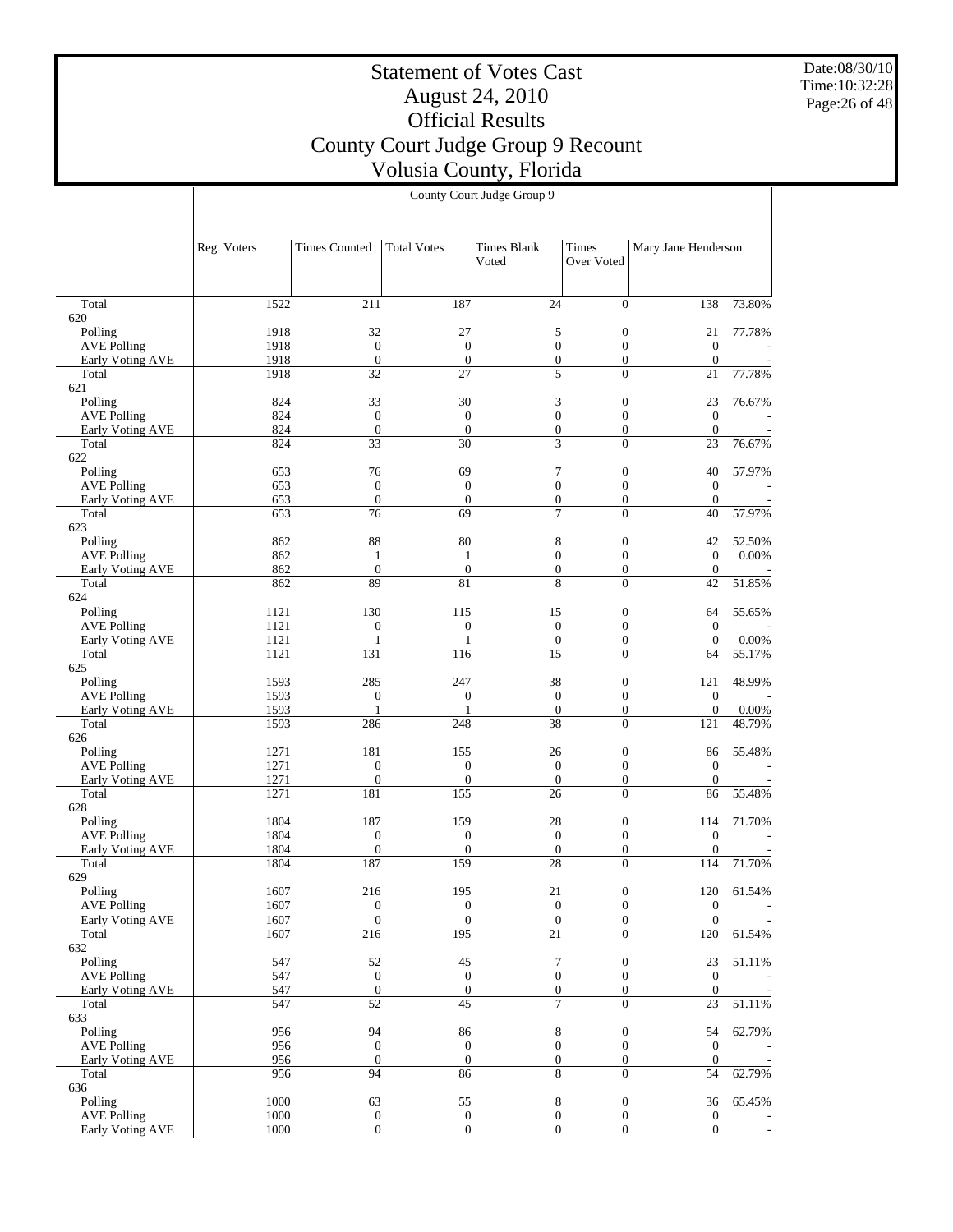Date:08/30/10 Time:10:32:28 Page:27 of 48

#### Statement of Votes Cast August 24, 2010 Official Results County Court Judge Group 9 Recount Volusia County, Florida County Court Judge Group 9

|                                        | Reg. Voters  | <b>Times Counted</b>                 | Total Votes                  | <b>Times Blank</b><br>Voted      | Times<br>Over Voted                  | Mary Jane Henderson              |           |
|----------------------------------------|--------------|--------------------------------------|------------------------------|----------------------------------|--------------------------------------|----------------------------------|-----------|
| Total                                  | 1000         | 63                                   | 55                           | 8                                | $\overline{0}$                       | 36                               | 65.45%    |
| 637                                    |              |                                      |                              |                                  |                                      |                                  |           |
| Polling                                | 1214         | 324                                  | 282                          | 42                               | $\boldsymbol{0}$                     | 157                              | 55.67%    |
| <b>AVE Polling</b>                     | 1214         | 3                                    | 3                            | $\mathbf{0}$                     | $\boldsymbol{0}$                     | $\sqrt{2}$                       | 66.67%    |
| Early Voting AVE                       | 1214         | $\mathbf{0}$                         | $\mathbf{0}$<br>285          | $\mathbf{0}$                     | $\boldsymbol{0}$                     | $\theta$                         |           |
| Total<br>638                           | 1214         | 327                                  |                              | 42                               | $\overline{0}$                       | 159                              | 55.79%    |
| Polling                                | 1010         | 181                                  | 163                          | 18                               | $\boldsymbol{0}$                     | 95                               | 58.28%    |
| <b>AVE Polling</b>                     | 1010         | $\mathbf{0}$                         | $\theta$                     | $\mathbf{0}$                     | $\boldsymbol{0}$                     | $\mathbf{0}$                     |           |
| Early Voting AVE                       | 1010         | $\mathbf{0}$                         | $\boldsymbol{0}$             | $\boldsymbol{0}$                 | $\boldsymbol{0}$                     | $\mathbf{0}$                     |           |
| Total                                  | 1010         | 181                                  | 163                          | 18                               | $\overline{0}$                       | 95                               | 58.28%    |
| 639<br>Polling                         | 1116         | 164                                  | 146                          | 18                               | $\boldsymbol{0}$                     | 76                               | 52.05%    |
| <b>AVE Polling</b>                     | 1116         | $\boldsymbol{0}$                     | $\mathbf{0}$                 | $\mathbf{0}$                     | $\boldsymbol{0}$                     | $\mathbf{0}$                     |           |
| Early Voting AVE                       | 1116         | $\boldsymbol{0}$                     | $\mathbf{0}$                 | $\boldsymbol{0}$                 | $\boldsymbol{0}$                     | $\theta$                         |           |
| Total                                  | 1116         | 164                                  | 146                          | $\overline{18}$                  | $\overline{0}$                       | 76                               | 52.05%    |
| 640                                    |              |                                      |                              |                                  |                                      |                                  |           |
| Polling<br><b>AVE Polling</b>          | 1742<br>1742 | 184<br>$\boldsymbol{0}$              | 156<br>$\mathbf{0}$          | 28<br>$\mathbf{0}$               | $\boldsymbol{0}$<br>$\boldsymbol{0}$ | 96<br>$\mathbf{0}$               | 61.54%    |
| Early Voting AVE                       | 1742         | $\mathbf{1}$                         | $\mathbf{1}$                 | $\overline{0}$                   | $\overline{0}$                       |                                  | 1 100.00% |
| Total                                  | 1742         | 185                                  | 157                          | 28                               | $\overline{0}$                       | 97                               | 61.78%    |
| 641                                    |              |                                      |                              |                                  |                                      |                                  |           |
| Polling                                | 2385         | 399                                  | 350                          | 49                               | $\boldsymbol{0}$                     | 145                              | 41.43%    |
| <b>AVE Polling</b>                     | 2385         | $\boldsymbol{0}$                     | $\mathbf{0}$                 | $\boldsymbol{0}$                 | $\boldsymbol{0}$                     | $\mathbf{0}$                     |           |
| Early Voting AVE<br>Total              | 2385<br>2385 | $\mathbf{0}$<br>399                  | $\theta$<br>350              | $\mathbf{0}$<br>49               | $\boldsymbol{0}$<br>$\overline{0}$   | $\theta$<br>145                  | 41.43%    |
| 701                                    |              |                                      |                              |                                  |                                      |                                  |           |
| Polling                                | 1769         | 286                                  | 257                          | 29                               | $\boldsymbol{0}$                     | 143                              | 55.64%    |
| <b>AVE Polling</b>                     | 1769         | $\mathbf{0}$                         | $\overline{0}$               | $\mathbf{0}$                     | $\boldsymbol{0}$                     | $\mathbf{0}$                     |           |
| Early Voting AVE                       | 1769         | $\boldsymbol{0}$                     | $\boldsymbol{0}$             | $\mathbf{0}$                     | $\boldsymbol{0}$                     | $\theta$                         |           |
| Total<br>702                           | 1769         | 286                                  | 257                          | 29                               | $\theta$                             | 143                              | 55.64%    |
| Polling                                | 2775         | 604                                  | 528                          | 76                               | $\boldsymbol{0}$                     | 273                              | 51.70%    |
| <b>AVE Polling</b>                     | 2775         | $\boldsymbol{0}$                     | $\boldsymbol{0}$             | $\mathbf{0}$                     | $\boldsymbol{0}$                     | $\mathbf{0}$                     |           |
| Early Voting AVE                       | 2775         | $\boldsymbol{0}$                     | $\theta$                     | $\mathbf{0}$                     | $\boldsymbol{0}$                     | $\theta$                         |           |
| Total                                  | 2775         | 604                                  | 528                          | 76                               | $\overline{0}$                       | 273                              | 51.70%    |
| 703<br>Polling                         | 2160         | 375                                  | 329                          | 46                               | $\boldsymbol{0}$                     | 167                              | 50.76%    |
| <b>AVE Polling</b>                     | 2160         | $\mathbf{0}$                         | $\mathbf{0}$                 | $\mathbf{0}$                     | $\boldsymbol{0}$                     | $\mathbf{0}$                     |           |
| Early Voting AVE                       | 2160         | $\mathbf{1}$                         | 1                            | $\mathbf{0}$                     | $\boldsymbol{0}$                     | $\overline{0}$                   | 0.00%     |
| Total                                  | 2160         | 376                                  | 330                          | 46                               | $\overline{0}$                       | 167                              | 50.61%    |
| 704                                    |              |                                      |                              |                                  |                                      |                                  |           |
| Polling                                | 789          | 134                                  | 106                          | 28                               | $\boldsymbol{0}$                     | 54                               | 50.94%    |
| <b>AVE Polling</b><br>Early Voting AVE | 789<br>789   | $\boldsymbol{0}$<br>$\boldsymbol{0}$ | $\mathbf{0}$<br>$\mathbf{0}$ | $\mathbf{0}$<br>$\boldsymbol{0}$ | $\overline{0}$<br>$\boldsymbol{0}$   | $\boldsymbol{0}$<br>$\mathbf{0}$ |           |
| Total                                  | 789          | 134                                  | 106                          | $\overline{28}$                  | $\overline{0}$                       | 54                               | 50.94%    |
| 705                                    |              |                                      |                              |                                  |                                      |                                  |           |
| Polling                                | 1349         | 261                                  | 231                          | 30                               | $\boldsymbol{0}$                     | 109                              | 47.19%    |
| <b>AVE Polling</b>                     | 1349         | $\boldsymbol{0}$                     | $\mathbf{0}$                 | $\boldsymbol{0}$                 | $\boldsymbol{0}$                     | $\mathbf{0}$                     |           |
| <b>Early Voting AVE</b><br>Total       | 1349<br>1349 | $\mathbf{0}$<br>261                  | $\boldsymbol{0}$<br>231      | $\boldsymbol{0}$<br>30           | $\overline{0}$<br>$\overline{0}$     | $\theta$<br>109                  |           |
| 706                                    |              |                                      |                              |                                  |                                      |                                  | 47.19%    |
| Polling                                | 1746         | 276                                  | 224                          | 52                               | $\boldsymbol{0}$                     | 106                              | 47.32%    |
| <b>AVE Polling</b>                     | 1746         | $\boldsymbol{0}$                     | $\mathbf{0}$                 | $\boldsymbol{0}$                 | $\boldsymbol{0}$                     | $\boldsymbol{0}$                 |           |
| Early Voting AVE                       | 1746         | $\mathbf{0}$                         | $\mathbf{0}$                 | $\mathbf{0}$                     | $\boldsymbol{0}$                     | $\theta$                         |           |
| Total                                  | 1746         | 276                                  | 224                          | 52                               | $\overline{0}$                       | 106                              | 47.32%    |
| 709<br>Polling                         | 2139         | 315                                  | 287                          | $28\,$                           | $\boldsymbol{0}$                     | 147                              | 51.22%    |
| <b>AVE Polling</b>                     | 2139         | $\mathbf{1}$                         | $\mathbf{1}$                 | $\boldsymbol{0}$                 | $\boldsymbol{0}$                     |                                  | 1 100.00% |
| Early Voting AVE                       | 2139         | $\boldsymbol{0}$                     | $\boldsymbol{0}$             | $\boldsymbol{0}$                 | $\boldsymbol{0}$                     | $\boldsymbol{0}$                 |           |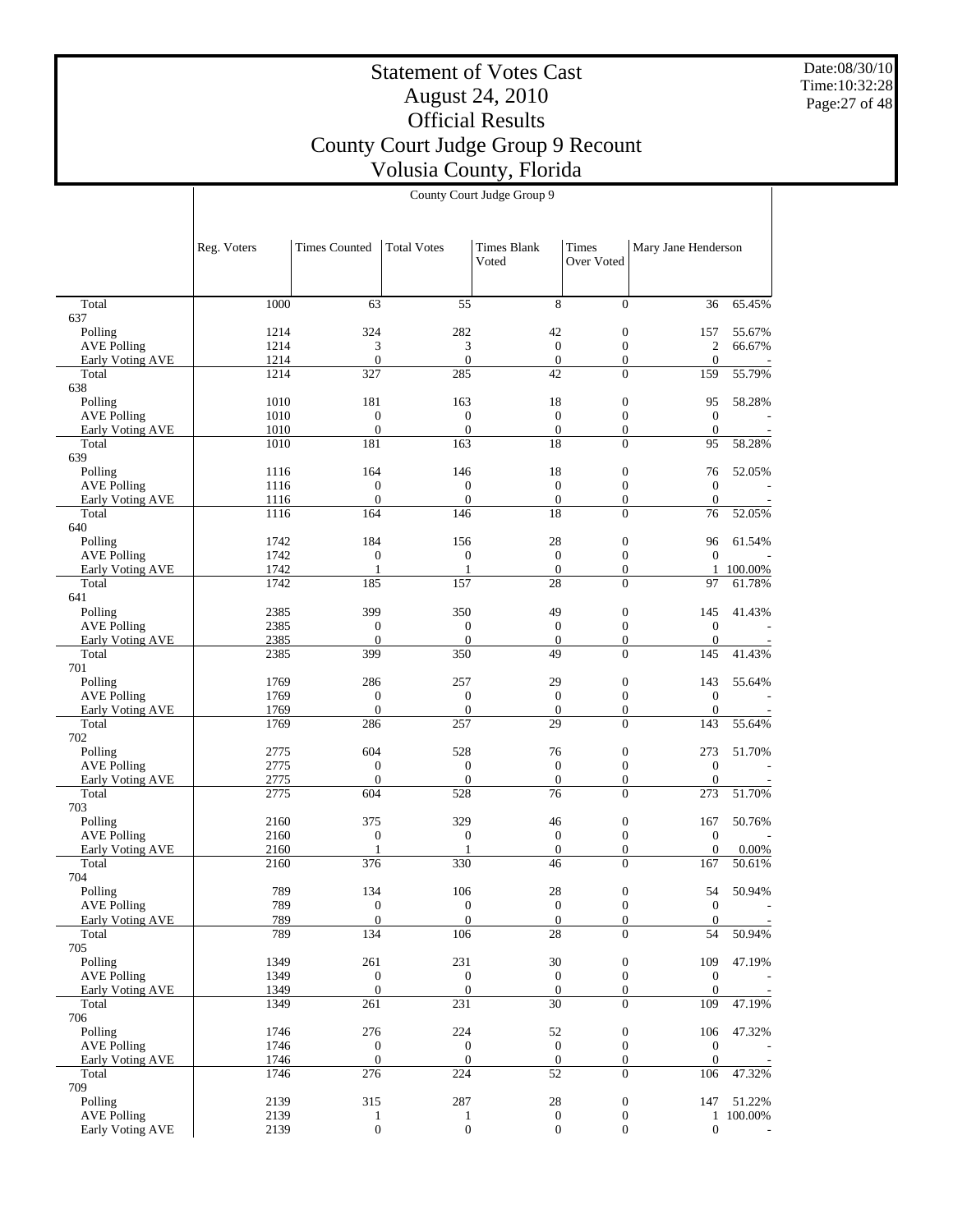Date:08/30/10 Time:10:32:28 Page:28 of 48

# Statement of Votes Cast August 24, 2010 Official Results County Court Judge Group 9 Recount Volusia County, Florida

|                                        | Reg. Voters  | <b>Times Counted</b>                 | <b>Total Votes</b>                 | <b>Times Blank</b><br>Voted          | Times<br>Over Voted              | Mary Jane Henderson            |         |
|----------------------------------------|--------------|--------------------------------------|------------------------------------|--------------------------------------|----------------------------------|--------------------------------|---------|
|                                        |              |                                      |                                    |                                      |                                  |                                |         |
| Total<br>711                           | 2139         | 316                                  | 288                                | 28                                   | $\Omega$                         | 148                            | 51.39%  |
| Polling                                | 2468         | 359                                  | 327                                | 32                                   | $\boldsymbol{0}$                 | 182                            | 55.66%  |
| <b>AVE Polling</b>                     | 2468         | $\boldsymbol{0}$                     | $\boldsymbol{0}$                   | $\mathbf{0}$                         | $\mathbf{0}$                     | $\boldsymbol{0}$               |         |
| Early Voting AVE                       | 2468         | $\overline{0}$                       | $\mathbf{0}$                       | $\mathbf{0}$                         | $\overline{0}$                   | $\mathbf{0}$                   |         |
| Total                                  | 2468         | 359                                  | 327                                | 32                                   | $\Omega$                         | 182                            | 55.66%  |
| 712<br>Polling                         | 2059         | 235                                  | 204                                | 31                                   | $\boldsymbol{0}$                 | 106                            | 51.96%  |
| <b>AVE Polling</b>                     | 2059         | $\boldsymbol{0}$                     | $\boldsymbol{0}$                   | $\boldsymbol{0}$                     | $\mathbf{0}$                     | $\mathbf{0}$                   |         |
| Early Voting AVE                       | 2059         | $\mathbf{0}$                         | $\overline{0}$                     | $\boldsymbol{0}$                     | $\mathbf{0}$                     | $\boldsymbol{0}$               |         |
| Total                                  | 2059         | 235                                  | 204                                | 31                                   | $\Omega$                         | 106                            | 51.96%  |
| 714                                    |              |                                      |                                    |                                      |                                  |                                |         |
| Polling<br><b>AVE Polling</b>          | 2603<br>2603 | 430<br>$\boldsymbol{0}$              | 366<br>$\boldsymbol{0}$            | 63<br>$\mathbf{0}$                   | $\mathbf{1}$<br>$\mathbf{0}$     | 175<br>$\mathbf{0}$            | 47.81%  |
| Early Voting AVE                       | 2603         | $\mathbf{0}$                         | $\mathbf{0}$                       | $\boldsymbol{0}$                     | $\mathbf{0}$                     | $\mathbf{0}$                   |         |
| Total                                  | 2603         | 430                                  | 366                                | 63                                   | $\mathbf{1}$                     | 175                            | 47.81%  |
| 716                                    |              |                                      |                                    |                                      |                                  |                                |         |
| Polling                                | 2405         | 544                                  | 469                                | 75                                   | $\boldsymbol{0}$                 | 173                            | 36.89%  |
| <b>AVE Polling</b><br>Early Voting AVE | 2405<br>2405 | $\boldsymbol{0}$<br>$\overline{0}$   | $\boldsymbol{0}$<br>$\overline{0}$ | $\boldsymbol{0}$<br>$\boldsymbol{0}$ | $\mathbf{0}$<br>$\mathbf{0}$     | $\mathbf{0}$<br>$\mathbf{0}$   |         |
| Total                                  | 2405         | 544                                  | 469                                | 75                                   | $\Omega$                         | 173                            | 36.89%  |
| 717                                    |              |                                      |                                    |                                      |                                  |                                |         |
| Polling                                | 2525         | 391                                  | 340                                | 50                                   | $\mathbf{1}$                     | 168                            | 49.41%  |
| <b>AVE Polling</b>                     | 2525         | $\mathbf{0}$                         | $\boldsymbol{0}$                   | $\mathbf{0}$                         | $\mathbf{0}$                     | $\mathbf{0}$                   |         |
| Early Voting AVE<br>Total              | 2525<br>2525 | $\overline{0}$<br>391                | $\mathbf{0}$<br>340                | $\boldsymbol{0}$<br>50               | $\mathbf{0}$<br>$\mathbf{1}$     | $\boldsymbol{0}$<br>168        | 49.41%  |
| 718                                    |              |                                      |                                    |                                      |                                  |                                |         |
| Polling                                | 1832         | 369                                  | 319                                | 50                                   | $\boldsymbol{0}$                 | 156                            | 48.90%  |
| <b>AVE Polling</b>                     | 1832         | $\boldsymbol{0}$                     | $\boldsymbol{0}$                   | $\boldsymbol{0}$                     | $\mathbf{0}$                     | $\mathbf{0}$                   |         |
| Early Voting AVE                       | 1832         | $\mathbf{0}$<br>369                  | $\boldsymbol{0}$<br>319            | $\boldsymbol{0}$<br>50               | $\mathbf{0}$<br>$\Omega$         | $\boldsymbol{0}$               |         |
| Total<br>719                           | 1832         |                                      |                                    |                                      |                                  | 156                            | 48.90%  |
| Polling                                | 838          | 155                                  | 135                                | 20                                   | $\mathbf{0}$                     | 69                             | 51.11%  |
| <b>AVE Polling</b>                     | 838          | $\boldsymbol{0}$                     | $\boldsymbol{0}$                   | $\mathbf{0}$                         | $\mathbf{0}$                     | $\mathbf{0}$                   |         |
| Early Voting AVE                       | 838          | $\boldsymbol{0}$                     | $\boldsymbol{0}$                   | $\boldsymbol{0}$                     | $\boldsymbol{0}$                 | $\mathbf{0}$                   |         |
| Total                                  | 838          | 155                                  | 135                                | 20                                   | $\overline{0}$                   | 69                             | 51.11%  |
| 720<br>Polling                         | 2043         | 319                                  | 285                                | 34                                   | $\boldsymbol{0}$                 | 171                            | 60.00%  |
| <b>AVE Polling</b>                     | 2043         | $\boldsymbol{0}$                     | $\boldsymbol{0}$                   | $\mathbf{0}$                         | $\mathbf{0}$                     | $\mathbf{0}$                   |         |
| Early Voting AVE                       | 2043         | $\overline{0}$                       | $\overline{0}$                     | $\boldsymbol{0}$                     | $\mathbf{0}$                     | $\boldsymbol{0}$               |         |
| Total                                  | 2043         | 319                                  | 285                                | 34                                   | $\overline{0}$                   | 171                            | 60.00%  |
| 722<br>Polling                         | 1948         | 273                                  | 240                                | 33                                   | $\boldsymbol{0}$                 | 144                            | 60.00%  |
| <b>AVE Polling</b>                     | 1948         | $\overline{0}$                       | $\boldsymbol{0}$                   | $\mathbf{0}$                         | $\overline{0}$                   | $\mathbf{0}$                   |         |
| Early Voting AVE                       | 1948         | $\boldsymbol{0}$                     | $\mathbf{0}$                       | $\mathbf{0}$                         | $\mathbf{0}$                     | $\boldsymbol{0}$               |         |
| Total                                  | 1948         | $\overline{273}$                     | 240                                | $\overline{33}$                      | $\overline{0}$                   | 144                            | 60.00%  |
| 723                                    |              |                                      |                                    |                                      |                                  |                                |         |
| Polling<br><b>AVE Polling</b>          | 1486<br>1486 | 247<br>$\boldsymbol{0}$              | 210<br>$\boldsymbol{0}$            | 37<br>$\boldsymbol{0}$               | $\boldsymbol{0}$<br>$\mathbf{0}$ | 103<br>$\boldsymbol{0}$        | 49.05%  |
| Early Voting AVE                       | 1486         | $\overline{0}$                       | $\overline{0}$                     | $\mathbf{0}$                         | $\mathbf{0}$                     | $\mathbf{0}$                   |         |
| Total                                  | 1486         | 247                                  | 210                                | $\overline{37}$                      | $\Omega$                         | 103                            | 49.05%  |
| 724                                    |              |                                      |                                    |                                      |                                  |                                |         |
| Polling                                | 2014         | 375                                  | 326                                | 49                                   | $\boldsymbol{0}$                 | 144                            | 44.17%  |
| <b>AVE Polling</b>                     | 2014<br>2014 | $\boldsymbol{2}$<br>$\boldsymbol{0}$ | 2<br>$\mathbf{0}$                  | $\boldsymbol{0}$<br>$\mathbf{0}$     | $\boldsymbol{0}$<br>$\mathbf{0}$ | $\overline{c}$<br>$\mathbf{0}$ | 100.00% |
| Early Voting AVE<br>Total              | 2014         | 377                                  | 328                                | 49                                   | $\overline{0}$                   | 146                            | 44.51%  |
| 725                                    |              |                                      |                                    |                                      |                                  |                                |         |
| Polling                                | 1830         | 387                                  | 334                                | 53                                   | $\boldsymbol{0}$                 | 167                            | 50.00%  |
| <b>AVE Polling</b>                     | 1830         | $\boldsymbol{0}$                     | $\boldsymbol{0}$                   | $\boldsymbol{0}$                     | $\boldsymbol{0}$                 | $\boldsymbol{0}$               |         |
| Early Voting AVE                       | 1830         | $\overline{0}$                       | $\overline{0}$                     | $\mathbf{0}$                         | $\overline{0}$                   | $\mathbf{0}$                   |         |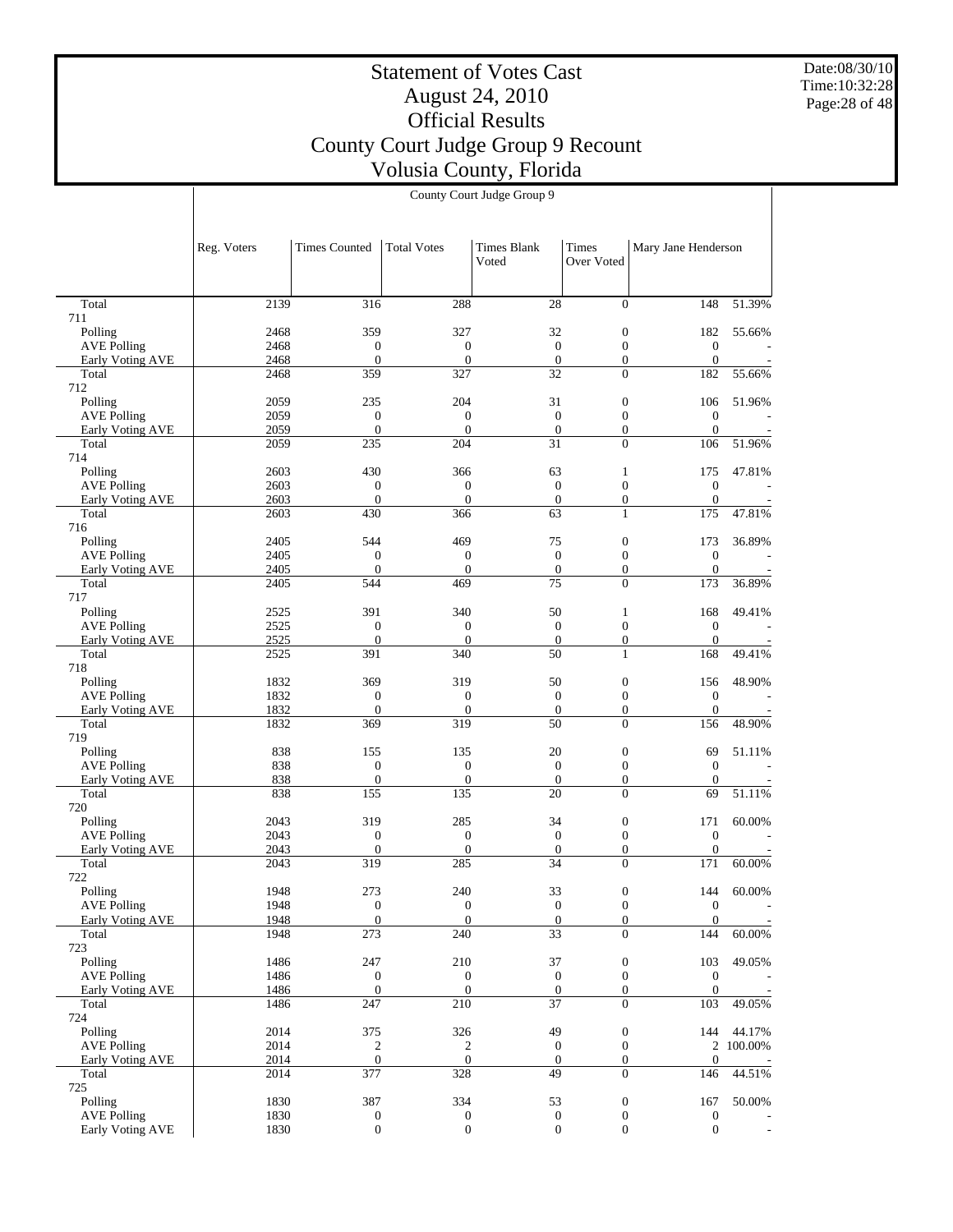Date:08/30/10 Time:10:32:28 Page:29 of 48

## Statement of Votes Cast August 24, 2010 Official Results County Court Judge Group 9 Recount Volusia County, Florida

|                         |             |                      |                    | County Court Judge Group 9 |                     |                     |           |
|-------------------------|-------------|----------------------|--------------------|----------------------------|---------------------|---------------------|-----------|
|                         | Reg. Voters | <b>Times Counted</b> | <b>Total Votes</b> | Times Blank<br>Voted       | Times<br>Over Voted | Mary Jane Henderson |           |
| Total                   | 1830        | 387                  | 334                | 53                         | $\overline{0}$      | 167                 | 50.00%    |
| 26<br>Polling           | 2678        | 620                  | 521                | 99                         | $\boldsymbol{0}$    | 224                 | 42.99%    |
| <b>AVE Polling</b>      | 2678        | $\overline{2}$       | 1                  | $\mathbf{1}$               | $\overline{0}$      |                     | 1 100.00% |
| Early Voting AVE        | 2678        | $\mathbf{0}$         | $\mathbf{0}$       | $\mathbf{0}$               | $\overline{0}$      | $\theta$            |           |
| Total<br>27             | 2678        | 622                  | 522                | 100                        | $\theta$            | 225                 | 43.10%    |
| Polling                 | 1994        | 406                  | 351                | 55                         | $\boldsymbol{0}$    | 201                 | 57.26%    |
| <b>AVE Polling</b>      | 1994        | $\boldsymbol{0}$     | $\boldsymbol{0}$   | $\boldsymbol{0}$           | $\boldsymbol{0}$    | $\boldsymbol{0}$    |           |
| Early Voting AVE        | 1994        | $\overline{0}$       | $\boldsymbol{0}$   | $\theta$                   | $\overline{0}$      | $\Omega$            |           |
| Total<br>28             | 1994        | 406                  | 351                | 55                         | $\theta$            | 201                 | 57.26%    |
| Polling                 | 1900        | 475                  | 404                | 71                         | $\theta$            | 168                 | 41.58%    |
| <b>AVE Polling</b>      | 1900        | 1                    | 1                  | $\Omega$                   | $\overline{0}$      |                     | 1 100.00% |
| Early Voting AVE        | 1900        | $\overline{0}$       | $\mathbf{0}$       | $\mathbf{0}$               | $\boldsymbol{0}$    | $\boldsymbol{0}$    |           |
| Total<br>29             | 1900        | 476                  | 405                | 71                         | $\mathbf{0}$        | 169                 | 41.73%    |
| Polling                 | 3753        | 719                  | 606                | 112                        | 1                   | 293                 | 48.35%    |
| <b>AVE Polling</b>      | 3753        | $\boldsymbol{0}$     | $\boldsymbol{0}$   | $\mathbf{0}$               | $\mathbf{0}$        | $\overline{0}$      |           |
| Early Voting AVE        | 3753        | $\overline{0}$       | $\overline{0}$     | $\mathbf{0}$               | $\overline{0}$      | $\mathbf{0}$        |           |
| Total                   | 3753        | 719                  | 606                | 112                        | 1                   | 293                 | 48.35%    |
| 30                      |             |                      |                    |                            |                     |                     |           |
| Polling                 | 1615        | 350                  | 298                | 52                         | $\boldsymbol{0}$    | 147                 | 49.33%    |
| <b>AVE Polling</b>      | 1615        | $\mathbf{0}$         | $\mathbf{0}$       | $\mathbf{0}$               | $\boldsymbol{0}$    | $\boldsymbol{0}$    |           |
| <b>Early Voting AVE</b> | 1615        | $\mathbf{0}$         | $\mathbf{0}$       | $\mathbf{0}$               | $\boldsymbol{0}$    | $\boldsymbol{0}$    |           |
| Total                   | 1615        | 350                  | 298                | 52                         | $\mathbf{0}$        | 147                 | 49.33%    |
| 31                      |             |                      |                    |                            |                     |                     |           |
| Polling                 | 1443        | 217                  | 191                | 26                         | $\boldsymbol{0}$    | 109                 | 57.07%    |
| <b>AVE Polling</b>      | 1443        | $\overline{0}$       | $\mathbf{0}$       | $\Omega$                   | $\mathbf{0}$        | $\theta$            |           |
| Early Voting AVE        | 1443        | $\theta$             | $\overline{0}$     | $\mathbf{0}$               | $\theta$            | $\overline{0}$      |           |
| Total<br>32             | 1443        | 217                  | 191                | 26                         | $\boldsymbol{0}$    | 109                 | 57.07%    |
| Polling                 | 3034        | 657                  | 546                | 111                        | $\boldsymbol{0}$    | 283                 | 51.83%    |
| <b>AVE Polling</b>      | 3034        | $\boldsymbol{0}$     | $\boldsymbol{0}$   | $\boldsymbol{0}$           | $\boldsymbol{0}$    | $\boldsymbol{0}$    |           |
| <b>Early Voting AVE</b> | 3034        | $\mathbf{0}$         | $\mathbf{0}$       | $\mathbf{0}$               | $\overline{0}$      | $\Omega$            |           |
| Total<br>33             | 3034        | 657                  | 546                | 111                        | $\Omega$            | 283                 | 51.83%    |
| Polling                 | 1419        | 306                  | 258                | 48                         | $\boldsymbol{0}$    | 132                 | 51.16%    |
| <b>AVE Polling</b>      | 1419        | $\mathbf{0}$         | $\boldsymbol{0}$   | $\boldsymbol{0}$           | $\boldsymbol{0}$    | $\boldsymbol{0}$    |           |
| <b>Early Voting AVE</b> | 1419        | $\boldsymbol{0}$     | $\boldsymbol{0}$   | $\boldsymbol{0}$           | $\boldsymbol{0}$    | $\boldsymbol{0}$    |           |
| Total<br>)1             | 1419        | 306                  | 258                | 48                         | $\overline{0}$      | 132                 | 51.16%    |
| Polling                 | 771         | 188                  | 179                | 9                          | $\boldsymbol{0}$    | 97                  | 54.19%    |
| <b>AVE Polling</b>      | 771         | $\boldsymbol{0}$     | $\boldsymbol{0}$   | $\boldsymbol{0}$           | $\mathbf{0}$        | $\boldsymbol{0}$    |           |
| Early Voting AVE        | 771         | $\overline{0}$       | $\overline{0}$     | $\Omega$                   | $\mathbf{0}$        | $\theta$            |           |

771 188 179 9 0 97 54.19% 1925 337 305 32 0 163 53.44% 1925 0 0 0 0 0 0 = 1925 0 0 0 0 0 0 0 1925 337 305 32 0 163 53.44% 1856 318 295 23 0 155 52.54% 1856 0 0 0 0 0 0 -1856 0 0 0 0 0 0 0 1856 318 295 23 0 155 52.54%

 $\begin{array}{cccccccc} 2087 && 381 && 348 && 33 && 0 && 206 & 59.20\% \\ 2087 && 1 && 1 && 0 && 0 && 1 & 100.00\% \end{array}$ 2087 1 1 0 0 1 100.00% 2087 0 0 0 0 0 0 =

**Total** 726

 Total 727

 Total 728

 Total 729

**Total** 730

 Total 731

**Total** 732

 Total 733

 Total 801

 Total 803 Polling AVE Polling Early Voting AVE

 Total 804 Polling AVE Polling Early Voting AVE

 Total 805 Polling AVE Polling Early Voting AVE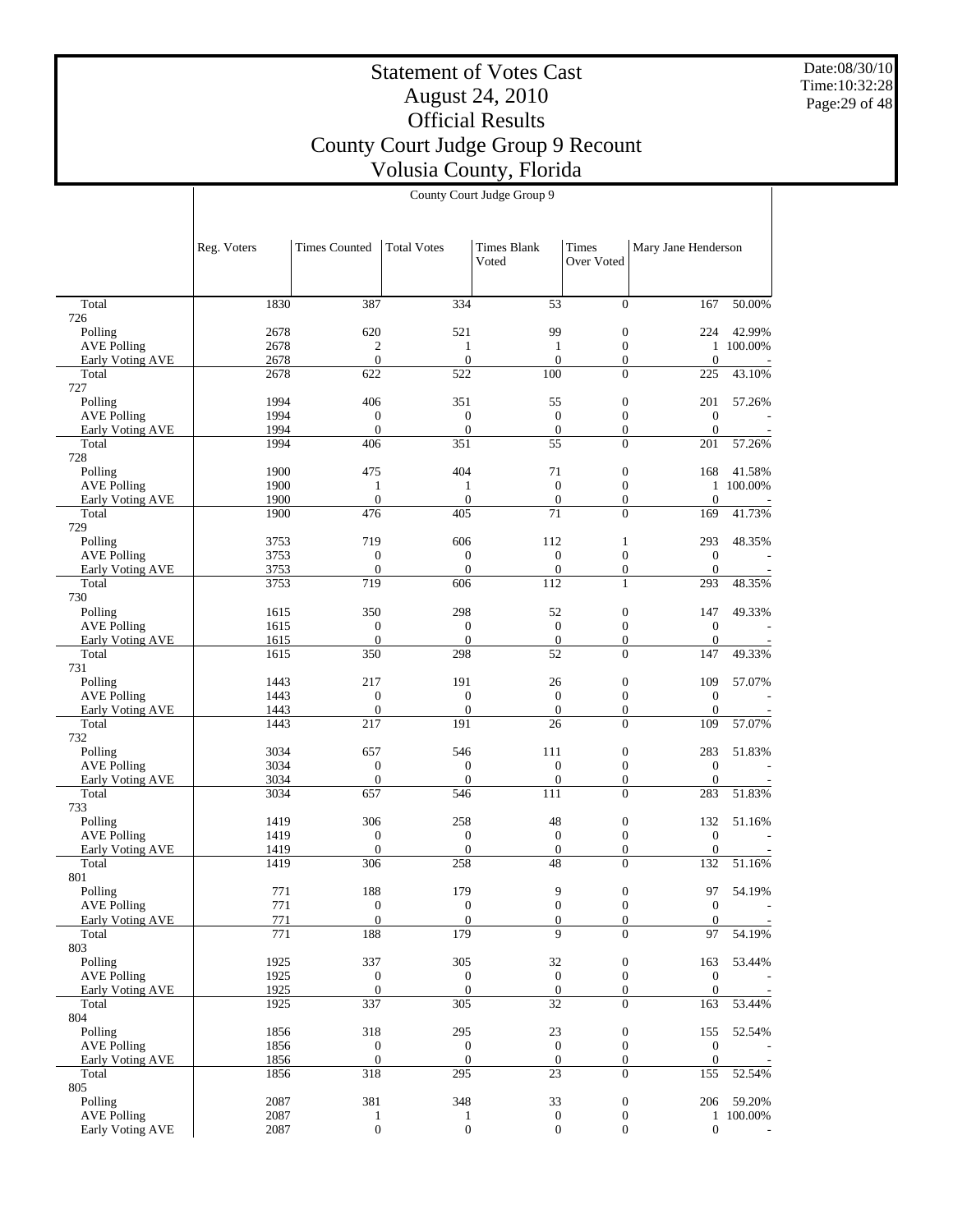Date:08/30/10 Time:10:32:28 Page:30 of 48

#### Statement of Votes Cast August 24, 2010 Official Results County Court Judge Group 9 Recount Volusia County, Florida County Court Judge Group 9

|                           | Reg. Voters  | <b>Times Counted</b>    | Total Votes         | <b>Times Blank</b><br>Voted        | Times<br>Over Voted                | Mary Jane Henderson  |        |
|---------------------------|--------------|-------------------------|---------------------|------------------------------------|------------------------------------|----------------------|--------|
| Total                     | 2087         | 382                     | 349                 | 33                                 | $\Omega$                           | 207                  | 59.31% |
| 806                       |              |                         |                     |                                    |                                    |                      |        |
| Polling                   | 1860         | 315                     | 290                 | 25                                 | $\boldsymbol{0}$                   | 159                  | 54.83% |
| <b>AVE Polling</b>        | 1860         | $\boldsymbol{0}$        | $\mathbf{0}$        | $\mathbf{0}$                       | $\mathbf{0}$                       | $\boldsymbol{0}$     |        |
| Early Voting AVE          | 1860         | $\boldsymbol{0}$        | $\mathbf{0}$        | $\mathbf{0}$                       | $\boldsymbol{0}$                   | $\overline{0}$       |        |
| Total                     | 1860         | 315                     | 290                 | 25                                 | $\overline{0}$                     | 159                  | 54.83% |
| 807<br>Polling            | 1255         | 157                     | 148                 | 9                                  | $\boldsymbol{0}$                   | 92                   | 62.16% |
| <b>AVE Polling</b>        | 1255         | $\boldsymbol{0}$        | $\mathbf{0}$        | $\boldsymbol{0}$                   | $\mathbf{0}$                       | $\theta$             |        |
| Early Voting AVE          | 1255         | $\overline{0}$          | $\mathbf{0}$        | $\mathbf{0}$                       | $\overline{0}$                     | $\mathbf{0}$         |        |
| Total                     | 1255         | 157                     | 148                 | 9                                  | $\overline{0}$                     | 92                   | 62.16% |
| 808                       |              |                         |                     |                                    |                                    |                      |        |
| Polling                   | 3178         | 343                     | 295                 | 48                                 | $\boldsymbol{0}$                   | 189                  | 64.07% |
| <b>AVE Polling</b>        | 3178         | $\boldsymbol{0}$        | $\mathbf{0}$        | $\mathbf{0}$                       | $\boldsymbol{0}$                   | $\boldsymbol{0}$     |        |
| Early Voting AVE          | 3178         | $\mathbf{0}$            | $\mathbf{0}$        | $\mathbf{0}$                       | $\boldsymbol{0}$                   | $\theta$             |        |
| Total                     | 3178         | 343                     | 295                 | 48                                 | $\Omega$                           | 189                  | 64.07% |
| 809                       |              |                         |                     |                                    |                                    |                      |        |
| Polling                   | 1347         | 180                     | 162                 | 18                                 | $\boldsymbol{0}$                   | 106                  | 65.43% |
| <b>AVE Polling</b>        | 1347         | $\boldsymbol{0}$        | $\mathbf{0}$        | $\mathbf{0}$                       | $\boldsymbol{0}$                   | $\mathbf{0}$         |        |
| Early Voting AVE          | 1347         | $\boldsymbol{0}$        | $\overline{0}$      | $\mathbf{0}$                       | $\boldsymbol{0}$                   | $\mathbf{0}$         |        |
| Total                     | 1347         | 180                     | 162                 | 18                                 | $\Omega$                           | 106                  | 65.43% |
| 810                       |              |                         |                     |                                    |                                    |                      |        |
| Polling                   | 876          | 159                     | 152                 | $\tau$                             | $\boldsymbol{0}$                   | 96                   | 63.16% |
| <b>AVE Polling</b>        | 876          | $\boldsymbol{0}$        | $\mathbf{0}$        | $\boldsymbol{0}$                   | $\overline{0}$                     | $\theta$             |        |
| Early Voting AVE<br>Total | 876<br>876   | $\boldsymbol{0}$<br>159 | $\mathbf{0}$<br>152 | $\boldsymbol{0}$<br>$\overline{7}$ | $\boldsymbol{0}$<br>$\Omega$       | $\overline{0}$<br>96 | 63.16% |
| 811                       |              |                         |                     |                                    |                                    |                      |        |
| Polling                   | 1761         | 308                     | 282                 | 26                                 | $\boldsymbol{0}$                   | 143                  | 50.71% |
| <b>AVE Polling</b>        | 1761         | $\boldsymbol{0}$        | $\mathbf{0}$        | $\mathbf{0}$                       | $\boldsymbol{0}$                   | $\mathbf{0}$         |        |
| Early Voting AVE          | 1761         | $\overline{0}$          | $\mathbf{0}$        | $\boldsymbol{0}$                   | $\overline{0}$                     | $\mathbf{0}$         |        |
| Total                     | 1761         | 308                     | 282                 | 26                                 | $\overline{0}$                     | 143                  | 50.71% |
| 812                       |              |                         |                     |                                    |                                    |                      |        |
| Polling                   | 1063         | 198                     | 181                 | 17                                 | $\boldsymbol{0}$                   | 109                  | 60.22% |
| <b>AVE Polling</b>        | 1063         | $\boldsymbol{0}$        | $\boldsymbol{0}$    | $\boldsymbol{0}$                   | $\boldsymbol{0}$                   | $\boldsymbol{0}$     |        |
| Early Voting AVE          | 1063         | $\mathbf{0}$            | $\boldsymbol{0}$    | $\mathbf{0}$                       | $\boldsymbol{0}$                   | $\theta$             |        |
| Total                     | 1063         | 198                     | 181                 | 17                                 | $\theta$                           | 109                  | 60.22% |
| 813                       |              |                         |                     |                                    |                                    |                      |        |
| Polling                   | 1619         | 277                     | 236                 | 41                                 | $\boldsymbol{0}$                   | 141                  | 59.75% |
| <b>AVE Polling</b>        | 1619         | $\boldsymbol{0}$        | $\mathbf{0}$        | $\boldsymbol{0}$                   | $\boldsymbol{0}$                   | $\mathbf{0}$         |        |
| Early Voting AVE<br>Total | 1619<br>1619 | $\boldsymbol{0}$<br>277 | $\mathbf{0}$<br>236 | $\boldsymbol{0}$<br>41             | $\boldsymbol{0}$<br>$\Omega$       | $\mathbf{0}$<br>141  | 59.75% |
| 814                       |              |                         |                     |                                    |                                    |                      |        |
| Polling                   | 2304         | 312                     | 298                 | 14                                 | $\boldsymbol{0}$                   | 158                  | 53.02% |
| <b>AVE Polling</b>        | 2304         | $\overline{0}$          | $\boldsymbol{0}$    | $\boldsymbol{0}$                   | $\boldsymbol{0}$                   | $\boldsymbol{0}$     |        |
| <b>Early Voting AVE</b>   | 2304         | $\boldsymbol{0}$        | $\boldsymbol{0}$    | $\boldsymbol{0}$                   | $\boldsymbol{0}$                   | $\boldsymbol{0}$     |        |
| Total                     | 2304         | 312                     | 298                 | 14                                 | $\overline{0}$                     | 158                  | 53.02% |
| 815                       |              |                         |                     |                                    |                                    |                      |        |
| Polling                   | 1396         | 226                     | 201                 | 25                                 | $\boldsymbol{0}$                   | 122                  | 60.70% |
| <b>AVE Polling</b>        | 1396         | $\boldsymbol{0}$        | $\boldsymbol{0}$    | $\boldsymbol{0}$                   | $\boldsymbol{0}$                   | $\mathbf{0}$         |        |
| Early Voting AVE          | 1396         | $\mathbf{0}$            | $\boldsymbol{0}$    | $\boldsymbol{0}$                   | $\boldsymbol{0}$                   | $\mathbf{0}$         |        |
| Total                     | 1396         | 226                     | 201                 | 25                                 | $\Omega$                           | 122                  | 60.70% |
| 816                       |              |                         |                     |                                    |                                    |                      |        |
| Polling                   | 1523         | 239                     | 219                 | 20                                 | $\boldsymbol{0}$                   | 91                   | 41.55% |
| <b>AVE Polling</b>        | 1523         | $\boldsymbol{0}$        | $\boldsymbol{0}$    | $\boldsymbol{0}$                   | $\boldsymbol{0}$                   | $\mathbf{0}$         |        |
| <b>Early Voting AVE</b>   | 1523         | $\boldsymbol{0}$        | $\mathbf{0}$        | $\mathbf{0}$                       | $\boldsymbol{0}$<br>$\overline{0}$ | $\overline{0}$       |        |
| Total<br>901              | 1523         | 239                     | 219                 | $20\,$                             |                                    | 91                   | 41.55% |
| Polling                   | 1754         | 233                     | 214                 | 19                                 | $\boldsymbol{0}$                   | 138                  | 64.49% |
| <b>AVE Polling</b>        | 1754         | $\mathbf{0}$            | $\mathbf{0}$        | $\mathbf{0}$                       | $\boldsymbol{0}$                   | $\mathbf{0}$         |        |
|                           |              |                         |                     |                                    |                                    |                      |        |

1754 0 0 0 0 0 0 -

Early Voting AVE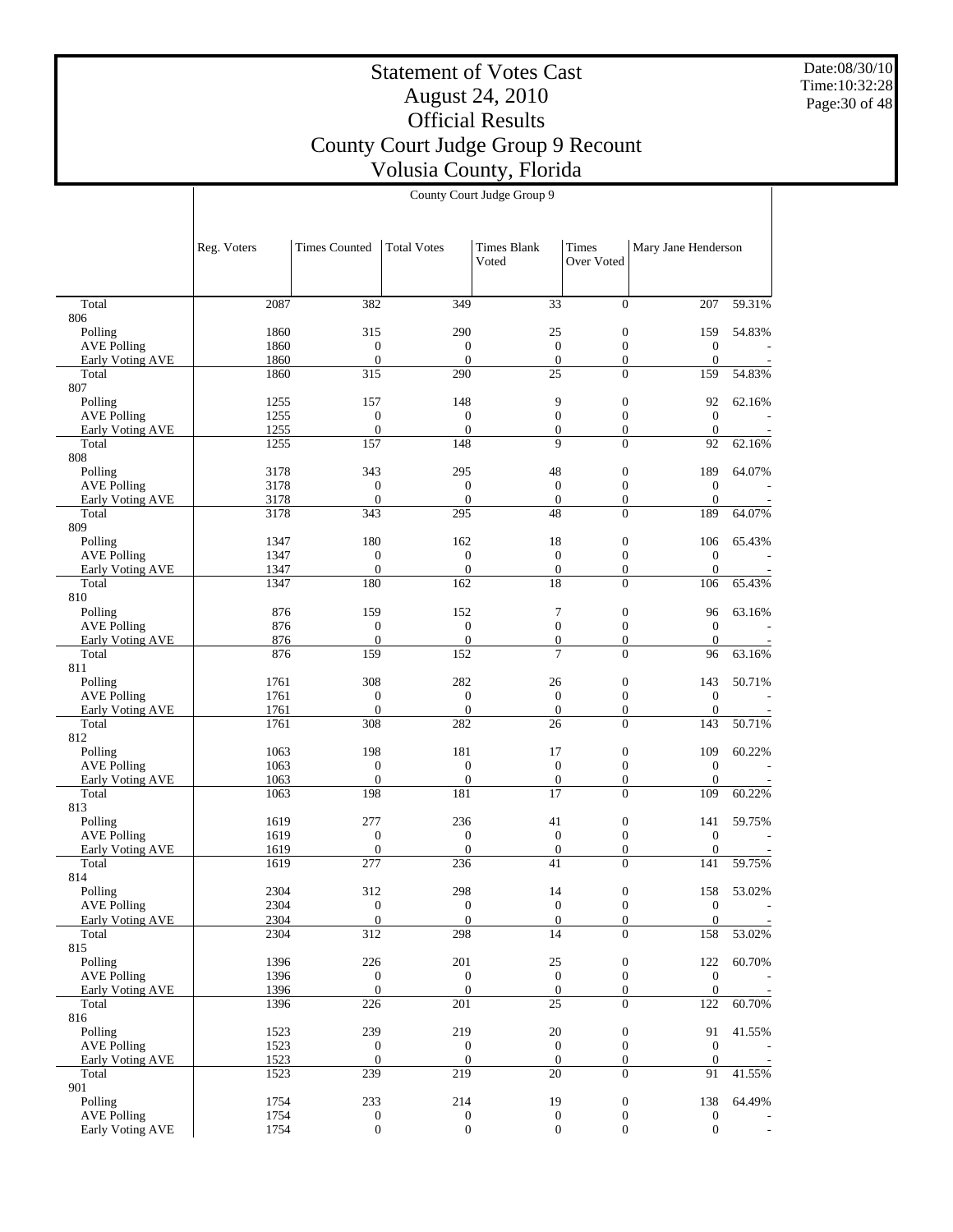Date:08/30/10 Time:10:32:28 Page:31 of 48

# Statement of Votes Cast August 24, 2010 Official Results County Court Judge Group 9 Recount Volusia County, Florida

|                                        | Reg. Voters  | <b>Times Counted</b>             | <b>Total Votes</b>           | <b>Times Blank</b><br>Voted      | Times<br>Over Voted                  | Mary Jane Henderson                  |        |
|----------------------------------------|--------------|----------------------------------|------------------------------|----------------------------------|--------------------------------------|--------------------------------------|--------|
| Total                                  | 1754         | 233                              | 214                          | 19                               | $\overline{0}$                       | 138                                  | 64.49% |
| 902                                    |              |                                  |                              |                                  |                                      |                                      |        |
| Polling                                | 2586         | 289                              | 261                          | 28                               | $\boldsymbol{0}$<br>$\mathbf{0}$     | 157                                  | 60.15% |
| <b>AVE Polling</b><br>Early Voting AVE | 2586<br>2586 | $\boldsymbol{0}$<br>$\mathbf{0}$ | $\boldsymbol{0}$<br>$\theta$ | $\mathbf{0}$<br>$\boldsymbol{0}$ | $\boldsymbol{0}$                     | $\boldsymbol{0}$<br>$\boldsymbol{0}$ |        |
| Total                                  | 2586         | 289                              | 261                          | 28                               | $\Omega$                             | 157                                  | 60.15% |
| 903                                    |              |                                  |                              |                                  |                                      |                                      |        |
| Polling                                | 2201         | 310                              | 284                          | 26                               | $\boldsymbol{0}$                     | 158                                  | 55.63% |
| <b>AVE Polling</b>                     | 2201         | $\mathbf{0}$                     | $\boldsymbol{0}$             | $\boldsymbol{0}$                 | $\boldsymbol{0}$                     | $\boldsymbol{0}$                     |        |
| Early Voting AVE<br>Total              | 2201<br>2201 | $\boldsymbol{0}$<br>310          | $\mathbf{0}$<br>284          | $\boldsymbol{0}$<br>26           | $\boldsymbol{0}$<br>$\theta$         | $\boldsymbol{0}$<br>158              | 55.63% |
| 904                                    |              |                                  |                              |                                  |                                      |                                      |        |
| Polling                                | 1597         | 183                              | 173                          | 10                               | $\boldsymbol{0}$                     | 100                                  | 57.80% |
| <b>AVE Polling</b>                     | 1597         | $\boldsymbol{0}$                 | $\mathbf{0}$                 | $\boldsymbol{0}$                 | $\mathbf{0}$                         | $\boldsymbol{0}$                     |        |
| Early Voting AVE                       | 1597         | $\boldsymbol{0}$                 | $\mathbf{0}$                 | $\boldsymbol{0}$                 | $\boldsymbol{0}$                     | $\boldsymbol{0}$                     |        |
| Total                                  | 1597         | 183                              | 173                          | 10                               | $\overline{0}$                       | 100                                  | 57.80% |
| 905                                    |              |                                  |                              |                                  |                                      |                                      |        |
| Polling<br><b>AVE Polling</b>          | 1057<br>1057 | 154<br>$\boldsymbol{0}$          | 143<br>$\mathbf{0}$          | 11<br>$\boldsymbol{0}$           | $\boldsymbol{0}$<br>$\boldsymbol{0}$ | 75<br>$\boldsymbol{0}$               | 52.45% |
| Early Voting AVE                       | 1057         | $\overline{0}$                   | $\mathbf{0}$                 | $\boldsymbol{0}$                 | $\boldsymbol{0}$                     | $\boldsymbol{0}$                     |        |
| Total                                  | 1057         | 154                              | 143                          | 11                               | $\theta$                             | 75                                   | 52.45% |
| 906                                    |              |                                  |                              |                                  |                                      |                                      |        |
| Polling                                | 671          | 110                              | 98                           | 12                               | $\boldsymbol{0}$                     | 57                                   | 58.16% |
| <b>AVE Polling</b>                     | 671          | $\boldsymbol{0}$                 | $\boldsymbol{0}$             | $\boldsymbol{0}$                 | $\mathbf{0}$                         | $\boldsymbol{0}$                     |        |
| Early Voting AVE                       | 671<br>671   | $\boldsymbol{0}$<br>110          | $\mathbf{0}$<br>98           | $\boldsymbol{0}$<br>12           | $\boldsymbol{0}$<br>$\Omega$         | $\boldsymbol{0}$                     | 58.16% |
| Total<br>907                           |              |                                  |                              |                                  |                                      | 57                                   |        |
| Polling                                | 785          | 126                              | 116                          | 10                               | $\boldsymbol{0}$                     | 53                                   | 45.69% |
| <b>AVE Polling</b>                     | 785          | $\mathbf{0}$                     | $\boldsymbol{0}$             | $\boldsymbol{0}$                 | $\boldsymbol{0}$                     | $\mathbf{0}$                         |        |
| Early Voting AVE                       | 785          | $\boldsymbol{0}$                 | $\mathbf{0}$                 | $\boldsymbol{0}$                 | $\boldsymbol{0}$                     | $\boldsymbol{0}$                     |        |
| Total                                  | 785          | 126                              | 116                          | 10                               | $\theta$                             | 53                                   | 45.69% |
| 908                                    |              |                                  | 294                          | 39                               |                                      |                                      |        |
| Polling<br><b>AVE Polling</b>          | 2288<br>2288 | 333<br>$\boldsymbol{0}$          | $\mathbf{0}$                 | $\mathbf{0}$                     | $\boldsymbol{0}$<br>$\mathbf{0}$     | 156<br>$\boldsymbol{0}$              | 53.06% |
| Early Voting AVE                       | 2288         | $\boldsymbol{0}$                 | $\mathbf{0}$                 | $\boldsymbol{0}$                 | $\boldsymbol{0}$                     | $\boldsymbol{0}$                     |        |
| Total                                  | 2288         | 333                              | 294                          | 39                               | $\overline{0}$                       | 156                                  | 53.06% |
| 909                                    |              |                                  |                              |                                  |                                      |                                      |        |
| Polling                                | 1274         | 255                              | 230                          | 25                               | $\boldsymbol{0}$                     | 122                                  | 53.04% |
| <b>AVE Polling</b>                     | 1274         | $\mathbf{0}$                     | $\mathbf{0}$                 | $\boldsymbol{0}$                 | $\boldsymbol{0}$                     | $\boldsymbol{0}$                     |        |
| <b>Early Voting AVE</b><br>Total       | 1274<br>1274 | $\mathbf{0}$<br>255              | $\mathbf{0}$<br>230          | $\boldsymbol{0}$<br>25           | $\boldsymbol{0}$<br>$\overline{0}$   | $\boldsymbol{0}$<br>122              | 53.04% |
| 910                                    |              |                                  |                              |                                  |                                      |                                      |        |
| Polling                                | 1090         | 142                              | 132                          | 10                               | $\boldsymbol{0}$                     | 72                                   | 54.55% |
| <b>AVE Polling</b>                     | 1090         | $\mathbf{0}$                     | $\mathbf{0}$                 | $\mathbf{0}$                     | $\mathbf{0}$                         | $\mathbf{0}$                         |        |
| Early Voting AVE                       | 1090         | $\boldsymbol{0}$                 | $\mathbf{0}$                 | $\boldsymbol{0}$                 | $\mathbf{0}$                         | $\boldsymbol{0}$                     |        |
| Total                                  | 1090         | 142                              | 132                          | $\overline{10}$                  | $\overline{0}$                       | 72                                   | 54.55% |
| 912<br>Polling                         | 1374         | 228                              | 212                          | 16                               | $\boldsymbol{0}$                     |                                      | 58.96% |
| <b>AVE Polling</b>                     | 1374         | $\mathbf{0}$                     | $\boldsymbol{0}$             | $\mathbf{0}$                     | $\mathbf{0}$                         | 125<br>$\boldsymbol{0}$              |        |
| <b>Early Voting AVE</b>                | 1374         | $\mathbf{0}$                     | $\mathbf{0}$                 | $\boldsymbol{0}$                 | $\overline{0}$                       | $\mathbf{0}$                         |        |
| Total                                  | 1374         | 228                              | 212                          | 16                               | $\Omega$                             | 125                                  | 58.96% |
| 913                                    |              |                                  |                              |                                  |                                      |                                      |        |
| Polling                                | 2043         | 370                              | 319                          | 51                               | $\boldsymbol{0}$                     | 158                                  | 49.53% |
| <b>AVE Polling</b><br>Early Voting AVE | 2043         | $\mathbf{0}$<br>$\mathbf{0}$     | $\boldsymbol{0}$             | $\boldsymbol{0}$                 | $\mathbf{0}$                         | $\boldsymbol{0}$                     |        |
| Total                                  | 2043<br>2043 | 370                              | $\theta$<br>319              | $\boldsymbol{0}$<br>51           | $\boldsymbol{0}$<br>$\Omega$         | $\boldsymbol{0}$<br>158              | 49.53% |
| Early Voting OS                        |              |                                  |                              |                                  |                                      |                                      |        |
| Early Voting OS                        | 314907       | 10156                            | 8969                         | 1186                             | $\mathbf{1}$                         | 4293                                 | 47.86% |
| Absentee                               | 314907       | $\boldsymbol{0}$                 | 0                            | $\boldsymbol{0}$                 | $\boldsymbol{0}$                     | $\boldsymbol{0}$                     |        |
| Other Non-Polling                      | 314907       | $\overline{0}$                   | $\overline{0}$               | $\boldsymbol{0}$                 | $\overline{0}$                       | $\mathbf{0}$                         |        |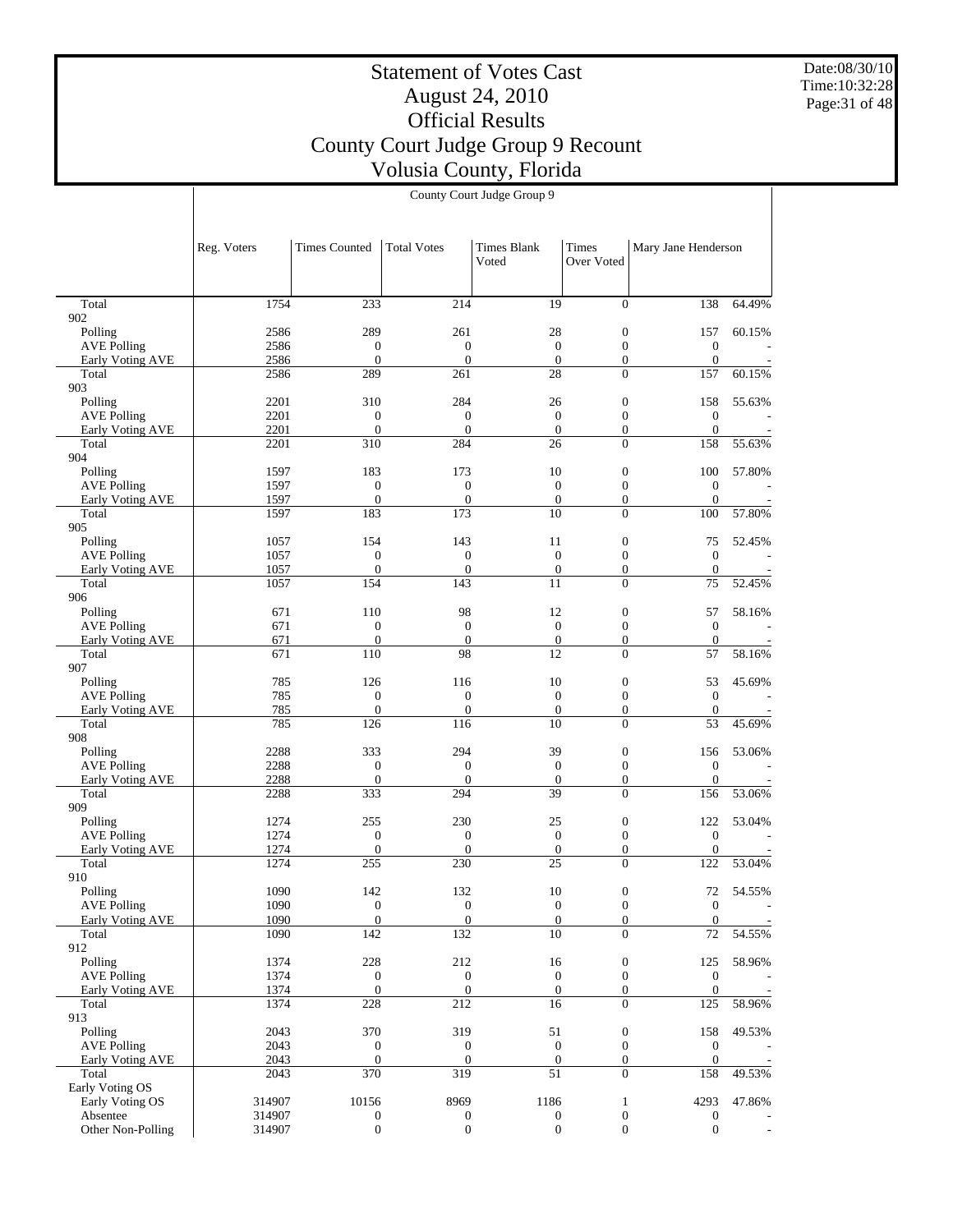Date:08/30/10 Time:10:32:28 Page:32 of 48

|                       |                | County Court Judge Group 9 |                    |                             |                     |                     |        |
|-----------------------|----------------|----------------------------|--------------------|-----------------------------|---------------------|---------------------|--------|
|                       |                |                            |                    |                             |                     |                     |        |
|                       | Reg. Voters    | <b>Times Counted</b>       | <b>Total Votes</b> | <b>Times Blank</b><br>Voted | Times<br>Over Voted | Mary Jane Henderson |        |
| Total                 | $\overline{0}$ | 10156                      | 8969               | 1186                        | $\mathbf{1}$        | 4293                | 47.86% |
| Absentee              |                |                            |                    |                             |                     |                     |        |
| Early Voting OS       | 314907         | $\overline{0}$             | $\mathbf{0}$       | $\mathbf{0}$                | $\mathbf{0}$        | $\boldsymbol{0}$    |        |
| Absentee              | 314907         | 16768                      | 14645              | 2118                        | 5                   | 7505                | 51.25% |
| Other Non-Polling     | 314907         | $\mathbf{0}$               | $\Omega$           | $\mathbf{0}$                | $\overline{0}$      | $\mathbf{0}$        |        |
| Total                 | $\Omega$       | 16768                      | 14645              | 2118                        | 5                   | 7505                | 51.25% |
| Provisional           |                |                            |                    |                             |                     |                     |        |
| Early Voting OS       | 314907         | $\mathbf{0}$               | $\boldsymbol{0}$   | $\boldsymbol{0}$            | $\boldsymbol{0}$    | $\boldsymbol{0}$    |        |
| Absentee              | 314907         | $\overline{0}$             | $\mathbf{0}$       | $\overline{0}$              | $\overline{0}$      | $\Omega$            |        |
| Other Non-Polling     | 314907         | 78                         | 67                 | 11                          | $\overline{0}$      | 39                  | 58.21% |
| Total                 | $\Omega$       | $\overline{78}$            | 67                 | 11                          | $\Omega$            | 39                  | 58.21% |
| Unscanned             |                |                            |                    |                             |                     |                     |        |
| Early Voting OS       | 314907         | $\overline{0}$             | $\mathbf{0}$       | $\boldsymbol{0}$            | $\overline{0}$      | $\boldsymbol{0}$    |        |
| Absentee              | 314907         | $\overline{0}$             | $\mathbf{0}$       | $\overline{0}$              | $\Omega$            | $\mathbf{0}$        |        |
| Other Non-Polling     | 314907         | 63                         | 34                 | 29                          | $\Omega$            | 22                  | 64.71% |
| Total                 | $\Omega$       | 63                         | 34                 | $\overline{29}$             | $\Omega$            | 22                  | 64.71% |
| Provisional After 7pm |                |                            |                    |                             |                     |                     |        |
| Early Voting OS       | 314907         | $\overline{0}$             | $\boldsymbol{0}$   | $\boldsymbol{0}$            | $\mathbf{0}$        | $\boldsymbol{0}$    |        |
| Absentee              | 314907         | $\overline{0}$             | $\overline{0}$     | $\mathbf{0}$                | $\mathbf{0}$        | $\boldsymbol{0}$    |        |
| Other Non-Polling     | 314907         | $\overline{0}$             | $\theta$           | $\boldsymbol{0}$            | $\Omega$            | $\mathbf{0}$        |        |
| Total                 | $\Omega$       | $\theta$                   | $\theta$           | $\mathbf{0}$                | $\Omega$            | $\Omega$            |        |
| Overs/Unders          |                |                            |                    |                             |                     |                     |        |
| Early Voting OS       | 314907         | $\overline{0}$             | $\mathbf{0}$       | $\boldsymbol{0}$            | $\boldsymbol{0}$    | $\boldsymbol{0}$    |        |
| Absentee              | 314907         | $\overline{0}$             | $\boldsymbol{0}$   | $\boldsymbol{0}$            | $\mathbf{0}$        | $\mathbf{0}$        |        |
| Other Non-Polling     | 314907         | 38                         | 38                 | $\boldsymbol{0}$            | $\overline{0}$      | 20                  | 52.63% |
| Total                 | $\theta$       | 38                         | 38                 | $\theta$                    | $\theta$            | 20                  | 52.63% |
| Total                 |                |                            |                    |                             |                     |                     |        |
| Polling               | 314907         | 50369                      | 43450              | 6913                        | 6                   | 21693               | 49.93% |
| <b>AVE Polling</b>    | 314907         | 21                         | 16                 | 5                           | $\overline{0}$      | 13                  | 81.25% |
| Early Voting OS       | 1889442        | 10156                      | 8969               | 1186                        | 1                   | 4293                | 47.86% |
| Early Voting AVE      | 314907         | 9                          | 9                  | $\Omega$                    | $\Omega$            | $\overline{c}$      | 22.22% |
| Absentee              | 1889442        | 16768                      | 14645              | 2118                        | 5                   | 7505                | 51.25% |
| Other Non-Polling     | 1889442        | 179                        | 139                | 40                          | $\Omega$            | 81                  | 58.27% |
| Total                 | 314907         | 77502                      | 67228              | 10262                       | 12                  | 33587               | 49.96% |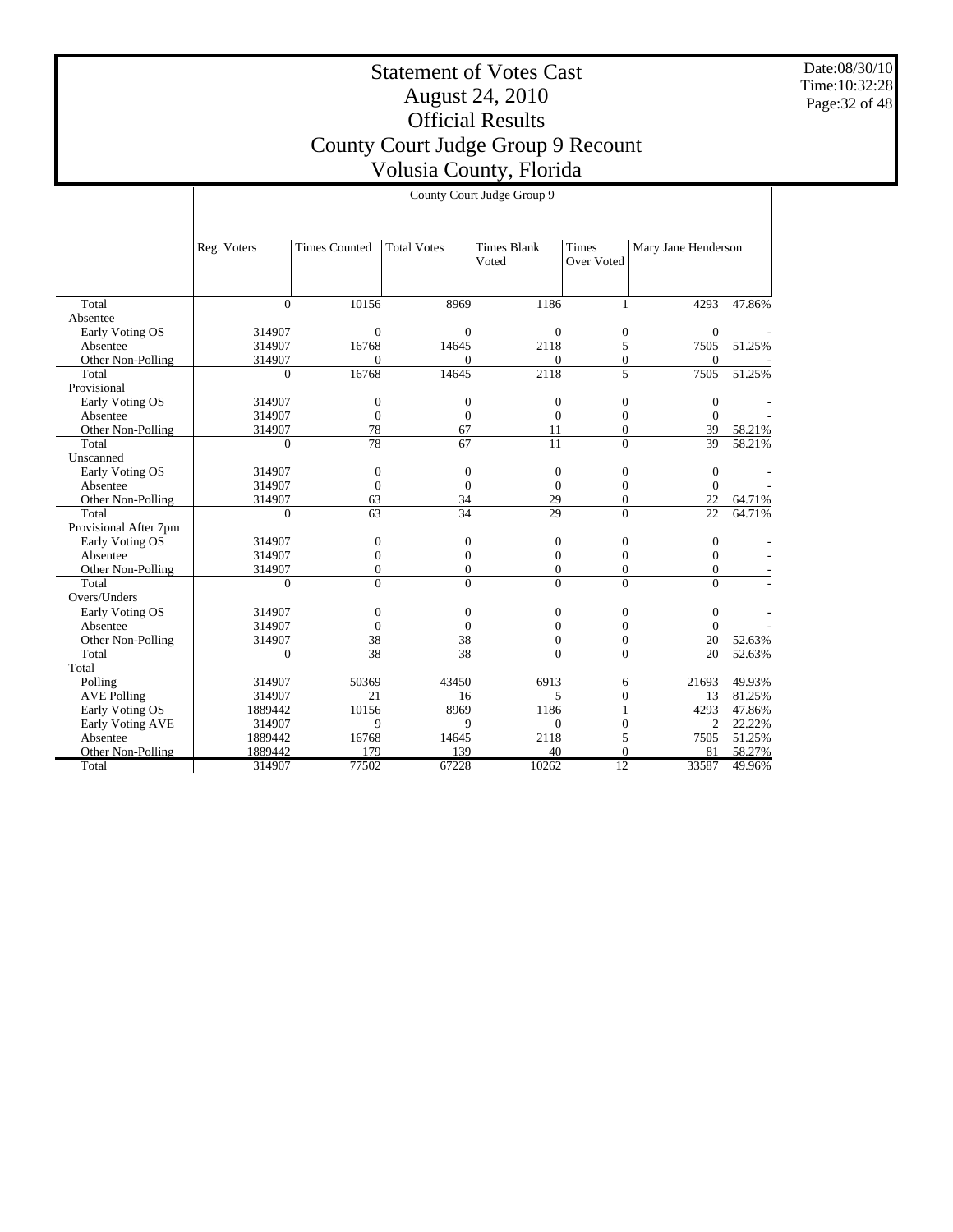Date:08/30/10 Time:10:32:28 Page:33 of 48

|                                               | County Court Judge Group |         |
|-----------------------------------------------|--------------------------|---------|
|                                               |                          |         |
|                                               | Robert A. Sanders, J     |         |
|                                               |                          |         |
|                                               |                          |         |
| Jurisdiction Wide                             |                          |         |
| 101                                           |                          |         |
| Polling                                       | 76                       | 57.58%  |
| <b>AVE Polling</b><br><b>Early Voting AVE</b> | 0<br>0                   |         |
| Total                                         | 76                       | 57.58%  |
| 105                                           | 100                      | 69.44%  |
| Polling<br><b>AVE Polling</b>                 | 0                        | 0.00%   |
| <b>Early Voting AVE</b>                       | 0                        |         |
| Total<br>106                                  | 100                      | 68.97%  |
| Polling                                       | 44                       | 75.86%  |
| <b>AVE Polling</b>                            | 0                        |         |
| <b>Early Voting AVE</b><br>Total              | 0<br>44                  | 75.86%  |
| 107                                           |                          |         |
| Polling                                       | 107                      | 57.53%  |
| <b>AVE Polling</b><br><b>Early Voting AVE</b> | 0<br>0                   |         |
| Total                                         | 107                      | 57.53%  |
| 109                                           |                          |         |
| Polling<br><b>AVE Polling</b>                 | 163<br>0                 | 70.56%  |
| <b>Early Voting AVE</b>                       | 1                        | 100.00% |
| Total<br>201                                  | 164                      | 70.69%  |
| Polling                                       | 145                      | 60.67%  |
| <b>AVE Polling</b>                            | 0                        |         |
| <b>Early Voting AVE</b><br>Total              | 0<br>145                 | 60.67%  |
| 202                                           |                          |         |
| Polling                                       | 85                       | 52.15%  |
| <b>AVE Polling</b><br><b>Early Voting AVE</b> | 0<br>0                   |         |
| Total                                         | 85                       | 52.15%  |
| 203<br>Polling                                | 258                      | 60.14%  |
| <b>AVE Polling</b>                            | 0                        |         |
| Early Voting AVE                              | 0                        |         |
| Total<br>204                                  | 258                      | 60.14%  |
| Polling                                       | 185                      | 63.14%  |
| <b>AVE Polling</b>                            | 0                        |         |
| <b>Early Voting AVE</b><br>Total              | 0<br>185                 | 63.14%  |
| 205                                           |                          |         |
| Polling                                       | 173                      | 60.70%  |
| <b>AVE Polling</b><br><b>Early Voting AVE</b> | 0<br>0                   |         |
| Total                                         | 173                      | 60.70%  |
| 206<br>Polling                                | 213                      | 54.06%  |
| <b>AVE Polling</b>                            | 0                        |         |
| <b>Early Voting AVE</b>                       | 0                        |         |
| Total<br>207                                  | 213                      | 54.06%  |
| Polling                                       | 183                      | 57.19%  |
| <b>AVE Polling</b>                            | 0                        |         |
| <b>Early Voting AVE</b>                       | 0                        |         |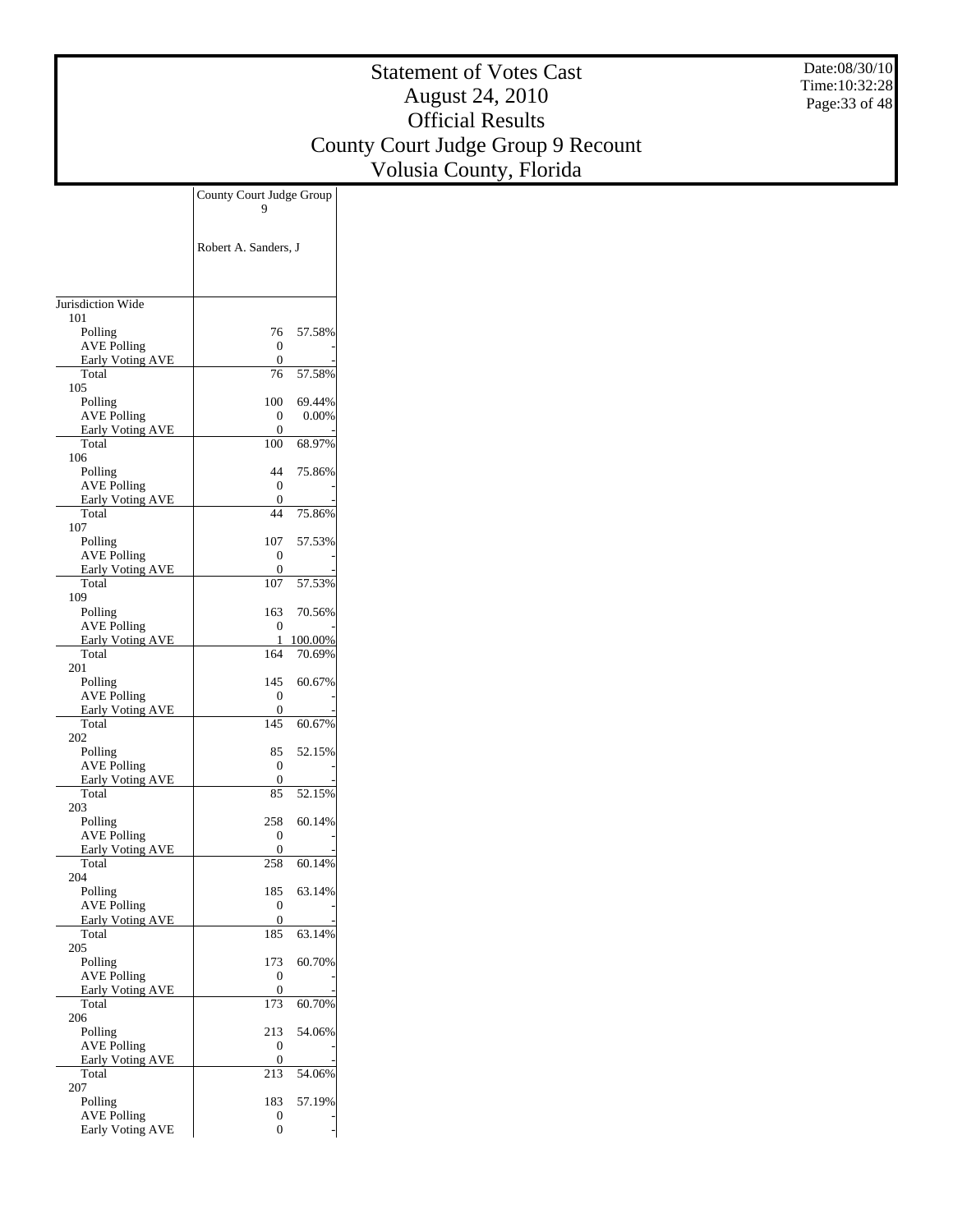Date:08/30/10 Time:10:32:28 Page:34 of 48

|                                               | County Court Judge Group<br>9 |
|-----------------------------------------------|-------------------------------|
|                                               |                               |
|                                               | Robert A. Sanders, J          |
|                                               |                               |
|                                               |                               |
| Total                                         | 183<br>57.19%                 |
| 208                                           |                               |
| Polling                                       | 161<br>58.76%                 |
| <b>AVE Polling</b><br><b>Early Voting AVE</b> | 0.00%<br>0                    |
| Total                                         | 0<br>58.55%<br>161            |
| 209                                           |                               |
| Polling                                       | 194<br>53.15%                 |
| <b>AVE Polling</b><br><b>Early Voting AVE</b> | 0<br>0                        |
| Total                                         | 194<br>53.15%                 |
| 212                                           |                               |
| Polling                                       | 105<br>48.61%                 |
| <b>AVE Polling</b><br><b>Early Voting AVE</b> | 0<br>0                        |
| Total                                         | 48.61%<br>105                 |
| 213                                           |                               |
| Polling                                       | 129<br>57.08%                 |
| <b>AVE Polling</b><br><b>Early Voting AVE</b> | 0<br>0                        |
| Total                                         | 129<br>57.08%                 |
| 214                                           |                               |
| Polling                                       | 237<br>59.70%                 |
| <b>AVE Polling</b><br><b>Early Voting AVE</b> | 0<br>0                        |
| Total                                         | 59.70%<br>237                 |
| 215                                           |                               |
| Polling                                       | 273<br>59.87%                 |
| <b>AVE Polling</b><br><b>Early Voting AVE</b> | 0<br>100.00%<br>1             |
| Total                                         | 274<br>59.96%                 |
| 216                                           |                               |
| Polling                                       | 54.14%<br>72                  |
| <b>AVE Polling</b><br><b>Early Voting AVE</b> | 0<br>0                        |
| Total                                         | 54.14%<br>72                  |
| 217                                           |                               |
| Polling                                       | 69.75%<br>166                 |
| <b>AVE Polling</b><br>Early Voting AVE        | 0<br>0                        |
| Total                                         | 69.75%<br>166                 |
| 218                                           |                               |
| Polling                                       | 90<br>56.96%                  |
| <b>AVE Polling</b><br>Early Voting AVE        | 0<br>0                        |
| Total                                         | 56.96%<br>90                  |
| 219                                           |                               |
| Polling                                       | 150<br>53.76%                 |
| <b>AVE Polling</b><br><b>Early Voting AVE</b> | 0<br>0                        |
| Total                                         | 150<br>53.76%                 |
| 220                                           |                               |
| Polling                                       | 59.49%<br>163                 |
| <b>AVE Polling</b><br><b>Early Voting AVE</b> | 0<br>0                        |
| Total                                         | 163<br>59.49%                 |
| 221                                           |                               |
| Polling                                       | 72.53%<br>66                  |
| <b>AVE Polling</b><br><b>Early Voting AVE</b> | 0<br>0                        |
|                                               |                               |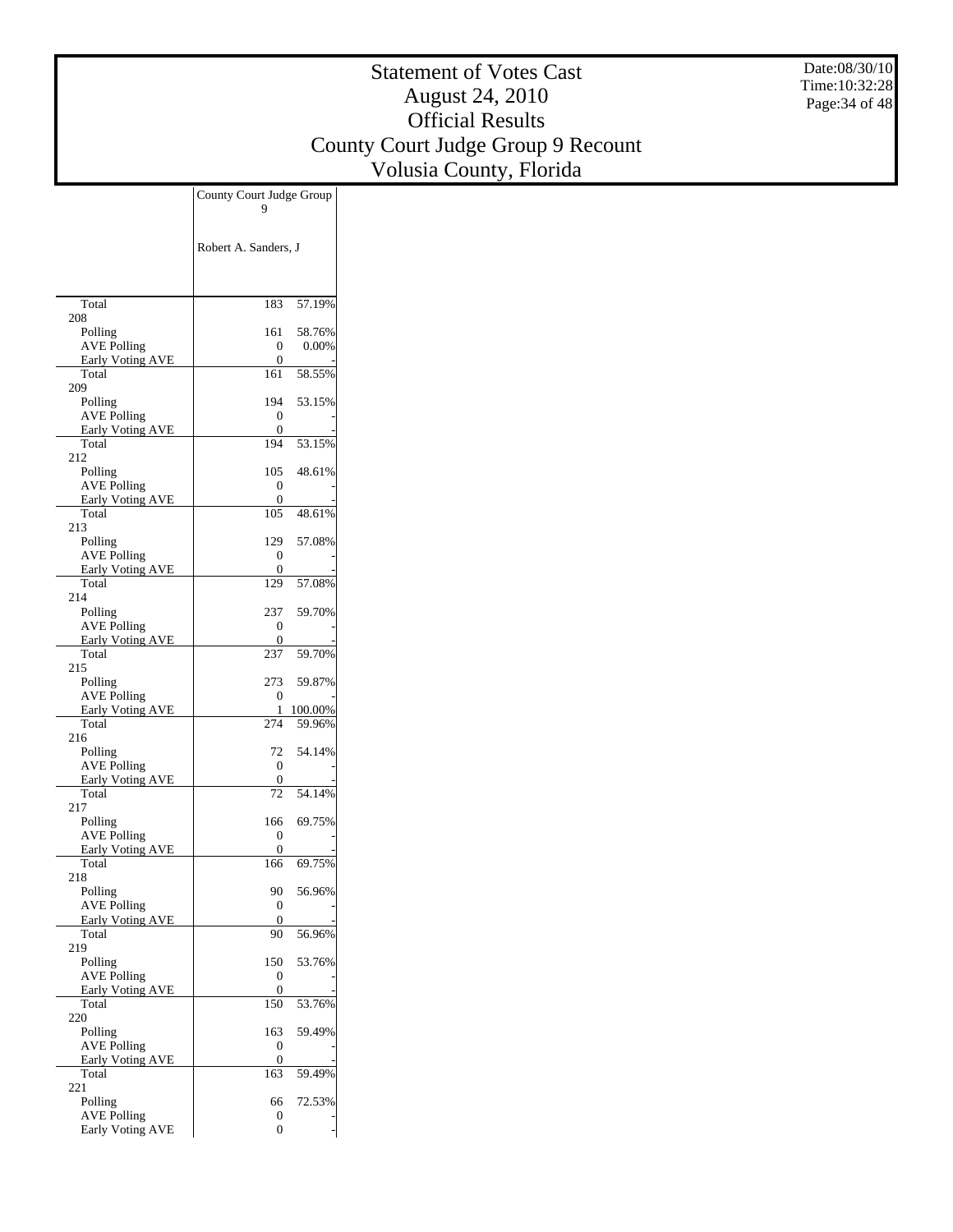Date:08/30/10 Time:10:32:28 Page:35 of 48

|                                               | County Court Judge Group |        |
|-----------------------------------------------|--------------------------|--------|
|                                               |                          |        |
|                                               |                          |        |
|                                               | Robert A. Sanders, J     |        |
|                                               |                          |        |
|                                               |                          |        |
| Total                                         | 66                       | 72.53% |
| 222<br>Polling                                | 180                      | 51.14% |
| <b>AVE Polling</b>                            | 0                        |        |
| Early Voting AVE                              | 0                        |        |
| Total<br>223                                  | 180                      | 51.14% |
| Polling                                       | 61                       | 49.19% |
| <b>AVE Polling</b>                            | 0                        |        |
| <b>Early Voting AVE</b>                       | 0                        |        |
| Total<br>224                                  | 61                       | 49.19% |
| Polling                                       | 70                       | 64.81% |
| <b>AVE Polling</b>                            | 0                        |        |
| <b>Early Voting AVE</b><br>Total              | 0<br>70                  | 64.81% |
| 301                                           |                          |        |
| Polling                                       | 57                       | 53.77% |
| <b>AVE Polling</b>                            | 0                        |        |
| <b>Early Voting AVE</b><br>Total              | 0<br>57                  | 53.77% |
| 302                                           |                          |        |
| Polling                                       | 157                      | 50.00% |
| <b>AVE Polling</b>                            | 0                        |        |
| Early Voting AVE<br>Total                     | 0<br>157                 | 50.00% |
| 303                                           |                          |        |
| Polling                                       | 238                      | 52.19% |
| <b>AVE Polling</b><br><b>Early Voting AVE</b> | 0<br>0                   |        |
| Total                                         | 238                      | 52.19% |
| 304                                           |                          |        |
| Polling                                       | 265                      | 46.41% |
| <b>AVE Polling</b><br><b>Early Voting AVE</b> | 0<br>0                   |        |
| Total                                         | 265                      | 46.41% |
| 305                                           |                          |        |
| Polling                                       | 199                      | 50.90% |
| <b>AVE Polling</b><br><b>Early Voting AVE</b> | 0<br>0                   |        |
| Total                                         | 199                      | 50.90% |
| 306                                           |                          |        |
| Polling<br><b>AVE Polling</b>                 | 191<br>0                 | 61.61% |
| <b>Early Voting AVE</b>                       | 0                        |        |
| Total                                         | 191                      | 61.61% |
| 307                                           |                          |        |
| Polling<br><b>AVE Polling</b>                 | 146<br>0                 | 49.66% |
| <b>Early Voting AVE</b>                       | $\boldsymbol{0}$         |        |
| Total                                         | 146                      | 49.66% |
| 308<br>Polling                                | 160                      | 52.98% |
| <b>AVE Polling</b>                            | 0                        |        |
| <b>Early Voting AVE</b>                       | 0                        |        |
| Total                                         | 160                      | 52.98% |
| 309<br>Polling                                | 107                      | 46.32% |
| <b>AVE Polling</b>                            | 0                        |        |
| <b>Early Voting AVE</b>                       | 0                        |        |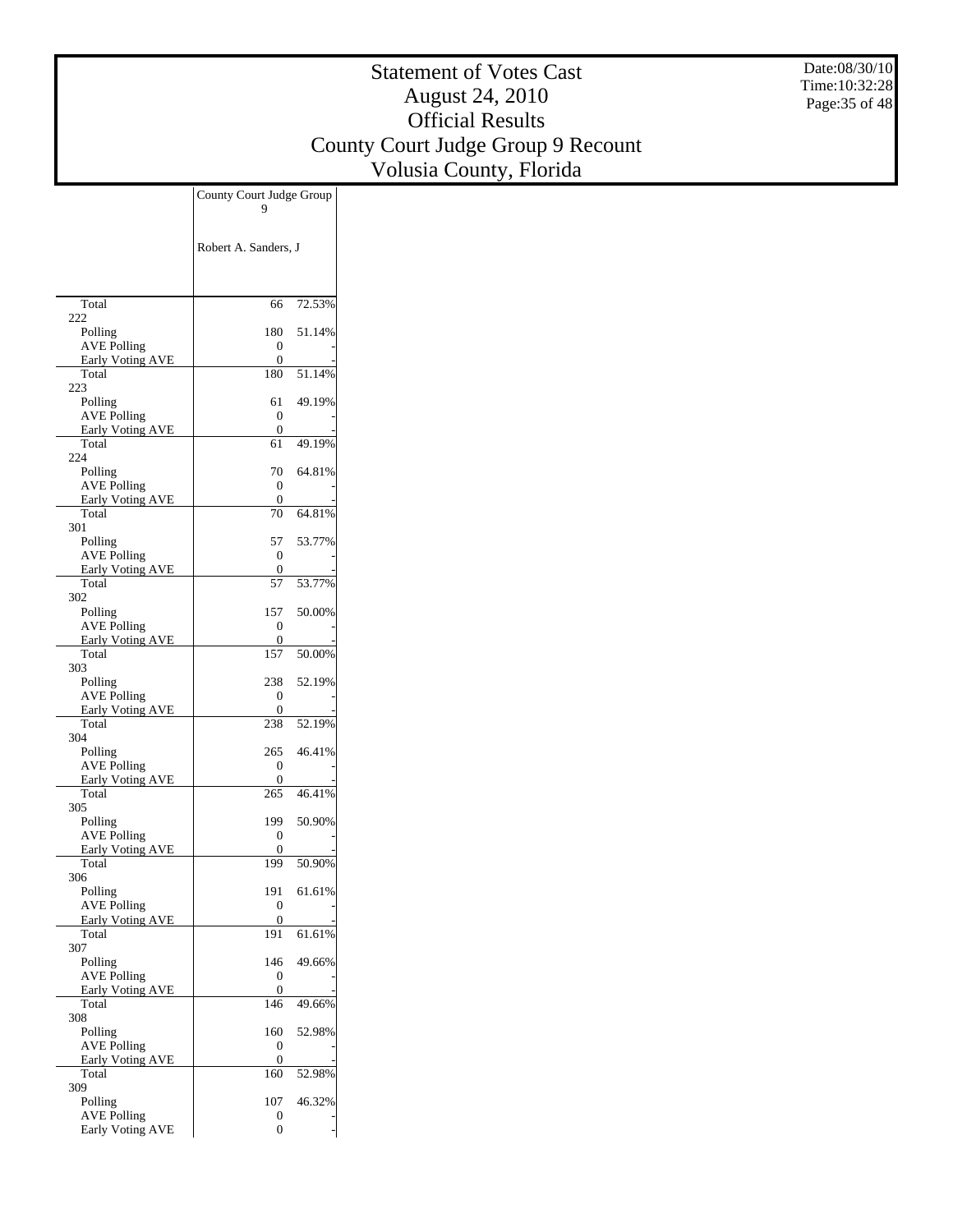Date:08/30/10 Time:10:32:29 Page:36 of 48

|                                               | County Court Judge Group |
|-----------------------------------------------|--------------------------|
|                                               |                          |
|                                               |                          |
|                                               | Robert A. Sanders, J     |
|                                               |                          |
|                                               |                          |
| Total                                         | 107<br>46.32%            |
| 310<br>Polling                                | 51.61%<br>128            |
| <b>AVE Polling</b>                            | 0                        |
| Early Voting AVE                              | 0                        |
| Total<br>311                                  | 128<br>51.61%            |
| Polling                                       | 291<br>54.09%            |
| <b>AVE Polling</b>                            | 0                        |
| <b>Early Voting AVE</b><br>Total              | 0<br>291<br>54.09%       |
| 401                                           |                          |
| Polling                                       | 121<br>45.49%            |
| <b>AVE Polling</b>                            | 0                        |
| <b>Early Voting AVE</b><br>Total              | 0<br>121<br>45.49%       |
| 402                                           |                          |
| Polling                                       | 130<br>45.94%            |
| <b>AVE Polling</b><br><b>Early Voting AVE</b> | 0<br>0                   |
| Total                                         | 45.94%<br>130            |
| 403                                           |                          |
| Polling                                       | 50.20%<br>127            |
| <b>AVE Polling</b><br>Early Voting AVE        | 0<br>0                   |
| Total                                         | 127<br>50.20%            |
| 404                                           |                          |
| Polling<br><b>AVE Polling</b>                 | 45.37%<br>49<br>0        |
| <b>Early Voting AVE</b>                       | 0                        |
| Total                                         | 45.37%<br>49             |
| 405<br>Polling                                | 45.68%<br>111            |
| <b>AVE Polling</b>                            | 0                        |
| Early Voting AVE                              | 0                        |
| Total<br>406                                  | 111<br>45.68%            |
| Polling                                       | 43.36%<br>111            |
| <b>AVE Polling</b>                            | 0                        |
| <b>Early Voting AVE</b><br>Total              | 0<br>43.36%<br>111       |
| 407                                           |                          |
| Polling                                       | 44.15%<br>83             |
| <b>AVE Polling</b>                            | 0                        |
| <b>Early Voting AVE</b><br>Total              | 0<br>83<br>44.15%        |
| 408                                           |                          |
| Polling                                       | 50<br>40.00%             |
| <b>AVE Polling</b><br><b>Early Voting AVE</b> | 0<br>0                   |
| Total                                         | 50<br>40.00%             |
| 409                                           |                          |
| Polling<br><b>AVE Polling</b>                 | 47.08%<br>113<br>0       |
| <b>Early Voting AVE</b>                       | 0                        |
| Total                                         | 47.08%<br>113            |
| 410                                           |                          |
| Polling<br><b>AVE Polling</b>                 | 137<br>44.19%<br>0       |
| <b>Early Voting AVE</b>                       | 0                        |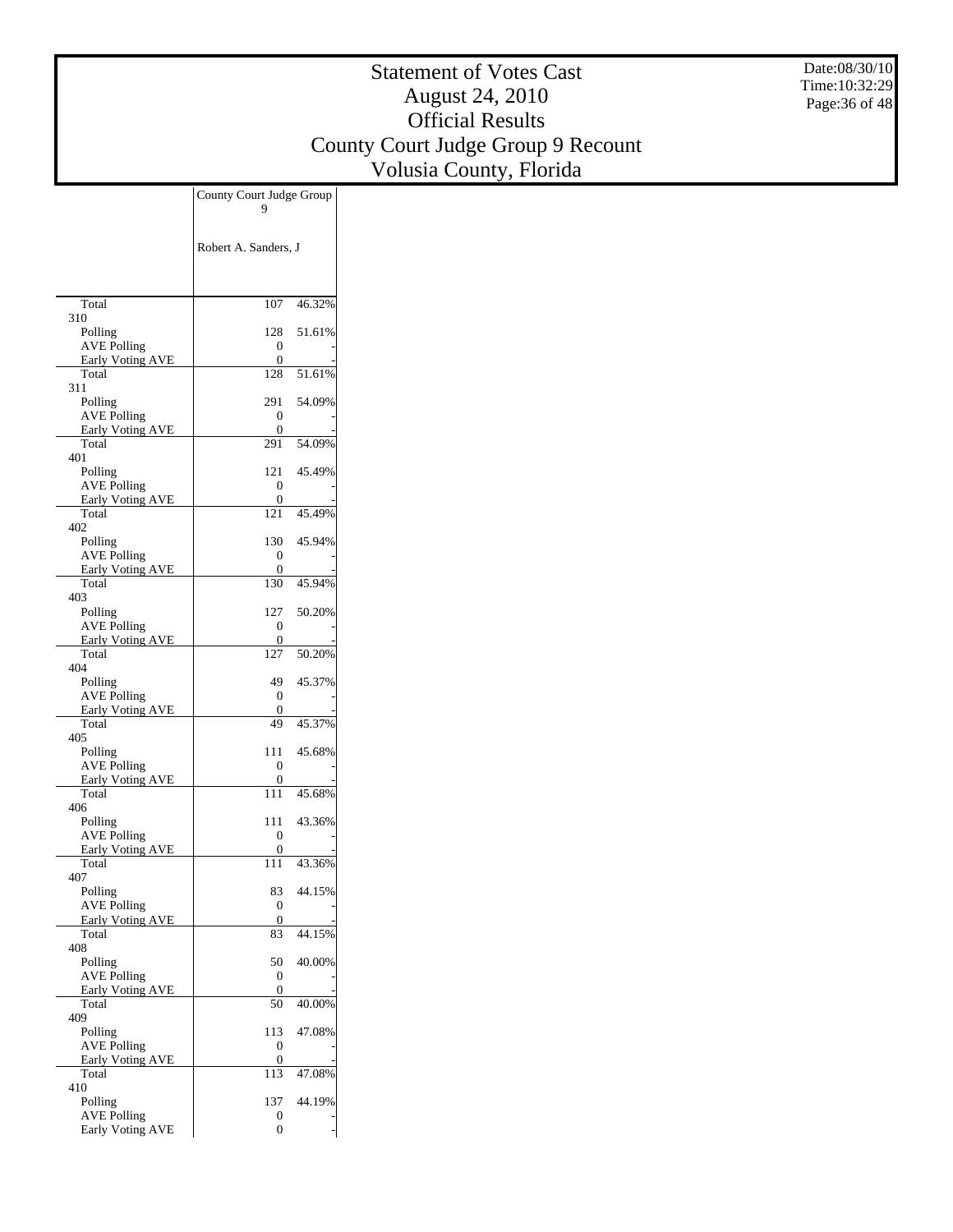Date:08/30/10 Time:10:32:29 Page:37 of 48

|                                               | County Court Judge Group |  |
|-----------------------------------------------|--------------------------|--|
|                                               |                          |  |
|                                               |                          |  |
|                                               | Robert A. Sanders, J     |  |
|                                               |                          |  |
|                                               |                          |  |
| Total<br>411                                  | 137<br>44.19%            |  |
| Polling                                       | 44.18%<br>110            |  |
| <b>AVE Polling</b>                            | 0<br>0                   |  |
| Early Voting AVE<br>Total                     | 110<br>44.18%            |  |
| 412                                           |                          |  |
| Polling<br><b>AVE Polling</b>                 | 56.25%<br>144<br>0       |  |
| <b>Early Voting AVE</b>                       | 0                        |  |
| Total                                         | 144<br>56.25%            |  |
| 413<br>Polling                                | 44.86%<br>96             |  |
| <b>AVE Polling</b>                            | 0                        |  |
| <b>Early Voting AVE</b><br>Total              | 0<br>44.86%<br>96        |  |
| 414                                           |                          |  |
| Polling                                       | 130<br>43.77%            |  |
| <b>AVE Polling</b><br>Early Voting AVE        | 0<br>0                   |  |
| Total                                         | 130<br>43.77%            |  |
| 415                                           |                          |  |
| Polling<br><b>AVE Polling</b>                 | 47.87%<br>45<br>0        |  |
| Early Voting AVE                              | 0                        |  |
| Total<br>416                                  | 47.87%<br>45             |  |
| Polling                                       | 89<br>43.00%             |  |
| <b>AVE Polling</b>                            | 0                        |  |
| <b>Early Voting AVE</b><br>Total              | 0<br>43.00%<br>89        |  |
| 417                                           |                          |  |
| Polling                                       | 42.19%<br>100            |  |
| <b>AVE Polling</b><br>Early Voting AVE        | 0<br>0                   |  |
| Total                                         | 42.19%<br>100            |  |
| 418<br>Polling                                | 51.18%<br>87             |  |
| <b>AVE Polling</b>                            | 0                        |  |
| <b>Early Voting AVE</b>                       | 0                        |  |
| Total<br>419                                  | 51.18%<br>87             |  |
| Polling                                       | 56<br>57.14%             |  |
| <b>AVE Polling</b>                            | 0                        |  |
| <b>Early Voting AVE</b><br>Total              | 0<br>56<br>57.14%        |  |
| 420                                           |                          |  |
| Polling                                       | 153<br>50.66%            |  |
| <b>AVE Polling</b><br><b>Early Voting AVE</b> | 0<br>0                   |  |
| Total                                         | 50.66%<br>153            |  |
| 421<br>Polling                                | 58.65%<br>122            |  |
| <b>AVE Polling</b>                            | 0                        |  |
| Early Voting AVE                              | 0                        |  |
| Total<br>422                                  | 122<br>58.65%            |  |
| Polling                                       | 35<br>56.45%             |  |
| <b>AVE Polling</b>                            | 0                        |  |
| <b>Early Voting AVE</b>                       | 0                        |  |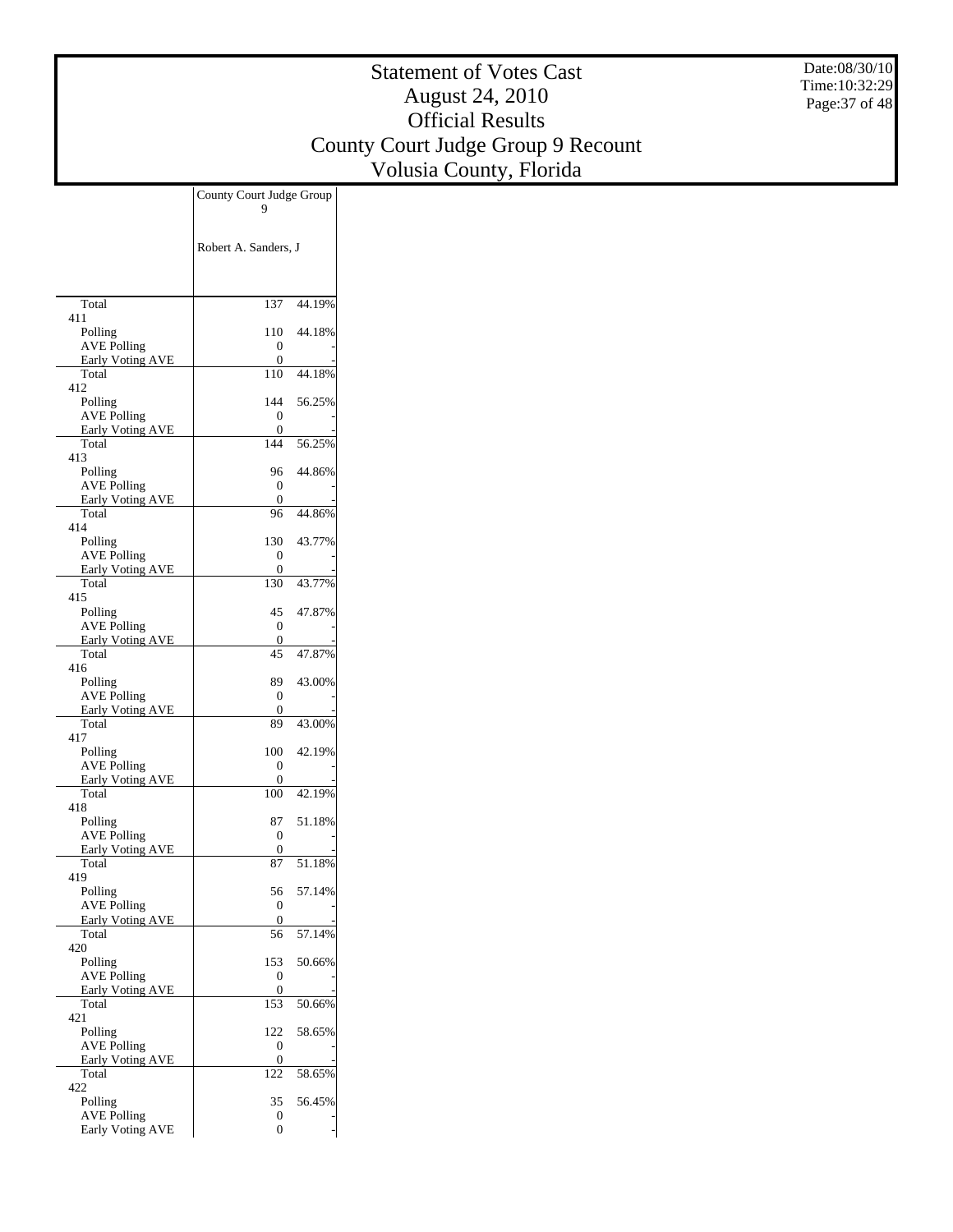Date:08/30/10 Time:10:32:29 Page:38 of 48

|                                               | County Court Judge Group |  |
|-----------------------------------------------|--------------------------|--|
|                                               |                          |  |
|                                               |                          |  |
|                                               | Robert A. Sanders, J     |  |
|                                               |                          |  |
|                                               |                          |  |
| Total                                         | 56.45%<br>35             |  |
| 423<br>Polling                                | 48.22%<br>122            |  |
| <b>AVE Polling</b>                            | 0                        |  |
| <b>Early Voting AVE</b>                       | 0                        |  |
| Total<br>424                                  | 122<br>48.22%            |  |
| Polling                                       | 46.86%<br>82             |  |
| <b>AVE Polling</b>                            | 0                        |  |
| <b>Early Voting AVE</b>                       | 0                        |  |
| Total<br>425                                  | 46.86%<br>82             |  |
| Polling                                       | 45<br>54.22%             |  |
| <b>AVE Polling</b>                            | 0                        |  |
| <b>Early Voting AVE</b><br>Total              | 0<br>45                  |  |
| 426                                           | 54.22%                   |  |
| Polling                                       | 51.33%<br>116            |  |
| <b>AVE Polling</b>                            | 0                        |  |
| <b>Early Voting AVE</b><br>Total              | 0<br>51.33%<br>116       |  |
| 427                                           |                          |  |
| Polling                                       | 54.30%<br>101            |  |
| <b>AVE Polling</b>                            | 0                        |  |
| Early Voting AVE<br>Total                     | 0<br>101<br>54.30%       |  |
| 428                                           |                          |  |
| Polling                                       | 91<br>40.81%             |  |
| <b>AVE Polling</b><br><b>Early Voting AVE</b> | 50.00%<br>1<br>0         |  |
| Total                                         | 40.89%<br>92             |  |
| 429                                           |                          |  |
| Polling                                       | 47.43%<br>83             |  |
| <b>AVE Polling</b><br>Early Voting AVE        | 0<br>0                   |  |
| Total                                         | 47.43%<br>83             |  |
| 501                                           |                          |  |
| Polling                                       | 287<br>57.86%            |  |
| <b>AVE Polling</b><br><b>Early Voting AVE</b> | 0<br>0                   |  |
| Total                                         | 57.86%<br>287            |  |
| 502                                           |                          |  |
| Polling<br><b>AVE Polling</b>                 | 48.31%<br>157<br>0       |  |
| <b>Early Voting AVE</b>                       | 0                        |  |
| Total                                         | 157<br>48.31%            |  |
| 503                                           |                          |  |
| Polling<br><b>AVE Polling</b>                 | 48.00%<br>132<br>0       |  |
| <b>Early Voting AVE</b>                       | 0                        |  |
| Total                                         | 132<br>48.00%            |  |
| 504<br>Polling                                | 54.35%<br>75             |  |
| <b>AVE Polling</b>                            | 0                        |  |
| Early Voting AVE                              | 0                        |  |
| Total                                         | 75<br>54.35%             |  |
| 505<br>Polling                                | 61<br>48.41%             |  |
| <b>AVE Polling</b>                            | 0                        |  |
| <b>Early Voting AVE</b>                       | 0                        |  |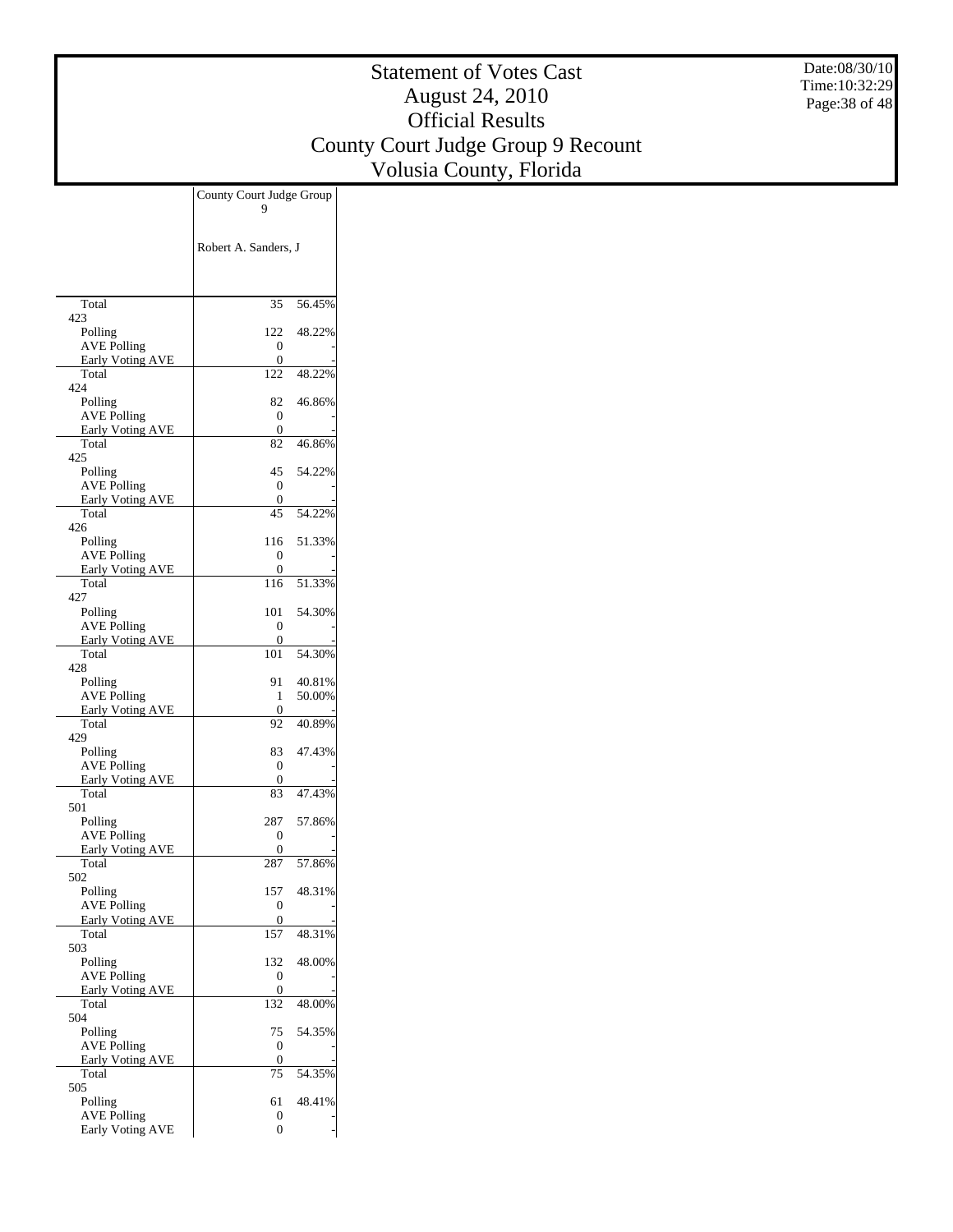Date:08/30/10 Time:10:32:29 Page:39 of 48

|                                               | County Court Judge Group |                 |
|-----------------------------------------------|--------------------------|-----------------|
|                                               |                          |                 |
|                                               |                          |                 |
|                                               | Robert A. Sanders, J     |                 |
|                                               |                          |                 |
|                                               |                          |                 |
| Total<br>506                                  | 61                       | 48.41%          |
| Polling                                       | 182                      | 58.71%          |
| <b>AVE Polling</b>                            | 0                        |                 |
| Early Voting AVE<br>Total                     | 0<br>182                 | 58.71%          |
| 508                                           |                          |                 |
| Polling<br><b>AVE Polling</b>                 | 92<br>0                  | 53.49%          |
| <b>Early Voting AVE</b>                       | 0                        |                 |
| Total                                         | 92                       | 53.49%          |
| 509<br>Polling                                | 227                      | 62.71%          |
| <b>AVE Polling</b>                            | 0                        |                 |
| Early Voting AVE                              | 0                        |                 |
| Total<br>510                                  | 227                      | 62.71%          |
| Polling                                       | 309                      | 54.88%          |
| <b>AVE Polling</b><br>Early Voting AVE        | 0<br>0                   |                 |
| Total                                         | 309                      | 54.88%          |
| 511                                           |                          |                 |
| Polling<br><b>AVE Polling</b>                 | 54<br>0                  | 54.55%          |
| Early Voting AVE                              | 0                        |                 |
| Total                                         | 54                       | 54.55%          |
| 512<br>Polling                                | 104                      | 60.82%          |
| <b>AVE Polling</b>                            | 0                        |                 |
| <b>Early Voting AVE</b><br>Total              | 0<br>104                 | 0.00%<br>60.47% |
| 513                                           |                          |                 |
| Polling                                       | 249                      | 61.63%          |
| <b>AVE Polling</b><br>Early Voting AVE        | 0<br>0                   |                 |
| Total                                         | 249                      | 61.63%          |
| 514                                           |                          |                 |
| Polling<br><b>AVE Polling</b>                 | 72<br>0                  | 42.11%          |
| <b>Early Voting AVE</b>                       | 0                        |                 |
| Total<br>515                                  | 72                       | 42.11%          |
| Polling                                       | 172                      | 51.65%          |
| <b>AVE Polling</b>                            | 0                        |                 |
| <b>Early Voting AVE</b><br>Total              | 0<br>172                 | 51.65%          |
| 516                                           |                          |                 |
| Polling                                       | 294                      | 58.45%          |
| <b>AVE Polling</b><br><b>Early Voting AVE</b> | 0<br>0                   |                 |
| Total                                         | 294                      | 58.45%          |
| 517                                           | 155                      | 45.72%          |
| Polling<br><b>AVE Polling</b>                 | 0                        |                 |
| <b>Early Voting AVE</b>                       | 0                        |                 |
| Total<br>519                                  | 155                      | 45.72%          |
| Polling                                       | 116                      | 54.21%          |
| <b>AVE Polling</b>                            | 0                        |                 |
| Early Voting AVE                              | 0                        |                 |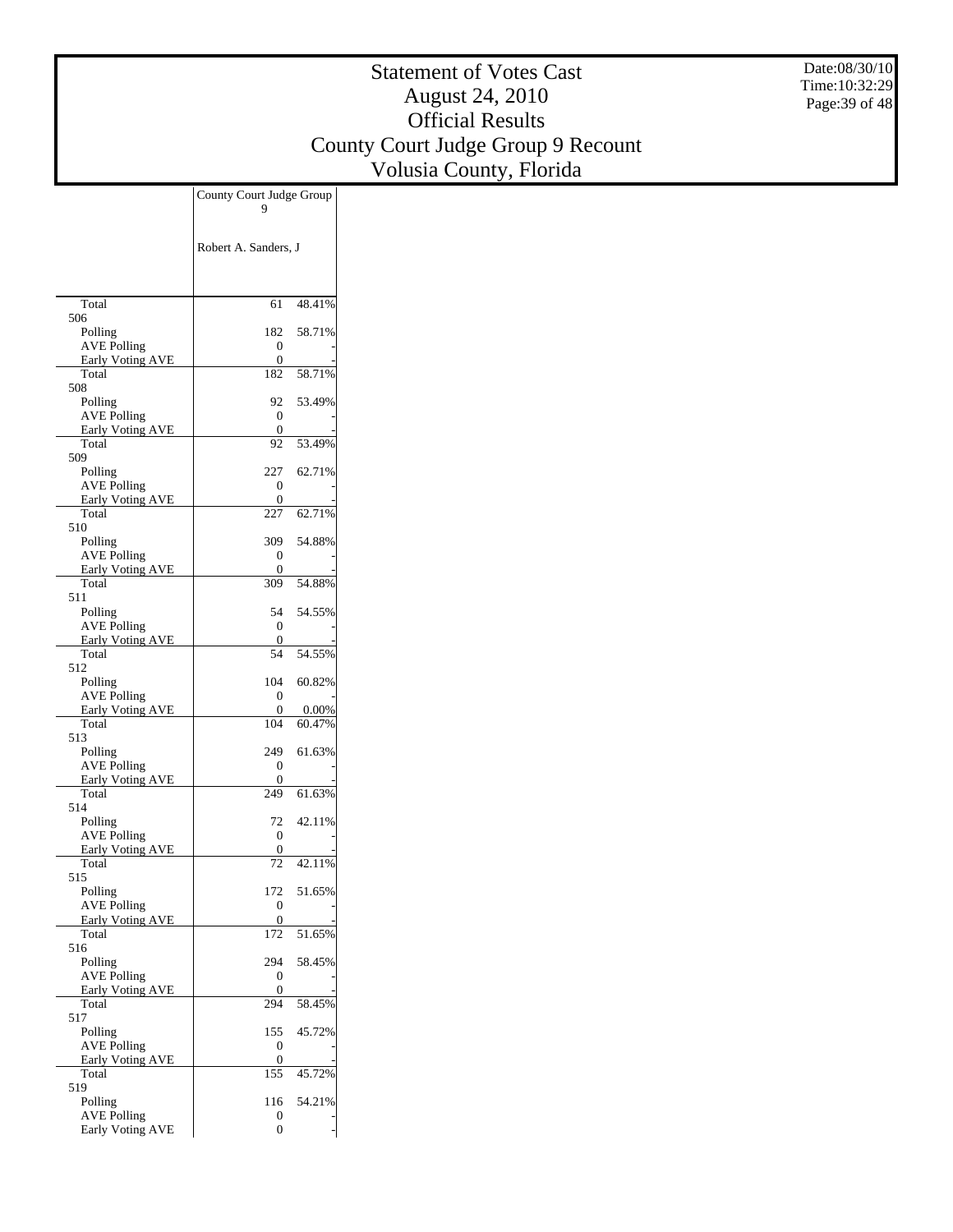Date:08/30/10 Time:10:32:29 Page:40 of 48

|                                               | County Court Judge Group<br>9        |        |
|-----------------------------------------------|--------------------------------------|--------|
|                                               | Robert A. Sanders, J                 |        |
|                                               |                                      |        |
| Total                                         | 116                                  | 54.21% |
| 521<br>Polling                                | 126                                  | 47.73% |
| <b>AVE Polling</b>                            | 0                                    |        |
| <b>Early Voting AVE</b>                       | 0                                    |        |
| Total<br>522                                  | 126                                  | 47.73% |
| Polling                                       | 153                                  | 53.31% |
| <b>AVE Polling</b><br><b>Early Voting AVE</b> | 0<br>0                               | 0.00%  |
| Total                                         | 153                                  | 53.13% |
| 523                                           | 104                                  | 50.73% |
| Polling<br><b>AVE Polling</b>                 | 0                                    |        |
| <b>Early Voting AVE</b>                       | 0                                    |        |
| Total<br>525                                  | 104                                  | 50.73% |
| Polling                                       | 160                                  | 62.99% |
| <b>AVE Polling</b>                            | 0<br>0                               |        |
| <b>Early Voting AVE</b><br>Total              | 160                                  | 62.99% |
| 526                                           |                                      |        |
| Polling<br><b>AVE Polling</b>                 | 72.<br>$\mathbf{0}$                  | 40.68% |
| <b>Early Voting AVE</b>                       | 0                                    |        |
| Total                                         | 72                                   | 40.68% |
| 527<br>Polling                                | 112                                  | 45.90% |
| <b>AVE Polling</b>                            | 0                                    |        |
| <b>Early Voting AVE</b><br>Total              | 0<br>112                             | 45.90% |
| 528                                           |                                      |        |
| Polling                                       | 113                                  | 44.49% |
| <b>AVE Polling</b><br><b>Early Voting AVE</b> | 0<br>0                               |        |
| Total                                         | 113                                  | 44.49% |
| 529<br>Polling                                | 104                                  | 46.22% |
| <b>AVE Polling</b>                            | 0                                    | 0.00%  |
| Early Voting AVE                              | 0                                    |        |
| Total<br>530                                  | 104                                  | 46.02% |
| Polling                                       | 80                                   | 43.24% |
| <b>AVE Polling</b>                            | $\boldsymbol{0}$<br>$\boldsymbol{0}$ |        |
| Early Voting AVE<br>Total                     | 80                                   | 43.24% |
| 531                                           |                                      |        |
| Polling<br><b>AVE Polling</b>                 | 22<br>0                              | 29.33% |
| <b>Early Voting AVE</b>                       | $\boldsymbol{0}$                     |        |
| Total<br>532                                  | 22                                   | 29.33% |
| Polling                                       | 265                                  | 56.75% |
| <b>AVE Polling</b>                            | 0                                    |        |
| <b>Early Voting AVE</b><br>Total              | 0<br>265                             | 56.75% |
| 533                                           |                                      |        |
| Polling                                       | 76                                   | 59.84% |
| <b>AVE Polling</b><br><b>Early Voting AVE</b> | 0<br>0                               |        |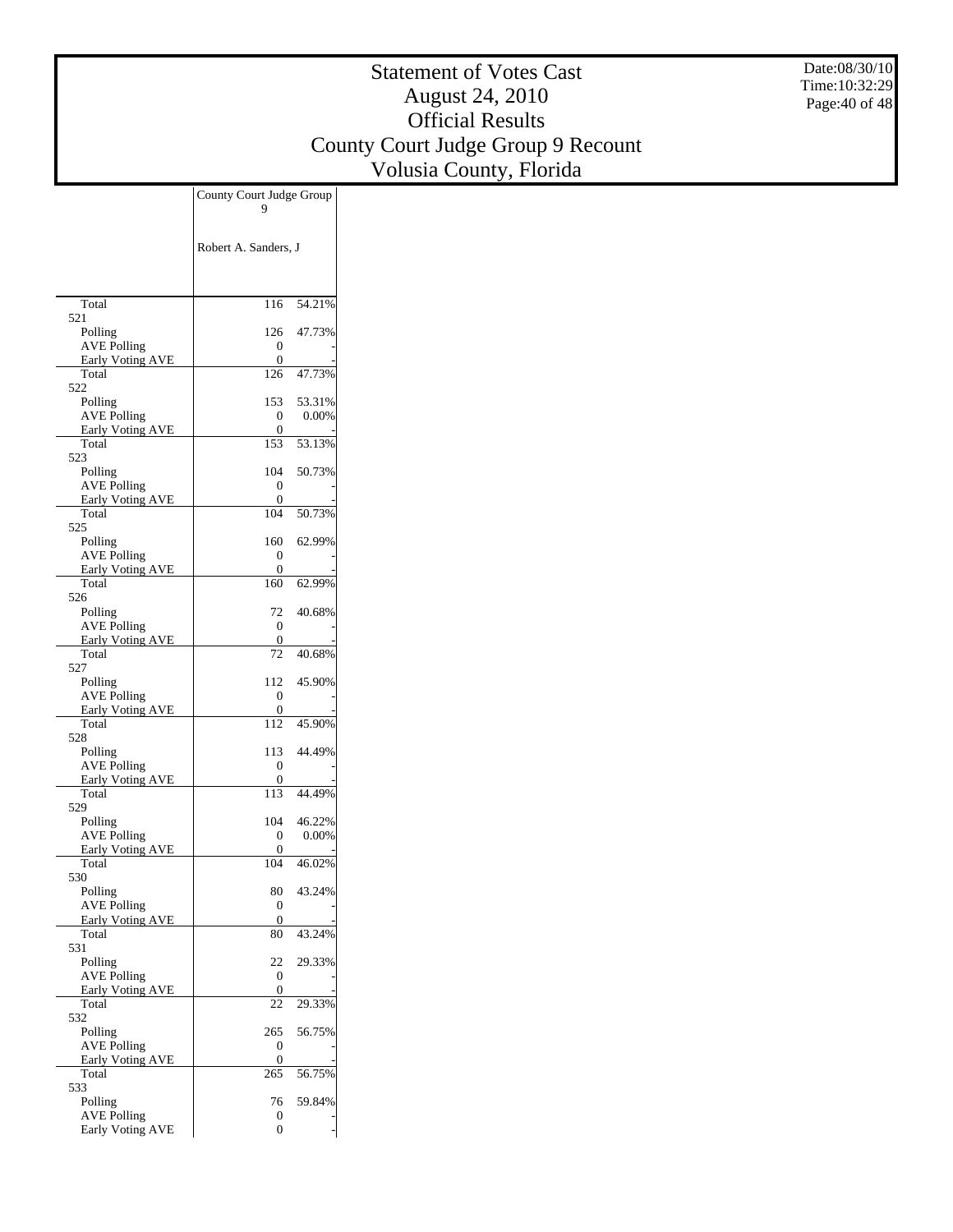Date:08/30/10 Time:10:32:29 Page:41 of 48

|                                               | County Court Judge Group |  |
|-----------------------------------------------|--------------------------|--|
|                                               |                          |  |
|                                               |                          |  |
|                                               | Robert A. Sanders, J     |  |
|                                               |                          |  |
|                                               |                          |  |
| Total                                         | 59.84%<br>76             |  |
| 534<br>Polling                                | 46.82%<br>81             |  |
| <b>AVE Polling</b>                            | 0                        |  |
| Early Voting AVE                              | 0                        |  |
| Total<br>602                                  | 46.82%<br>81             |  |
| Polling                                       | 94<br>49.21%             |  |
| <b>AVE Polling</b>                            | 0                        |  |
| <b>Early Voting AVE</b>                       | 0                        |  |
| Total<br>603                                  | 49.21%<br>94             |  |
| Polling                                       | 24.31%<br>62             |  |
| <b>AVE Polling</b>                            | 0                        |  |
| Early Voting AVE<br>Total                     | 0<br>62<br>24.31%        |  |
| 605                                           |                          |  |
| Polling                                       | 71<br>31.42%             |  |
| <b>AVE Polling</b>                            | 0                        |  |
| <b>Early Voting AVE</b><br>Total              | 0<br>31.42%<br>71        |  |
| 607                                           |                          |  |
| Polling                                       | 52.52%<br>125            |  |
| <b>AVE Polling</b>                            | 0                        |  |
| Early Voting AVE<br>Total                     | 0<br>52.52%<br>125       |  |
| 608                                           |                          |  |
| Polling                                       | 51.84%<br>141            |  |
| <b>AVE Polling</b>                            | 0                        |  |
| <b>Early Voting AVE</b><br>Total              | 0<br>141<br>51.84%       |  |
| 609                                           |                          |  |
| Polling                                       | 48.21%<br>54             |  |
| <b>AVE Polling</b><br>Early Voting AVE        | 0<br>0                   |  |
| Total                                         | 48.21%<br>54             |  |
| 614                                           |                          |  |
| Polling                                       | 89<br>33.84%             |  |
| <b>AVE Polling</b><br><b>Early Voting AVE</b> | 0<br>100.00%<br>1        |  |
| Total                                         | 34.09%<br>90             |  |
| 615                                           |                          |  |
| Polling                                       | 79<br>58.09%             |  |
| <b>AVE Polling</b><br><b>Early Voting AVE</b> | 0<br>0                   |  |
| Total                                         | 79<br>58.09%             |  |
| 617                                           |                          |  |
| Polling<br><b>AVE Polling</b>                 | 12<br>26.67%<br>0        |  |
| <b>Early Voting AVE</b>                       | 100.00%<br>1             |  |
| Total                                         | 28.26%<br>13             |  |
| 618                                           |                          |  |
| Polling<br><b>AVE Polling</b>                 | 34.84%<br>54<br>0        |  |
| <b>Early Voting AVE</b>                       | 0                        |  |
| Total                                         | 54<br>34.84%             |  |
| 619                                           |                          |  |
| Polling<br><b>AVE Polling</b>                 | 49<br>26.20%<br>0        |  |
| <b>Early Voting AVE</b>                       | 0                        |  |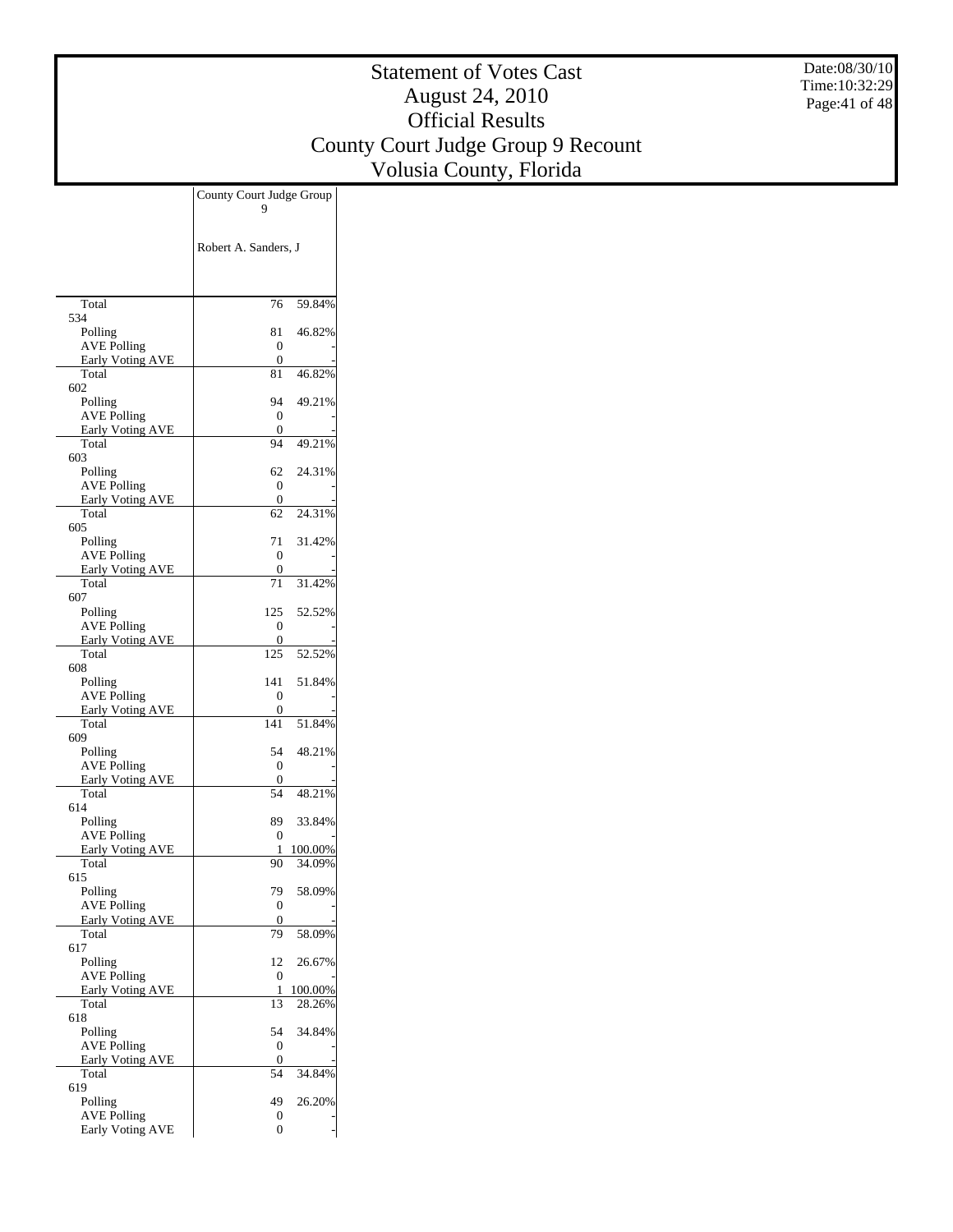Date:08/30/10 Time:10:32:29 Page:42 of 48

|                                               | County Court Judge Group     |  |
|-----------------------------------------------|------------------------------|--|
|                                               |                              |  |
|                                               |                              |  |
|                                               | Robert A. Sanders, J         |  |
|                                               |                              |  |
|                                               |                              |  |
| Total<br>620                                  | 49<br>26.20%                 |  |
| Polling                                       | 22.22%<br>6                  |  |
| <b>AVE Polling</b>                            | 0                            |  |
| Early Voting AVE<br>Total                     | 0<br>22.22%<br>6             |  |
| 621                                           |                              |  |
| Polling                                       | 23.33%<br>7                  |  |
| <b>AVE Polling</b><br><b>Early Voting AVE</b> | 0<br>0                       |  |
| Total                                         | 7<br>23.33%                  |  |
| 622                                           |                              |  |
| Polling<br><b>AVE Polling</b>                 | 29<br>42.03%<br>0            |  |
| Early Voting AVE                              | 0                            |  |
| Total                                         | 29<br>42.03%                 |  |
| 623<br>Polling                                | 47.50%<br>38                 |  |
| <b>AVE Polling</b>                            | 100.00%<br>1                 |  |
| <b>Early Voting AVE</b>                       | 0                            |  |
| Total<br>624                                  | 39<br>48.15%                 |  |
| Polling                                       | 51<br>44.35%                 |  |
| <b>AVE Polling</b>                            | 0                            |  |
| Early Voting AVE<br>Total                     | 100.00%<br>1<br>44.83%<br>52 |  |
| 625                                           |                              |  |
| Polling                                       | 126<br>51.01%                |  |
| <b>AVE Polling</b><br><b>Early Voting AVE</b> | 0<br>100.00%<br>1            |  |
| Total                                         | 51.21%<br>127                |  |
| 626                                           |                              |  |
| Polling<br><b>AVE Polling</b>                 | 44.52%<br>69<br>0            |  |
| Early Voting AVE                              | 0                            |  |
| Total                                         | 44.52%<br>69                 |  |
| 628<br>Polling                                | 45<br>28.30%                 |  |
| <b>AVE Polling</b>                            | 0                            |  |
| <b>Early Voting AVE</b>                       | 0                            |  |
| Total<br>629                                  | 28.30%<br>45                 |  |
| Polling                                       | 38.46%<br>75                 |  |
| <b>AVE Polling</b>                            | 0                            |  |
| <b>Early Voting AVE</b><br>Total              | 0<br>75<br>38.46%            |  |
| 632                                           |                              |  |
| Polling                                       | 48.89%<br>22                 |  |
| <b>AVE Polling</b><br><b>Early Voting AVE</b> | 0<br>0                       |  |
| Total                                         | 48.89%<br>22                 |  |
| 633                                           |                              |  |
| Polling<br><b>AVE Polling</b>                 | 37.21%<br>32<br>0            |  |
| <b>Early Voting AVE</b>                       | 0                            |  |
| Total                                         | 37.21%<br>32                 |  |
| 636<br>Polling                                | 34.55%<br>19                 |  |
| <b>AVE Polling</b>                            | 0                            |  |
| Early Voting AVE                              | 0                            |  |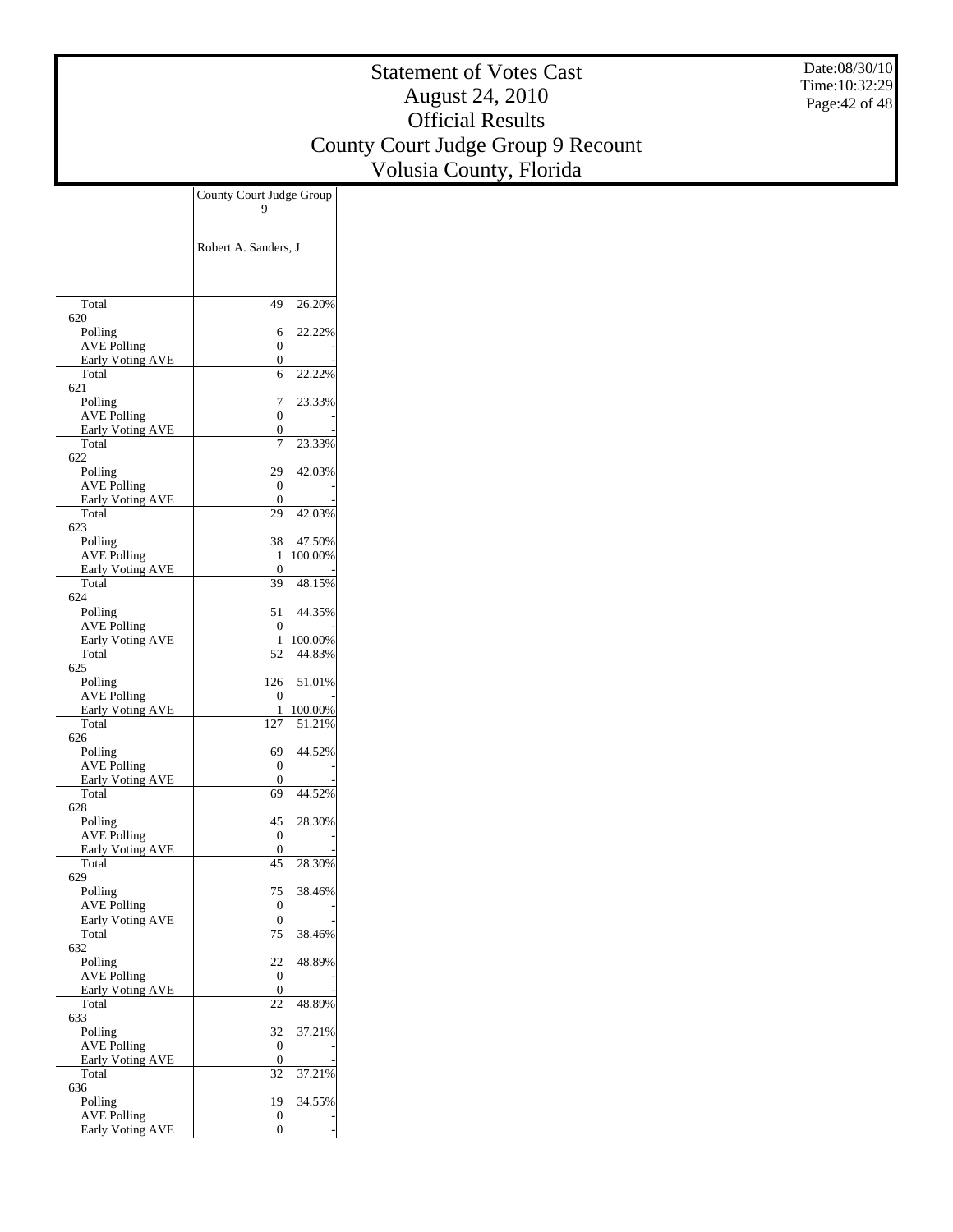Date:08/30/10 Time:10:32:29 Page:43 of 48

|                                               | County Court Judge Group |                   |
|-----------------------------------------------|--------------------------|-------------------|
|                                               |                          |                   |
|                                               |                          |                   |
|                                               | Robert A. Sanders, J     |                   |
|                                               |                          |                   |
|                                               |                          |                   |
| Total<br>637                                  | 19                       | 34.55%            |
| Polling                                       | 125                      | 44.33%            |
| <b>AVE Polling</b>                            | 1                        | 33.33%            |
| <b>Early Voting AVE</b><br>Total              | 0<br>126                 | 44.21%            |
| 638                                           |                          |                   |
| Polling                                       | 68                       | 41.72%            |
| <b>AVE Polling</b><br>Early Voting AVE        | 0<br>0                   |                   |
| Total                                         | 68                       | 41.72%            |
| 639                                           |                          |                   |
| Polling<br><b>AVE Polling</b>                 | 70<br>0                  | 47.95%            |
| <b>Early Voting AVE</b>                       | 0                        |                   |
| Total                                         | 70                       | 47.95%            |
| 640<br>Polling                                | 60                       | 38.46%            |
| <b>AVE Polling</b>                            | 0                        |                   |
| Early Voting AVE                              | 0                        | 0.00%             |
| Total<br>641                                  | 60                       | 38.22%            |
| Polling                                       | 205                      | 58.57%            |
| <b>AVE Polling</b>                            | 0                        |                   |
| Early Voting AVE<br>Total                     | 0<br>205                 | 58.57%            |
| 701                                           |                          |                   |
| Polling                                       | 114                      | 44.36%            |
| <b>AVE Polling</b><br><b>Early Voting AVE</b> | 0<br>0                   |                   |
| Total                                         | 114                      | 44.36%            |
| 702                                           |                          |                   |
| Polling<br><b>AVE Polling</b>                 | 255<br>0                 | 48.30%            |
| <b>Early Voting AVE</b>                       | 0                        |                   |
| Total                                         | 255                      | 48.30%            |
| 703<br>Polling                                | 162                      | 49.24%            |
| <b>AVE Polling</b>                            | 0                        |                   |
| Early Voting AVE<br>Total                     | 1<br>163                 | 100.00%<br>49.39% |
| 704                                           |                          |                   |
| Polling                                       | 52                       | 49.06%            |
| <b>AVE Polling</b>                            | 0                        |                   |
| <b>Early Voting AVE</b><br>Total              | 0<br>52                  | 49.06%            |
| 705                                           |                          |                   |
| Polling<br><b>AVE Polling</b>                 | 122                      | 52.81%            |
| Early Voting AVE                              | 0<br>0                   |                   |
| Total                                         | 122                      | 52.81%            |
| 706<br>Polling                                | 118                      | 52.68%            |
| <b>AVE Polling</b>                            | 0                        |                   |
| Early Voting AVE                              | 0                        |                   |
| Total<br>709                                  | 118                      | 52.68%            |
| Polling                                       | 140                      | 48.78%            |
| <b>AVE Polling</b>                            | 0                        | 0.00%             |
| <b>Early Voting AVE</b>                       | 0                        |                   |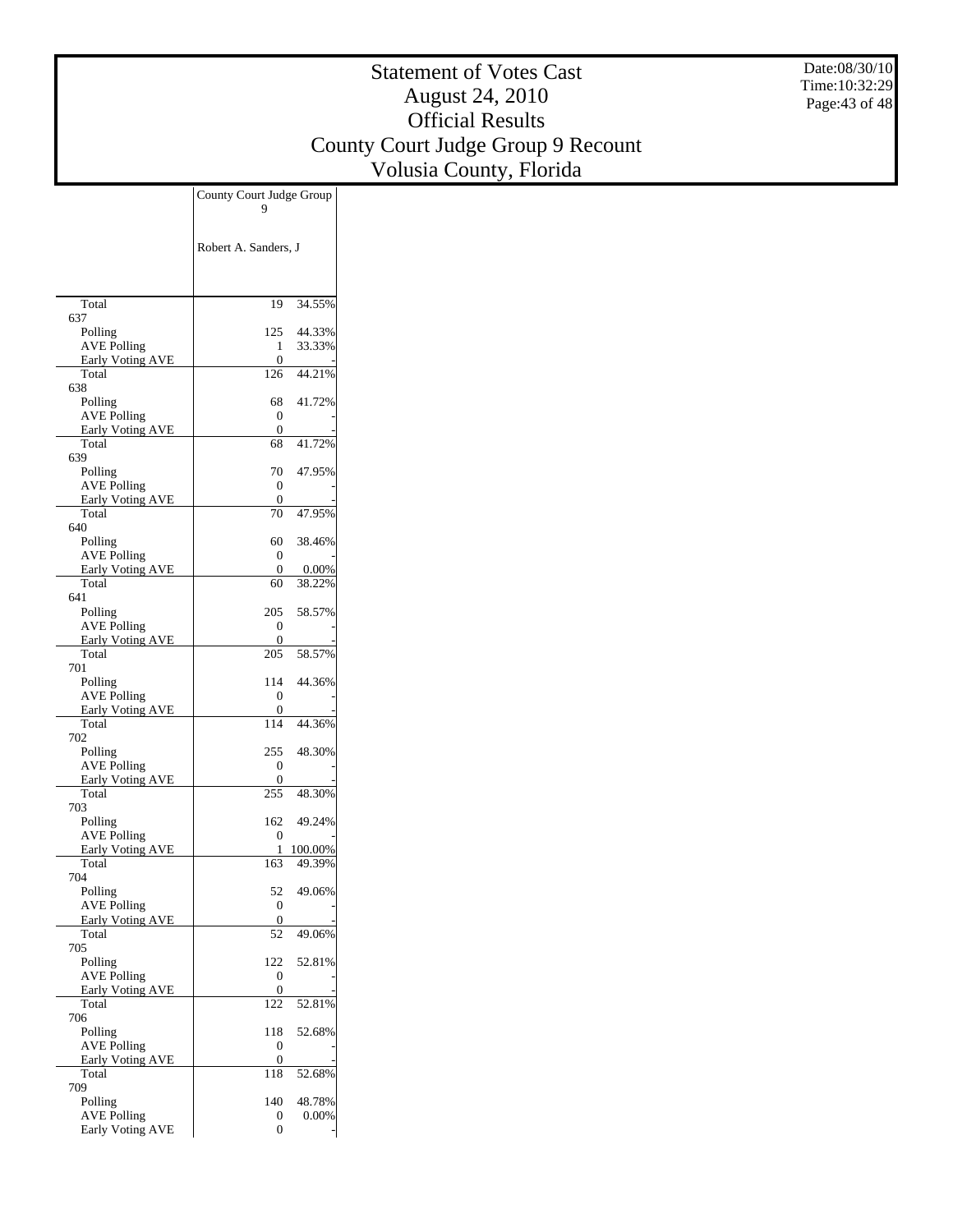Date:08/30/10 Time:10:32:29 Page:44 of 48

| Robert A. Sanders, J<br>Total<br>140<br>48.61%<br>711<br>145<br>44.34%<br>Polling<br><b>AVE Polling</b><br>0<br>Early Voting AVE<br>0<br>Total<br>145<br>44.34%<br>712<br>48.04%<br>Polling<br>98<br><b>AVE Polling</b><br>0<br><b>Early Voting AVE</b><br>0<br>Total<br>48.04%<br>98<br>714<br>52.19%<br>Polling<br>191<br><b>AVE Polling</b><br>0<br><b>Early Voting AVE</b><br>0<br>Total<br>191<br>52.19%<br>716<br>296<br>63.11%<br>Polling<br><b>AVE Polling</b><br>0<br><b>Early Voting AVE</b><br>0<br>Total<br>63.11%<br>296<br>717<br>50.59%<br>Polling<br>172<br><b>AVE Polling</b><br>0<br>Early Voting AVE<br>0<br>Total<br>172<br>50.59%<br>718<br>163<br>51.10%<br>Polling<br><b>AVE Polling</b><br>0<br><b>Early Voting AVE</b><br>0<br>Total<br>163<br>51.10%<br>719<br>48.89%<br>Polling<br>66<br><b>AVE Polling</b><br>0<br><b>Early Voting AVE</b><br>0<br>Total<br>66<br>48.89%<br>720<br>40.00%<br>Polling<br>114<br><b>AVE Polling</b><br>0<br><b>Early Voting AVE</b><br>0<br>Total<br>114<br>40.00%<br>722<br>Polling<br>96<br>40.00%<br><b>AVE Polling</b><br>0<br><b>Early Voting AVE</b><br>0<br>Total<br>96<br>40.00%<br>723<br>107<br>50.95%<br>Polling<br><b>AVE Polling</b><br>0<br><b>Early Voting AVE</b><br>0<br>Total<br>50.95%<br>107<br>724<br>Polling<br>182<br>55.83%<br><b>AVE Polling</b><br>0<br>$0.00\%$<br><b>Early Voting AVE</b><br>0<br>Total<br>55.49%<br>182<br>725<br>Polling<br>167<br>50.00%<br><b>AVE Polling</b><br>0<br>Early Voting AVE<br>0 | County Court Judge Group |  |
|-------------------------------------------------------------------------------------------------------------------------------------------------------------------------------------------------------------------------------------------------------------------------------------------------------------------------------------------------------------------------------------------------------------------------------------------------------------------------------------------------------------------------------------------------------------------------------------------------------------------------------------------------------------------------------------------------------------------------------------------------------------------------------------------------------------------------------------------------------------------------------------------------------------------------------------------------------------------------------------------------------------------------------------------------------------------------------------------------------------------------------------------------------------------------------------------------------------------------------------------------------------------------------------------------------------------------------------------------------------------------------------------------------------------------------------------------------------------------------------------------------|--------------------------|--|
|                                                                                                                                                                                                                                                                                                                                                                                                                                                                                                                                                                                                                                                                                                                                                                                                                                                                                                                                                                                                                                                                                                                                                                                                                                                                                                                                                                                                                                                                                                       |                          |  |
|                                                                                                                                                                                                                                                                                                                                                                                                                                                                                                                                                                                                                                                                                                                                                                                                                                                                                                                                                                                                                                                                                                                                                                                                                                                                                                                                                                                                                                                                                                       |                          |  |
|                                                                                                                                                                                                                                                                                                                                                                                                                                                                                                                                                                                                                                                                                                                                                                                                                                                                                                                                                                                                                                                                                                                                                                                                                                                                                                                                                                                                                                                                                                       |                          |  |
|                                                                                                                                                                                                                                                                                                                                                                                                                                                                                                                                                                                                                                                                                                                                                                                                                                                                                                                                                                                                                                                                                                                                                                                                                                                                                                                                                                                                                                                                                                       |                          |  |
|                                                                                                                                                                                                                                                                                                                                                                                                                                                                                                                                                                                                                                                                                                                                                                                                                                                                                                                                                                                                                                                                                                                                                                                                                                                                                                                                                                                                                                                                                                       |                          |  |
|                                                                                                                                                                                                                                                                                                                                                                                                                                                                                                                                                                                                                                                                                                                                                                                                                                                                                                                                                                                                                                                                                                                                                                                                                                                                                                                                                                                                                                                                                                       |                          |  |
|                                                                                                                                                                                                                                                                                                                                                                                                                                                                                                                                                                                                                                                                                                                                                                                                                                                                                                                                                                                                                                                                                                                                                                                                                                                                                                                                                                                                                                                                                                       |                          |  |
|                                                                                                                                                                                                                                                                                                                                                                                                                                                                                                                                                                                                                                                                                                                                                                                                                                                                                                                                                                                                                                                                                                                                                                                                                                                                                                                                                                                                                                                                                                       |                          |  |
|                                                                                                                                                                                                                                                                                                                                                                                                                                                                                                                                                                                                                                                                                                                                                                                                                                                                                                                                                                                                                                                                                                                                                                                                                                                                                                                                                                                                                                                                                                       |                          |  |
|                                                                                                                                                                                                                                                                                                                                                                                                                                                                                                                                                                                                                                                                                                                                                                                                                                                                                                                                                                                                                                                                                                                                                                                                                                                                                                                                                                                                                                                                                                       |                          |  |
|                                                                                                                                                                                                                                                                                                                                                                                                                                                                                                                                                                                                                                                                                                                                                                                                                                                                                                                                                                                                                                                                                                                                                                                                                                                                                                                                                                                                                                                                                                       |                          |  |
|                                                                                                                                                                                                                                                                                                                                                                                                                                                                                                                                                                                                                                                                                                                                                                                                                                                                                                                                                                                                                                                                                                                                                                                                                                                                                                                                                                                                                                                                                                       |                          |  |
|                                                                                                                                                                                                                                                                                                                                                                                                                                                                                                                                                                                                                                                                                                                                                                                                                                                                                                                                                                                                                                                                                                                                                                                                                                                                                                                                                                                                                                                                                                       |                          |  |
|                                                                                                                                                                                                                                                                                                                                                                                                                                                                                                                                                                                                                                                                                                                                                                                                                                                                                                                                                                                                                                                                                                                                                                                                                                                                                                                                                                                                                                                                                                       |                          |  |
|                                                                                                                                                                                                                                                                                                                                                                                                                                                                                                                                                                                                                                                                                                                                                                                                                                                                                                                                                                                                                                                                                                                                                                                                                                                                                                                                                                                                                                                                                                       |                          |  |
|                                                                                                                                                                                                                                                                                                                                                                                                                                                                                                                                                                                                                                                                                                                                                                                                                                                                                                                                                                                                                                                                                                                                                                                                                                                                                                                                                                                                                                                                                                       |                          |  |
|                                                                                                                                                                                                                                                                                                                                                                                                                                                                                                                                                                                                                                                                                                                                                                                                                                                                                                                                                                                                                                                                                                                                                                                                                                                                                                                                                                                                                                                                                                       |                          |  |
|                                                                                                                                                                                                                                                                                                                                                                                                                                                                                                                                                                                                                                                                                                                                                                                                                                                                                                                                                                                                                                                                                                                                                                                                                                                                                                                                                                                                                                                                                                       |                          |  |
|                                                                                                                                                                                                                                                                                                                                                                                                                                                                                                                                                                                                                                                                                                                                                                                                                                                                                                                                                                                                                                                                                                                                                                                                                                                                                                                                                                                                                                                                                                       |                          |  |
|                                                                                                                                                                                                                                                                                                                                                                                                                                                                                                                                                                                                                                                                                                                                                                                                                                                                                                                                                                                                                                                                                                                                                                                                                                                                                                                                                                                                                                                                                                       |                          |  |
|                                                                                                                                                                                                                                                                                                                                                                                                                                                                                                                                                                                                                                                                                                                                                                                                                                                                                                                                                                                                                                                                                                                                                                                                                                                                                                                                                                                                                                                                                                       |                          |  |
|                                                                                                                                                                                                                                                                                                                                                                                                                                                                                                                                                                                                                                                                                                                                                                                                                                                                                                                                                                                                                                                                                                                                                                                                                                                                                                                                                                                                                                                                                                       |                          |  |
|                                                                                                                                                                                                                                                                                                                                                                                                                                                                                                                                                                                                                                                                                                                                                                                                                                                                                                                                                                                                                                                                                                                                                                                                                                                                                                                                                                                                                                                                                                       |                          |  |
|                                                                                                                                                                                                                                                                                                                                                                                                                                                                                                                                                                                                                                                                                                                                                                                                                                                                                                                                                                                                                                                                                                                                                                                                                                                                                                                                                                                                                                                                                                       |                          |  |
|                                                                                                                                                                                                                                                                                                                                                                                                                                                                                                                                                                                                                                                                                                                                                                                                                                                                                                                                                                                                                                                                                                                                                                                                                                                                                                                                                                                                                                                                                                       |                          |  |
|                                                                                                                                                                                                                                                                                                                                                                                                                                                                                                                                                                                                                                                                                                                                                                                                                                                                                                                                                                                                                                                                                                                                                                                                                                                                                                                                                                                                                                                                                                       |                          |  |
|                                                                                                                                                                                                                                                                                                                                                                                                                                                                                                                                                                                                                                                                                                                                                                                                                                                                                                                                                                                                                                                                                                                                                                                                                                                                                                                                                                                                                                                                                                       |                          |  |
|                                                                                                                                                                                                                                                                                                                                                                                                                                                                                                                                                                                                                                                                                                                                                                                                                                                                                                                                                                                                                                                                                                                                                                                                                                                                                                                                                                                                                                                                                                       |                          |  |
|                                                                                                                                                                                                                                                                                                                                                                                                                                                                                                                                                                                                                                                                                                                                                                                                                                                                                                                                                                                                                                                                                                                                                                                                                                                                                                                                                                                                                                                                                                       |                          |  |
|                                                                                                                                                                                                                                                                                                                                                                                                                                                                                                                                                                                                                                                                                                                                                                                                                                                                                                                                                                                                                                                                                                                                                                                                                                                                                                                                                                                                                                                                                                       |                          |  |
|                                                                                                                                                                                                                                                                                                                                                                                                                                                                                                                                                                                                                                                                                                                                                                                                                                                                                                                                                                                                                                                                                                                                                                                                                                                                                                                                                                                                                                                                                                       |                          |  |
|                                                                                                                                                                                                                                                                                                                                                                                                                                                                                                                                                                                                                                                                                                                                                                                                                                                                                                                                                                                                                                                                                                                                                                                                                                                                                                                                                                                                                                                                                                       |                          |  |
|                                                                                                                                                                                                                                                                                                                                                                                                                                                                                                                                                                                                                                                                                                                                                                                                                                                                                                                                                                                                                                                                                                                                                                                                                                                                                                                                                                                                                                                                                                       |                          |  |
|                                                                                                                                                                                                                                                                                                                                                                                                                                                                                                                                                                                                                                                                                                                                                                                                                                                                                                                                                                                                                                                                                                                                                                                                                                                                                                                                                                                                                                                                                                       |                          |  |
|                                                                                                                                                                                                                                                                                                                                                                                                                                                                                                                                                                                                                                                                                                                                                                                                                                                                                                                                                                                                                                                                                                                                                                                                                                                                                                                                                                                                                                                                                                       |                          |  |
|                                                                                                                                                                                                                                                                                                                                                                                                                                                                                                                                                                                                                                                                                                                                                                                                                                                                                                                                                                                                                                                                                                                                                                                                                                                                                                                                                                                                                                                                                                       |                          |  |
|                                                                                                                                                                                                                                                                                                                                                                                                                                                                                                                                                                                                                                                                                                                                                                                                                                                                                                                                                                                                                                                                                                                                                                                                                                                                                                                                                                                                                                                                                                       |                          |  |
|                                                                                                                                                                                                                                                                                                                                                                                                                                                                                                                                                                                                                                                                                                                                                                                                                                                                                                                                                                                                                                                                                                                                                                                                                                                                                                                                                                                                                                                                                                       |                          |  |
|                                                                                                                                                                                                                                                                                                                                                                                                                                                                                                                                                                                                                                                                                                                                                                                                                                                                                                                                                                                                                                                                                                                                                                                                                                                                                                                                                                                                                                                                                                       |                          |  |
|                                                                                                                                                                                                                                                                                                                                                                                                                                                                                                                                                                                                                                                                                                                                                                                                                                                                                                                                                                                                                                                                                                                                                                                                                                                                                                                                                                                                                                                                                                       |                          |  |
|                                                                                                                                                                                                                                                                                                                                                                                                                                                                                                                                                                                                                                                                                                                                                                                                                                                                                                                                                                                                                                                                                                                                                                                                                                                                                                                                                                                                                                                                                                       |                          |  |
|                                                                                                                                                                                                                                                                                                                                                                                                                                                                                                                                                                                                                                                                                                                                                                                                                                                                                                                                                                                                                                                                                                                                                                                                                                                                                                                                                                                                                                                                                                       |                          |  |
|                                                                                                                                                                                                                                                                                                                                                                                                                                                                                                                                                                                                                                                                                                                                                                                                                                                                                                                                                                                                                                                                                                                                                                                                                                                                                                                                                                                                                                                                                                       |                          |  |
|                                                                                                                                                                                                                                                                                                                                                                                                                                                                                                                                                                                                                                                                                                                                                                                                                                                                                                                                                                                                                                                                                                                                                                                                                                                                                                                                                                                                                                                                                                       |                          |  |
|                                                                                                                                                                                                                                                                                                                                                                                                                                                                                                                                                                                                                                                                                                                                                                                                                                                                                                                                                                                                                                                                                                                                                                                                                                                                                                                                                                                                                                                                                                       |                          |  |
|                                                                                                                                                                                                                                                                                                                                                                                                                                                                                                                                                                                                                                                                                                                                                                                                                                                                                                                                                                                                                                                                                                                                                                                                                                                                                                                                                                                                                                                                                                       |                          |  |
|                                                                                                                                                                                                                                                                                                                                                                                                                                                                                                                                                                                                                                                                                                                                                                                                                                                                                                                                                                                                                                                                                                                                                                                                                                                                                                                                                                                                                                                                                                       |                          |  |
|                                                                                                                                                                                                                                                                                                                                                                                                                                                                                                                                                                                                                                                                                                                                                                                                                                                                                                                                                                                                                                                                                                                                                                                                                                                                                                                                                                                                                                                                                                       |                          |  |
|                                                                                                                                                                                                                                                                                                                                                                                                                                                                                                                                                                                                                                                                                                                                                                                                                                                                                                                                                                                                                                                                                                                                                                                                                                                                                                                                                                                                                                                                                                       |                          |  |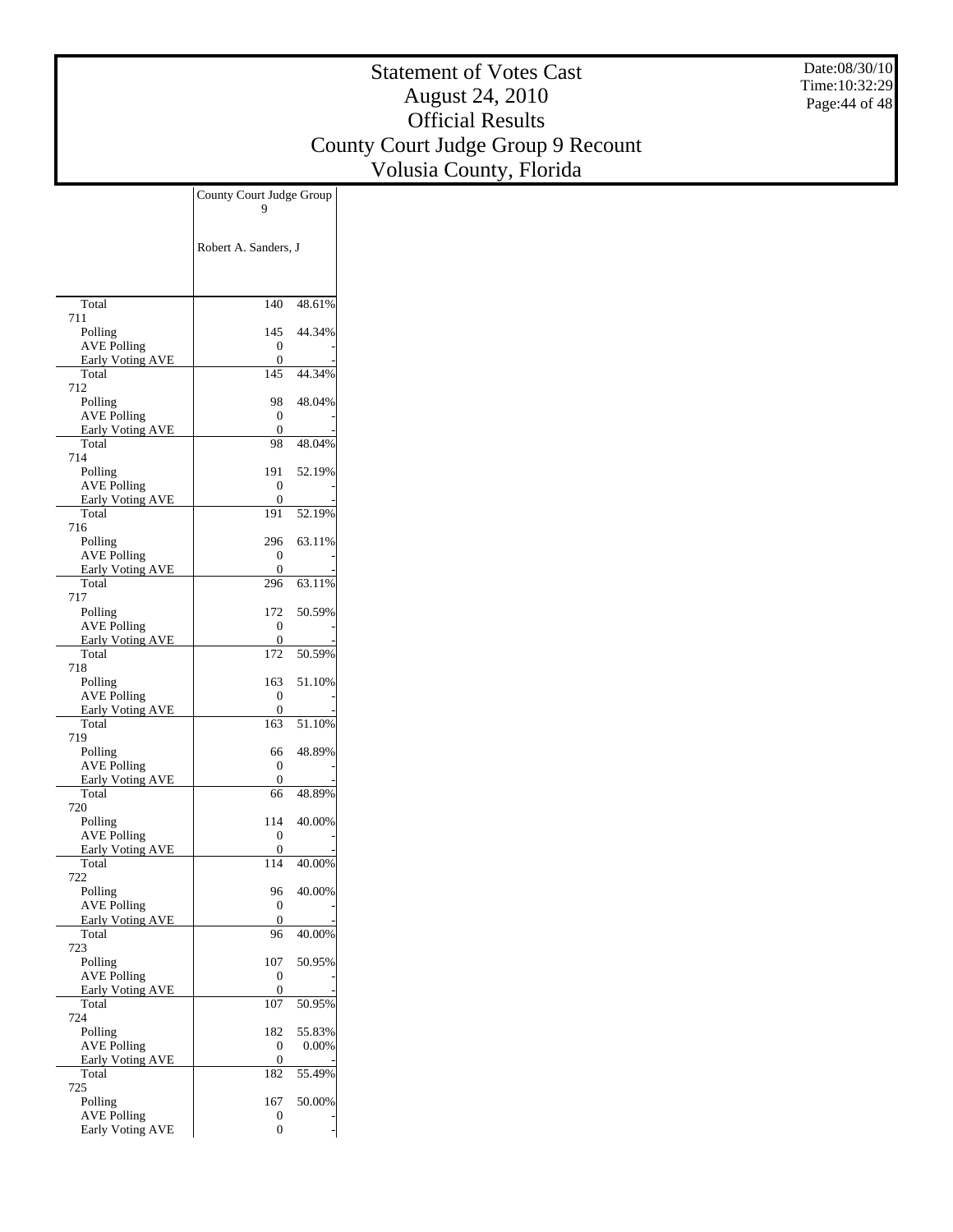Date:08/30/10 Time:10:32:29 Page:45 of 48

|                                               | County Court Judge Group<br>9 |  |
|-----------------------------------------------|-------------------------------|--|
|                                               |                               |  |
|                                               | Robert A. Sanders, J          |  |
|                                               |                               |  |
|                                               |                               |  |
| Total                                         | 167<br>50.00%                 |  |
| 726                                           |                               |  |
| Polling<br><b>AVE Polling</b>                 | 297<br>57.01%<br>0.00%        |  |
| <b>Early Voting AVE</b>                       | 0<br>0                        |  |
| Total                                         | 297<br>56.90%                 |  |
| 727<br>Polling                                | 150<br>42.74%                 |  |
| <b>AVE Polling</b>                            | 0                             |  |
| Early Voting AVE                              | 0                             |  |
| Total<br>728                                  | 42.74%<br>150                 |  |
| Polling                                       | 58.42%<br>236                 |  |
| <b>AVE Polling</b>                            | 0.00%<br>0                    |  |
| <b>Early Voting AVE</b><br>Total              | 0<br>58.27%<br>236            |  |
| 729                                           |                               |  |
| Polling                                       | 51.65%<br>313                 |  |
| <b>AVE Polling</b>                            | 0                             |  |
| <b>Early Voting AVE</b><br>Total              | 0<br>51.65%<br>313            |  |
| 730                                           |                               |  |
| Polling                                       | 151<br>50.67%                 |  |
| <b>AVE Polling</b><br><b>Early Voting AVE</b> | 0<br>0                        |  |
| Total                                         | 151<br>50.67%                 |  |
| 731                                           | 82<br>42.93%                  |  |
| Polling<br><b>AVE Polling</b>                 | 0                             |  |
| Early Voting AVE                              | 0                             |  |
| Total<br>732                                  | 42.93%<br>82                  |  |
| Polling                                       | 48.17%<br>263                 |  |
| <b>AVE Polling</b>                            | 0                             |  |
| <b>Early Voting AVE</b><br>Total              | 0<br>48.17%<br>263            |  |
| 733                                           |                               |  |
| Polling                                       | 48.84%<br>126                 |  |
| <b>AVE Polling</b><br><b>Early Voting AVE</b> | 0<br>0                        |  |
| Total                                         | 48.84%<br>126                 |  |
| 801                                           |                               |  |
| Polling<br><b>AVE Polling</b>                 | 82<br>45.81%<br>0             |  |
| Early Voting AVE                              | 0                             |  |
| Total                                         | 45.81%<br>82                  |  |
| 803<br>Polling                                | 142<br>46.56%                 |  |
| <b>AVE Polling</b>                            | 0                             |  |
| <b>Early Voting AVE</b>                       | 0                             |  |
| Total<br>804                                  | 46.56%<br>142                 |  |
| Polling                                       | 140<br>47.46%                 |  |
| <b>AVE Polling</b>                            | 0                             |  |
| <b>Early Voting AVE</b><br>Total              | 0<br>140<br>47.46%            |  |
| 805                                           |                               |  |
| Polling                                       | 142<br>40.80%                 |  |
| <b>AVE Polling</b><br>Early Voting AVE        | $0.00\%$<br>0<br>0            |  |
|                                               |                               |  |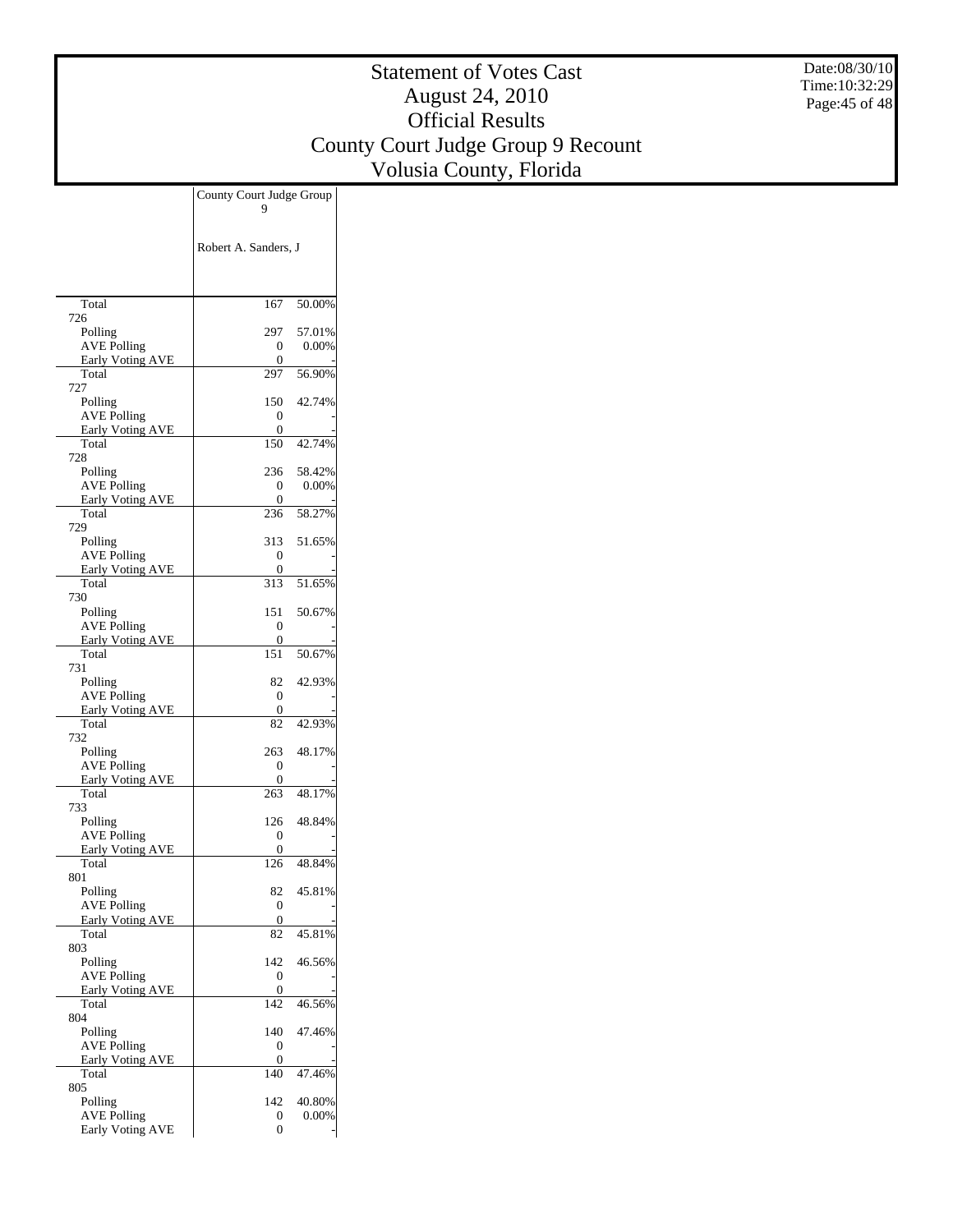Date:08/30/10 Time:10:32:29 Page:46 of 48

|                               | County Court Judge Group |        |
|-------------------------------|--------------------------|--------|
|                               |                          |        |
|                               |                          |        |
|                               | Robert A. Sanders, J     |        |
|                               |                          |        |
|                               |                          |        |
| Total                         | 142                      | 40.69% |
| 806                           |                          |        |
| Polling<br><b>AVE Polling</b> | 131<br>0                 | 45.17% |
| <b>Early Voting AVE</b>       | 0                        |        |
| Total                         | 131                      | 45.17% |
| 807<br>Polling                | 56                       | 37.84% |
| <b>AVE Polling</b>            | 0                        |        |
| Early Voting AVE              | 0                        |        |
| Total                         | 56                       | 37.84% |
| 808<br>Polling                | 106                      | 35.93% |
| <b>AVE Polling</b>            | 0                        |        |
| <b>Early Voting AVE</b>       | 0                        |        |
| Total                         | 106                      | 35.93% |
| 809<br>Polling                | 56                       | 34.57% |
| <b>AVE Polling</b>            | 0                        |        |
| <b>Early Voting AVE</b>       | 0                        |        |
| Total                         | 56                       | 34.57% |
| 810<br>Polling                | 56                       | 36.84% |
| <b>AVE Polling</b>            | 0                        |        |
| Early Voting AVE              | 0                        |        |
| Total                         | 56                       | 36.84% |
| 811<br>Polling                | 139                      | 49.29% |
| <b>AVE Polling</b>            | 0                        |        |
| <b>Early Voting AVE</b>       | 0                        |        |
| Total                         | 139                      | 49.29% |
| 812<br>Polling                | 72                       | 39.78% |
| <b>AVE Polling</b>            | 0                        |        |
| <b>Early Voting AVE</b>       | 0                        |        |
| Total                         | 72                       | 39.78% |
| 813<br>Polling                | 95                       | 40.25% |
| <b>AVE Polling</b>            | 0                        |        |
| Early Voting AVE              | 0                        |        |
| Total                         | 95                       | 40.25% |
| 814<br>Polling                | 140                      | 46.98% |
| <b>AVE Polling</b>            | 0                        |        |
| <b>Early Voting AVE</b>       | 0                        |        |
| Total                         | 140                      | 46.98% |
| 815<br>Polling                | 79                       | 39.30% |
| <b>AVE Polling</b>            | 0                        |        |
| Early Voting AVE              | 0                        |        |
| Total                         | 79                       | 39.30% |
| 816                           | 128                      | 58.45% |
| Polling<br><b>AVE Polling</b> | 0                        |        |
| <b>Early Voting AVE</b>       | 0                        |        |
| Total                         | 128                      | 58.45% |
| 901                           |                          |        |
| Polling<br><b>AVE Polling</b> | 76<br>0                  | 35.51% |
| Early Voting AVE              | 0                        |        |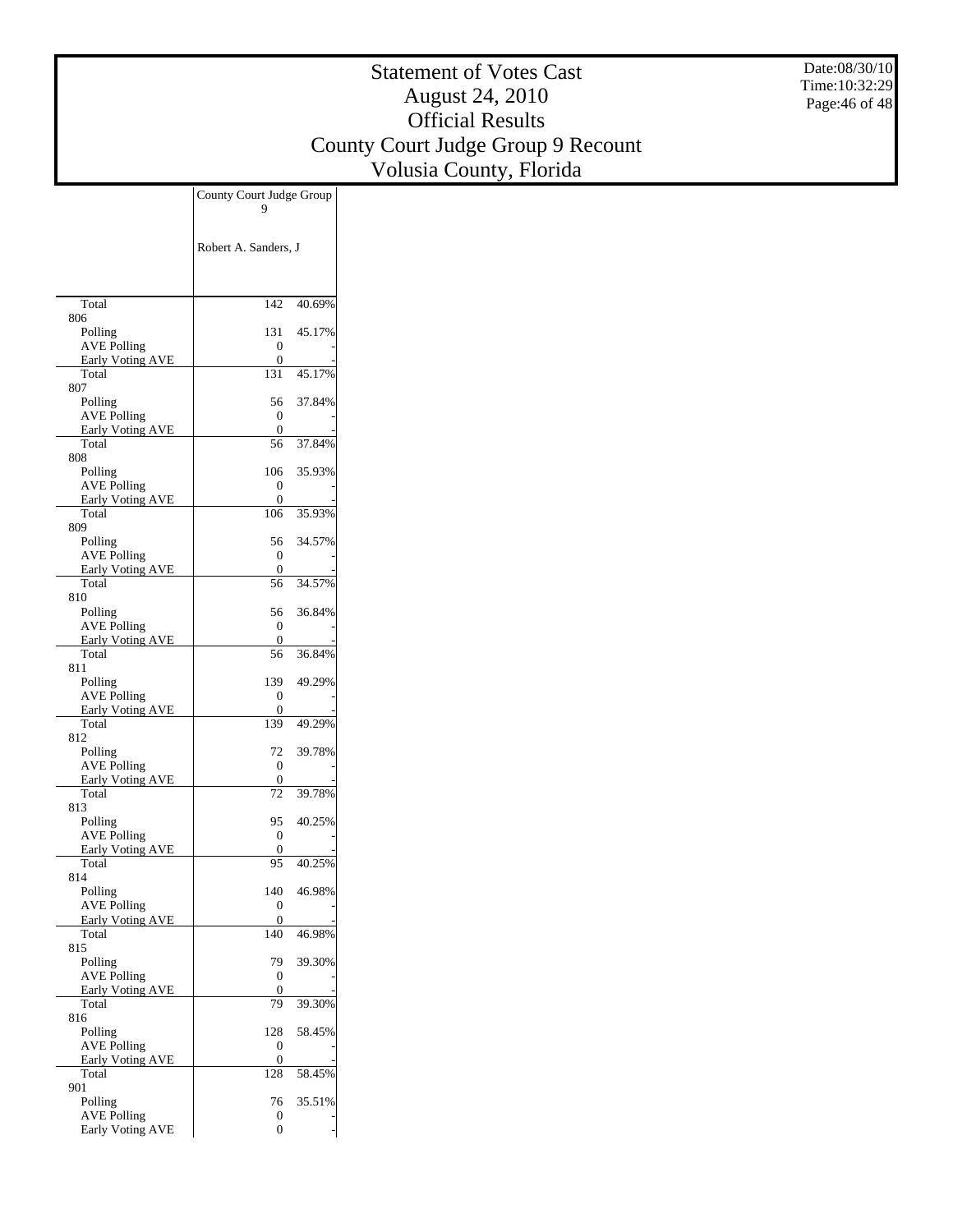Date:08/30/10 Time:10:32:29 Page:47 of 48

|                                               | County Court Judge Group |        |
|-----------------------------------------------|--------------------------|--------|
|                                               |                          |        |
|                                               |                          |        |
|                                               | Robert A. Sanders, J     |        |
|                                               |                          |        |
|                                               |                          |        |
| Total                                         | 76                       | 35.51% |
| 902                                           | 104                      | 39.85% |
| Polling<br><b>AVE Polling</b>                 | 0                        |        |
| Early Voting AVE                              | 0                        |        |
| Total                                         | 104                      | 39.85% |
| 903<br>Polling                                | 126                      | 44.37% |
| <b>AVE Polling</b>                            | 0                        |        |
| <b>Early Voting AVE</b>                       | 0                        |        |
| Total<br>904                                  | 126                      | 44.37% |
| Polling                                       | 73                       | 42.20% |
| <b>AVE Polling</b>                            | 0                        |        |
| <b>Early Voting AVE</b>                       | 0                        |        |
| Total<br>905                                  | 73                       | 42.20% |
| Polling                                       | 68                       | 47.55% |
| <b>AVE Polling</b>                            | 0                        |        |
| <b>Early Voting AVE</b>                       | 0                        |        |
| Total<br>906                                  | 68                       | 47.55% |
| Polling                                       | 41                       | 41.84% |
| <b>AVE Polling</b>                            | 0                        |        |
| Early Voting AVE<br>Total                     | 0<br>41                  | 41.84% |
| 907                                           |                          |        |
| Polling                                       | 63                       | 54.31% |
| <b>AVE Polling</b>                            | 0                        |        |
| <b>Early Voting AVE</b><br>Total              | 0<br>63                  | 54.31% |
| 908                                           |                          |        |
| Polling                                       | 138                      | 46.94% |
| <b>AVE Polling</b>                            | 0<br>0                   |        |
| Early Voting AVE<br>Total                     | 138                      | 46.94% |
| 909                                           |                          |        |
| Polling                                       | 108                      | 46.96% |
| <b>AVE Polling</b><br><b>Early Voting AVE</b> | 0<br>0                   |        |
| Total                                         | 108                      | 46.96% |
| 910                                           |                          |        |
| Polling                                       | 60                       | 45.45% |
| <b>AVE Polling</b><br><b>Early Voting AVE</b> | 0<br>0                   |        |
| Total                                         | 60                       | 45.45% |
| 912                                           |                          |        |
| Polling<br><b>AVE Polling</b>                 | 87<br>0                  | 41.04% |
| <b>Early Voting AVE</b>                       | 0                        |        |
| Total                                         | 87                       | 41.04% |
| 913                                           |                          |        |
| Polling<br><b>AVE Polling</b>                 | 161<br>0                 | 50.47% |
| Early Voting AVE                              | 0                        |        |
| Total                                         | 161                      | 50.47% |
| Early Voting OS                               |                          |        |
| Early Voting OS<br>Absentee                   | 4676<br>0                | 52.14% |
| Other Non-Polling                             | 0                        |        |
|                                               |                          |        |